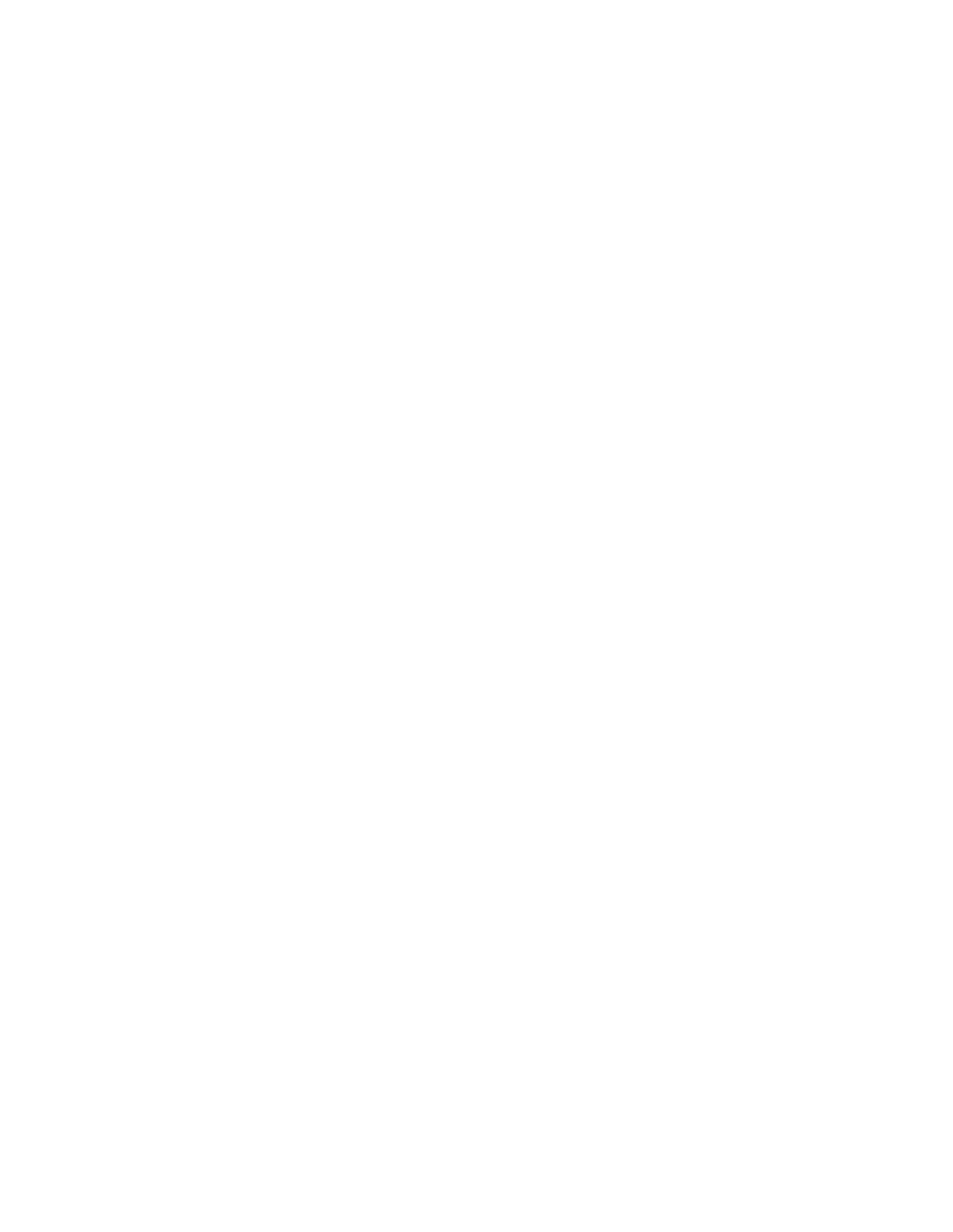# **THE RIGHT DECISION**

**Evidence-based Decision Making for Fire Service Professionals**

**Paul S. Maxim, Len Garis and Darryl Plecas**

**© 2018 Len Garis**

**Cover photo: Brian Biggs** *Creative Commons Licence The clock tower at 484 Yonge Street, Toronto (formerly the tower of Fire Station #3)*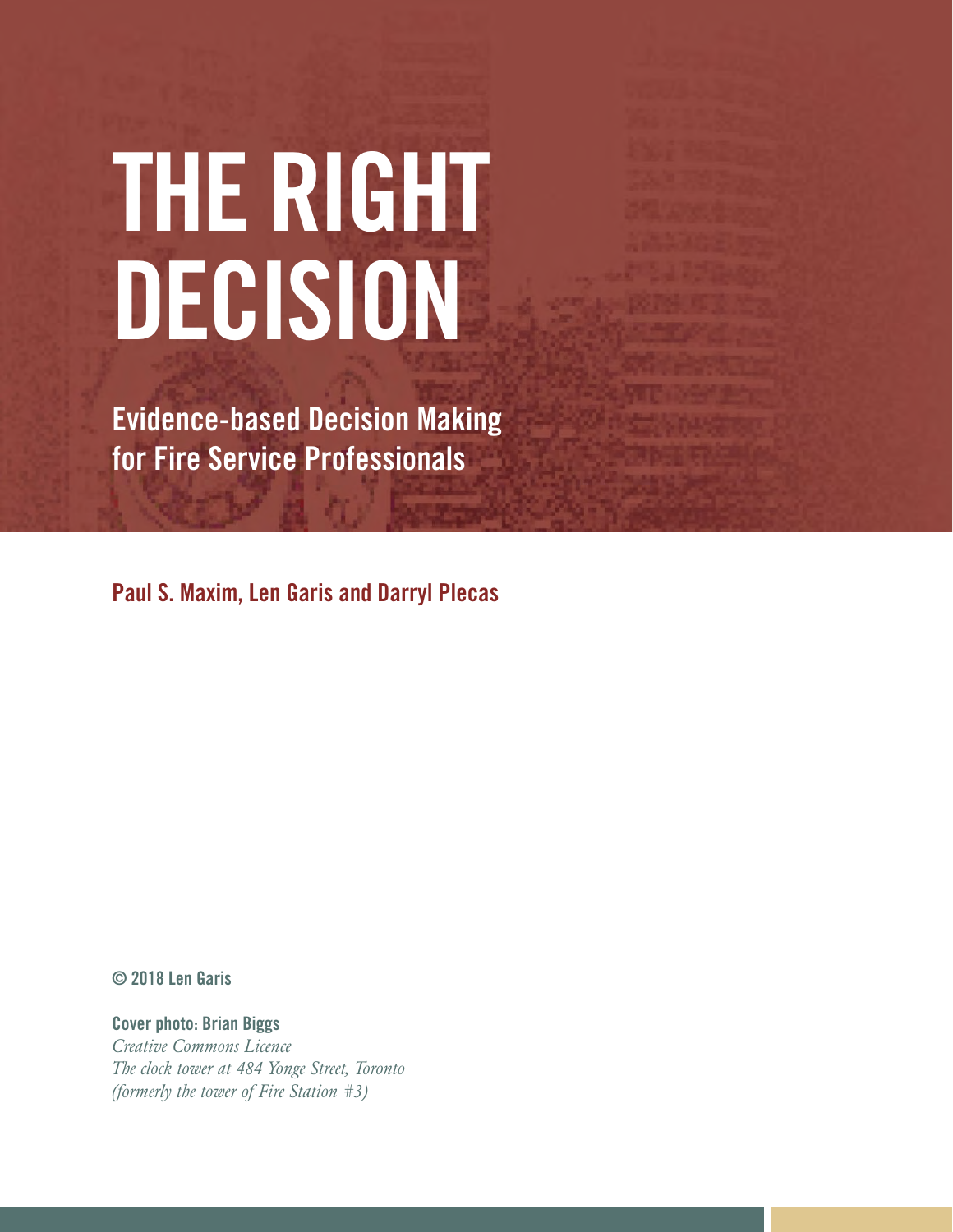# **About the Authors**

#### Paul Maxim, Professor, Wilfrid Laurier University

Paul Maxim obtained his MA in criminology at the University of Ottawa and his PhD in sociology at the University of Pennsylvania where he specialized in criminology and research methods. He is currently a professor in the Department of Economics and the Balsillie School of International Affairs at Wilfrid Laurier University in Waterloo, Ontario. His primary areas of research interest are population and labour economics.

#### Len Garis, Adjunct Professor, University of the Fraser Valley

Fire Chief for the City of Surrey, British Columbia, Len Garis and is an Adjunct Professor in the School of Criminology and Criminal Justice at the University of the Fraser Valley, a member of the Affiliated Research Faculty at John Jay College of Criminal Justice in New York, and a faculty member of the Institute of Canadian Urban Research Studies at Simon Fraser University. His focus is on addressing public safety challenges through evidence-based decision making and innovation.

#### Darryl Plecas, Professor Emeritus, University of the Fraser Valley

Darryl Plecas is Professor Emeritus in the School of Criminology and Criminal Justice at the University of the Fraser Valley. Prior to his retirement, he held the RCMP Senior University Research Chair at UFV. He received the University's Teaching Excellence Award, and in 2003 received an Innovative Excellence in Teaching, Learning and Technology Award at the Fourteenth International Conference on College Teaching and Learning. He has published numerous articles relating to Canadian criminal justice. He also has extensive experience in applied policy and program evaluation, and effective decision-making.

For more information about this book or its authors, contact Len Garis at the University of the Fraser Valley, B.C., at len.garis@ufv.ca or 778-846-0851.

For additional public safety publications, please visit http://cjr.ufv.ca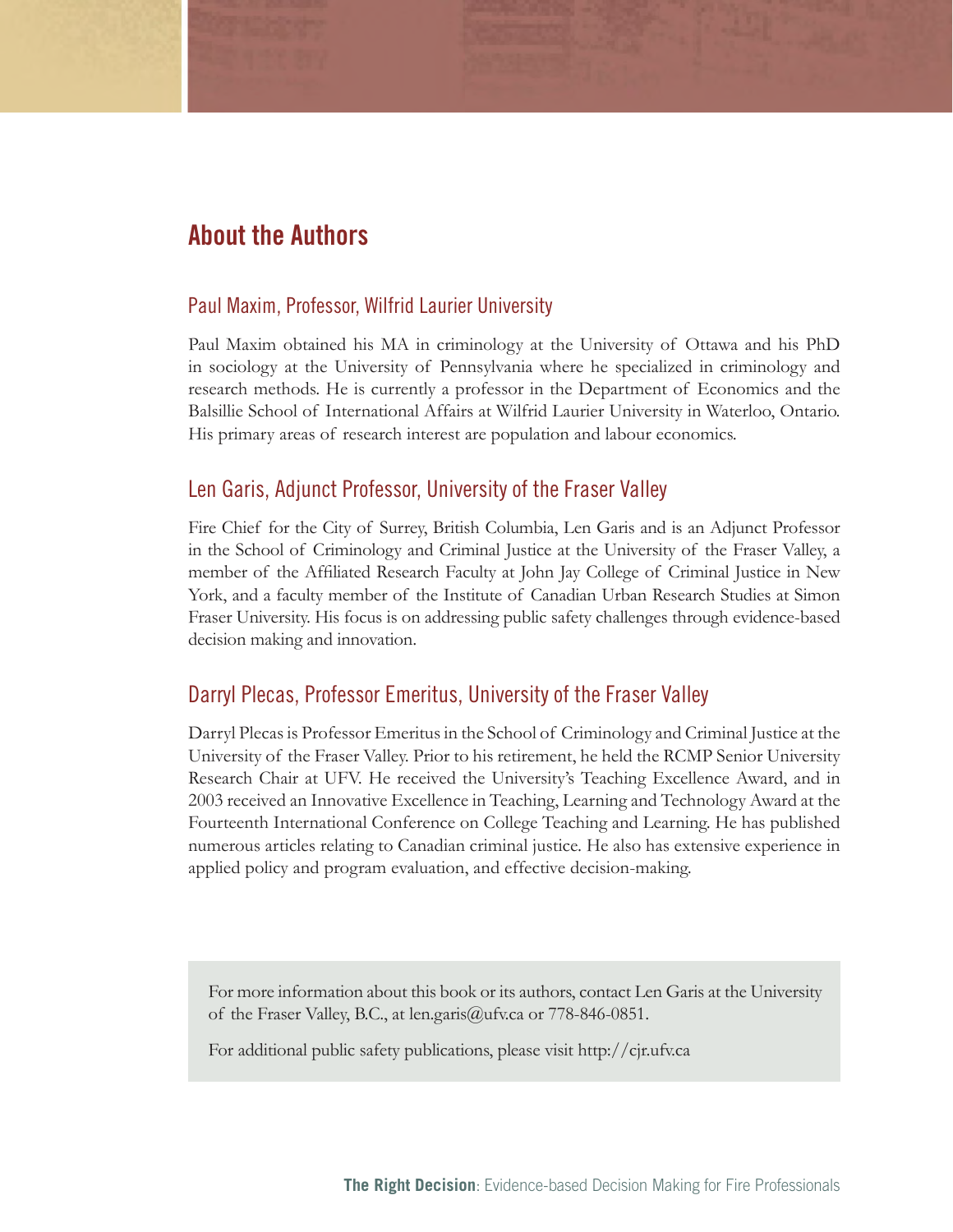# **Table of Contents**

- 2 Forward
- 3 Introduction
- 13 Defining the Problem
- 25 Thinking Critically
- 37 Collecting Evidence
- 47 Statistics
- 59 Experimental Designs
- 71 Program Evaluation
- 87 Costing Analysis
- 101 Making Decisions

### Canadian Safety and Security Program

This project was supported by the Canadian Safety and Security Program (CSSP) [CSSP-2013-CD-1109, Establishing Evidencebased Policy (Fire Community of Practice)] which is led by Defence Research and Development Canada's Centre for Security Science, in partnership with Public Safety Canada.

Partners in the project include the CSSP, the City of Surrey (Surrey Fire Department) and the University of the Fraser Valley. The CSSP is a federally-funded program to strengthen Canada's ability to anticipate, prevent/ mitigate, prepare for, respond to, and recover from natural disasters, serious accidents, crime and terrorism through the convergence of science and technology with policy, operations and intelligence.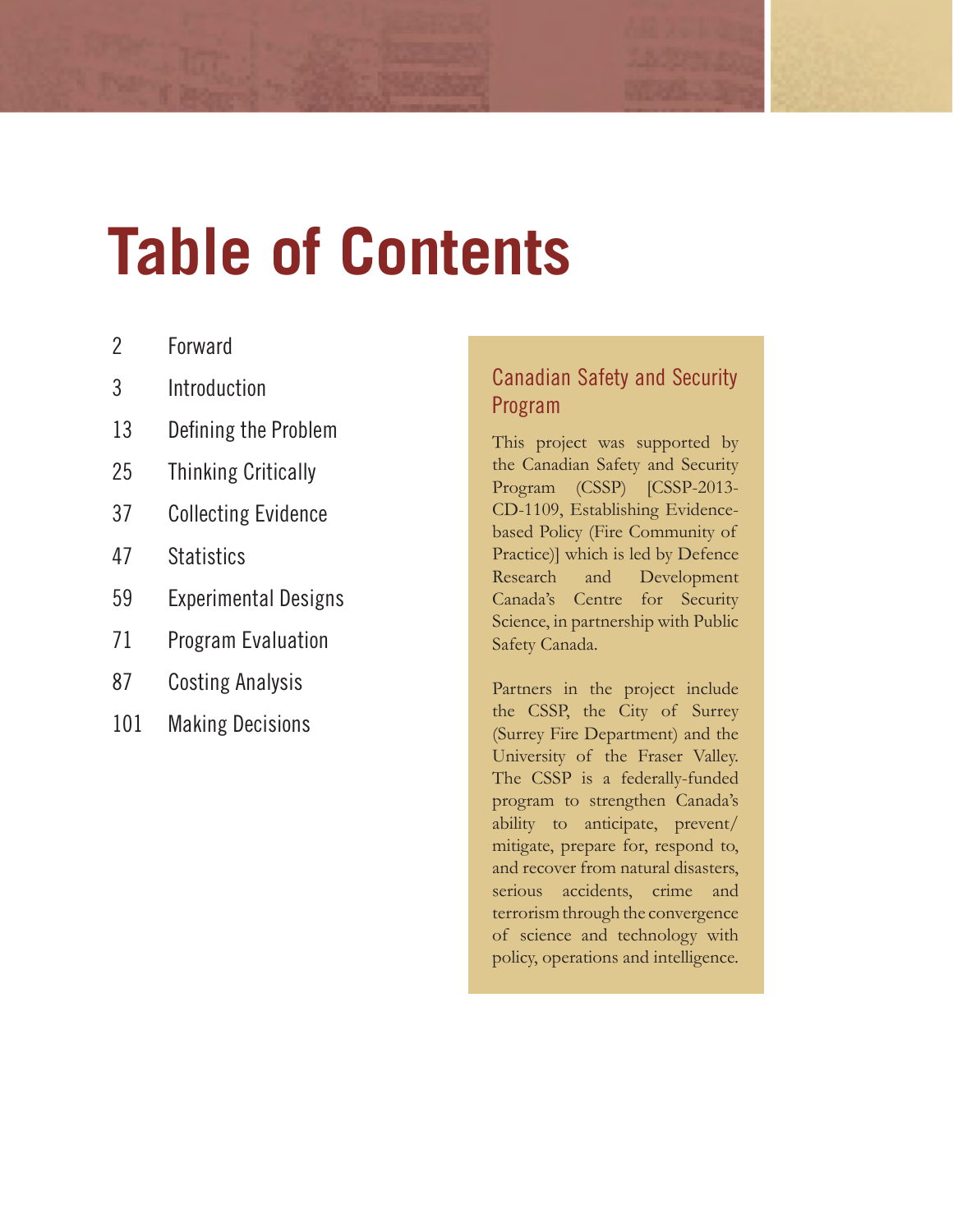# **Forward**

Canadian fire services are key to protecting lives while maintaining our civil infrastructure, but their high capital and labour costs often pose significant financial challenges. They are one of the major budget items for most cities and municipalities. Fire service professionals make crucial decisions regarding the level of service they can provide their communities and the demands they are going to place on those communities.

While understanding the invaluable role of fire services, both the public and municipal leaders are asking that significant decisions be based on hard evidence. Questions such as what is the issue's underlying strategic value and what are the associated costs and benefits are commonly raised.

This manual has been created to help decision makers address those concerns.



Evidence-based decision making is one of the more effective tools you can use to rationalize why a particular approach or program option was chosen. Evidence-based decision making is not new. Rather, it is a framework that brings together strategic planning with social and economic costing analysis within a transparent decision-making model.

This manual provides an overview of some of the more crucial components of evidence-based decision making. Some of the material may appear a little daunting at first sight. But we would ask that you read it in small chunks and go over it more than once. As with any volume of this type, the material often makes more sense when you try to link it to a problem or issue your own organization is facing. Overall, we hope you will find this manual useful in improving your decision making and justifying your choices.

We would like to thank the following people for their assistance in producing this manual. First, we thank Collette Squires, who contributed both content and research assistance. We also express our gratitude to Larry Thomas for providing valuable fire service context in the creation of the examples expressed throughout.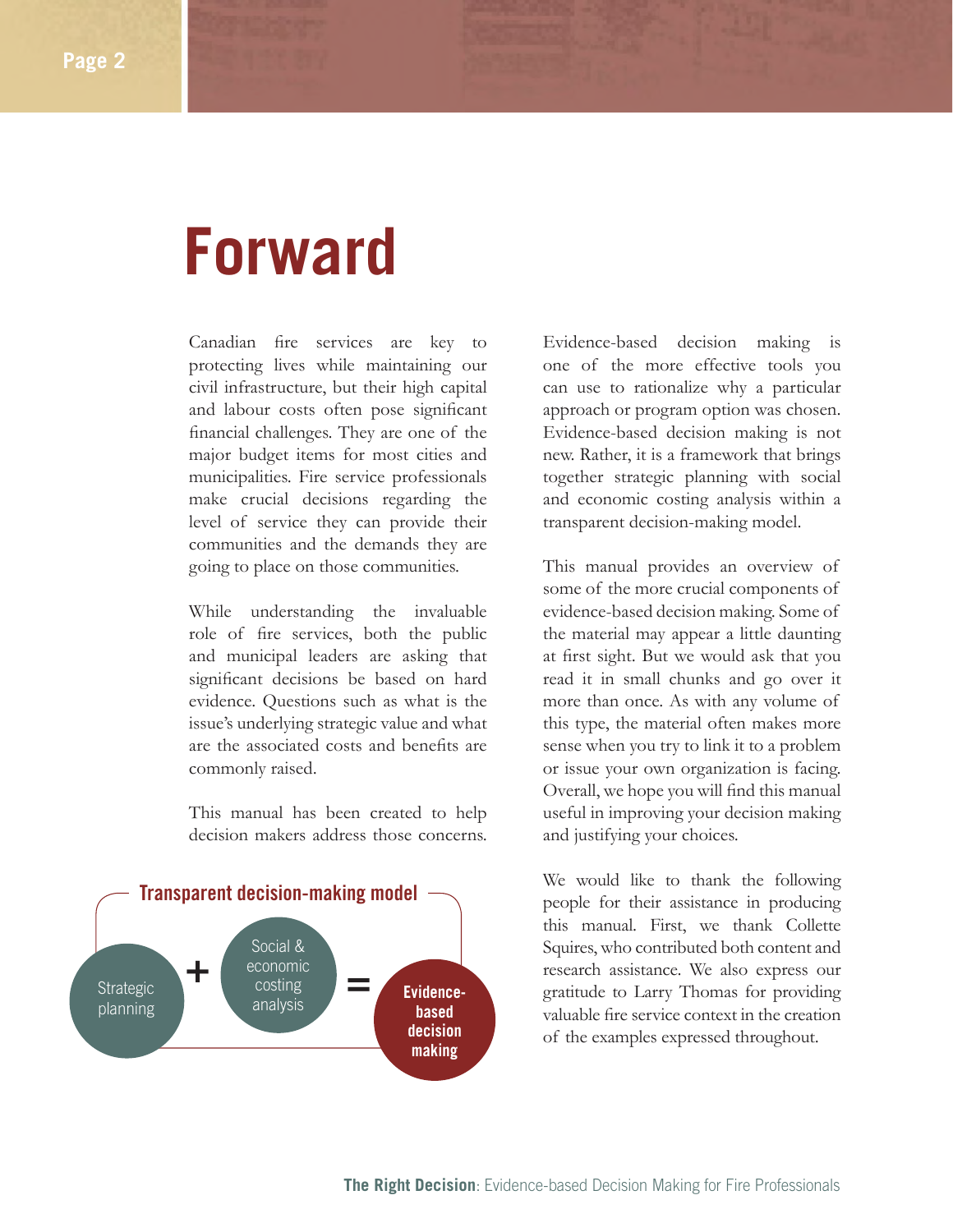# **Introduction**

# **Effective Decision Making in a Changing World**

While the primary function of fire departments has remained consistent over time—to protect human lives and property—how departments deliver their services is becoming more complex. The rate of fire incidents has generally declined over the past few decades, but the public is asking departments to respond to a broader range of calls. Those calls often require more sophisticated equipment and better trained personnel. Furthermore, we are asking fire services increasingly to integrate their functions with other first responder agencies, such as Emergency Medical Services.

As a result, leaders and managers continually face this question: How can we provide quality service in light of more complex demands while being sensitive to resource and economic restraints? Choices and trade-offs need to be made, and consequences need to be considered. The pressure increases on decision makers when politicians, municipal staff, and ultimately, the public scrutinize these decisions. The days are gone—if, indeed, they ever existed—where government and taxpayers take a request for more equipment and more personnel at face value.

The days are gone—if, indeed, they ever existed—where government and taxpayers take a request for more equipment and more personnel at face value.

Politicians, city managers and higher executives are increasingly forced to make choices within tight resource constraints.

More than ever, leaders in fire departments need to make decisions in ways that are transparent and justifiable. Good decision making, we will argue, needs to be informed as much as possible by evidence, research, and sound information. We term this approach evidence-based decision making. We make and justify evidence-based decisions by referencing independently supported and verifiable facts. This approach helps ensure that the decisions we make are sound and defensible. Used effectively, evidencebased approaches can help you produce the results for which you are searching.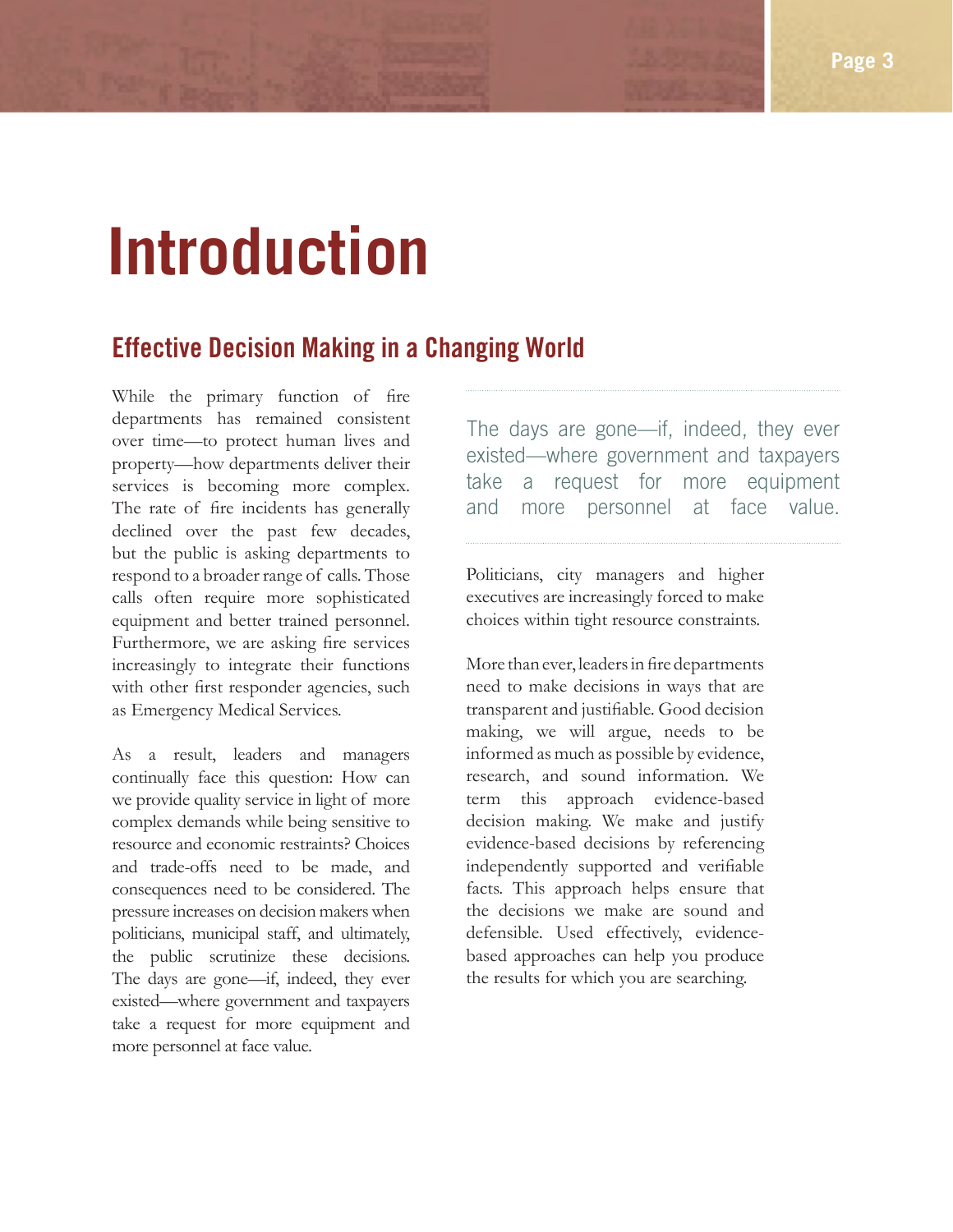So why is evidence-based research important? Why does this approach to problem solving matter for fire services? Among some key reasons are the following.

- Policies and programs not guided by sound evidence frequently cost too much, waste resources, or simply yield poor or unknown results.
- External decision-makers who approve departmental budgets may not view departmental requests as justified if they lack compelling evidence.
- Policies and strategies that are evidence-based often produce better results, which can increase your credibility and support for the department as a whole.

This manual will help you understand how to find and use the information and research needed to make evidence-based decisions. It will also help you to put your decisions within a compelling framework to convince others of their merit.

Of course, not all decisions are or can be based on facts. Both professionally and in our personal lives, we refer to values, preferences and political choices. To believe or do otherwise would be to deny the complexities of social life.

#### This manual will help you:

- **1**. Find and use information and research to make evidence-based decisions.
- **2.** Put your decisions into a compelling framework to convince others of their merit.

Yet, even in those circumstances, evidence-based decision making can help you link the values, principles, and ideologies that guide your department to independent evidence and supportive research.

The evidence that we will learn to use comes from a variety of sources. Some is available as administrative data that government and other formal organizations routinely collect. Some is generated in the course of formal policy and program evaluations, and some will come from the work of government and academic scientists. Other sources of information will include your own organization and, often, your own unit or department.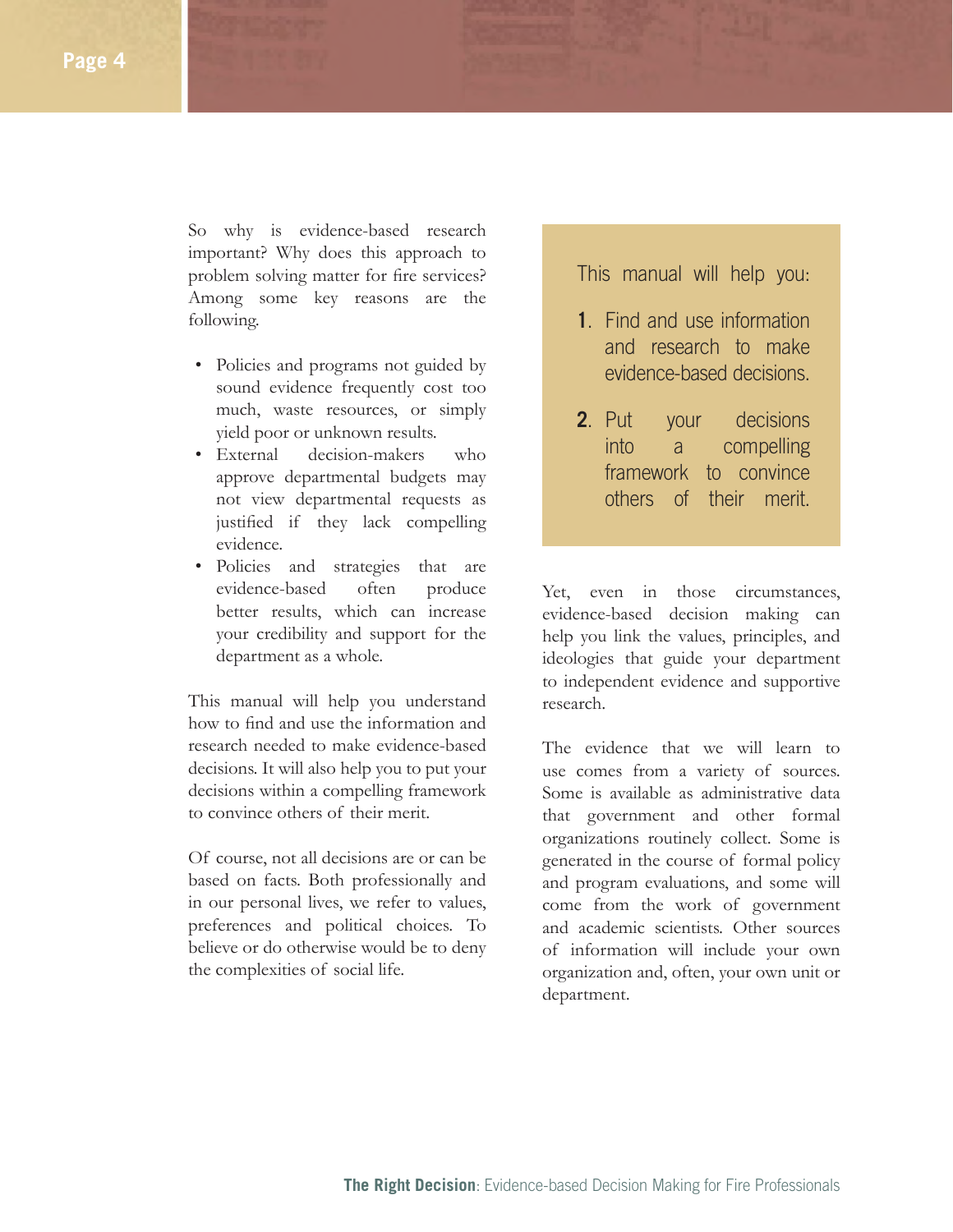#### Learning to Navigate the World of Evidence

This manual will help you to navigate the world of evidence without feeling intimidated by it. As we will discover, not all evidence or data is of equal value. Even good information needs to be placed in a context where we can evaluate its accuracy and meaning. In other words, this manual will help you figure out what you need to know about data generation without having to be a scientist or scholar.

Besides learning how to assess evidence, we will also discuss how to use evidence to formulate a persuasive argument. Data alone is not sufficient to inform and support your decisions. We need to frame public justifications for our policy or program decisions logically and coherently. Requests not grounded in a sound strategic or business plan will have very little chance of success. As we will discover, many arguments or justifications that are put forward simply do not make sense. We will examine some major logical fallacies that are to be avoided at all costs.

This manual will also explain how to conduct an environmental scan and a SWOT analysis (an assessment of an organization's Strengths, Weaknesses, external Opportunities, and Threats).

You will learn why those frequently form part of information collection before a new policy or program is developed, or before strategic priorities are determined. You will learn about cost-benefit analyses and costing studies, which are critical components of strategic planning when resources are tight.

Using examples from fire services around the world, this manual will show you how to define a problem. It will help you to think critically and creatively about it, and find the evidence you need to inform your decision. Additionally, it will provide simple explanations of various forms of research so you will know how and when to use them to support your case.

Before we begin, though, it is helpful to think more deeply about the reasons for doing all of this. How and why has evidence-based decision making become so important? Why should you, or anyone else, care about the process?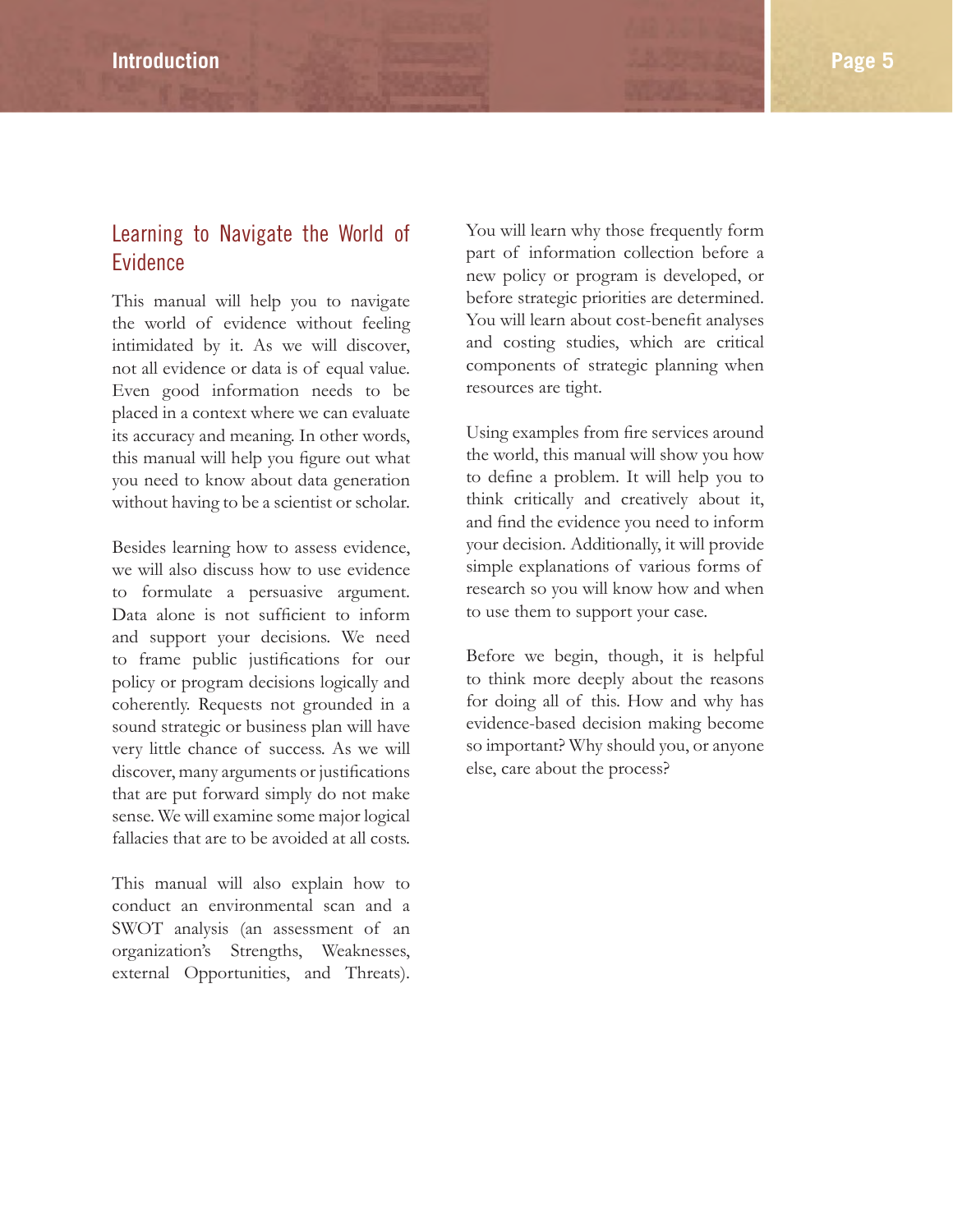# **Medicine and Health Care Professionals That Have Led the Way**

 We can trace the origins of evidencebased approaches back to the 1980s. Faced with significant financial challenges, the government of the United Kingdom started to emphasize the need for policies and best practices supported by compelling evidence and empiricallysound research. Decision makers had wasted too many resources, they believed, on choices that had no evidence to back them up. They too often decide on the basis of personal preference, traditional practices, and ideas that had little more to support them than they were popular at the time.

As anyone who has been in their field for any length of time knows, the world is full of scam artists selling the latest managerial elixir or practice. Within the UK, it was obvious to the government that investments were needed, but those investments needed to be effective and  $efficient<sup>1</sup>$ 



This approach influenced many other fields, most particularly health sciences, where researchers could directly link poor practices to increased levels of harm for patients. Evidence-based medicine evolved as a way to reduce the gap between academic research and clinical practice. Ideally, this would ensure the best possible outcomes and the most appropriate care for patients. Researchers and health care professionals scrutinized policies and procedures to see how they could run medical facilities in more efficient and effective ways.<sup>2</sup>

The need to change existing ways of doing things in the world of medicine was becoming increasingly apparent. For example, one major study suggested that it took approximately 15 years to incorporate the results of research into recommended policy. As a dramatic example, let us consider that the research basis underlying a cure for a particular form of cancer might already exist. However, the lag between that discovery and even partially implementing it in a clinical setting takes about a decade and a half. Even after that extended period, only about 40 per cent of practitioners are using that information. 3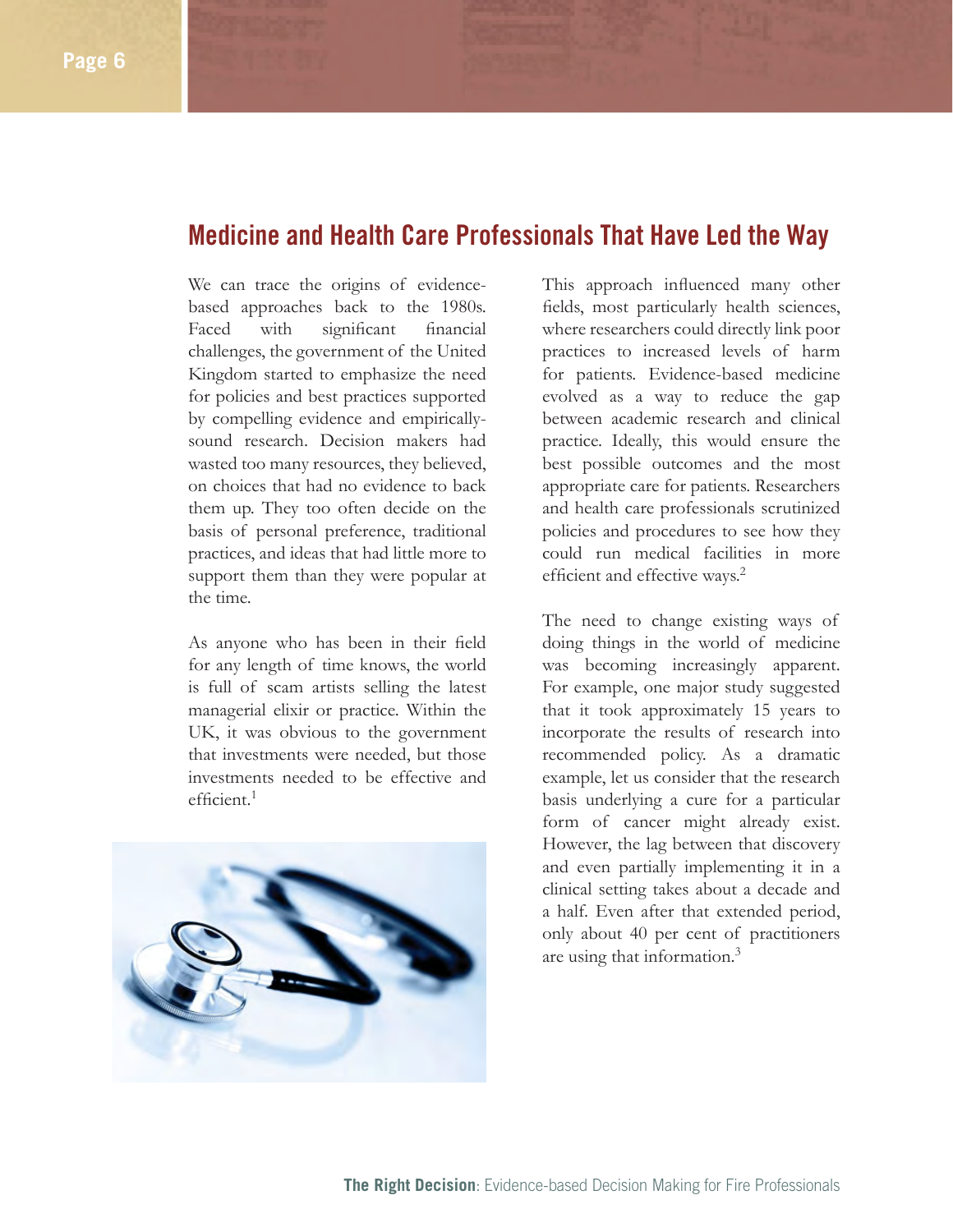Meanwhile, people who could benefit from the results of that research continue to suffer or die because information had not influenced the practices of the medical profession in a timely way. Worse still, implementing the answer might be intentionally delayed if other groups saw greater benefit and financial profit in "managing" the disease rather than in actually curing it.

An evidence-based approach tries to use the best available information generated through research, experiments, observation, and other factual sources to influence the creation of the best decisions and policies possible. Sometimes, this can directly conflict with other forces, values and interests, as the previous hypothetical example illustrates.

#### Case Study

A real example from the medical field shows another way this can play out. In the United States, the Institute of Medicine (IOM) released a report in 2000 revealing that hospital errors across the country resulted in a loss of nearly 100,000 lives each year. The report not only explained *what* was happening, but *why*. These errors were not resulting from individual incompetence or ineptitude, but were the result of system failures.

The report recognized that people in the health care system were among the best educated and dedicated of any workforce in the country. The problem was not inadequate people; the problem was that the system needed to be made safer.<sup>4</sup>

This IOM report raised alarms throughout the medical profession, especially since healthcare professionals considered themselves to be devoted to *saving* lives, not *costing* lives. Their ethical beliefs and commitment to competence and applying scientific knowledge were undermined by actions—and sometimes inactions—that actually increased the death rate among their patients.

Although this report was shocking, its release created a unique opportunity. The Institute for Healthcare Improvement (IHI) had already spent a decade working to reduce the loss of life due to human error, and this report was a goldmine of helpful data. Subsequently, the IHI launched the 100,000 Lives Campaign with the highly ambitious goal of reducing the embarrassing and devastating accidental hospital and clinical deaths to the only acceptable level possible: none at all. Within two years an estimated 122,342 deaths had been prevented.<sup>5</sup>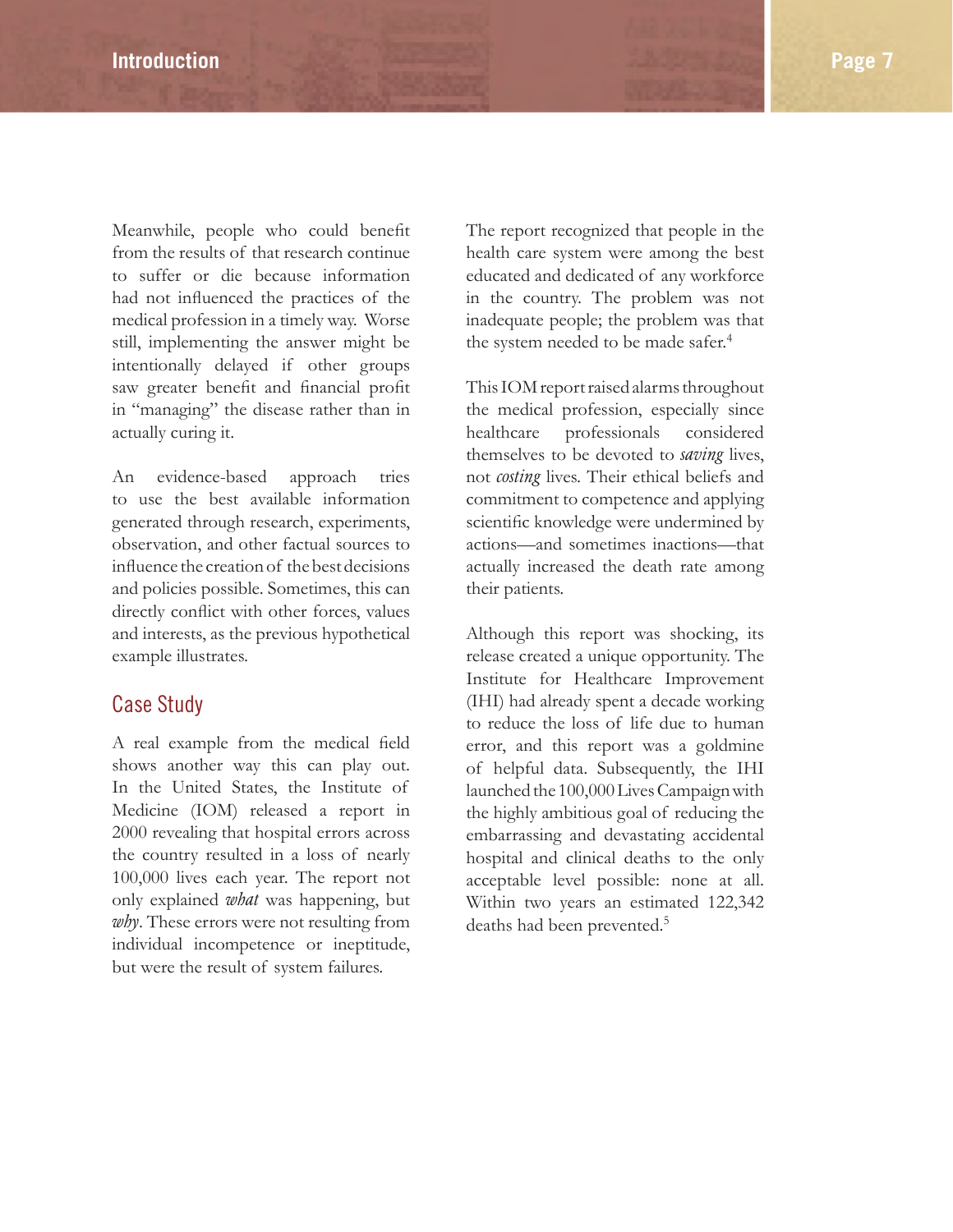While recognizing the differences between healthcare and firefighting, the success of this initiative proves important ideas that are still very relevant:

- The policy decision to launch the 100,000 Lives Campaign was driven by the ideological commitment to save lives and reduce the death rate, but these values were grounded in sound research. The take-away here is that core values may guide our policy development, but we need to anchor and partner them with credible research and information.
- The Campaign had a very specific goal: saving 100,000 lives. This number came from what the research suggested might be possible. Quantifying their goal enabled the IHI to inspire others to get involved and to aim for a specific target.

The healthcare practitioners faced the same challenges that other professionals face in similar situations. There was the difficulty of trying to shift attitudes and behaviours in a large work force. There was the pressure to stay current with the latest research. There was the challenge of creating change in the face of evolving technology and budget restraints. Furthermore, overcoming skill and knowledge deficits was necessary, along with the large challenge of inspiring system-wide support for a new vision of how we should deliver service. Despite these obstacles, positive change occurred.

#### Lessons Learned

Jeffrey Pfeffer, from the Stanford Graduate School of Business, examined the results of the IHI initiative and noted that the IHI had acted based on the following premises, all of which can apply to other fields.

- Things can be improved.
- Improvement will come over time, through a succession of actions, each of which will provide the opportunity for learning.
- We should not wait to solve everything before beginning to improve some things.
- We should be modest and realistic about our insights and abilities.
- We need to do something, because in the absence of informed action, nothing will change. And we can learn as we proceed.<sup>6</sup>

The decision in health services to make things better resulted in significant improvements in saving lives. Similarly, there is no reason why fire services cannot improve their results and increase their effectiveness by adopting an evidencebased approach.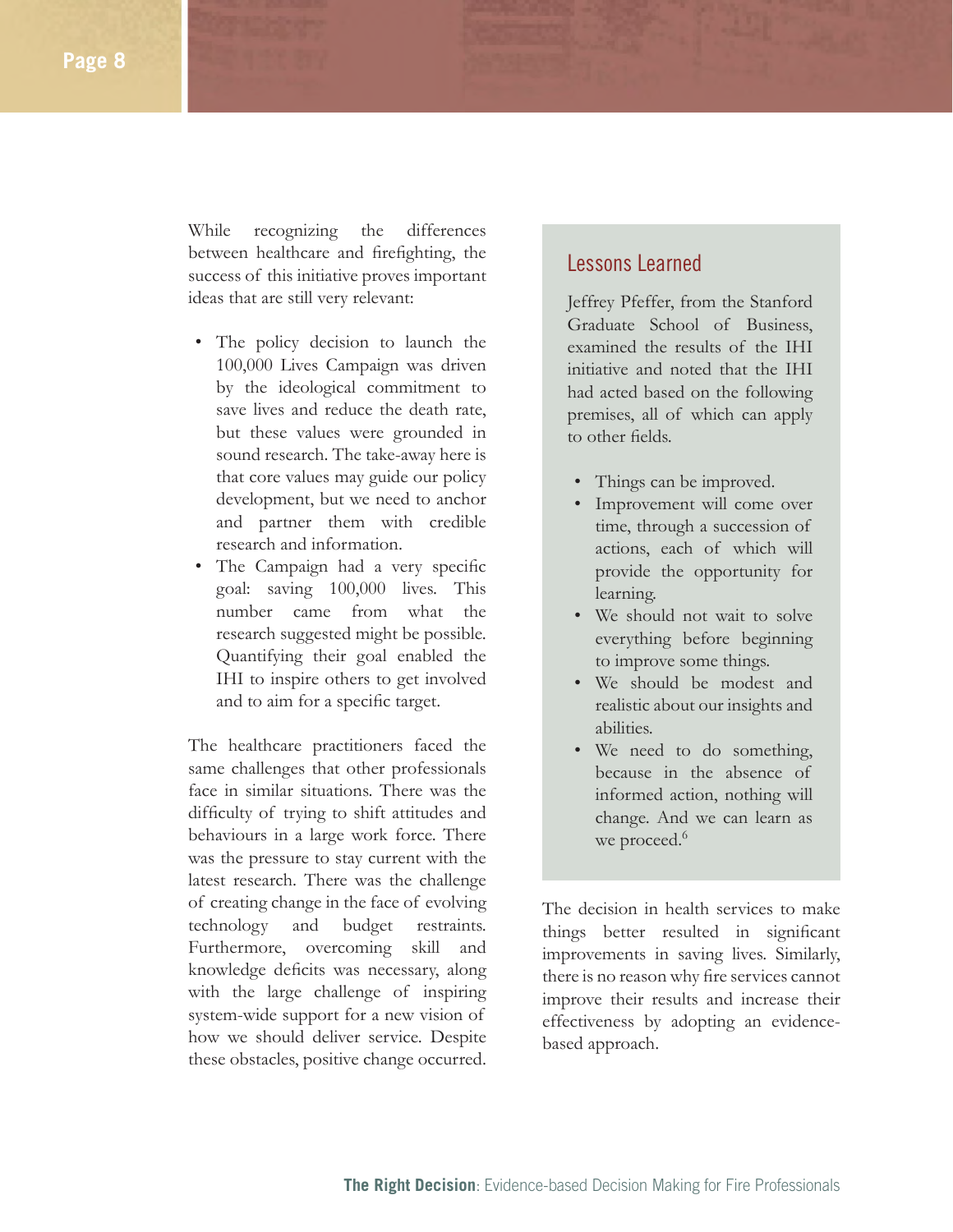# **Effective Decision Making: The Task of Good Leaders and Managers**

Decision making is possibly one of the most important roles of leaders and managers. Their decisions influence the direction of their units and affect the morale and well-being of personnel who work for them. Poorly made decisions increase conflict and diminish morale. Well-made decisions that lead to tangible, positive results can increase departmental success and improve morale.

Nevertheless, even when leaders and managers see the value in an evidencebased approach, several factors can get in the way. Some administrators feel pressured to make decisions quickly and with incomplete information; others might use outdated information. Additionally, most people rely on personal experience, observation, or gut instinct when having to make a choice. As trained professionals, our personal experiences and judgments are often valid, but they comprise *part* of the picture only. Using evidence-based research helps to ground our experiences and opinions in a broader context of information that is ultimately more convincing. Besides, practices evolve. The fire service of the early twentieth century is not that of the new millennium.

Poorly made decisions increase conflict and diminish morale. Well-made decisions that lead to tangible, positive results can increase departmental success and improve morale.

When developing a new strategy or policy it is best to assess what you know, what others around you know, and what the wider field of research tells you about it. It is also prudent to commit to evaluating that new policy or plan after you have started it so you can generate your own evidence to show its effectiveness. That helps to advance the field as a whole, and your department's research can then inform other departments on what works, what does not, and why. Often we are reluctant to assess a program or practice because we might find that it does not work. That is not a problem. Both as individuals and as a society, we typically learn more from our failures than from our successes.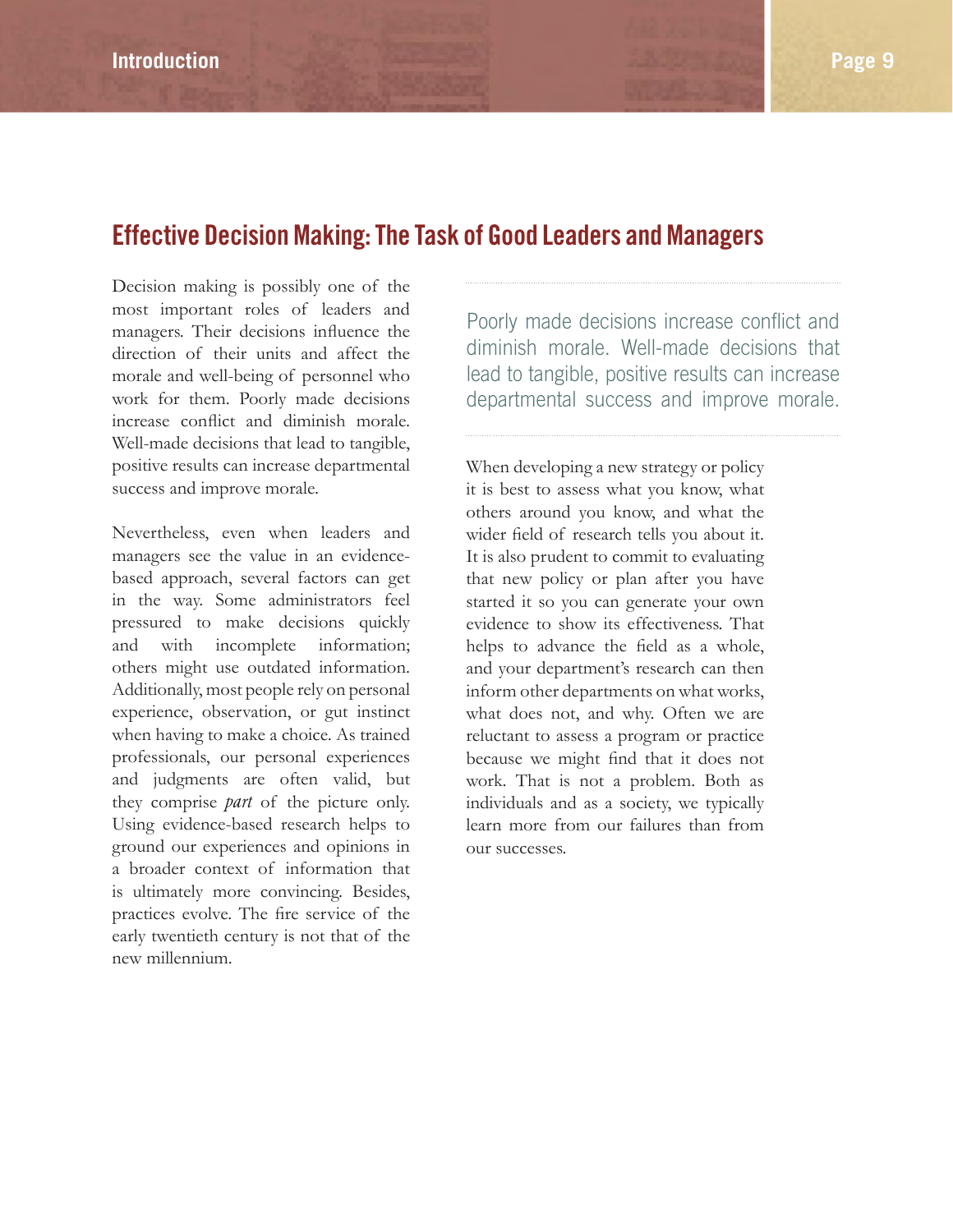# **The Nature of Empirical Research**

What are we really talking about when we use the term *evidence*? Unlike the evidence that might come out of a police investigation of a crime scene, evidence in this context has a specific meaning. It refers to the results of empirical research coming from systematic data collection grounded in formal assessments, experiments, or other research models. It is a systematic approach to answering a research question that generates information or facts that are replicable, observable, credible, verifiable, and supportable.

When assessing the research available to you, some of it will be:

- *Quantitative*, generating numbers and statistics, or
- *Qualitative*, generating subjective information that is helpful in determining preferences, values, or perspectives of those responding to the questions.

Either of those sources can generate valid data. The key is in knowing when and where to use what kind of evidence, and to be able to find out whether it is adequate for the purposes at hand.

While there are many good sources of supporting evidence, academic research has the added benefit of being peer-reviewed. This means that other

independent scholars and researchers examined the research to see if it was credible and well designed. This does not mean to say that the work is either perfect or infallible. Nevertheless, it does increase your ability to trust in the results. Research must be peer-reviewed before it is published in most academic journals. Some academic journals can be highly technical and very intimidating to those outside the field. Fortunately, many sources summarize significant academic findings or translate the results into everyday language.

#### Common Research Methods

In the medical field, the gold standard for research has been the randomized controlled trial. Here researchers randomly assign individuals to receive various preventive, therapeutic or diagnostic interventions, and then follow up to see the effect of the intervention. One possible intervention might be no intervention at all. This enables researchers to compare the control group (which received no intervention) to the test groups, which received the various interventions in question. Drug testing is frequently done this way. In a later chapter we will examine different frameworks for collecting evidence and discuss why researchers hold the randomized controlled trial in such high esteem.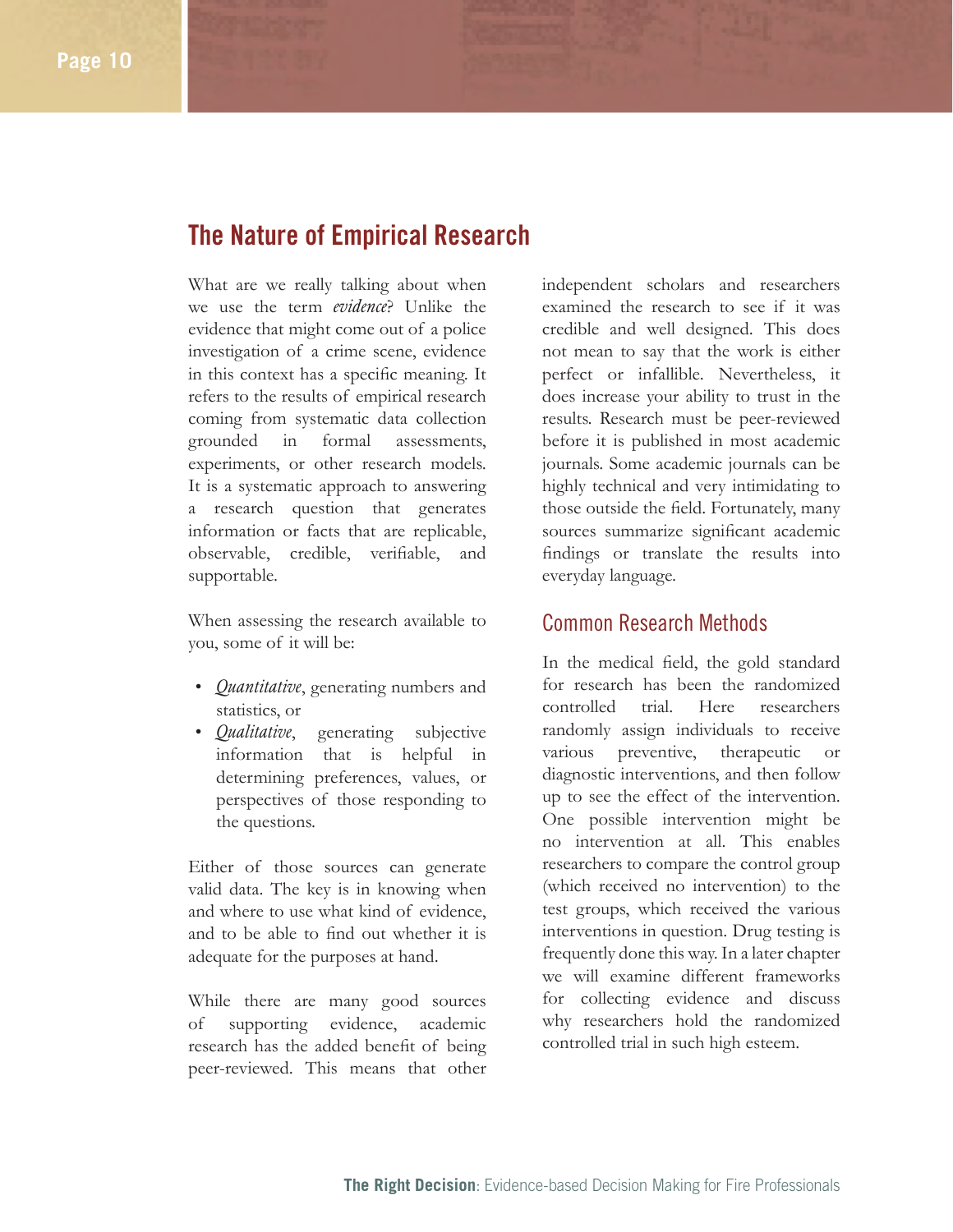In the social sciences, having randomized tests involving a control group is also possible. For example, we could randomly assign people with smoke alarms in their homes as a test group for comparison with another random group without alarms, which would be the control group. This is one way of answering the research question, "Do people with smoke alarms have less costly fire incidents than people without smoke alarms?" Researchers will set up such experiments to 'control' the factors that might skew the results. This increases the *validity* of the research, so that you can have greater confidence or trust in the measurements and results. Researchers are also concerned about the *reliability* of their result—meaning, if we continued to replicate this study repeatedly, would we get the same results? Would we get the same results if we ran this test in a different community? Or, is it unique to this community only and, if so, why is that? Research needs to be both *valid* and *reliable* so you know the results are legitimate and trustworthy, and not a fluke or coincidence.

Engineers conduct a great deal of fire research in laboratories under controlled conditions. From those studies we learn about how fire behaves under varying conditions. Similarly, we test most safety equipment in lab settings. There is also a substantial amount of research conducted on logistics and dispatching. The evidence from those studies has done much to improve response times.

Currently, research continues on the use of sophisticated GPS techniques to locate resources, match events to existing databases and keep track of equipment and personnel.

#### Making Better Decisions

By now, you probably can see that there are benefits in making decisions influenced by sound, credible research. Quite simply, if you have done your homework, it is likely you will have a better-informed decision. Defending your decision is also easier since the process is more transparent and is based on something other than your hunch, best guess, or personal opinion.

It is important to recognize, though, that evidence-based decision making is best suited for objective questions. As we noted at the outset of this chapter, other decisions are influenced primarily by our preferences, values, or beliefs, and are less likely linked to research.

However, the two merge when we want to find the most effective ways to address issues that ultimately connect with our values. In the previous example of the 100,000 Lives Campaign, the underlying value for saving human life provided the motivation to do things differently. Evidence-based research helped them know *what to do* and *how to do it*. That way, they could achieve their desire to save more lives.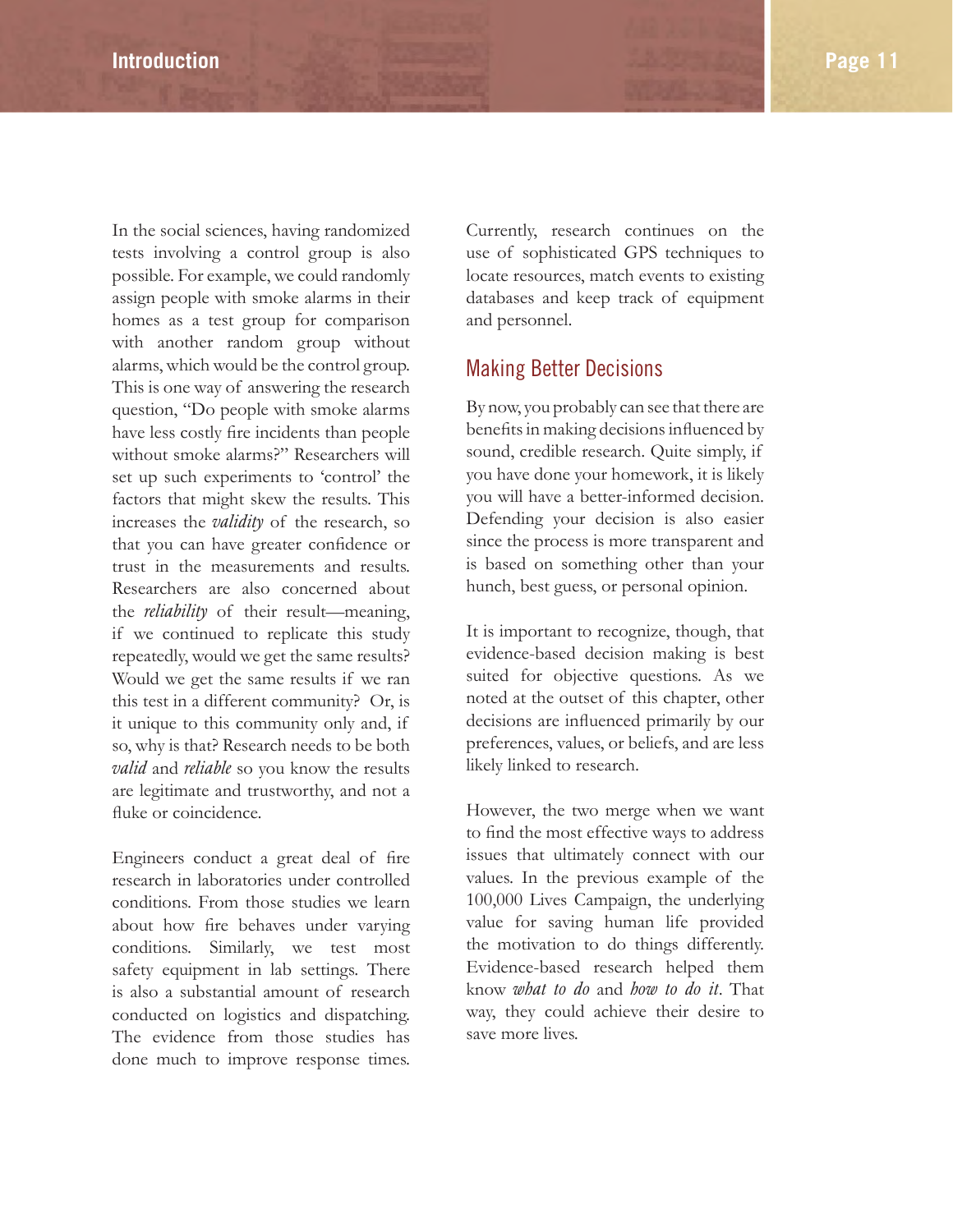# **Notes**

- 1. Tranfield, D., Denyer, D. and Smart, P. (2003) "Towards a methodology for developing evidence-informed management knowledge by means of systematic review," *British Journal of Management*, Vol. 14, No.3, pp. 207-222.
- 2. Vishwanath V. Baba, Farimah HakemZadeh, (2012) "Toward a theory of evidence based decision making," *Management Decision,* Vol. 50 Issue 5, pp. 832-867.
- 3. Antman, E.M., Lau, J., Kupelnick, B., Mosteller, F., Chalmers, T.C. (1992) "A comparison of results of meta-analyses of randomized control trials and recommendations of clinical experts. Treatments for myocardial infarction." *Journal of the American Medical Association*, Vol. 268, No. 2, pp. 240-248.
- 4. Kohn L, Corrigan J, Donaldson M, (Eds.) (1999) *To Err is Human: Building a Safer Health System*. Washington, DC: Committee on Quality of Health Care in America, Institute of Medicine. National Academies Press.
- 5. The Commonwealth Fund. (2006). Saving lives, raising hopes. Retrieved from http:// www.commonwealthfund.org/Content/ From-the-President/2006/Saving-Lives-- Raising-Hopes.aspx
- 6. Cited in: National Institute of Corrections (2010) *A Framework for Evidence-Based Decision Making in Local Criminal Justice Systems*. 3rd Ed. Center for Effective Public Policy. P. 11.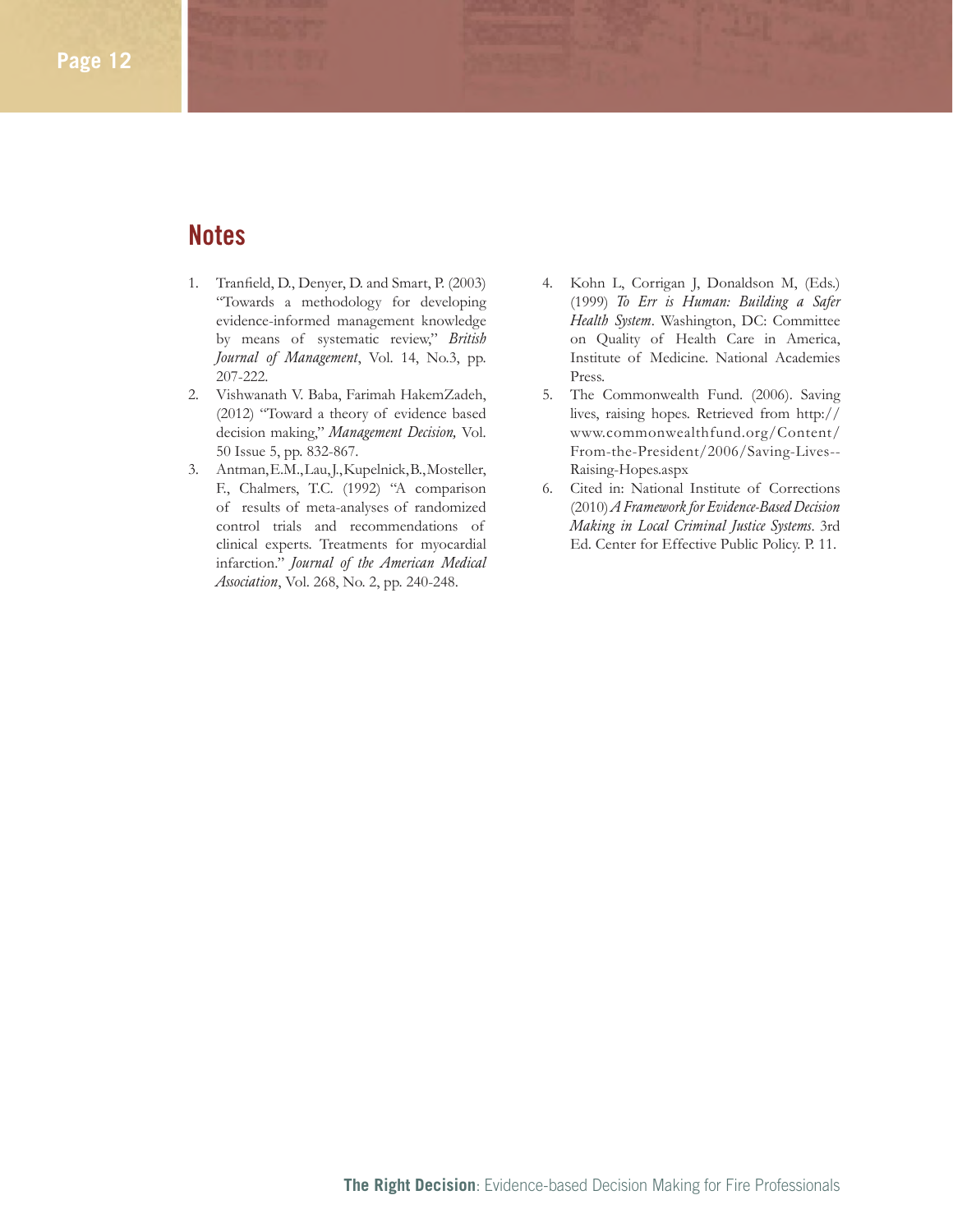# **Defining the Problem**

# **Not all Decisions are Alike**

We make hundreds of decisions daily, ranging from what to have for breakfast, to deciding in which room to hold a meeting, to whether or not we should buy a new car. Many of those decisions are informal, relatively insignificant and have few consequences. Working through a formal process to address those issues would cause our lives to grind to a halt.

On the other hand, there are significant decisions we face in our personal and our professional lives where the consequences are not small. Examining the issues in detail and working through a formal process is worth our time and effort. Generally, that formal process involves creating a clear definition of the problem, outlining the alternatives, and weighing the costs and benefits associated with selecting any of those alternatives.

Evidence-based decision making can help us in those circumstances where we need to make an economically, socially or politically significant decision. An advantage of evidence-based decision making is that it allows us to use known results to estimate a measurable outcome.

Evidence-based decision-making can help us in those circumstances where we need to make an economically, socially or politically significant decision.

One can never know the actual consequences of a decision before the event. However, by drawing on experience and the available evidence, generating a reasonable and defensible expectation of a specific outcome is possible.

All of us will make decisions that lead to undesired outcomes at times. That is a reality of life. The fact that we made the wrong choice is different from making a bad decision. There is a difference between not making the correct decision and bad decision making. As we will outline, bad decisions are avoidable. Bad outcomes from good decisions, however, are fortuitous events over which we might have little control. So what then, distinguishes a good decision from a bad decision? Simply, good decisions are ones where the problem is clearly articulated.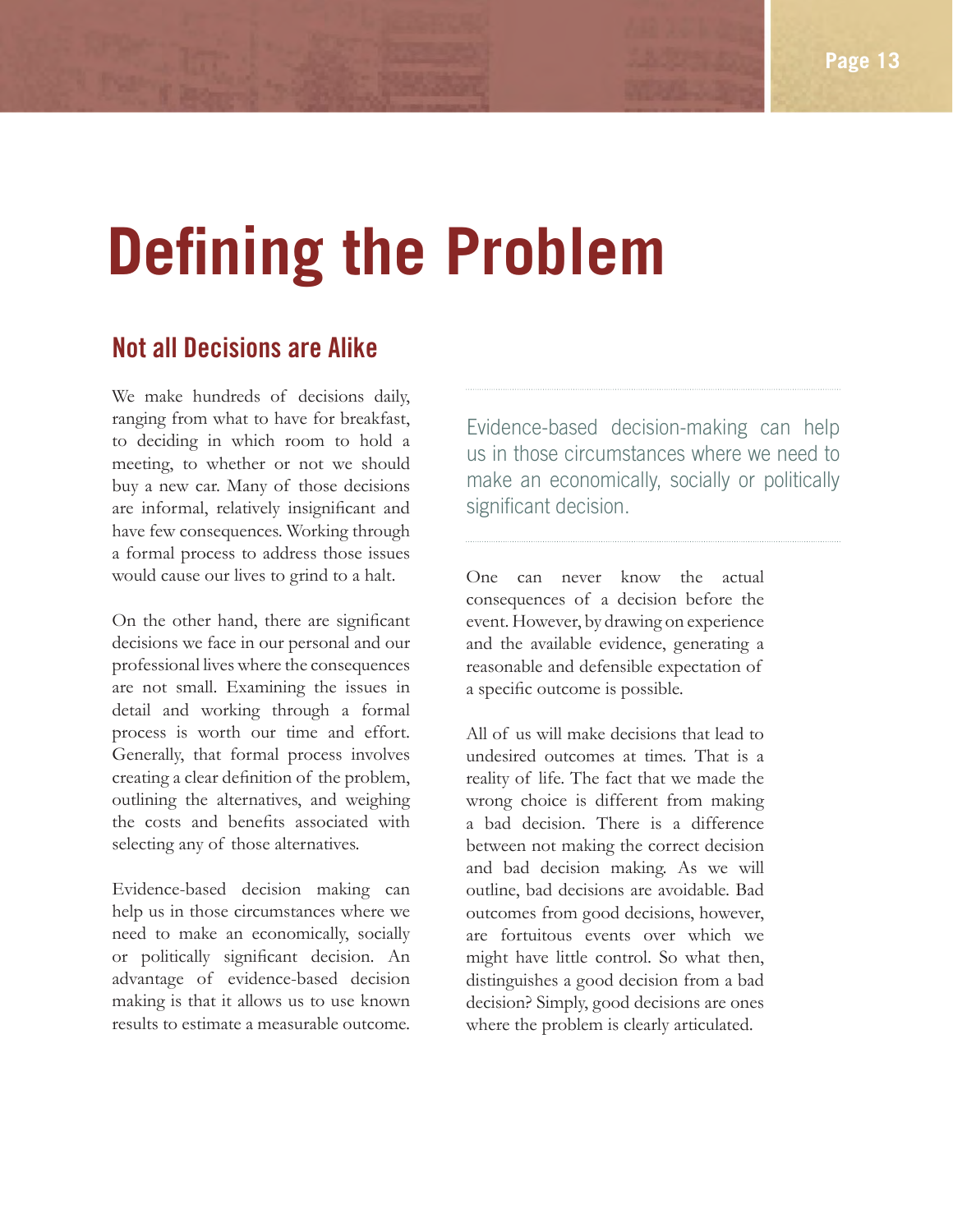They are ones where we bring as much of the appropriate and available evidence to bear as possible. A good decision is one where you can look back and with a clear conscience assert that under the same circumstances, and with the same evidence, you would come to the same conclusion.

While getting a less than ideal outcome from a good decision is unfortunate, one other advantage of having made a good decision is that we can draw lessons from it. If the decision making process is transparent, it is possible to consider why it resulted in a negative outcome. Did we make some incorrect assumptions? Were we missing some important information?

Did we encounter new or different circumstances? An open and formally structured process allows us to accumulate knowledge so that we are less likely to make the same mistake in the future.

In this chapter, we will consider the following:

- What is the issue and how do we problematize it?
- How can we identify the options and alternatives?
- How can we think creatively to generate new ideas?
- How do we generate alternatives?

❖

### **What is the Issue?**

Typically, even rational, systematic decision makers will start by making a list of alternatives. Lists are good and they definitely have their place. Nevertheless, as John D. Rockefeller once said in a different context, "A list is not a plan."

Before we start to generate options, we need to ask: What is the purpose of the decision? What is our intended goal? Those questions are embedded in an analysis of the problem. The framework of that analysis is generally a strategic or a business plan. Making a decision without planning is common.

Typically, however, unplanned decisions do not end well. Planning allows us to make decisions logically and systematically. Proper planning makes decision making simpler and it makes it transparent. That is, we can show critics that the choice we made was rational and reasonable under the circumstances. Proper planning makes decision making defendable even when the results are not as expected.

When we ask the question, "What is the issue?" we are essentially asking, "How does the decision we are facing fit into and advance the mandate of our organization?"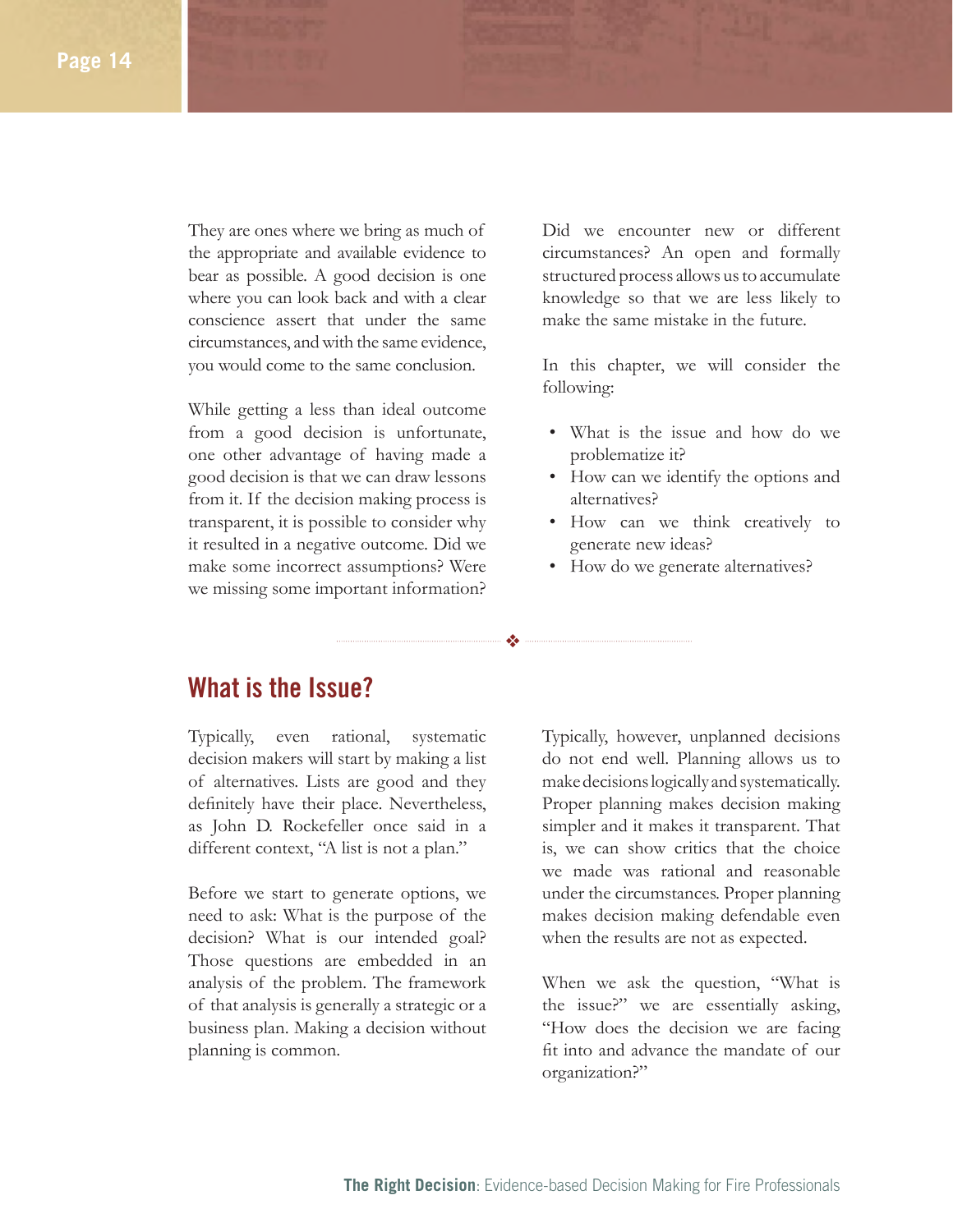#### Before Doing Anything, Ask "Why?"

Too often, we find ourselves backed into a corner when confronted with the seemingly simple request about whether we should choose Option A over Option B. This is a popular strategic move by someone who wishes to force an issue. For example, an employee may ask for a meeting to discuss performance and salary. As an opening gambit, the employee might ask, "Are going to give me the same raise as last year or will I also get the promotion I have coming in recognition of my service to the company?"

Clearly, the employee is attempting to force a false choice. In this instance, we call it a false dichotomy because the question assumes that only the two options A or B are possible. In fact, many options may exist. Before considering the many possibilities, assessing the employee's contributions to the organization is necessary. Ideally, there should be a performance assessment policy in place. Lacking that, however, you might ask some of the five Ws. *Why* should you be rewarded based on your performance? *What* have you contributed to enhancing the effectiveness of your unit?

*Where* can we see evidence of your contributions? *Who* in your unit have you helped or supported this year? *When* can we expect to see the returns on your performance?

Perhaps these are not the most appropriate questions to ask in the circumstances, but you get the idea. The notion is to tie the request back to the goals of the unit or organization and to ensure that the choices that we are considering are consistent with those goals. Typically, we are trying to ensure the bases for the choices are not irrelevant. Decisions to reward employees simply because they are friendly, consistently show up for work on time, or always dress neatly are difficult to defend.

When all else fails, ask yourself, "Can I defend my decision to others in the organization, my boss, or the public?" As a former colleague once said, "I make every major decision assuming it will appear on the front page of tomorrow's newspaper. If I can accept that, then I have likely made a reasonable choice on reasonable grounds."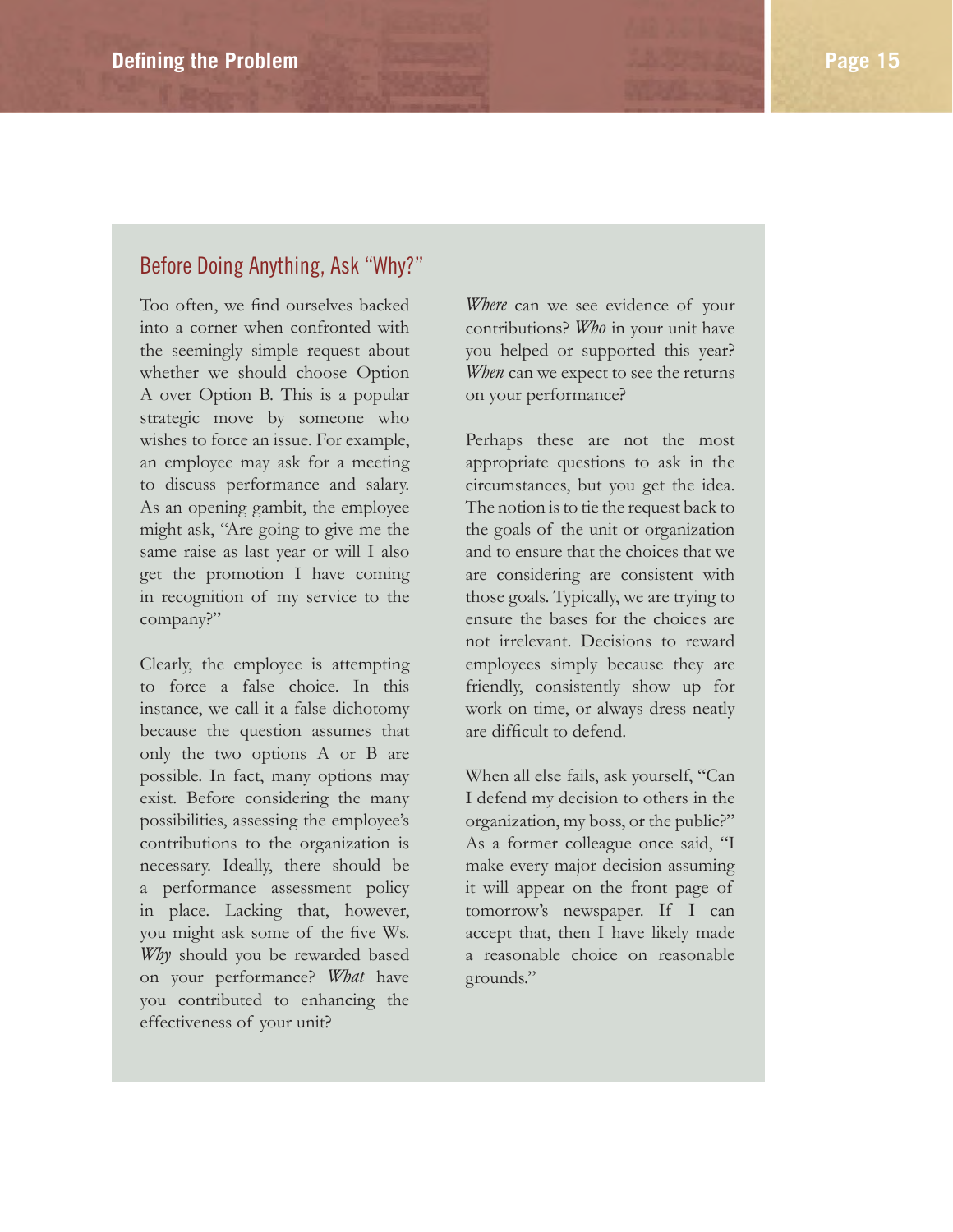That mandate is normally part and parcel of our strategic plan. Sometimes it is embedded in our operational plan or standard operating procedures (SOPs).

As an example, let us assume that a Fire Chief has just come back from a conference where statistics show that typical residential fires are on the decline. However, the incidence of incendiary events where hazardous chemicals are involved is on the rise. The issue has been reinforced in the press by the widespread coverage of several horrendous explosions involving the rail transport of crude oil through residential areas. While the local department has the "basic" equipment, training and personnel available for a response, the Chief now thinks this level of preparation is inadequate.

The issue the Chief faces is whether he should initially increase the amount of HazMat (hazardous materials) equipment in his department, or whether giving his staff more advanced HazMat training would be better.

At face value, it is hard to argue that one should not pursue extra preparation for such events. The reality is, however, that in developing its strategic plan, the department needed to balance the requirements of the local community. Few chemical processing facilities exist in the area and there are few, if any, shipments of dangerous chemicals on the region's roads or rail services.

By embedding the decision within the framework of a pre-existing plan—such as a strategic plan—the choices made are defensible on strategically assessed grounds.

The goals outlined in the department's strategic plan say that the primary needs of the community are to provide better service to the more remote regions, and to reduce overall response times.

Consequently, the real needs of the department might be another pumper truck or an upgrade in the department's dispatch system. By referring to a planning framework, we can see that a greater emphasis on HazMat is not a priority. Furthermore, in all likelihood, the incremental investment in that area would be wasted and provide no return on investment.

Investing further in HazMat response fits with the overall goal of the department to improve the safety of the community. The real issue, however, is whether the proposed investment fits with the real and immediate needs of the community.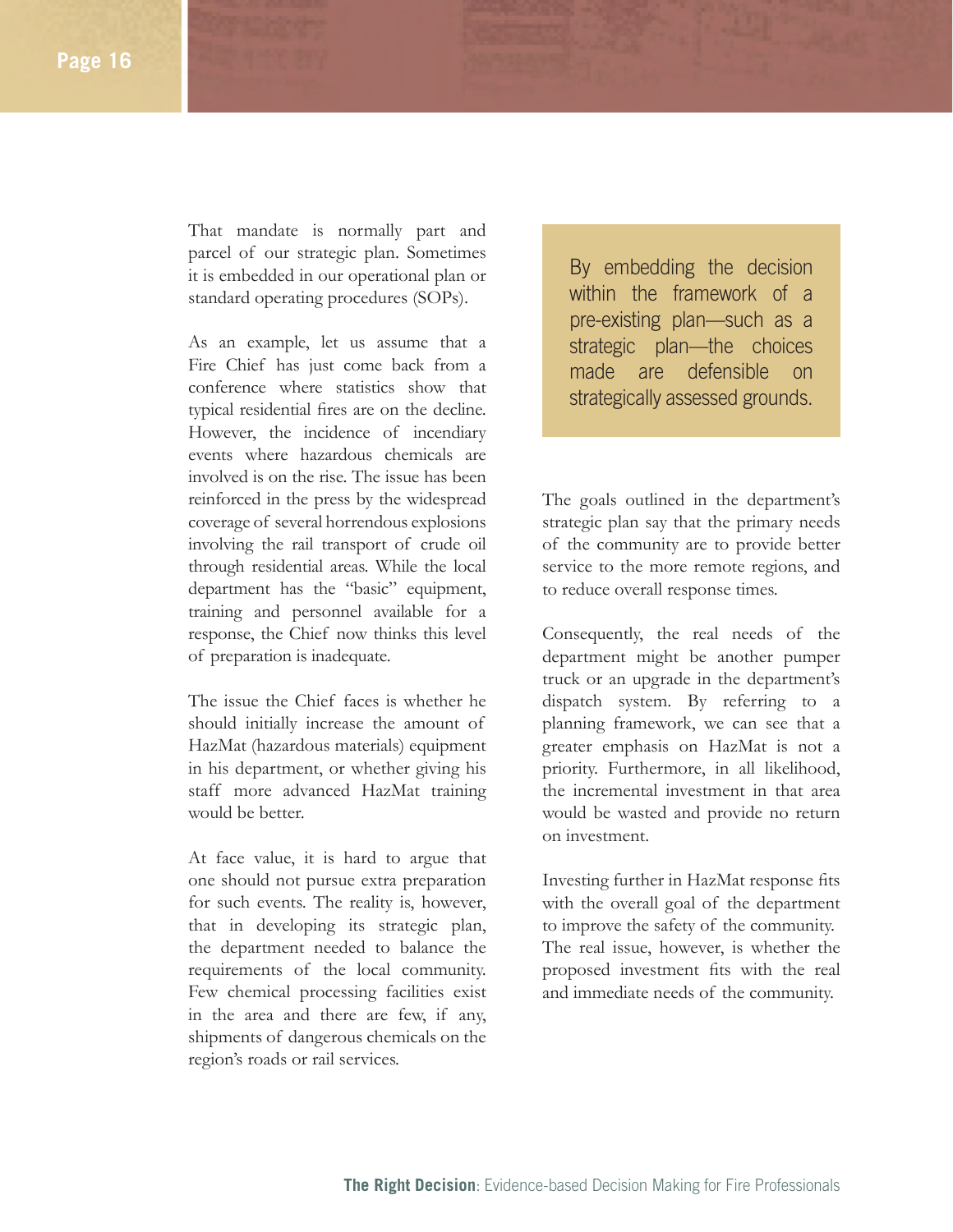The issue is not one of improving the overall safety of the community, the issue is really how best to address the most likely threats the community faces.

Undoubtedly, the Chief could have listed the options available to the department regarding HazMat acquisitions and the best alternative among those options could be selected. The point, however, is that decision was not one to be considered. The key was to refer to the department's operational focus or, ideally, its strategic plan.

❖

Obviously, if the community's circumstances changed—if, for example, truckloads of chemicals were being shipped on the local roads—the strategic plan would need to be reassessed and, perhaps, the priorities changed.

Again, by embedding the decision within the framework of a pre-existing plan or operational framework, the choices made are defensible on strategically assessed grounds. In that case, a delay in implementing a new dispatch system to provide more HazMat training is justifiable.

# **Generating Ideas**

Often, choices appear obvious. Do we spend more on equipment or personnel? Is our communications equipment at the end of its working life expectancy or not? In other instances, the alternatives are not always self-evident. It is not an A or not-A choice. In later chapters, we will examine how to conduct environmental scans and SWOT analyses. These are relatively formal procedures that systematically review what others have done or might do in similar circumstances.

Before resorting to those approaches, however, several more modest ways exist to generate alternatives. You might want to consider the following options.

#### **Talk to people outside your normal circles**

Too often we limit our social and professional circles to those we already know or with whom we work. Often, this generates a group-think mentality where we reinforce the belief in a limited number of options. Outsiders, however, may face similar situations but approach the issue entirely differently.

#### **Engage in a group brainstorming session**

Possible group-think tendencies aside, sometimes the people around you are the best source of ideas. They know the organization and understand the problems.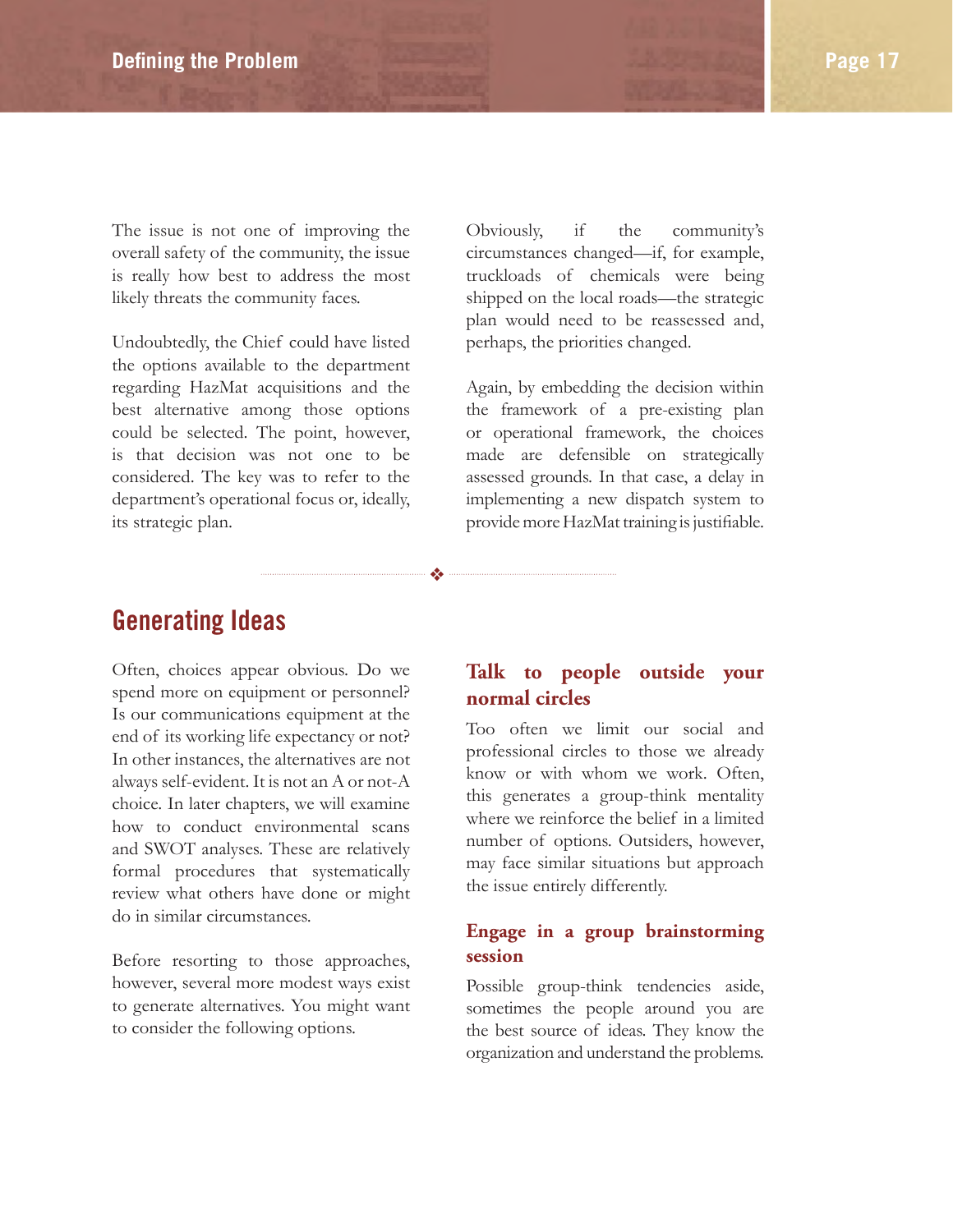Furthermore, they are less expensive than consultants since they are already on payroll. Ask for individual suggestions. Sometime a group session where we ask people to come up with "crazy" alternatives is effective. The semblance of a little competition can sometimes unleash new ideas. Remember, today's innovations were yesterday's impossibilities.

#### **Read more books and journals; surf the web**

The more you read, especially outside your area, the more novel ideas you are likely to come across. Business books are an obvious choice but sometimes great ideas come from works of fiction. Professional journals are a good way of keeping up with new trends. As always, the internet is anarchy and generally fits the adage that you get what you pay for. Still, gems are to be found and modern search engines are amazingly good at ferreting them out.

#### **Focus on your clients or customers**

Look at the world from the perspective of the people you serve. How they see your organization is probably very different from how you and your colleagues see it. Besides customers or clients, other great sources of ideas are suppliers. Often these people come by, fill an order and take their commission. You might as well get something for that commission you are paying. Ask them for alternative products or services that are available on the market.

#### **Hire a reputable consultant**

Often, you are the local expert at your core business or activity. That is why you are in your position. On the other hand, not all of your decisions relate to your core enterprise. Most businesses engage outside design firms, marketing agencies, web designers or management consultants. The key is to identify the area of expertise that you require. Once done, ask your associates if they can recommend a consulting firm or individual. Usually, smaller firms are more creative and less costly, but creativity is a business.

#### ❖

Of course, you need to be willing to be open to new perspectives. Don't let your prejudices get in the way. Just because you have a low opinion of someone does not mean they have bad ideas. Also, do not feel intimidated because someone can generate better ideas than you. Especially if that person is a subordinate, you automatically get credit for being smart enough to having hired a creative employee.

Finally, be willing to accept that sometimes, the best options are the obvious ones. A consultant who gives you a report that tells you what you already know, may not simply be lazy or uncreative. It could be that what is obvious to you is indeed the best option. Consider it that your suspicions have been confirmed.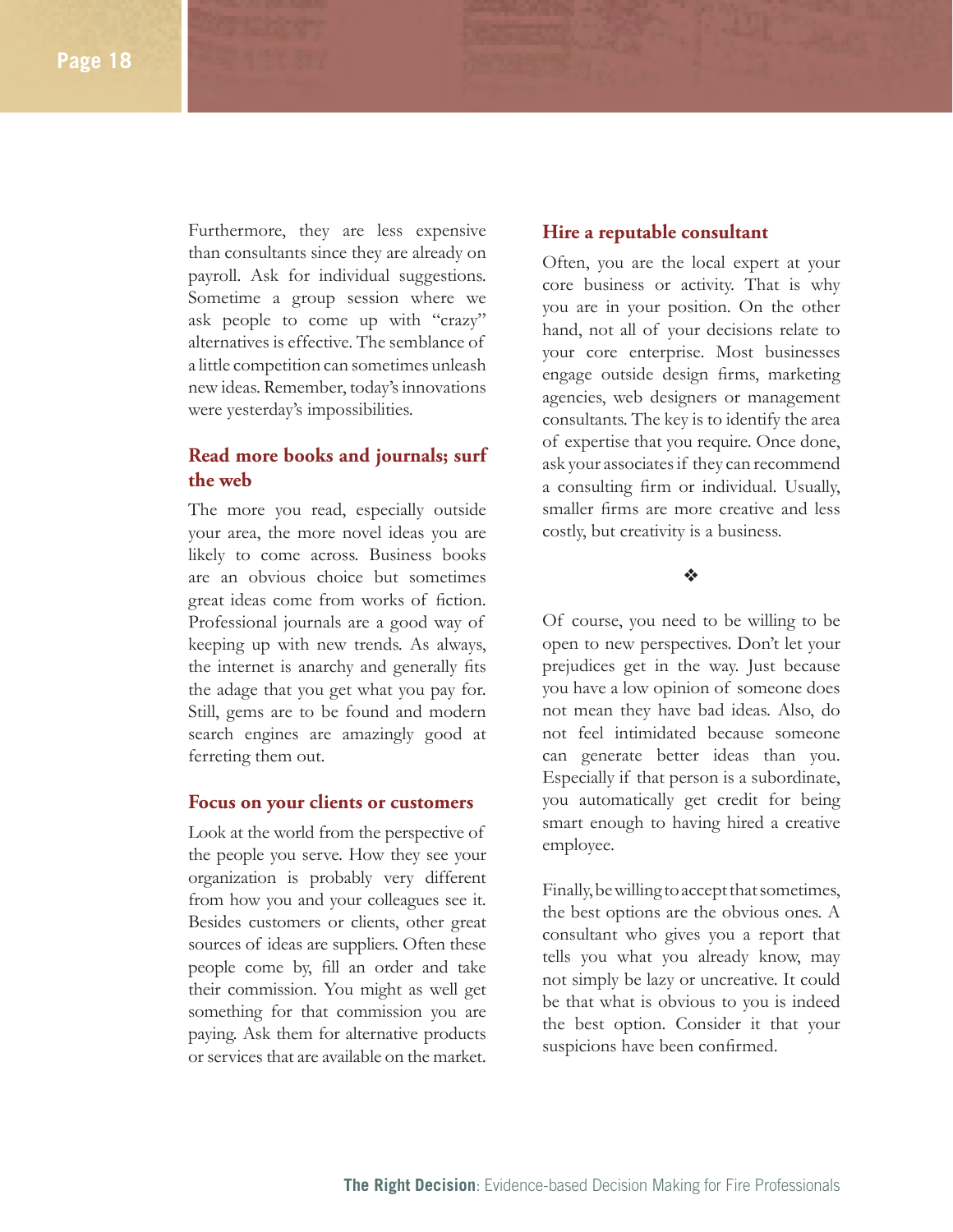# **Get a Plan**

Whatever its size or complexity, every organization can benefit from having a plan. Whether it is termed a strategic, organizational, or business plan, the point is the same: an organization needs to know why it is doing what it is doing, where it is going, and how it intends to get there.

Without a plan, people make decisions arbitrarily. At best, those decisions will lack consistency and, at worse, they will be contradictory. A plan does not guarantee organizational success or efficiency. Not having one invariably dooms an organization to mediocrity or failure.

Much material outlining how to put together an organizational plan is available both in bookstores and on the internet. Time spent reviewing some of that material would be a good investment.

Essentially, a plan consists of four elements:

- 1. A general statement of organizational values.
- 2. A statement of goals and objectives.
- 3. An outline of how the organization intends to carry out or achieve its goals.
- 4. An indication of how to measure success.

Four elements of a plan:



Plans vary in complexity but there are advantages to keeping it simple. Complex plans are often difficult to remember and can be highly constraining. As most battlefield generals know, once the action starts, little goes as expected. Often, the best one can hope for is that the troops know what they are fighting for, that they remember the overall goals and objectives, and that the line officers are sufficiently trained to react to unexpected tactical challenges and setbacks. Thus, there is a lot to be said for keeping things simple.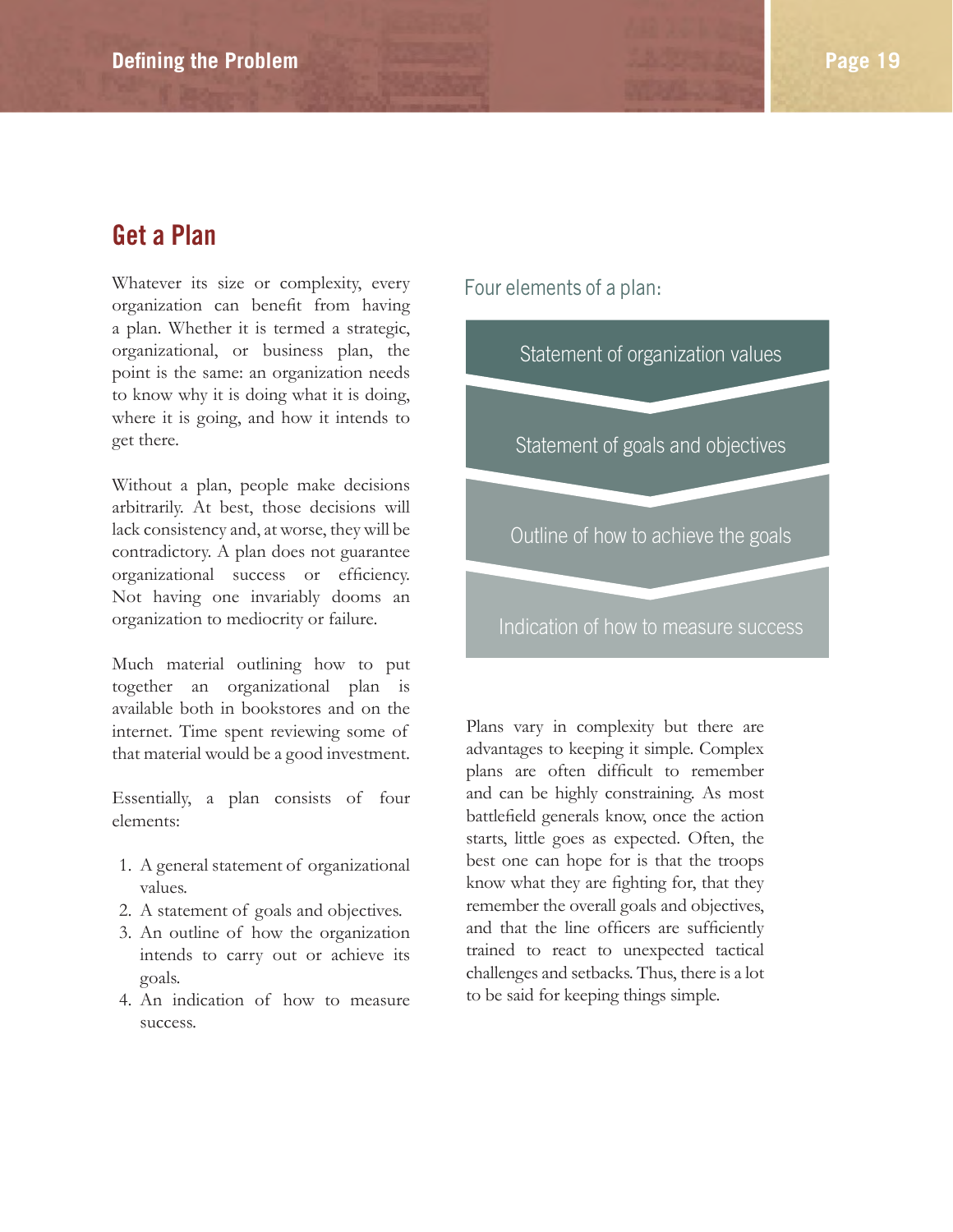Well-crafted mission, vision or value statements can be inspiring; poorly crafted statements do little more than provide a source of levity.

#### Statement of Organizational Values

It is currently in vogue among management gurus to spend a great deal of time identifying the fundamental values underlying our organization. Typically, we outline organizational values in one or more of: a mission statement, a vision statement and a values statement. Well-crafted statements can be inspiring, and make for eloquent poster boards that can be placed on office walls and annual reports. Poorly crafted statements do little more than provide a source of levity. As always, the best practical advice is to keep things simple and straightforward. Simple, unambiguous statements are easy to remember and easy to follow.

Essentially, a statement of value should outline the reason for the organization's existence. This is known as the mission statement. For many organizations, such as fire departments, the mission may be obvious. Your raison d'être is to save lives and property or, in a broader sense, to create a safer community. The mission statement is where you answer the great existential question, "What is your purpose?"

Value statements should also provide some expectation of where the organization plans to be in the next three to five years. What, in other words, is the midterm vision for the organization? Perhaps you see yourself as becoming the regional standard for performance.

Finally, a values statement suggests something about your core beliefs. These are meant to be foundational and inspirational. For Google, it was, "Do no harm." In your case, it may be, "Serve the community." While this might seem trite, it is useful to recall the core value when decision making starts to focus too much on what is in the best interest of the organization. In this instance, what you do is not about the organization; it is about serving your community.

#### Statement of Goals and Objectives

An organization's statement of goals and objectives contains the targets it sets for itself. Organizational goals are the broader targets for which one is aiming; objectives are the midterm step one sets to achieve those goals.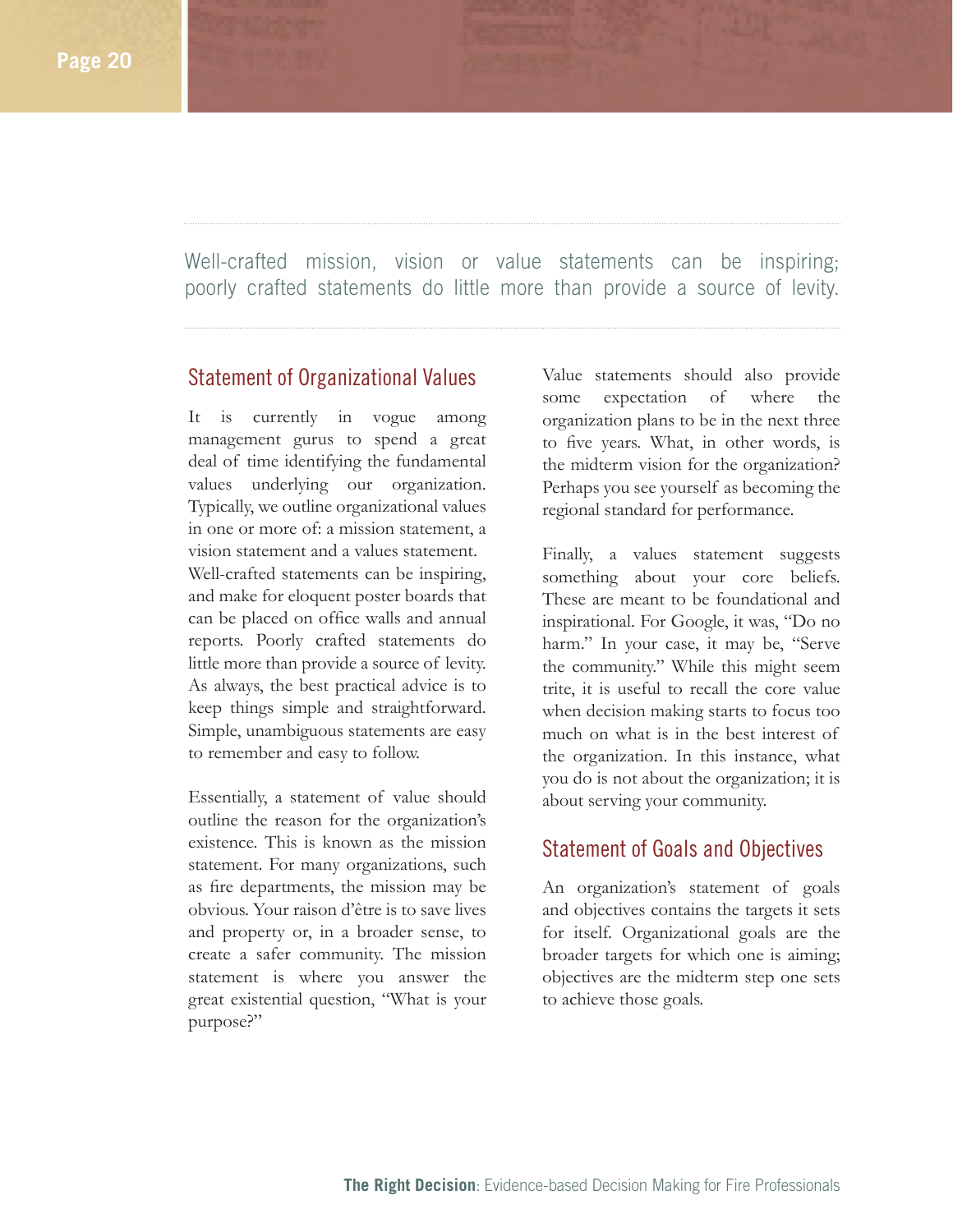Broad goals may be such things as setting targets for average response times, reducing the number of fire fatalities in the community, or increasing the unit's capacity to handle a broader range of service demands. To achieve the goal of reducing average response times, it is often necessary to make a list of objectives that form a series of intermediate steps. For example, one objective might be to better integrate the dispatch system into a regional data base. Another might be to ensure that a minimum number of weekly training drills is performed by each fire hall.

#### Implementation Procedures

As we noted earlier, a list is not a plan. Simply outlining the organization's goals and objectives is a necessary but not a sufficient part of the planning process. A true plan involves a discussion of how we can carry out the goals.

What is the mechanism or what are the procedures that are being put in place to meet the desired outcomes? For example, one objective may be to reduce on-thejob injuries. We may link this to the overall goal of increasing worker safety.



#### Napoleon's goals and objectives

❖

Sometimes it is easy to confuse the concepts of goals and objectives. Too often, the two are used interchangeably. While related, the two are distinct notions. A good example is to consider Napoleon Bonaparte's intentions in 1799.

| Goal        | <b>Objective</b>                          |
|-------------|-------------------------------------------|
| Rule all of | Become head of state in France            |
| Europe      | Conquer Italy                             |
|             | Conquer Spain                             |
|             | Defeat Prussian Army                      |
|             | Defeat the Austro-Hungarian Army          |
|             | Incorporate Poland into the French Empire |
|             | Conquer Russia                            |
|             |                                           |

Ironically, Bonaparte achieved all of his objectives except for the last. Despite this impressive achievement, he ultimately failed to achieve his overarching goal.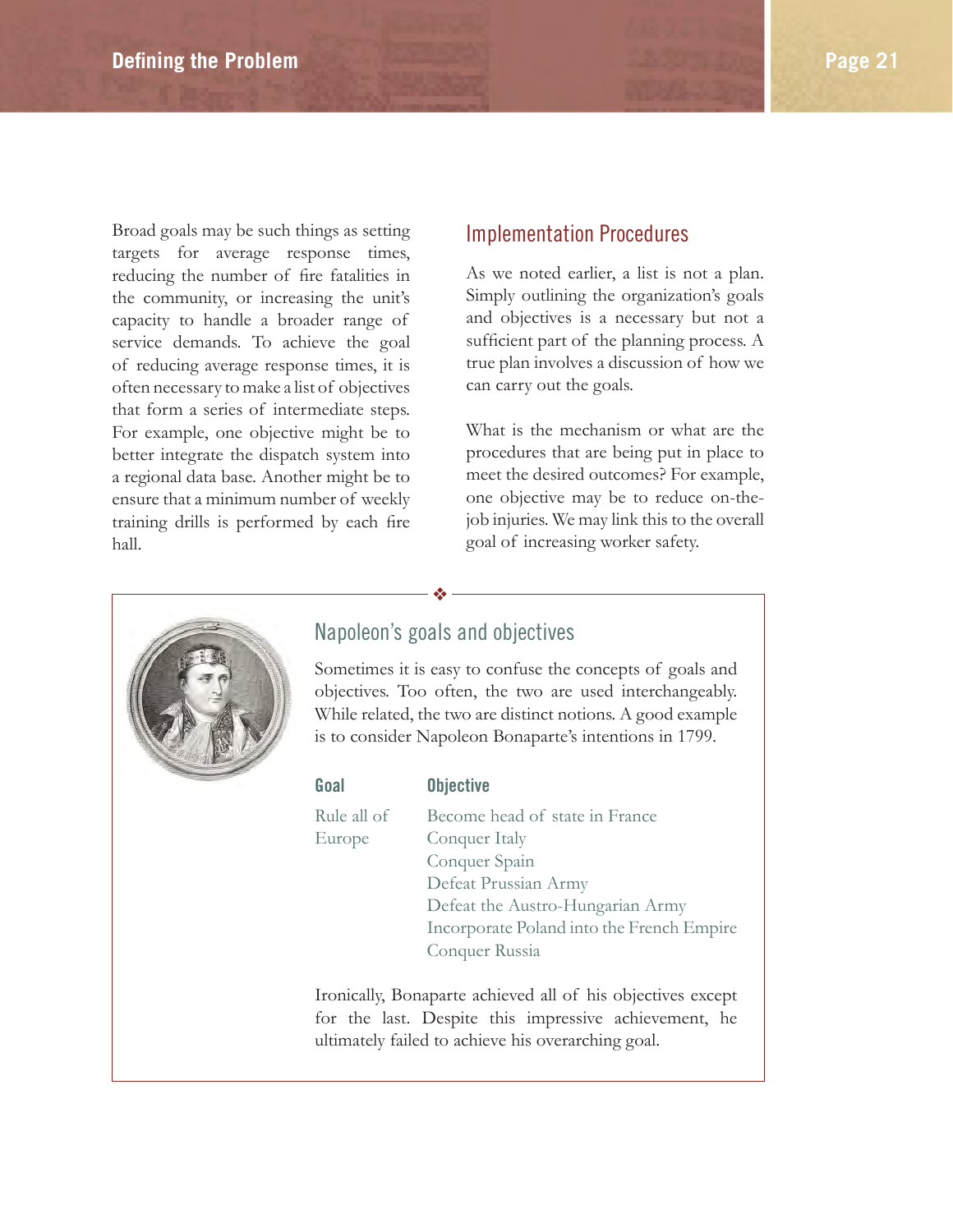Too often, strategic and business plans identify what the organization intends to achieve, but not the means by which it hopes to meet those intentions.

The important issue under implementation is: How do we make this happen? Obviously, the mechanism we choose depends upon the circumstances. Perhaps more training for operational personnel is necessary. On the other hand, people may have adequate training but they have not had sufficient opportunity to practice safety procedures. Another mechanism might be to upgrade the existing safety equipment to current or possibly forthcoming standards.

This applies to all of the goals and objectives identified in the plan, whether they are "soft" objectives, such as increasing employee morale, or "hard" objectives, such as reducing fatalities and injuries. Implementation procedures are the actionable items in our plan. Too often, strategic and business plans identify what the organization intends to achieve but not the means by which it hopes to meet those intentions.

Put another way, if goals and objectives are the nouns in a sentence, implementation procedures are the action components or verbs.

#### Measuring Outcomes

Measuring outcomes is essentially keeping a scorecard. Before you can do this, however, it is necessary to indicate within your plan what specific performance indicators you are going to use. You should closely link those indicators to the specific objectives you have identified and, in a general sense, to the overall goals outlined in the plan.

Obviously, clear quantitative measures are easiest to use, such as changes in calls for service, response time, proportion of home inspections conducted, and so on. However, qualitative measures should not be overlooked. Indicators of community satisfaction, for example, may be hard to quantify but are crucial performance elements for service providers.

Typically, outcome measures will cover a spectrum of issues, ranging from internal performance metrics, to levels of service provision, to financial accountability. Many discussions on strategic plans suggest creating a table where we list operational objectives in one column and their corresponding measures of success in the next.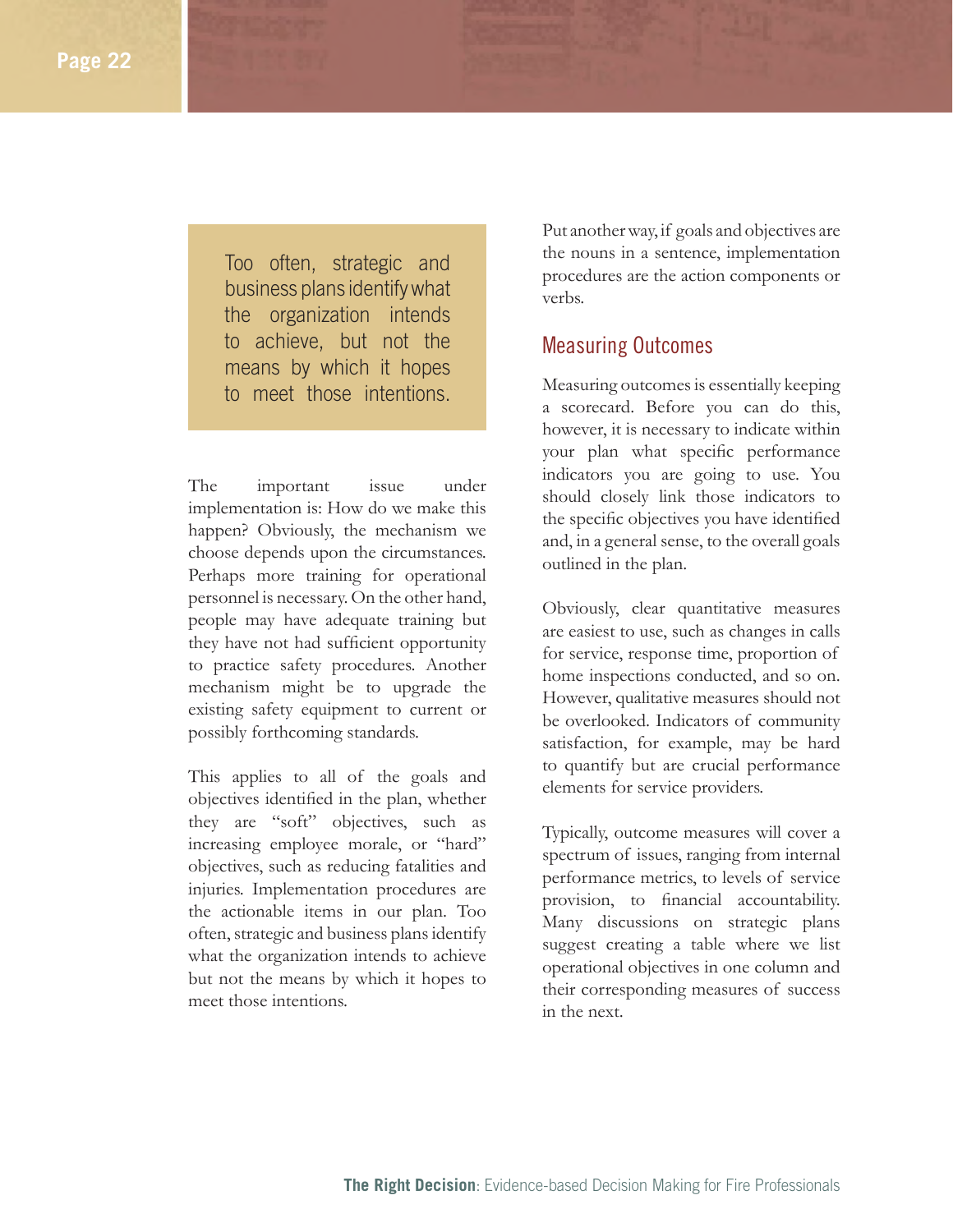These are judgement calls, but complex objectives usually require more varied indicators than simple, one-dimensional objectives.

Because goals are longer term and higher level notions than objectives, it is often more difficult to identify specific measures. Furthermore, goals often require a more qualitative assessment than do intermediate objectives. One thing to keep in mind, however, is that while there ought to be a consistency between the outcome measures of objectives and goals, there need not be a perfect correspondence. It is possible to meet most or all of one's objectives but not one's goals. Similarly, the failure to meet one or more objectives does not necessarily mean that the organization has missed its overall goals.

Practical strategic or business plans sometimes contain other items or provide more detail on certain dimensions.

For example, some plans say who is responsible for carrying out certain objectives.

Details might also be put in place about what forms the organization's competitive advantage or how it differs from similar organizations or competitors. Whether these items are relevant depends on the particular environment and circumstances in which the organization finds itself. Regardless, those components become part of the crucial list of elements to which we refer when we need to make a critical decision.

Often we pose questions or decisions vaguely. A good decision maker will define and clarify the issue and relate it to the organization's plan. Having done that, one can then ask subsidiary questions such as: Does the issue warrant action? If so, when should we carry it out? Is the matter urgent, important or both?

# **Evidence-based Decision Making**

❖

Good evidence-based decision making is tightly linked to an organization's plans. This does not mean that occasionally we must make important decisions that are beyond what we planned to do. Environments change and new issues arise. The world is not static.

Good managers, however, need to be sufficiently flexible to deal with those situations. Regardless, going through a planning exercise often provides a broad enough perspective or sufficient guideposts that "out of the blue" challenges can be placed within the general framework of our plans.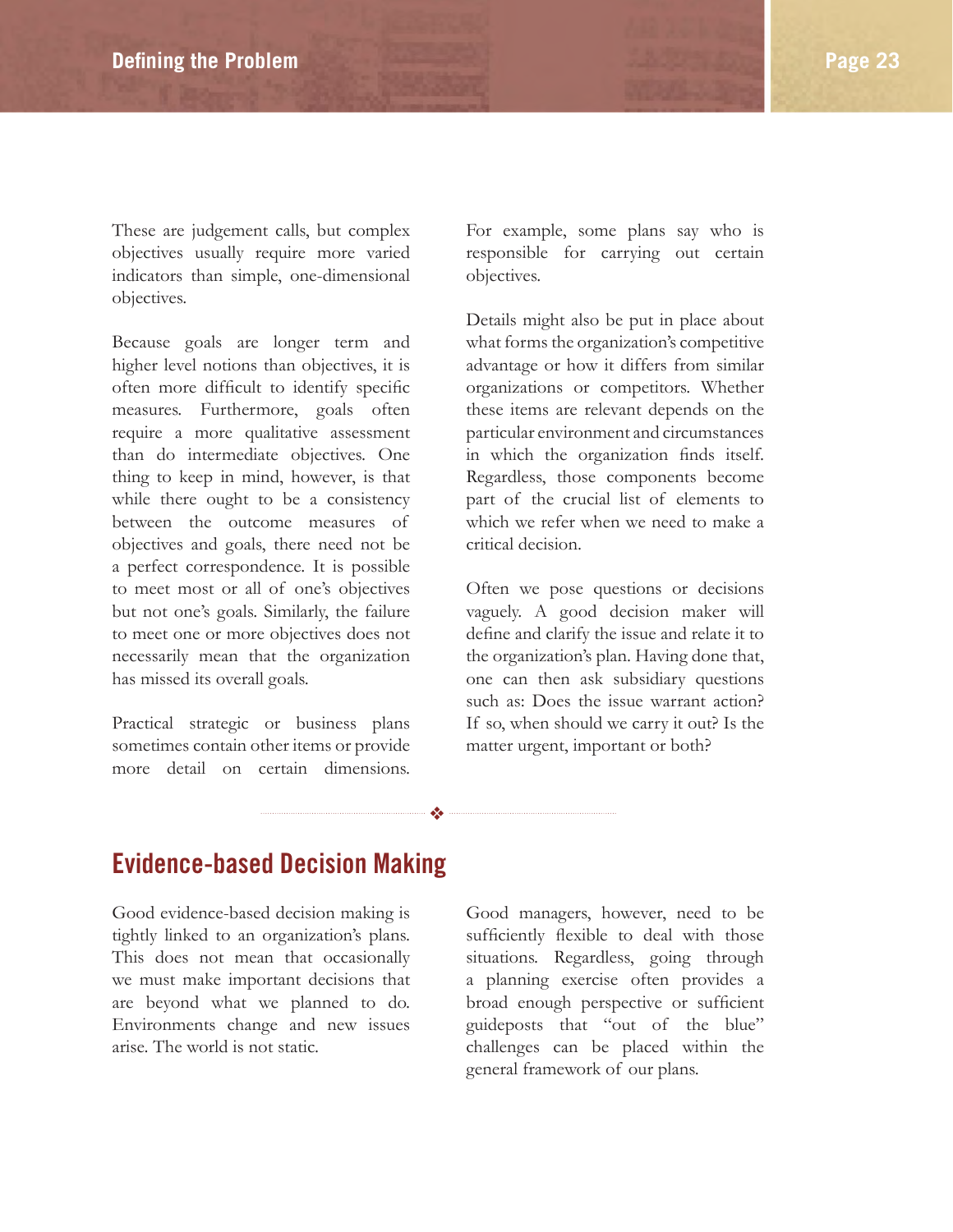The primary benefit of a good plan is that it allows decision makers to be able to justify why they are assessing the choices they are considering. Raising the criticism that certain options have been considered is easy. In fact, for many decisions there may be an almost infinite list of possible options. We can reduce that list substantially if we point out that the suggestions may have merit, but are outside the realm of the strategic plan.

A good plan, then, lets us know what questions or issues are relevant, what options are worthy of consideration, and consequently, what evidence we need to consider in weighing those options.



A good plan lets us know what issues are relevant, what options are worthy of consideration, and what evidence we need to consider in weighing those options.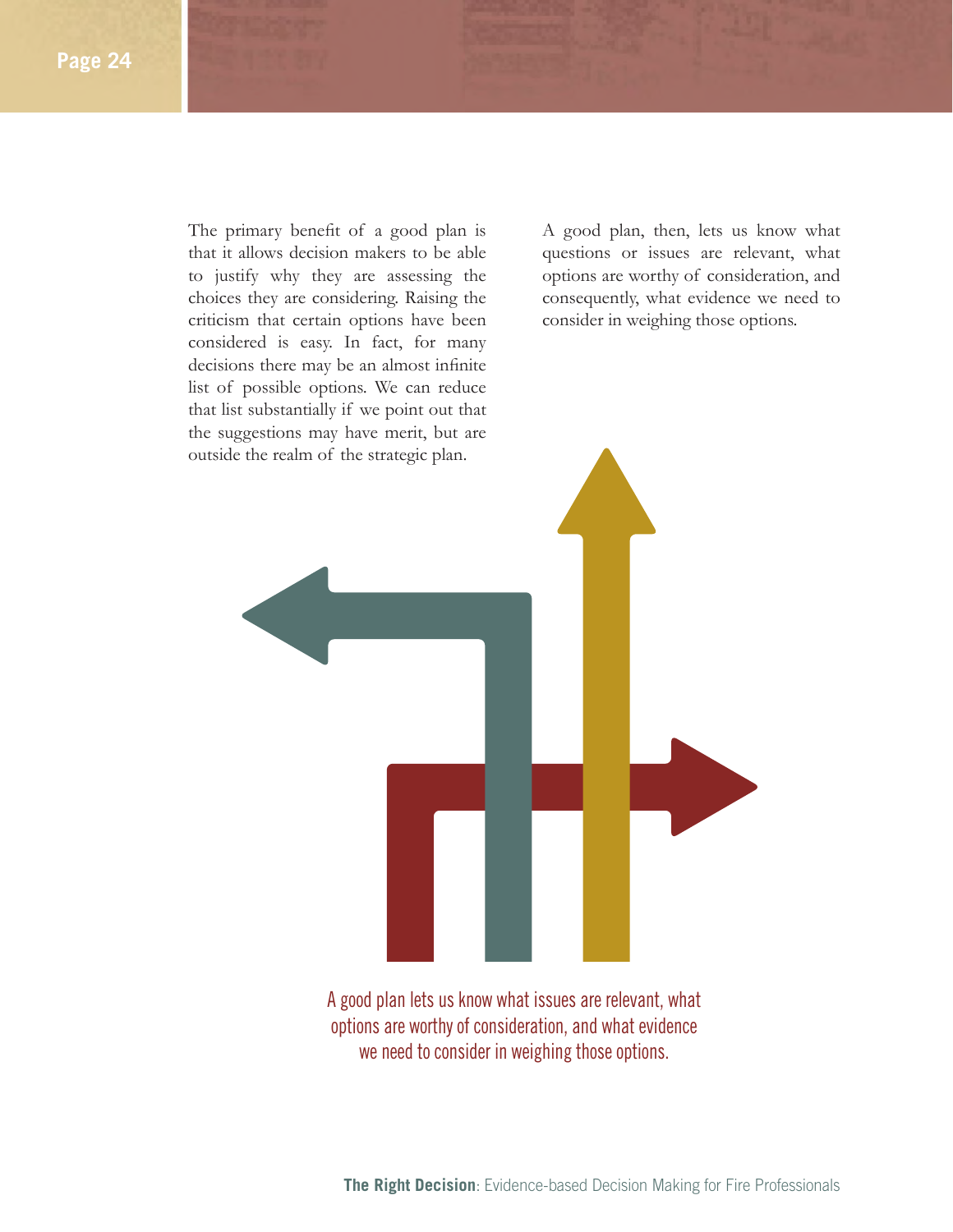# **Thinking Critically**

# **Clarity of Thought**

Evidence and data alone are not sufficient for making good and useful decisions. How we formulate an argument or explanation is just as important as the quality of the information we might bring to bear. When we consider evidencebased decision making, we need to keep two aspects in mind. First, as in making any type of case, the underlying arguments need to be based on sound logic. An argument that can lead to more than one conclusion is generally not very useful. Second, how most people think evidence or proof shores up an argument is typically not the most powerful way of making a case.

If there are two things that seem to characterise humanity, it is that people like to argue and, even when someone shows that their position is false or illogical, they generally won't change their world view. Humans are stubborn beasts with a tendency to defend any coveted untruth against the best of reason and evidence.

Evidence seems to abound that argumentation is one of humanity's most favoured social activities. Go to any sports bar on a Saturday night and you will see what seems to be inexhaustible evidence.

Humans are stubborn beasts with a tendency to defend any coveted untruth against the best of reason and evidence.

Then, there is the internet. Its rise has been the greatest venue for half-baked ideas, conspiracy theories and their supporters since the invention of walls and graffiti. Fundamentally, evidence and sound logic rarely sway people. When was the last time, for example, someone listened to you make a case and said, "Thank you for pointing out my logical fallacies. I see that I was wrong on this issue and I will from now on change my perspective on the matter." A positive outcome is typically one where they change the topic; a negative outcome is where they turn away muttering something about you and your kind having always been idiots.

The fact is, there are some discussions to which no solution exists, either logical or empirical. Arguments over the existence of God; who is the best looking actor or actress; or, whether Aunt Helen made the world's best muffins will never be resolved.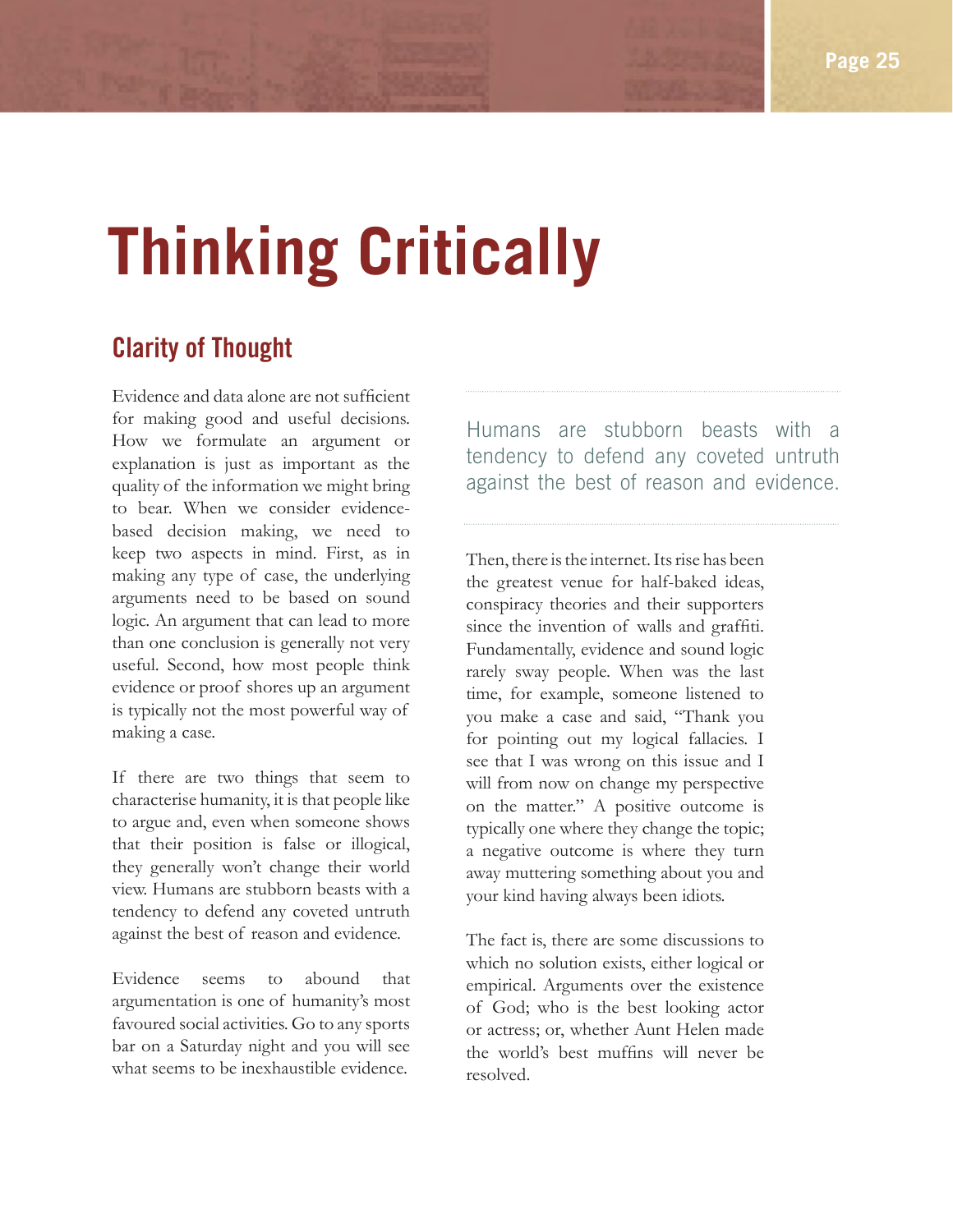Generally speaking, matters of values are issues that are based on emotional preferences.

On the other hand, there are situations where evidence and rationality sway us (or, at least, some of us). Economic issues, for example, typically command our more rational sentiments. Matters of health, and life and death—immunizing your children against the measles, for instance—tend to elicit a rational response.

❖

Although, it is admitted that charlatans abound and thrive in those domains as in all others.

The focus of this chapter is on those instances where, either individually or in groups, we are willing to consider rational and evidence-based input into our decision-making processes. Since those instances appear rarely in the affairs of humans, it is obligatory for us not to miss the opportunity for making a sound decision by using faulty logic.

# **Logical Fallacies**

Logical statements are generally of the form, if A leads to B and B leads to C, then the occurrence of A will lead to C. Logical fallacies are ones where inherent gaps, contradictions or simple irrelevancies in arguments go unacknowledged or unchallenged. Some logicians and philosophers have made careers listing almost infinite varieties of fallacies (again, see the internet). For the most part, however, logical fallacies fall into a small group. Learn to identify these and you will be less likely to be led astray, whether intentionally or not.

#### Appeals to Authority

None of us has the capacity to generate all human knowledge from scratch.

As youngsters we are taught that what our parents, teachers and other "experts" say is generally true. It is an accumulation of knowledge passed from one generation to the next that distinguishes humans from other beings. This has allowed us to develop antibiotics, to build skyscrapers and to distribute spam to those little boxes we call cell phones. Without accepting knowledge passed on from authorities, civilization could not exist.

However, while we may be willing to accept the received wisdom from our resident Yodas, we should not be blind to the fact that Yoda may be wrong. There is nothing wrong with asking for further evidence to back up some authority's claim.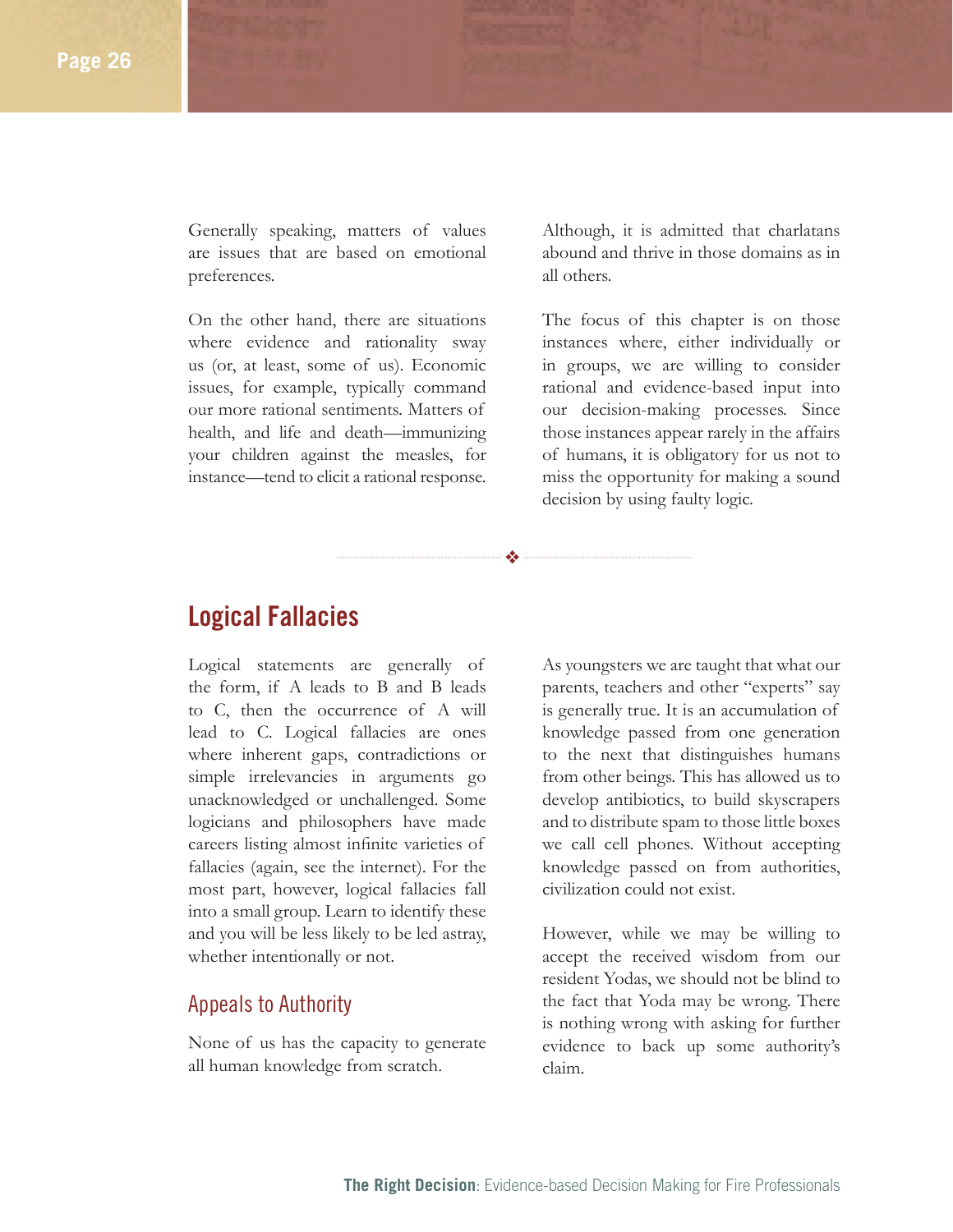Be suspicious of opening lines such as: "But, it has always been done that way," or "The experts agree that..."

While we do not have the time to question all authority, certain appeals should raise your suspicion.

Typical openings that should cause you to be suspicious are lines such as:

- "But, it has always been done that way."
- "Everyone knows that's the way it is."
- "What do you (we) know? So-and-so is an expert in these matters."
- "Science tells us that . . ."
- "The experts agree that . . ."

In such instances, there is nothing wrong with saying that, "If that is the case, then there should clearly be some hard evidence to back it up. Perhaps we should check it out in more detail." Or, "Gee, that's interesting because some (scientists, experts, etc.) say just the opposite. How are we to resolve this?"

Usually, appeals to authority are code for either, "I am too lazy to check this out," or, "I am blowing smoke."

#### Personal or Ad Hominem Arguments

Ad hominem is Latin for against the person. Essentially, ad hominem arguments are ones where someone attacks the person making the statement personally. Usually, the person's sanity, morals or parentage is called into question. An ad hominem argument is an attempt to "blow-off" the proponent by undermining their credibility. Among some more polite ad hominem attacks are such statements as:

- "What do you expect from a couple of fascists (socialist, liberals, academics, whatever)?"
- "That's a typical statement from someone who is clearly out of touch with today's realities."
- "That's a typical male (feminist) response."
- "Gee, you would think s/he is an expert in the matter the way s/he is going on."
- "So, how many years have you been in the field?"

The key here is to separate the argument or assertion from the speaker. Just because one has a low opinion of the other person, doesn't necessarily mean that what they have to say is wrong or irrelevant. It may be difficult at times, but trying to respect the idea is essential if not the person presenting it.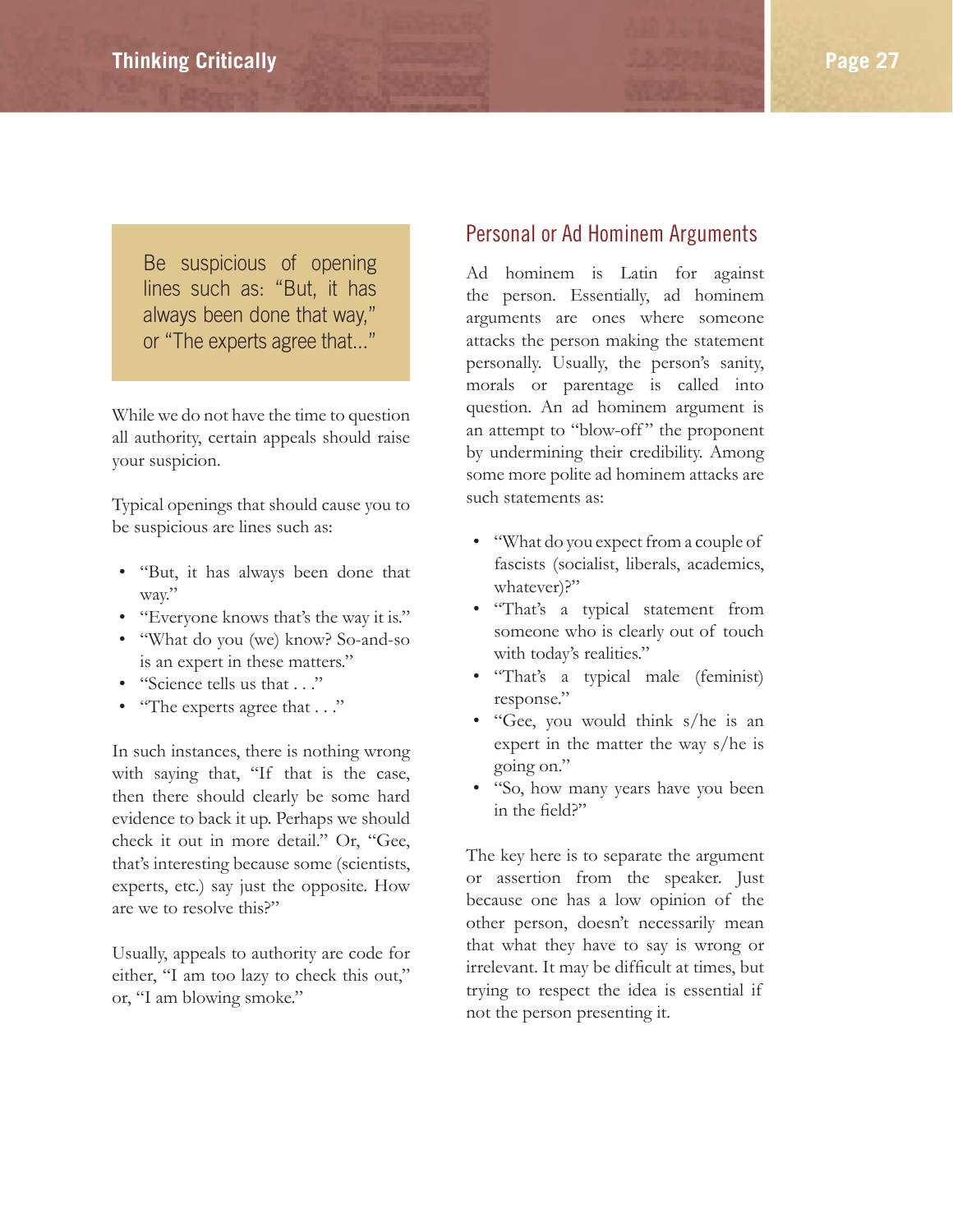#### The "Red Herring"

Red herrings are irrelevant issues that someone brings up in a discussion. For example, it is asserted in a council meeting, and may be the case, that too much money is being spent on travel, toys for administrators or overtime. Someone then asserts that this would not have happened if we had invested in the appropriate technology a couple of years ago.

The problem here is that inappropriate spending that has gone unchecked is due to a lack of financial oversight. Effective financial oversight has existed before the time of the Romans and long before computers were available. Investing in the appropriate technology may help in the oversight process but does not ensure oversight in itself. Examples are bountiful of solutions that have merely added to the problem rather than solving it.

#### **Pink Herrings**

True red herrings are items that are clearly unrelated to the issue at hand. Sometimes, however, someone may raise an issue that is sufficient to address the problem but is not necessarily a solution. We might refer those to as pink herrings. Perhaps the biggest pink herring is for administrators to argue the problems exist in their organization because of a lack of financial resources.

Certainly, money can purchase resources. All too often, however, more money just leads to more of the same. Money, itself, doesn't necessarily solve the problem. Proper oversight, a more effective use of existing physical and human resources, or a more creative approach to the issue may be more effective than simply throwing more money at the problem. What is necessary, is that existing or future resources are directed toward developing or enhancing mechanisms related to the problem.

The key to addressing red herrings is to ask how the herring is related to the problem being considered. How will the technology be used to enhance oversight? Is the appropriate software available? Are the auditors properly trained in the equipment to be able to enhance their performance? Computers, after all, only do what we tell them to do.

Similarly, we need to address the openended call for money questions by asking how the money will be used. The answer will likely be to purchase more equipment or hire more people. The subsidiary question then becomes: In what way will that equipment or those people enhance a process that is currently broken or ineffective?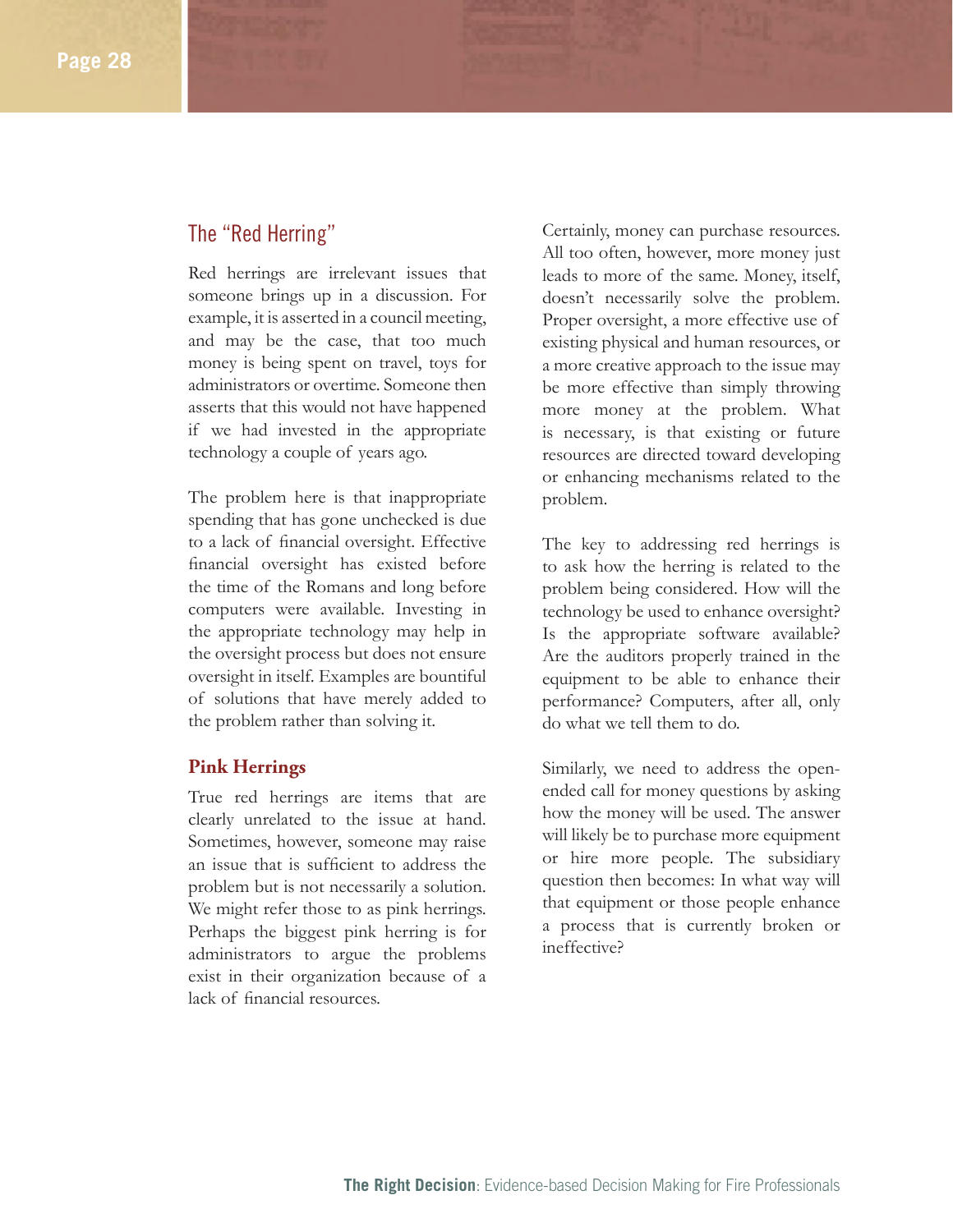B

#### Circular Arguments

Circular arguments are those of the form that A causes B because B is the result of A. Circular arguments abound, particularly in political debates. A favourite of teachers is students who come after an exam and assert that they can't get a C because they are A students. (So, explain how you earned the C if you are an A student?)

Another good example is sometimes found in salary negotiations. Employees will sometimes insist that they need to get a larger increase than their colleagues because they have historically been the highest paid person in the unit. If you don't give the raise, how can they be the highest paid? Usually, most ratcheting effects that we see in labour negotiations are based on circular reasoning. Group A has it in their contract that they are to have a 10 per cent premium on the rest of the jurisdiction because of the high cost of living in their area. Group B argues that to remain competitive, they need to be within 10 per cent of Group A regardless of productivity or other factors. A change in the compensation of any one group automatically ratchets the pay of the other.

Sometimes we use the term begging the question to describe a circular argument. The form of the argument is essentially the same: "You know, the reason that is illegal is because it is against the law."

Similarly, an often heard comment in city councils is that a particular group will not support tax increases because they have made it part of their platform. When asked why that is part of the platform, the answer is that tax increases are not in the interest of the people.

To break the circularity, we need to know why a body passed the law in the first instance: what was its supposed purpose? Likewise, we need to know in what way not increasing taxes benefits the electorate. What is the exact economic mechanism supposed to be at play?

#### Other Fallacies

People call upon many other logical fallacies when rationality and evidence fail them. These range from the teenager's perennial appeal to popularity: "But everyone at school has one," to appeals to nature: "That is just not natural." Parallels, of course, abound in the professional sphere. Every municipality or department in the region has a Nouveau Widget so, obviously, we need one too. A current bureaucratic favourite is the rationale for why we keep a current practice or why things don't change. The cliché du jour is: "It is what it is," which has replaced the formerly abused, "Well, that is the nature of organizations." All of these are logically non starters.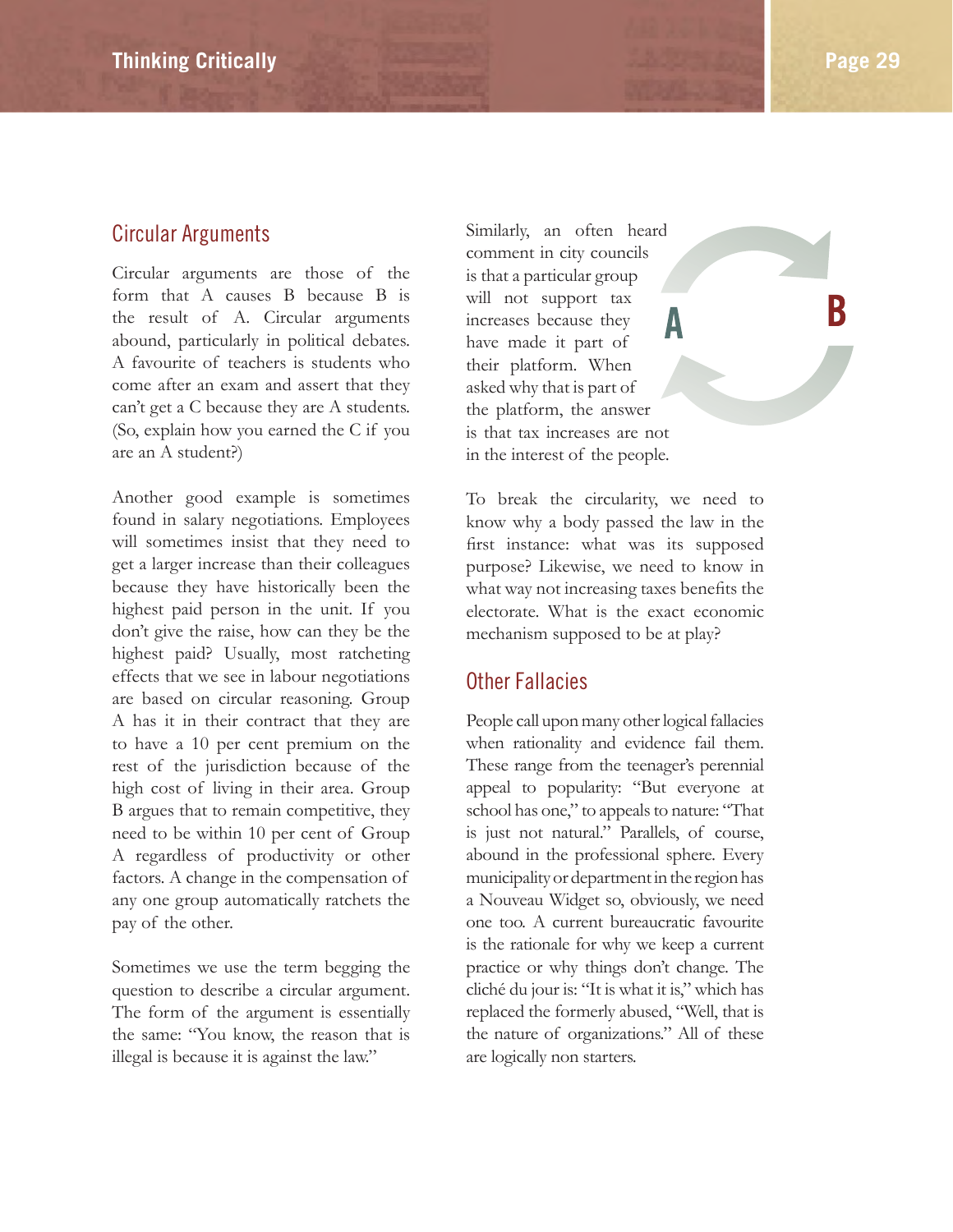# **Causal Linkages**

One clinker of a fallacy we did not discuss previously goes by the formal name of *post hoc, ergo propter hoc*, which means "after this, therefore because of this." Those who might have studied statistics will recognize the variant of the "correlation does not prove causation" fallacy.

Just because two things appear associated, doesn't necessarily mean that one causes the other—or that, in fact, they are causally connected in any way. The possible absurdity of assuming that because two things are correlated they are connected is presented in the fire engine fallacy. The story here is that a Martian comes to Earth and notices that wherever it sees a fire, there is invariably a fire engine at the scene. The Martian therefore concludes that fire engines cause fires. $<sup>1</sup>$ </sup>

Obviously, association or correlation is somehow related to causation. The question is, how can we identify or recognize a causal relationship when we see one? The issue is important because causal thinking and causal imagery have become entrenched in our everyday view of the world. Whenever we see something we do not quite understand, our first inclination is to ask, how did that come about? In other words, what was the cause?

Just because two things appear associated, doesn't necessarily mean that one causes the other–or that, in fact, they are causally connected in any way.

From an historical perspective, formal causal thinking is a relatively recent idea. Most scholars use David Hume's writings as the starting point for explaining what is a cause and how we might identify one. Hume was a Scottish philosopher who lived in the early to mid-1700s. Without belabouring the issue, Hume identified three necessary conditions for a causal relationship. The first condition is that the cause and the effect must be coincidental or "conjoined," as he said. This is the correlation part where two things generally appear together.

The second condition is that the cause must come before the effect. Therefore, if the Martian had been around a little longer, he would have noticed that the fire occurred first and that the fire engine generally turned up later. Thus, it was fire that caused the engine and crew to respond; fire was not a consequence of the existence of fire engines.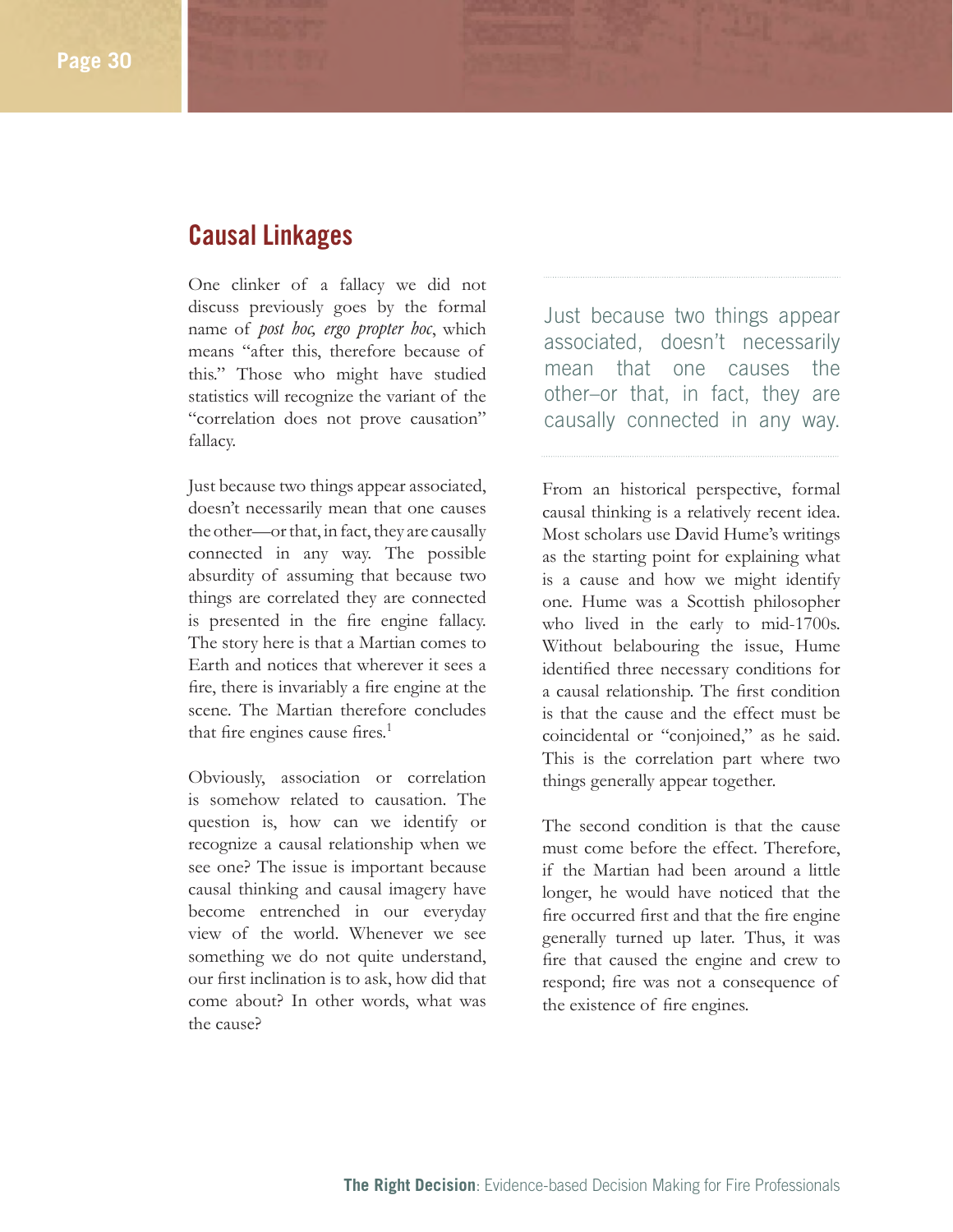The third element of causation is the most difficult issue and that is what we call the condition of non spuriousness. Non spuriousness means that the cause isn't just enough or sufficient to cause the effect, but that it necessarily produces the effect or outcome. This is sometimes easier to understand in the negative. What non spuriousness means is that no third factor is resulting in the apparent cause and effect to be appearing together. An example might be a situation where fires don't cause fire engines to appear. Rather, it is an arsonist who sets a fire and then calls a fire engine to the scene. The underlying causal mechanism in this instance is the arsonist.

Spuriousness means that a relationship between two or more factors is coincidental. The real cause is an underlying third factor. The problem here is that even if we take away the apparent cause, the effect will remain. Thus, with fires and fire engines, if it is the call of the arsonist that makes the fire brigade appear, then they will appear whether a fire occurs or not.

From an evaluator's or a scientist's perspective, non spuriousness is generally the most difficult factor to control. Observing that two events generally coincide is not difficult, nor is it difficult to see that one event generally precedes the other.

### Hume's conditions for a causal relationship

- 1. The cause and effect must be coincidental.
- 2. The cause must come before the effect.
- 3. There is no underlying third factor resulting in the cause and effect to be appearing together.

The difficult issue is assessing whether some other underlying mechanism is driving both of those events. Essentially, we have devised two ways to deal with the spuriousness issue. The first is to try to develop explanatory theories to explain how or why something should cause something else. In formal terms, we need to find what we call a causal mechanism. Logically, why should X produce Y? As we say in the trade, "What's the story?"

The second way of dealing with the non spuriousness issue is through the physical manipulation of conditions. That is, can we physically reproduce the effect ourselves. We call this manipulation an experiment.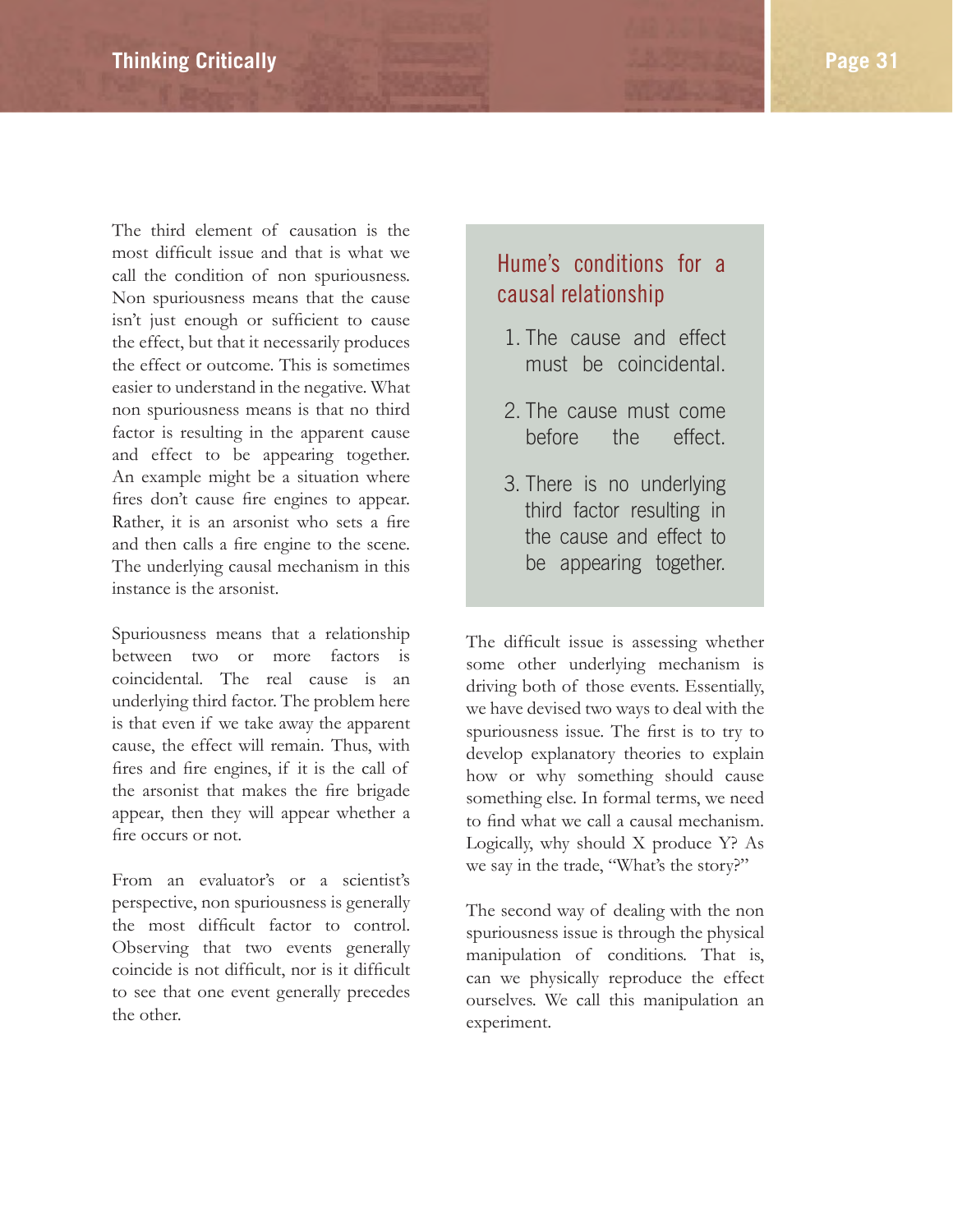Over time, we have developed a series of experimental designs or ways of manipulating situations so that we can isolate what we believe are the cause and effect factors from other possible or spurious influences. We will highlight those techniques in a later chapter.

In summary, then, it is sufficient at this point to consider that all three conditions must exist for us to be reasonably confident that something is truly the cause of something else. Those are the elements of coincidence or correlation; temporal sequencing where the cause precedes or comes before the effect; and, the condition of non spuriousness where no other underlying mechanism is generating both the apparent cause and the effect.

Unfortunately, we conduct much research that does not consider all three of those issues. That is why, for example, we often hear of some medical survey where some factor (say, pomegranates) are supposed to reduce the risk of cancer. Typically, the study is correlational such that someone conducts a survey and it is found that people who eat pomegranates have a lower incidence of cancer. We can probably determine that the consumption of pomegranates preceded the onset or non onset of cancer.

Unfortunately, we conduct much research that does not consider the three conditions that must exist for a causal relationship. Thus, we see studies that, for example, claim that a certain food lowers the incidence of cancer without considering the presence of other factors.

What those studies generally do not do is to control for spurious or confounding factors. For example, pomegranate eaters may be also less likely to smoke, get more exercise, eat a healthier diet and generally have a healthier lifestyle than non pomegranate eaters. Those factors are likely the real causal agents. Including pomegranates in the diet or not is irrelevant.

Of course, once we start to believe that pomegranates are related to cancer, we can generate any number of possible causal explanations after the fact. For example, we might argue that high levels of vitamin C or antioxidants in pomegranates fight the onset of cancer.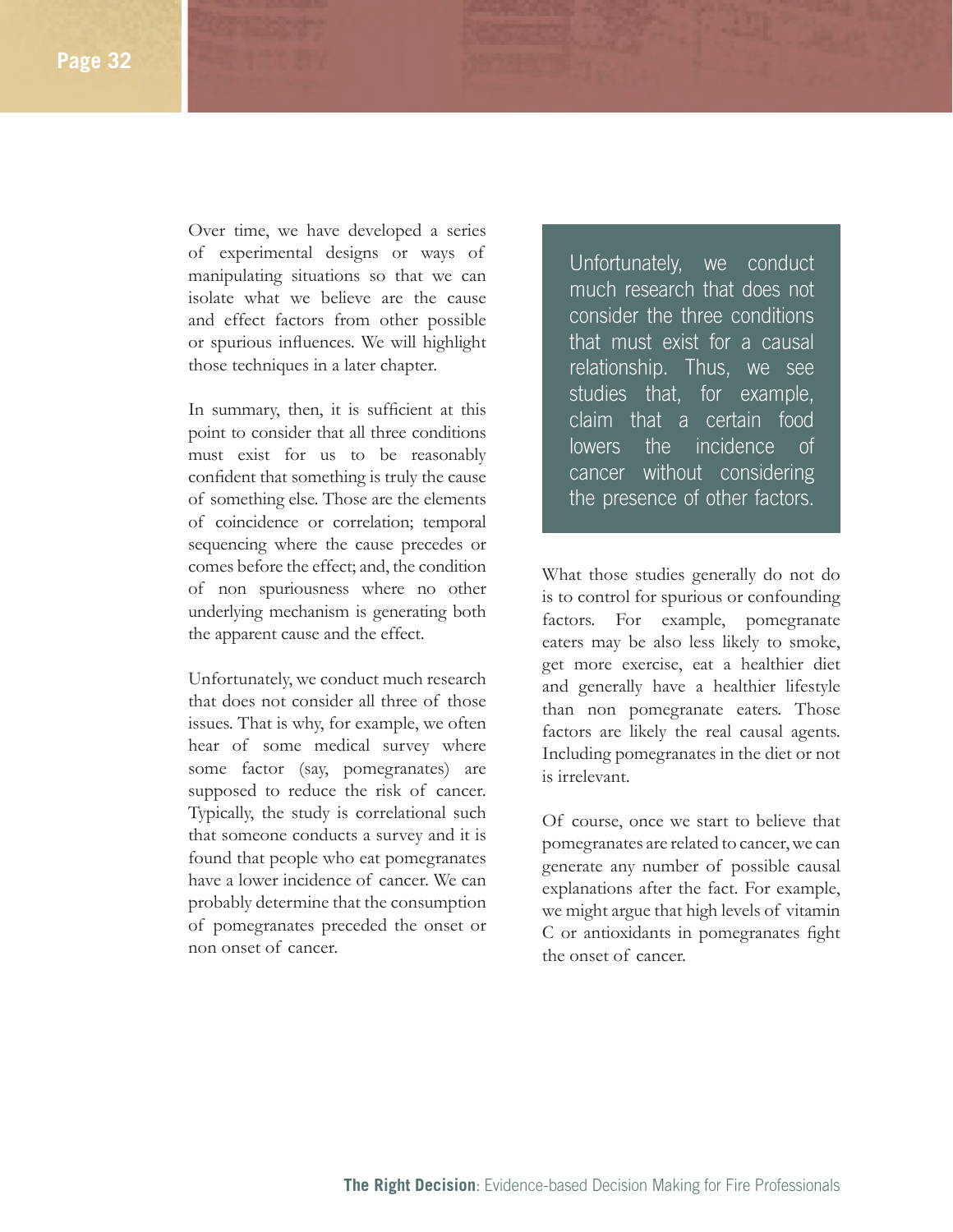# **Linking Evidence to Explanations**

A common mistake people make is that by collecting sufficient evidence, one can "prove" that a hypothesis or theory is correct. In fact, the relationship between an explanation and what forms evidence is complex.

To prove a relationship we generally need to use data or evidence in two ways. First, when we consider an explanation, we must find one that is consistent with at least most of the evidence or facts that we have to date. If an explanation does not explain most of what we know, it is unlikely to be a good candidate for what we need.

Once we have narrowed our plausible explanations to ones that make sense logically, and ones that generally fit the existing evidence, we need to conduct secondary tests to see whether those explanations hold up under critical circumstances. Obviously, we have selected an explanation that fits the known facts, so simply collecting more data under the same circumstances likely won't give us more hard evidence.

Going back to our Martian example, seeing ever more instances of fires and fire trucks appearing together does not provide more proof that one causes the other. On the other hand, a few instances where fires occurred with no fire trucks about soon disproves the hypothesis.

To prove a theory:

- 1. We must find an explanation that is consistent with at least most of the evidence we have to date.
- 2. We must then conduct secondary tests to see whether those explanations hold up.

That is perhaps the single most important point that Hume made in his discussion of causation. It is very difficult to prove something is true; it is much easier to show that it is not true.

One example Hume used was that just because the sun has risen in the east and set in the west since time immemorial, it does not "prove" that this will necessarily happen tomorrow. On the other hand, all we need is one instance where the sun doesn't rise in the east to disprove the pattern. As contrived as that example might be, it does make the point about the relative imbalance between evidence that appears to show a relationship and evidence that appears to dispel a relationship.

To bring this into the language of evaluators and scientists, we can talk about the idea of a working hypothesis.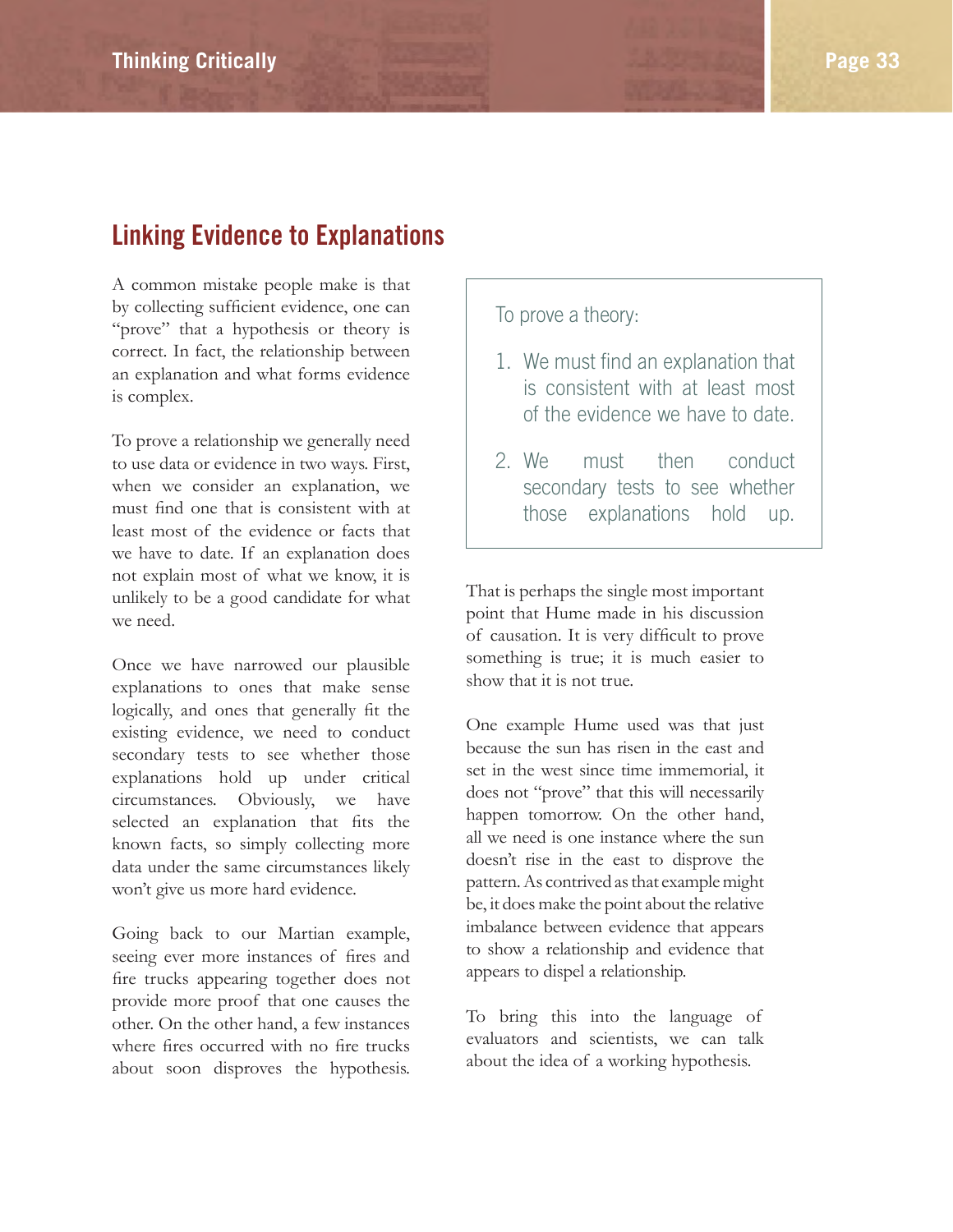### Working and Null Hyphotheses

A working hypothesis might be something like: oxygen is necessary for combustion to take place. However, just because we see a thousand instances where combustion and oxygen coexist, we really have no absolute proof that oxygen is necessary for combustion. Instances may exist where gasses or elements other than oxygen can support combustion. Thus, to provide evidence that oxygen is necessary for combustion to take place, scientists look for instances where other factors might support combustion. This leads us to what we call the null hypothesis: the notion that oxygen is not necessary for combustion. If we fail to reject or falsify the null hypothesis (so, in fact, other things support combustion) then we must logically reject the working hypothesis that oxygen is necessary for combustion to take place.

It is that strategy that scientists use to test hypotheses and theories. We cannot prove the working hypothesis directly. Instead, we create a null hypothesis that is the opposite of the working hypothesis. If we find support for the null hypothesis (that is, we find something other than oxygen that supports combustion) we toss out the working hypothesis. Or, at least, we need to seriously reconsider what is says. If we do not find support for the null hypothesis (we do not find an alternate support for combustion), we have very strong reasons to believe that our working hypothesis is valid.

Of course, it is possible that we have not yet found other elements that support combustion other than oxygen but those are simply waiting to be found. As we find that fewer and fewer alternatives pan out, the greater credibility we have in the working hypothesis.

Ultimately, we have discovered that halogens such as fluorine and chlorine can support what we term redox reactions that are similar to combustion. Still, the chemical reaction is different, so we still retain our belief that oxygen is necessary for combustion to take place.

The practical consequence of this knowledge is that we have developed mechanisms to deprive incendiary events of oxygen sources. Water, carbon dioxide, nitrogen and other materiel "smother" fires by depriving the reaction of a ready source of oxygen. By having developed a good understanding of the mechanism relating  $O_2$  to the chemical process, we have a direction for pursuing other agents to either retard or extinguish potential fires.

# **Notes**

1. Which would be a totally sound conclusion if they had been exposed to Ray Bradbury's classic 1953 novel Fahrenheit 451.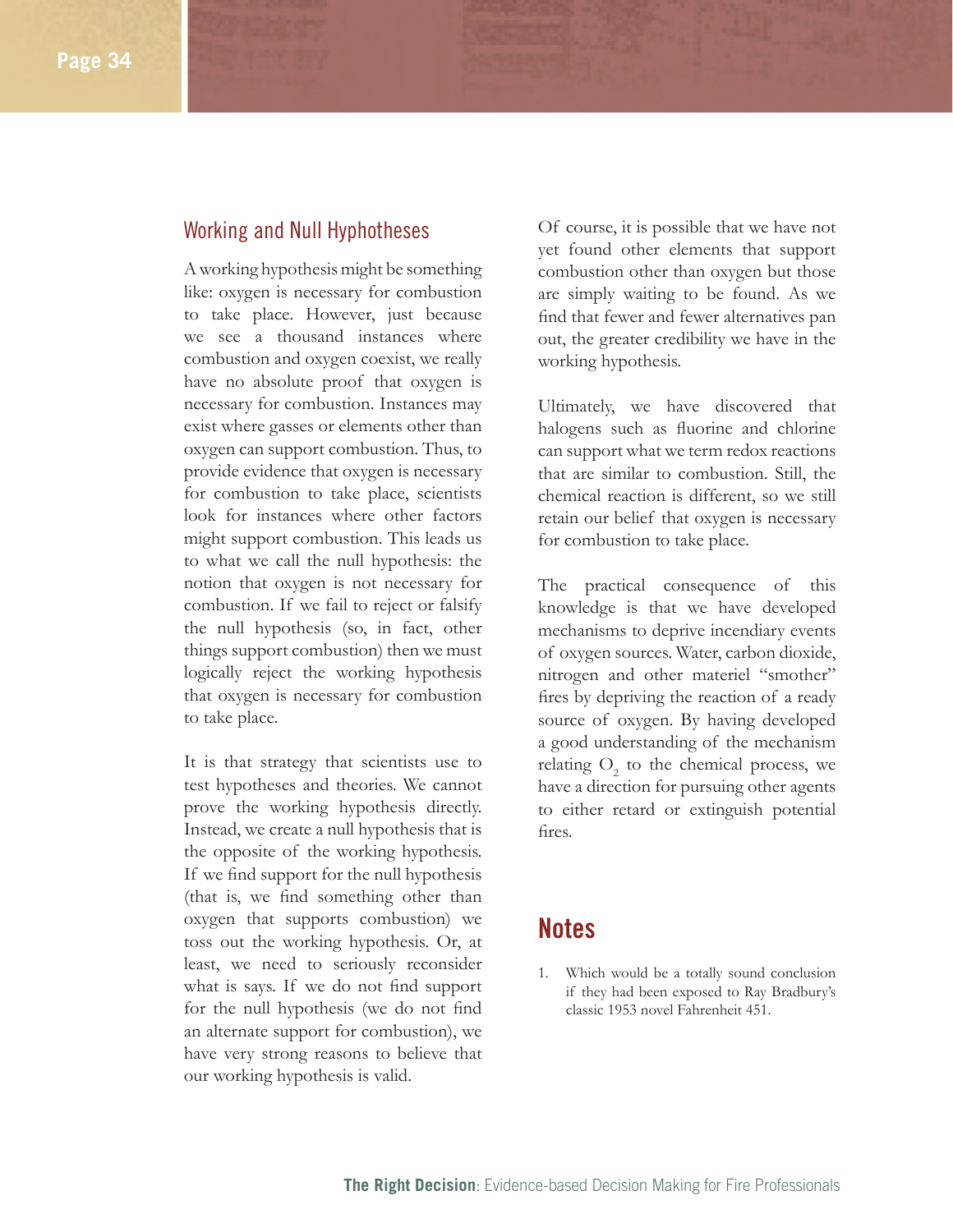# An Example of a Working Hypothesis and a Null Hypothesis

Because wood is more combustible than steel or concrete, it is commonly believed that fire-related fatalities in wood-framed buildings are higher than in concrete or steel-framed ones.

Some researchers have claimed, however, that with the installation of sprinkler systems, there should be no difference in fire fatality rates across the two designs. For those who believe that wood-framed buildings are more dangerous than concrete or steel-framed ones, every news report of another fatality in a wood-framed building fire is further evidence their position is correct.

However, common sense may not hold here. Wood-framed buildings are more numerous and, proportionately, fewer may have sprinklers installed. Consequently, it only appears that they are more dangerous.

A research project is being conducted looking at fire fatality rates in combustible (wood-framed) and non-combustible (concrete or steelframed) buildings of less than five storeys with sprinkler systems installed.

At the beginning of the study, the researchers need to state the working hypothesis and the null hypothesis. In this case, we might state them as follows:

#### **Working hypothesis:**

Fatality rates among sprinklered *wood*-framed buildings of less than five storeys are higher than among sprinklered *concrete or steel-*framed buildings of less than five storeys.

### **Null hypothesis:**

There is no difference in fatality rates between sprinklered *wood*-framed buildings of less than five storeys and sprinklered *concrete or steel*-framed buildings of less than five storeys.

The researchers test the null hypothesis. If the evidence is consistent with it, they conditionally assume that it is true and essentially reject the working hypothesis. If they find the evidence is not consistent with the null hypothesis, they reject the null hypothesis and have strong reason to assume the working hypothesis is true.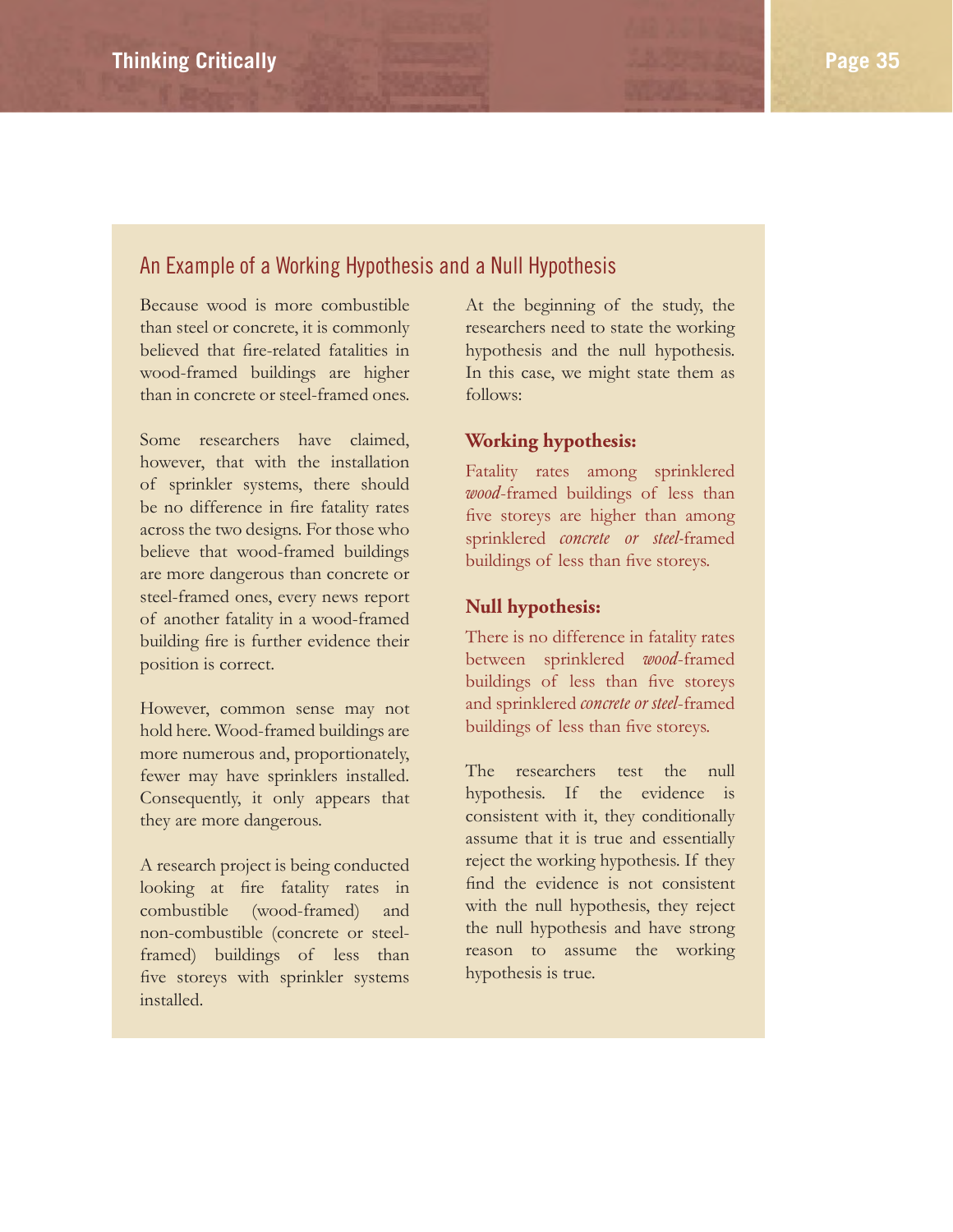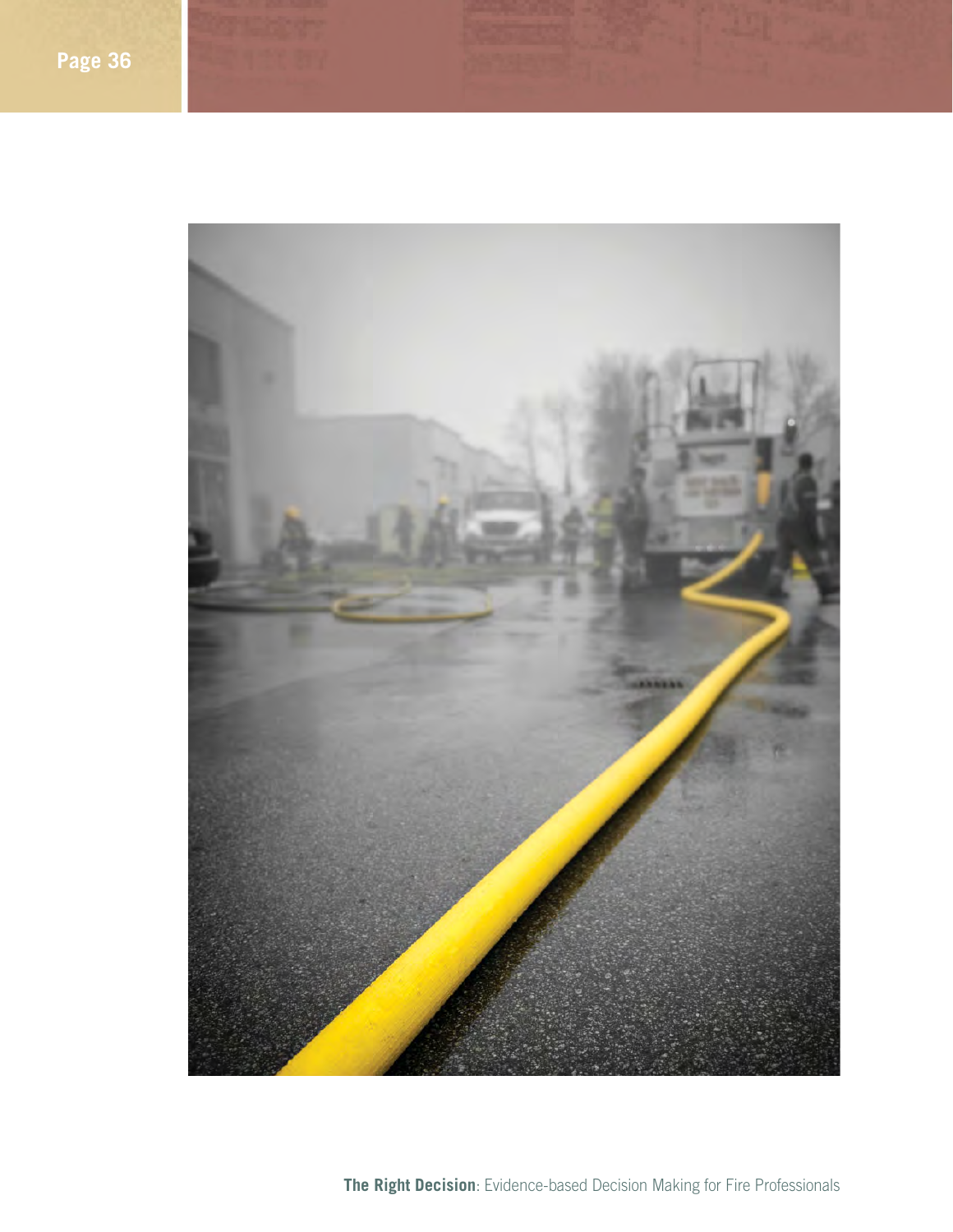# **Collecting Evidence**

# **Environmental Scans**

Evidence-based decision making is influenced by the plans we create to help us set priorities, and by concerns that affect our organization's ability to fulfill its mandate. When issues arise and decisions have to be made, we need evidence to help us decide the likely impact or effectiveness of our decisions.

A common strategy for gathering this information is through an environmental scan. Simply, an environmental scan gives us an informed, comprehensive picture of the current circumstances in which our organization exists. It makes us aware of the internal and external realities, important issues, and trends that are affecting the organization. Information of this kind helps confirm or refute our perceptions. It can guide us with future programming, strategic priorities, and budgeting. An environmental scan can also be useful in determining future strategies and in developing appropriate, well-informed responses.

What benefits do organizations receive from conducting an environmental scan? Why should we spend the time and energy to conduct one? Among the most prominent are the following.

An environmental scan makes us aware of internal and external realities, important issues, and trends that affect our organization.

Environmental scans can provide:

- A fresh, objective look at issues within the organization's goals and mandate, with an eye toward how to rank them most effectively;
- An opportunity to access existing research, information, statistics, and other data that someone else took the time to collect;
- An opportunity to involve community stakeholders, organizations, individuals, and groups in decisions that affect them, by giving them an opportunity to provide input, perspective, and advice;
- An opportunity to discover the strengths and assets in the larger community to address the issue;
- A framework or point of comparison to understand the assets and strengths possessed by your own organization; and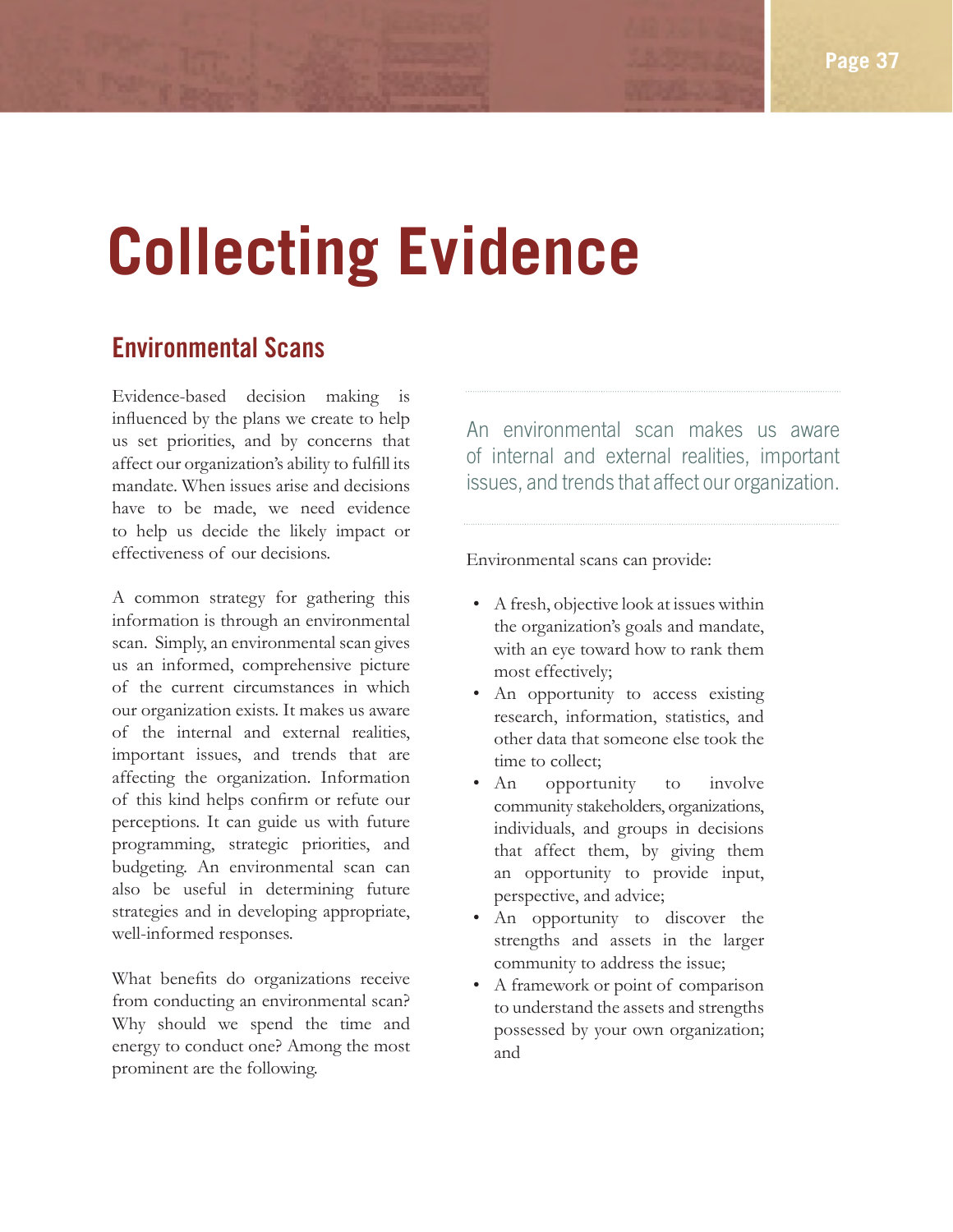• An opportunity to learn how your organization's programs and practices are affecting other organizations, agencies, individuals, or groups, and to what degree your programs and practices are effective in fulfilling your organization's mandate.

Conducting an environmental scan is a sequential process that involves gathering information from secondary sources, including existing research reports, statistics, or other information. This is supplemented by first-hand or primary sources of information, from individuals or groups that you will contact yourself. Analysis of this information leads to establishing where your organization fits within the broader social ecology.

Unlike many other management procedures, there are few formal guidelines for conducting environmental scans. What we will do, however, is to provide you with an overview of the procedure and some suggested tools for moving forward.

## Types of Environmental Scans

There are essentially two types of environmental scans. The first approach is a less formal type of scanning that you conduct yourself, based on your own knowledge and what you or an assistant can gather sitting at your desk. The first step is to write out what you know about how others are dealing with similar situations.

In other words, you are looking to see how others in your social environment do things. Generally, people who are more connected with their colleagues, who read the trade literature, and who regularly attend conventions and workshops tend to find this process easier.

A second part to this might involve a more formal review. Depending on the issue, you might seek out journal or news articles that have been written on the topic. A good place to start is to check the internet. Search engines such as Google, Bing and Webcrawler can retrieve a tremendous amount of information very quickly. One of the big challenges in using general search engines is that it is sometimes difficult to identify the exact search terms you need. Consequently, the search generates more chaff than wheat.

## Using Internet Search Engines

There are some tricks to using search engines. If you are fortunate enough to have access to a municipal librarian or a local college or university library, there are usually experienced people who can provide some assistance. Some tips for narrowing Google searches are provided in the accompanying box.

Either online or by visiting a local library, it is also possible to search the professional literature. Trade magazines and journals often provide coverage of general issues.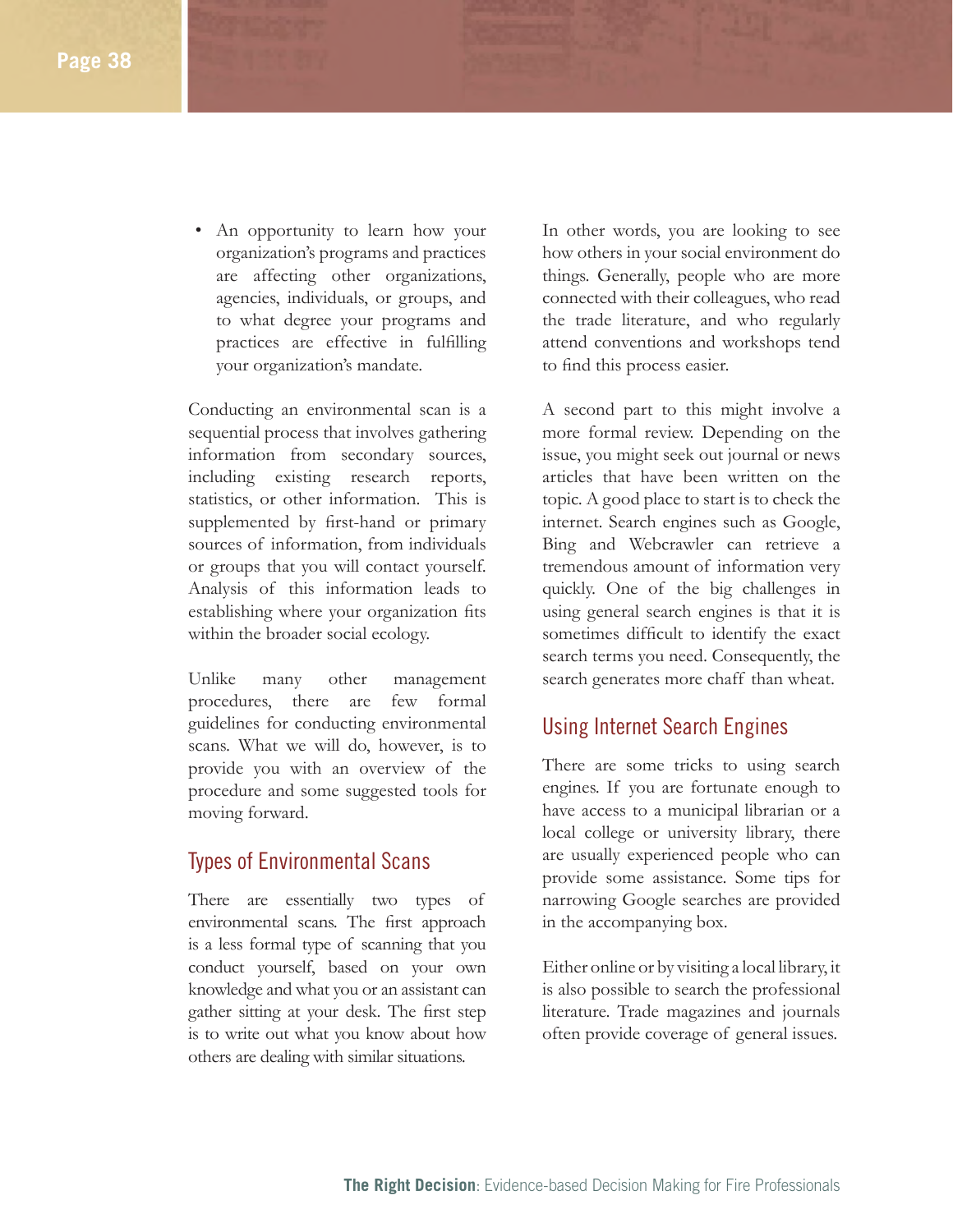For more detailed sources of information, it might be necessary to enter the formal research or academic literature. This latter step can be a little daunting at times since there is a lot of variation in how technical articles are written. Some are very accessible while others require extensive prior knowledge of the topic. The key is not to become discouraged.

Sometimes it is worthwhile looking further afield.

In this case, official websites of the US Fire Administration and the UK Government can offer a wealth of information. The box on the next page gives a brief listing of some of the major fire journals. A few key web links are also provided.

If you require information on characteristics of your community or other statistics, a great deal of information is available on the Statistics Canada website.

## Effective Searches on Google

#### **1. Be Specific.**

Find pages within sites using *site:[website URL]* and your search phrase, find authors using *author:[name]*, and type *intitle:[word]* to find a page with that word in the title.

#### **2. Format.**

Use *filetype:[pdf or other extension]* to find images and all sorts of files (such as docs and jpgs).

#### **3. Broaden Your Search.**

Use an asterisk (\*) as a wildcard search operator to fill in the blanks. For example, "*Fire*  services \*"

### **4. Limit your search by excluding unwanted terms.**

Put a minus sign in front of terms you wish to exclude. For example, *alarms -burglar* will exclude the term "burglar" from your search. If you want to limit your search numerically, use the range (two dot) indicator. For example "*used trucks 2010 .. 2014*" will limit the listing to those years.

#### **5. Use specific search engines.**

Google scholar, for example, is an excellent way to find both academic and other articles on selected topics. Webcrawler looks across a series of search engines. Also check out the website for Amazines (www.amazines.com) for a database of free articles.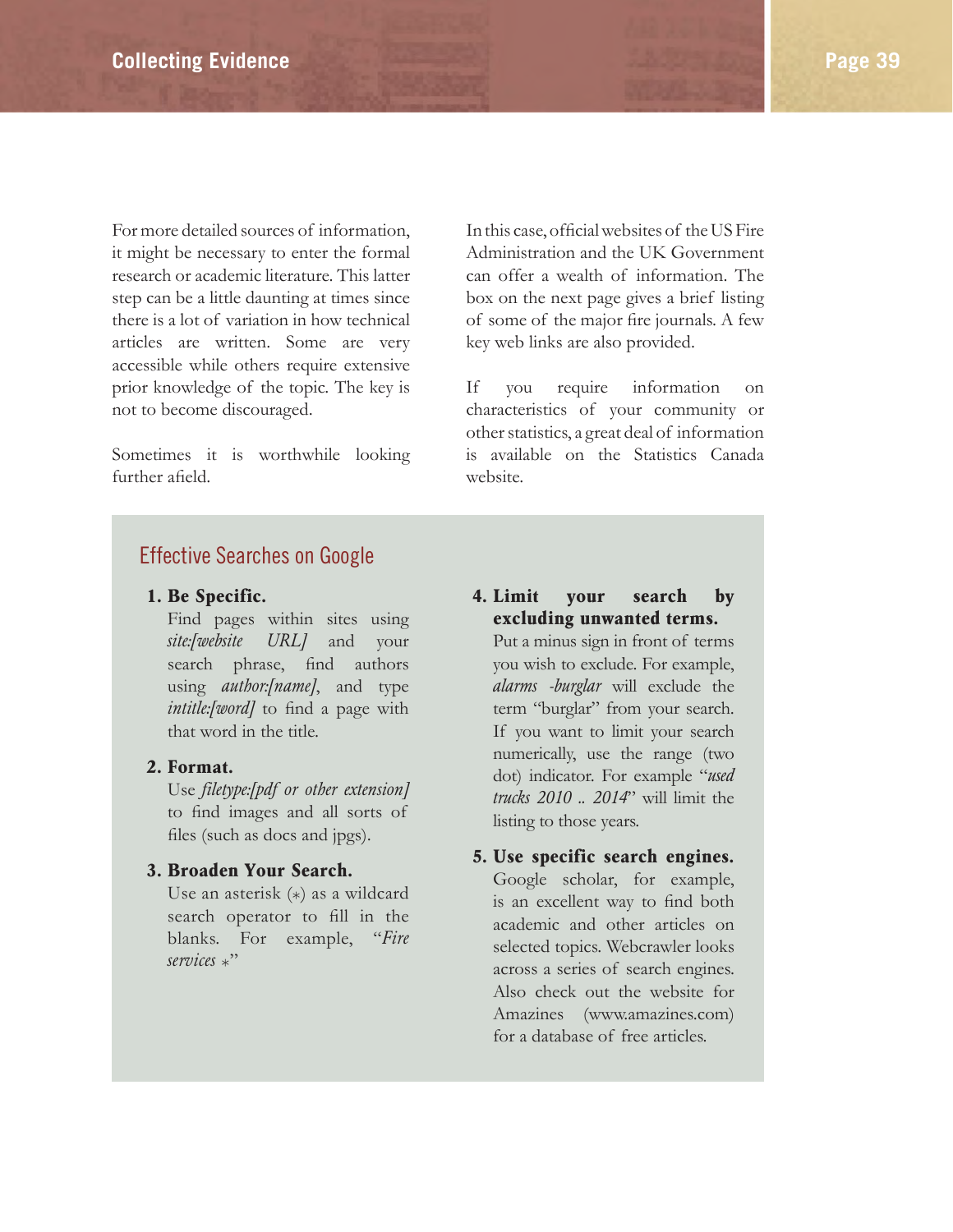## Sources of information

#### **Professional Journals**

*Alarm: Modern Fire Protection and Security Systems Bulletin American Fire Journal British Fire Services Association Journal Building and Environment Chartered Institute of Public Finance and Accountancy. Fire Statistics. Actuals and Estimates (UK) Combustion Science and Technology Combustion and Flame Engineering Structures Experimental Thermal and Fluid Science Fire and Materials Fire Australia Fire Prevention and Firefighter Safety Research Fire Technology Fire Risk Management*

*Fire Journal (Australia) Fire Magazine Fire Technology Fire Safety Journal Industrial Fire World International Journal of Wildland Fire Journal of Structural Engineering Journal of Hazardous Materials Journal of Applied Fire Science Journal of Fire Sciences Journal of Fire Protection Engineering Journal of the Fire Protection Profession Proceedings of the Combustion Institute Professional Safety: Journal of the American Society of Safety Engineers Progress in Energy and Combustion Science*

❖

#### **Online Sources**

Hemming Groups – suppliers of equipment: www.hemmingfire.com

Fire Information Group (UK): www.figuk.org.uk

A listing of free online fire journals: http://nysfireinfo.pbworks.com/w/ page/27061249/Free%20online%20 fire%20journals

Statistics Canada: www.statcan.gc.ca

UK Government Fire Incident Statistics: https://www.gov.uk/ government/organisations/ department-for-communities-andlocal-government/about/statistics

US Fire Administration: www.usfa.fema.gov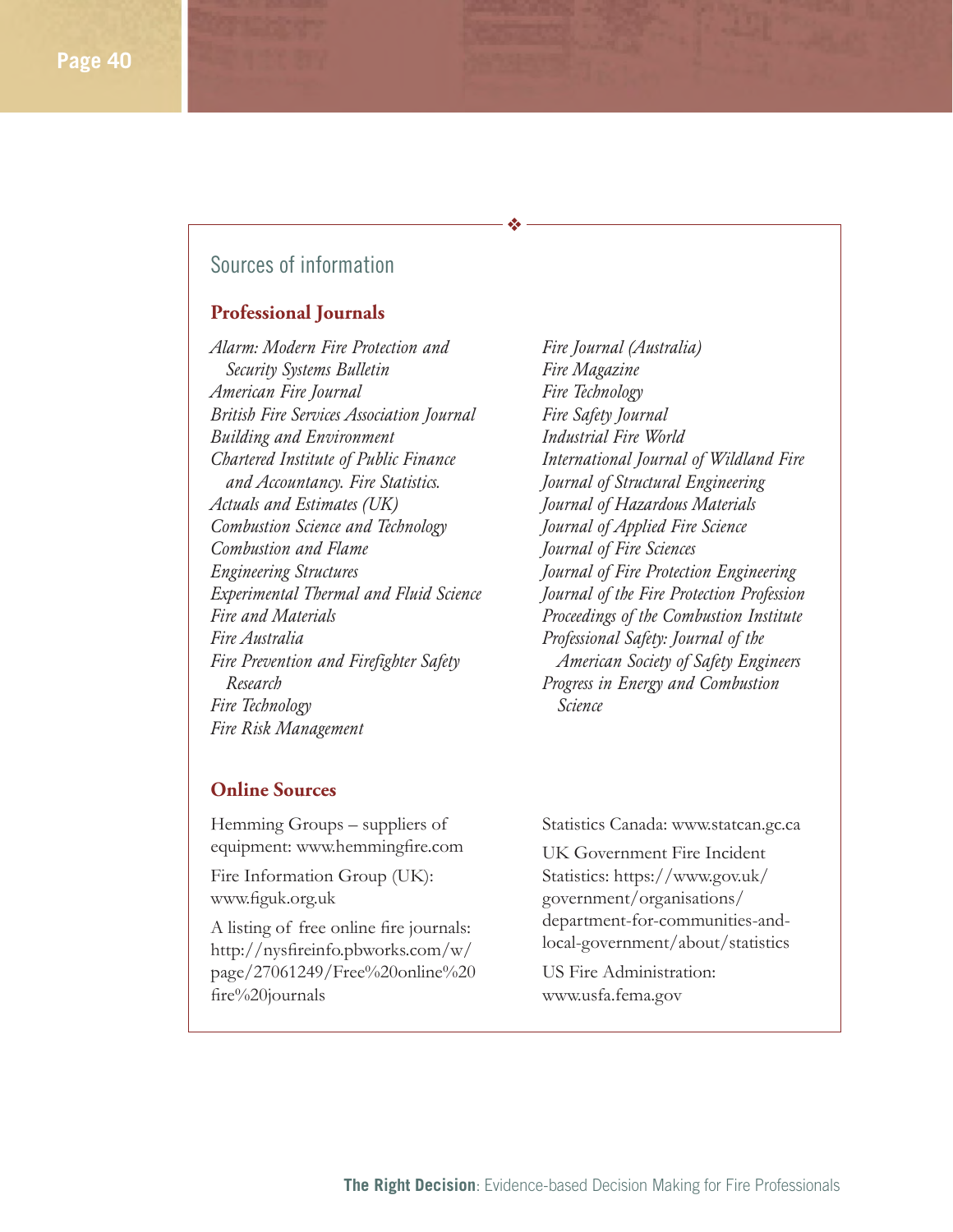While there is currently no single national fire database in Canada, individual provinces keep substantial amounts of information.

To do a scan most effectively, make sure you have collected information in more than one way. By doing this you can check and cross-reference to see if the same issues and concerns are surfacing through your various sources of information.

Occasionally, it is worthwhile conducting a formal process where others in the organization are involved. In this instance, you might consider bringing in an outside facilitator and conducting a formal scan. The process of doing a formal scan is outlined in the second part of the chapter on SWOT analyses. The primary difference between an environmental scan and a SWOT analysis is that the focus or range of issues considered by an environmental scan is generally much broader. SWOT analyses are generally limited to issues relating to challenges and opportunities confronting the organization.

## Framing Your Environmental Scan

The information that you will be gathering is influenced by the question you are trying to answer. To frame the environmental scan, we can start by asking some focused questions, such as the following.

- What is the key issue?
- What do we need to know about the issue?
- What are the trends and drivers affecting these factors?

Once the question has been carefully framed, and the research has been gathered from primary and secondary sources, then the analysis begins.

First, we need to consider what themes, concepts, issues, or concerns surfaced in the secondary research. In other words, how have other groups, organizations, communities or fire departments been affected by this issue elsewhere? How have they ranked those concerns?

Compare the results of your surveys with the qualitative data that is emerging from your focus groups. Consider what people have been saying in the one-to-one interviews. What common themes are emerging? How are the results showing consistency and repetition?

Try to determine how these people have ranked the concerns that also showed up in your secondary research. Do they see it the same way? Or have they raised different thoughts, ideas, or concerns that haven't shown up in the secondary research?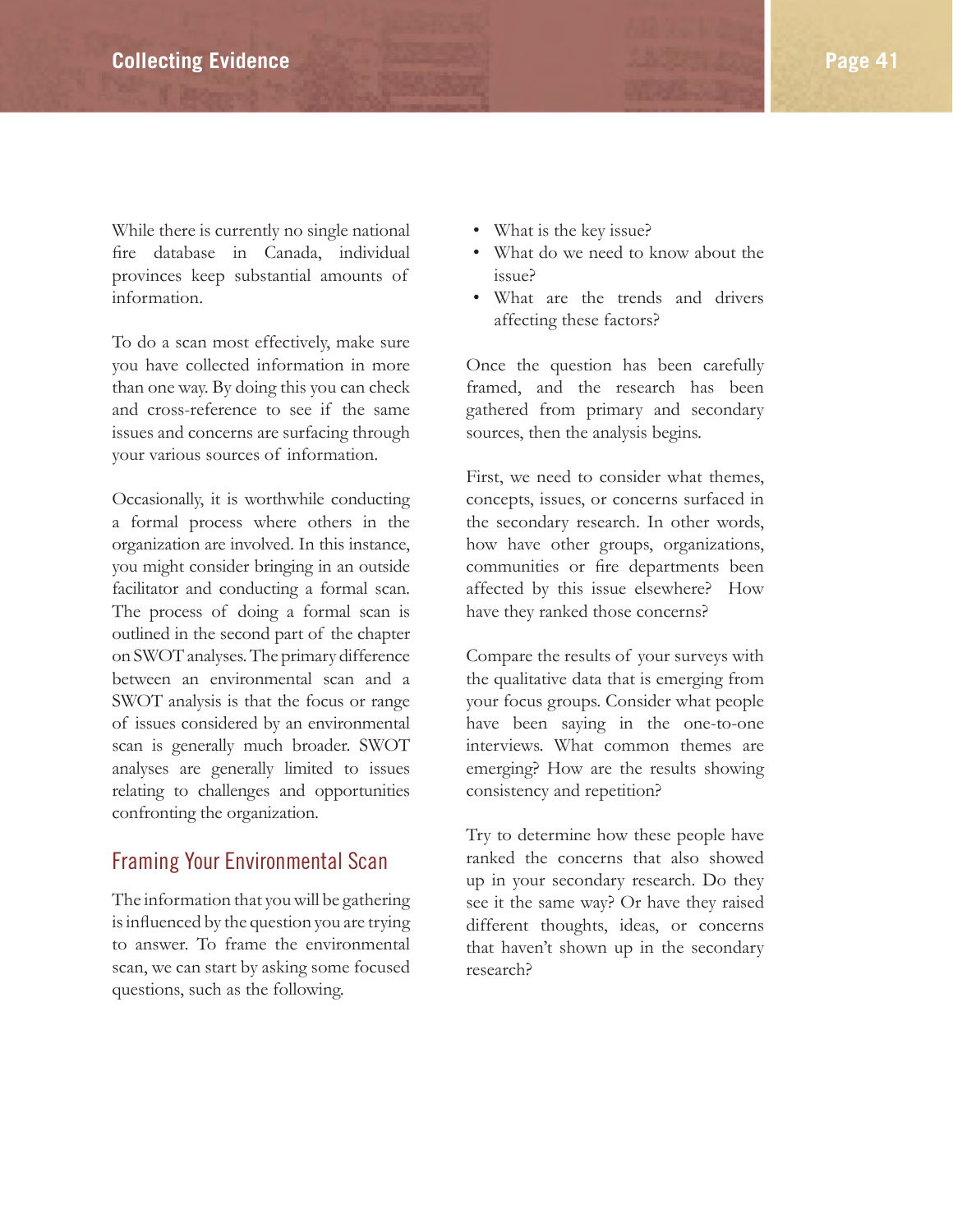Once you or your team has agreed on the ranking of the issues, beginning with the most serious and urgent, then you can begin to consider the strategies, program activities, and practice that will help you address them. You will also need to consider the budget implications involved in meeting these strategic priorities.

As we noted, environmental scans are often accompanied by a SWOT analysis, which determines the internal and external strengths, weaknesses, opportunities and threats that are affecting the organization's ability to fulfill its organizational mandate. The SWOT analysis is explained more fully in the second part of this chapter.

# Example: Responsibilities of Australian Fire Services

In 2010, the Australian Bureau of Statistics (ABS) conducted an environmental scan of emergency services organizations in Australia.<sup>1</sup> These organizations included police and fire services and others. As we might expect, the original document was lengthy and highly detailed. Among the items addressed in the study, however, were the responsibilities of various agencies in different states. The information presented in the report was drawn primarily from the various state websites. Most environmental scans conducted by local agencies would not be as detailed as the one conducted by the ABS.

Let us assume, however, that you wish to know how your service mission compares with other agencies in other jurisdictions. Someone in your organization has suggested that it would be interesting to examine the range of activities for which Australian fire service agencies are responsible. You could do what the ABS did and scan the various state websites. Or, you could be fortunate enough, as we are in this instance, to find an existing document that already contains the raw material.

On the following page we have extracted the roles reported by fire services from three states only—New South Wales, Queensland and Victoria—to provide an example of what the results of a scan might look like. As noted, the original document reports on more agencies and is much more detailed. Based on this and other information, you might decide whether you might wish to refocus the service components of your own department. Clearly, several options are available. Depending on your department's locations (a major metropolitan area as opposed to a small, rural community) you might wish to broaden your range of activities. Another option would be to identify the four or five key areas in which all other departments engage and focus on those as your core functions.

Again, what you get out of an environmental scan is determined by the initial question you are trying to resolve.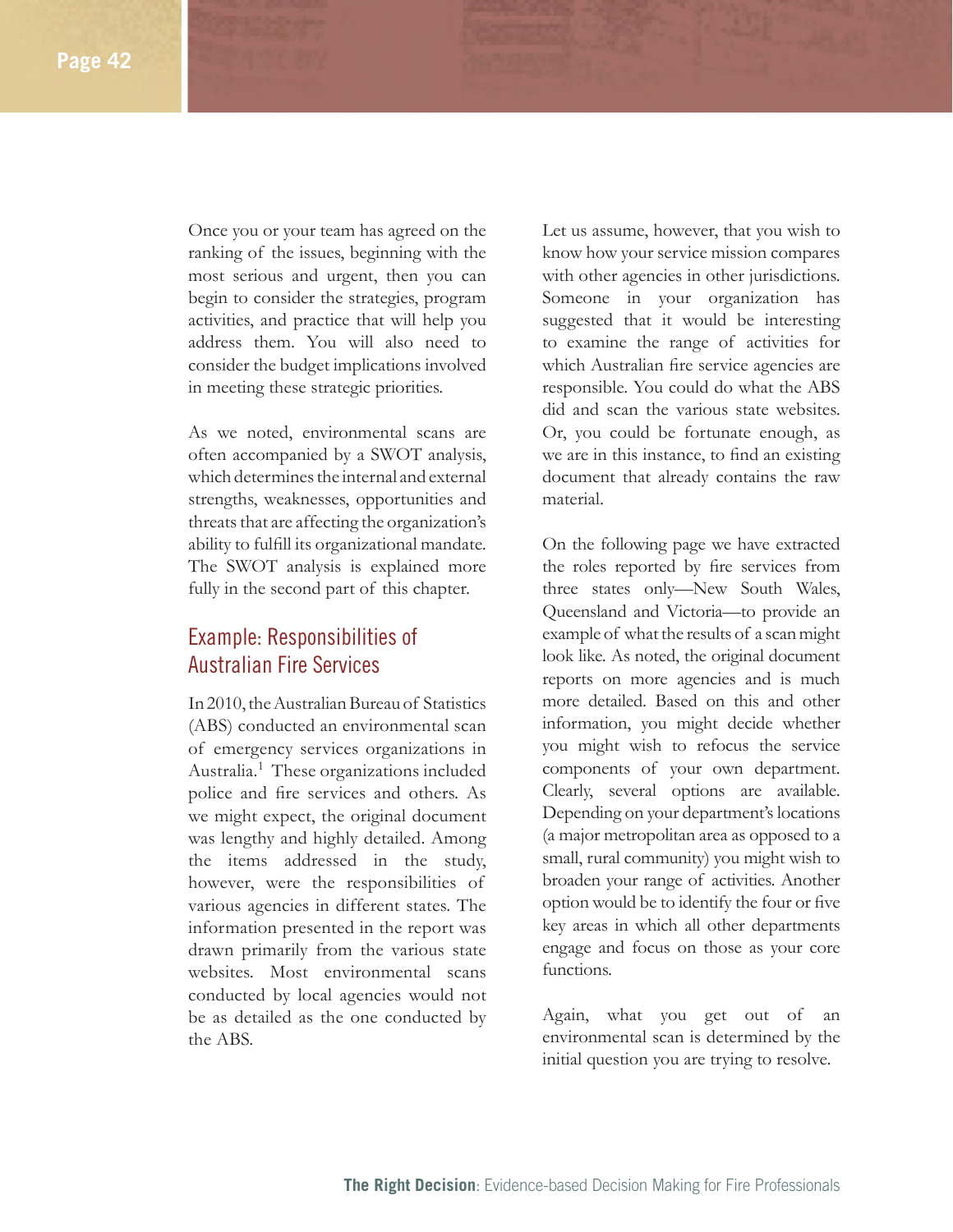## Partial Environmental Scan of Fire Service Responsibilities for Three Australian States

#### **New South Wales**

- Fire services managing fire emergencies in major cities, metropolitan areas and towns across regional and rural New South Wales.
- Rescue services rescues at road, household and industrial incidents.
- Hazardous materials (Hazmat) protecting 100% of the state population from hazardous materials incidents.
- Bushfire services supporting the Rural Fire Service of NSW during and after bushfires in NSW and preventing bushfires through hazard reduction strategies.
- Urban search and rescue urban search and rescue (USAR) is a specialist capability to locate, provide medical assistance to and remove victims who have been trapped or affected by a structural collapse.
- Counter-terrorism services the Counter-terrorism and Aviation Unit manages the planning, development and implementation of counter-terrorism and aviation capability.
- Fire investigation the Fire Investigation and Research Unit (FIRU) provides a range of investigative and research services to both internal and external customers including research into human and structural behaviour during fire, and the associated impacts for performance based building design.
- Building fire safety the NSWFB plays an important role in building safety, both legislatively and as a community service.
- Community education the NSWFB uses the expertise and experience of our firefighters to educate others in ways to prevent and prepare for emergencies.

#### **Queensland**

- Rescue road accident and other types of rescue.
- Chemical and hazardous material management.
- Community awareness and education on fire and road safety issues.
- Building fire safety inspection, investigation and prosecution
- Administering legislation relating to fire and safety, hazardous materials facilities and hazard mitigation.
- Rural land management advice regarding the role and use of fire.
- Fire scene investigation.
- Alarm monitoring and response.
- Commercial training in firefighting, fire safety and evacuation procedures.

#### **Victoria**

#### **Emergency response:**

- Suppression of all types of fires;
- Urban search and rescue, including road accidents;
- Emergency Medical Response (EMR) First Responder Program;
- Emergencies on waters in Port Phillip Bay and the metropolitan river system
- Industrial accidents and hazardous material handling and storage incidents;
- Supporting other combat agencies in emergencies
- Chemical, biological and radiological emergencies; and
- Strategic, expert advice to the State Government on major events and anti-terrorist activities.

#### **Non-emergency services:**

- Input into the development of Australian Standards, Codes of Practice and Regulations affecting community safety;
- Delivery of community safety activities including education to increase awareness and preparedness;
- Conduct building regulation related inspections of fire and life safety systems and maintenance compliance;
- Development of fire safety and emergency plans for major events;
- Fire investigation and cause analysis, and the provision of data to the community and external authorities (within Privacy Act);
- Review and inspection of the dangerous goods handling and storage practices and fire safety systems of major hazardous materials sites;
- Representation on councils for fire prevention planning and community risk management;
- Attendance at and participation with local councils in municipal emergency management planning exercises;
- Provision of expertise, technical advice and skills acquisition services to interstate and international organisations;
- Servicing and sale of fire safety equipment; and
- Participation in appropriate fundraising activities.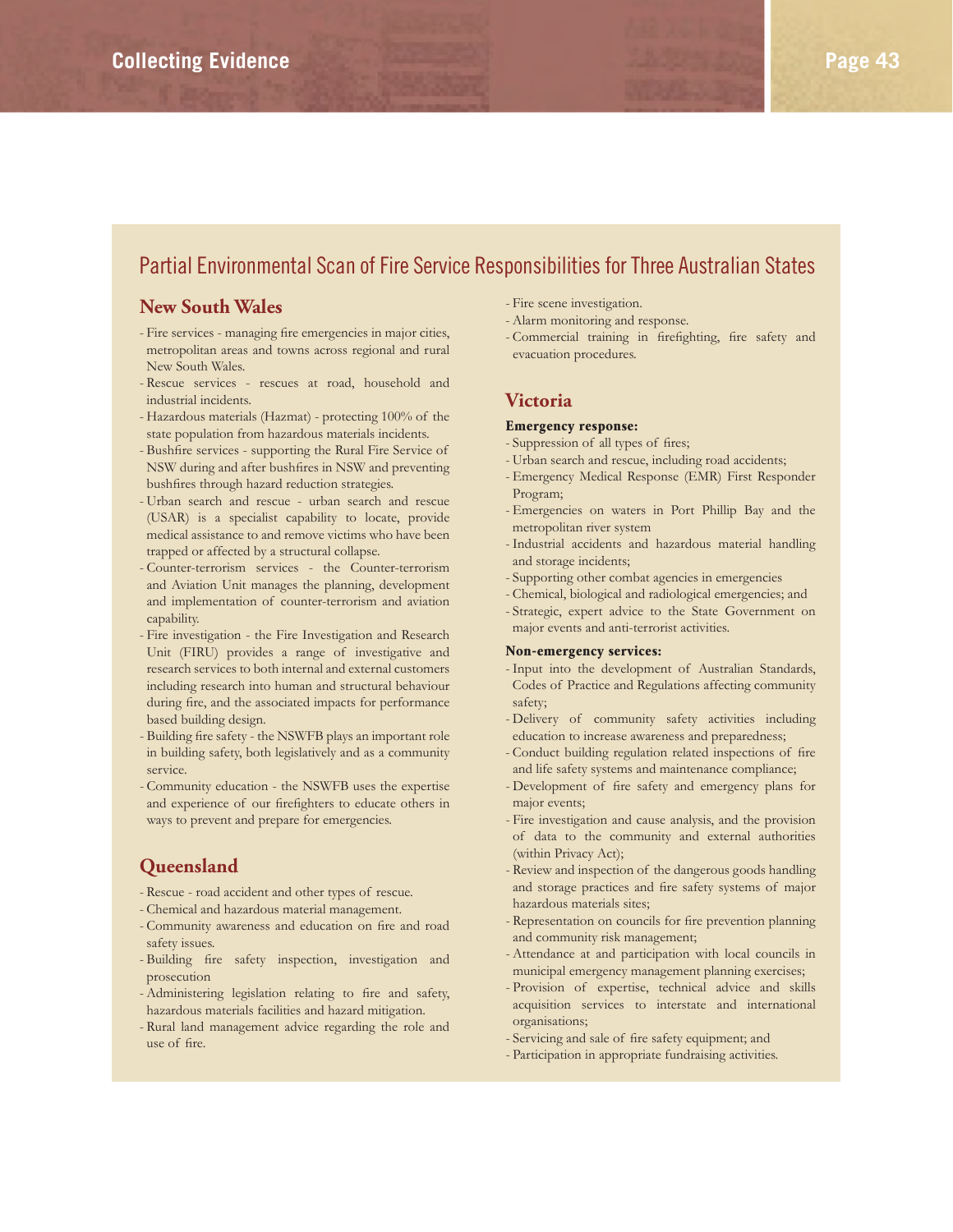# **SWOT Analyses**

A SWOT analysis is an assessment of an organization's Strengths, Weaknesses, external Opportunities, and Threats. It can be a useful complement to the environmental scan. As we discussed earlier in the chapter, the environmental scan will provide you with primary and secondary information to determine pressing issues and concerns related to your research questions. When that information is combined with the results of the SWOT, you will be better equipped to identify your strategic priorities and future directions.

The SWOT adds to the results of the environmental scan by engaging various members of your organization in a discussion of the strengths and weaknesses that currently exist within your fire department. Looking outside the department allows you to consider opportunities that could be seized to advance the interests of the organization. The SWOT also explores threats: those external factors, realities, or trends that can make the ongoing functioning of the department more challenging.

 A SWOT analysis is sometimes conducted as a group session with a facilitator. This might be preceded by a survey that each member of the group completes in advance, so they have a chance to consider their own assessment before group discussion begins.

Even simpler, give each group member a blank SWOT template that they can use to jot down their thoughts in advance, and then have them bring it to the meeting.

## Conducting a SWOT Analysis

While it is possible to conduct a SWOT analysis by yourself, the real benefit of the exercise is usually seen when several members of the organization are involved. One of the paradoxes managers face is that on the one hand, employees and others expect leaders to lead but, at the same time, they expect to be part of the decision-making process.

As with any activity, consultation has a price. While employees are being consulted they are not doing their normal activities. Furthermore, group dynamics can generate unexpected results. Group politics come into play and red herrings can occupy a significant amount of time. For those reasons, it is often beneficial to have an outside facilitator lead the exercise. The advantages of consultation, however, are numerous.

First of all, groups tend to generate crucial ideas that a single manager or even a management group might overlook. Second, people from different segments of the organization interact with different audiences, suppliers, clients or customers, regulators and, sometimes, competitors.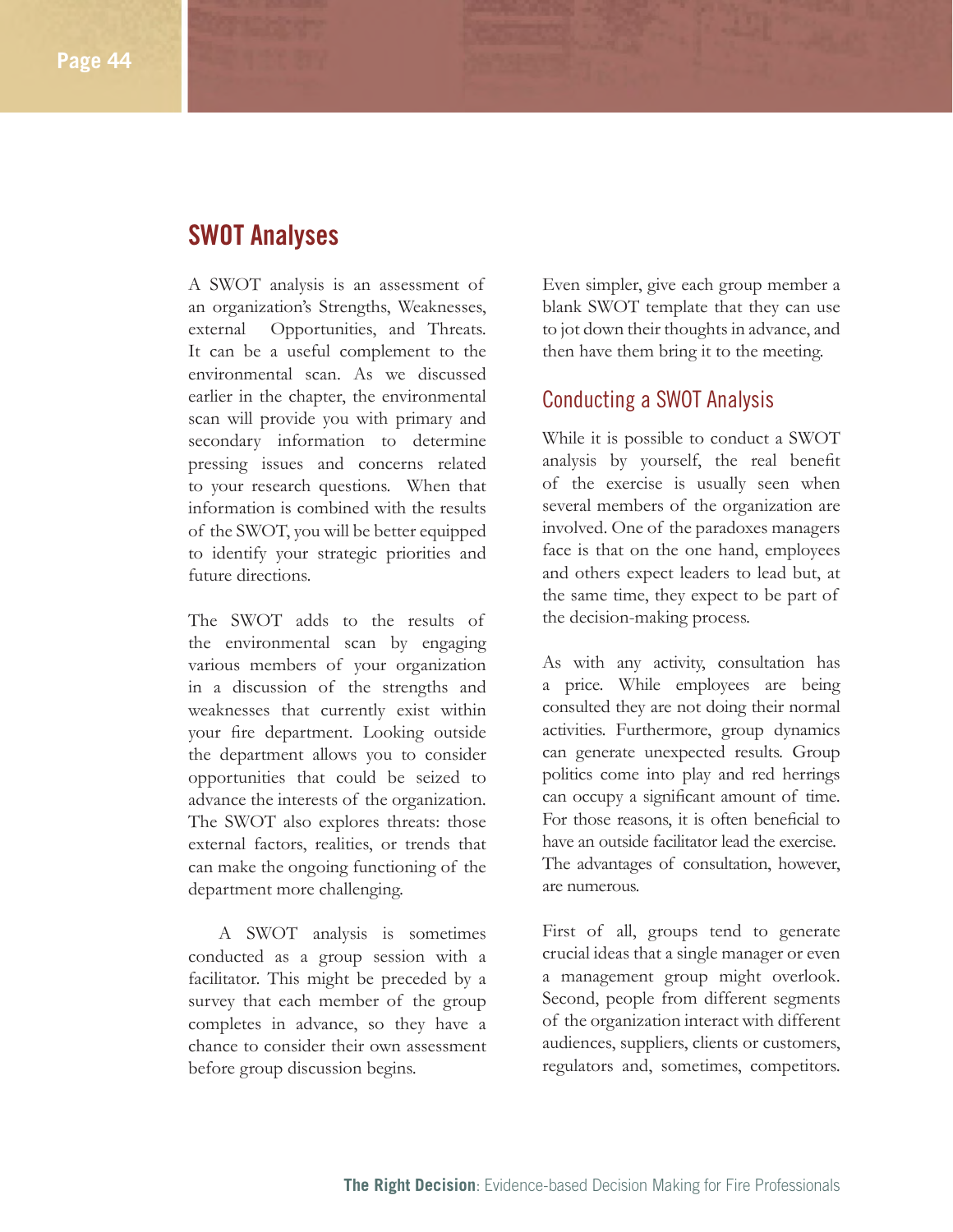# Example: Completed SWOT Analysis

#### **Strengths**

- High staff morale
- Effective leadership
- New Equipment

#### **Opportunities**

- Collaboration with neighbouring community concerning disaster management planning.
- Access to senior government funds to expand disaster response strategies.

This gives them different perspectives on the organization, particularly with regard to outside influences. Third, even participants who do not see their input reflected in the final product generally feel they have had some say in the process. This typically has a positive effect on morale and often creates more "buy in" when choices have to be made and different options are implemented.

In a group situation, one of the first questions when conducting a group analysis is: Who will participate? It is helpful to have a diverse cross-section of individuals to ensure the most comprehensive assessment. While no guarantee, this helps to increase the likelihood that no crucial aspect is overlooked. As a general rule, the SWOT analysis should be done by no less than mid-level management, and preferably

#### **Weaknesses**

- Aging staff and pending retirements
- Recruitment challenges
- Lack of diversity

#### **Th reats**

- New city councillors who are not well informed of the issues.
- Municipality plans to implement significant across-the-board budget reductions.

even a higher level of leadership. In addition, the analysis should include representative employees from throughout the organization. Front-line supervisors should be included. Again, while not always the case, leaders in the organization often have greater insight into those external and internal issues that need to be considered. This comes from their experience as well as their relationships with a wide variety of people inside and outside the organization.

Before starting the analysis, it is often worthwhile providing the team with the environmental scan results to read in advance of the SWOT analysis meeting. Ensure you include the guiding research question that is behind the environmental scan and SWOT process, as that will create the framework for the discussion. Create helpful ground rules for the discussion.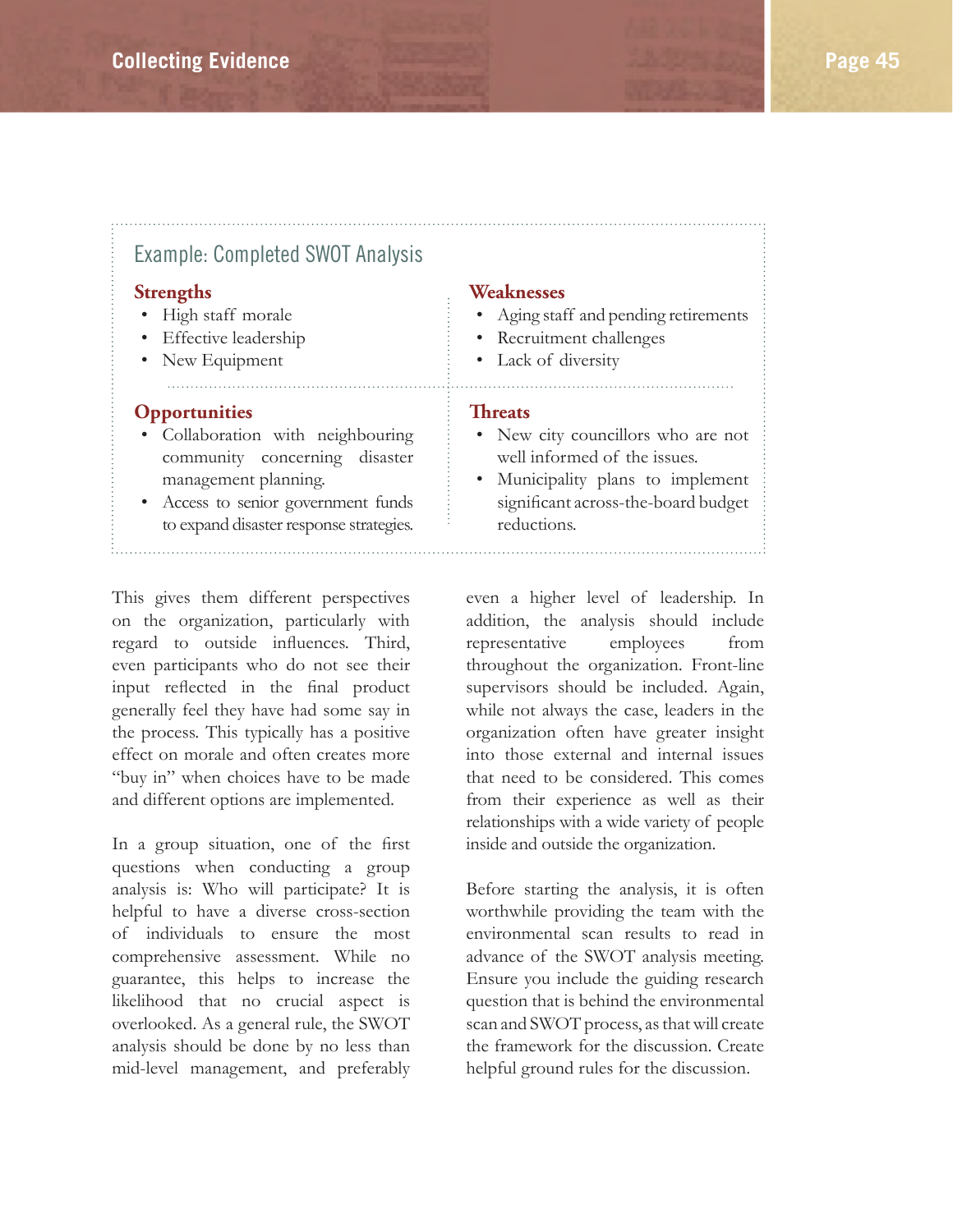#### **SWOT Discussion Ground Rules**

- Focus on one quadrant at a time.
- Listen to understand, and acknowledge what you are hearing others say. Avoid interrupting or criticizing the contributions of others.
- Establish reasonable time limits to keep the discussion moving forward.
- Respect each other—it's acceptable to have differing points of view and perspectives
- Agree on how distractions will be managed, for example, cell phones, interruptions from support staff, etc. It is suggested that cell phones be turned off and administrative staff interrupt only for emergencies.
- Confidentiality: What can be shared outside the room? Where will the information go at the end? How will anonymity be protected?
- All team members should participate.

As the group considers the issues and concerns that have resulted from the environmental scan, ask them to consider each quadrant in turn as a means of assessing how those issues and concerns could be more fully addressed or understood.

As you proceed through your SWOT analysis, keep these factors in mind:

• SWOT analysis is a subjective process, not a science. However, the quantitative and qualitative data that emerged from the environmental scan will help the participants trust that the results are well-founded.

- Keep it simple, focusing on a few issues only. If other issues emerge, they can be addressed later through a subsequent process. Without these limitations the process may bog down with too much data and information to be dealt with at one time.
- Be realistic about the strengths and weaknesses of the organization. Create safety and transparency so participants will be honest.

In summary, the SWOT analysis combines with the environmental scan to create strategic plans that are realistic, researched, and supported by internal personnel and external stakeholders. Evidence-based decision-making benefits from using tools such as these, leading to plans and decisions that will be solidly grounded in facts and research, and guided by a wide array of perspectives and input.

# **Notes**

1. Australian Bureau of Statistics (2010) NDMP Data Dictionary Project Reference Guide of Phase 1 Attachment 1: Environmental Scan/Literature Review. http://www.fire. nsw.gov.au/gallery/files/pdf/projects/data/ attachment\_1.pdf

See: http://www.fire.nsw.gov.au/gallery/ files/pdf/projects/data/summary\_report. pdf for full report.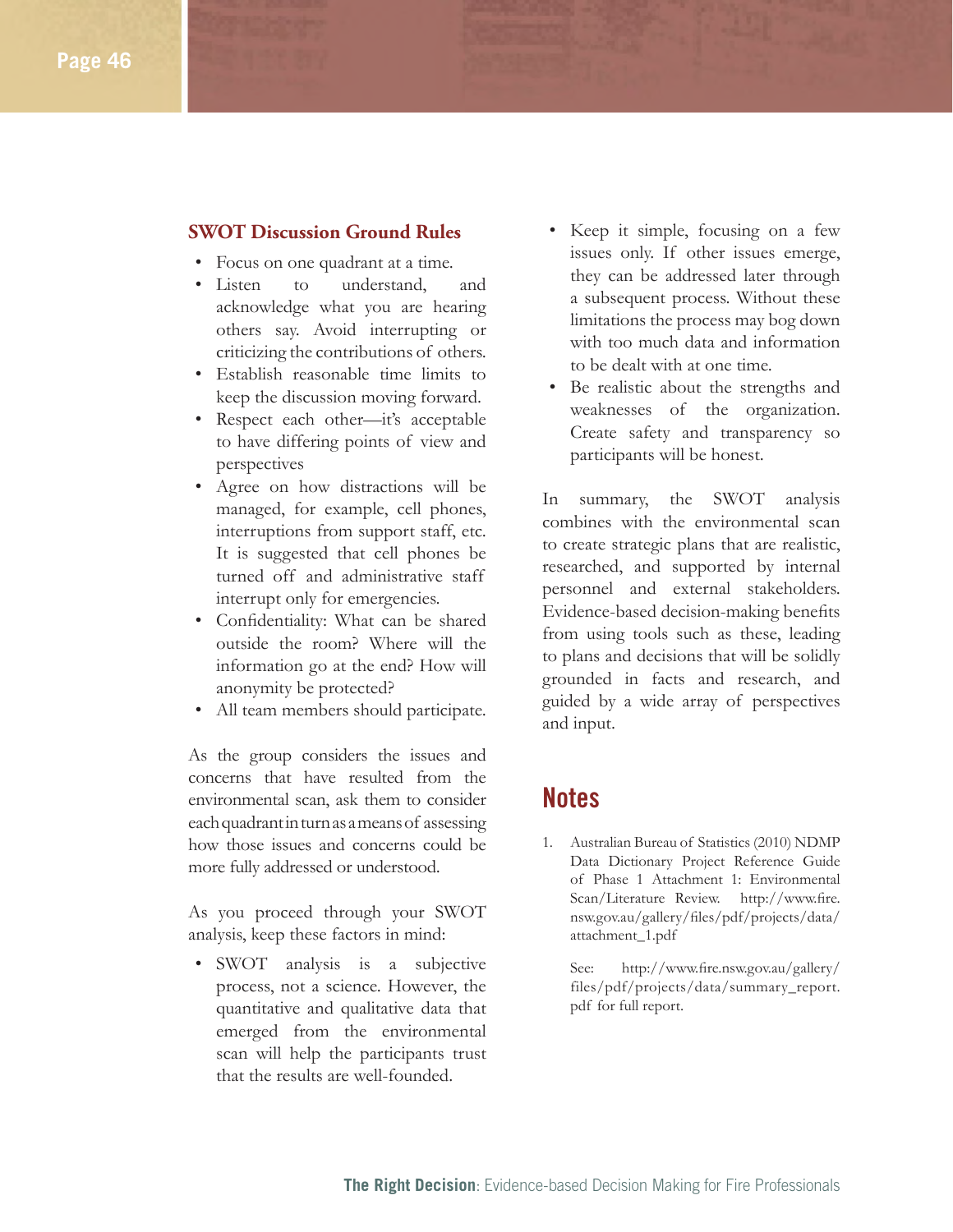# **Statistics**

# **A Tool for Decision Making**

Statistics is probably one of the most misunderstood of disciplines. Most university students dread having to take it, and most professors who teach it often do so with great reluctance. Furthermore, the topic is often reviled as a tool of charlatans. As Mark Twain once claimed, "There are lies, damned lies and statistics." Yet, used appropriately, statistics can be one of the most useful and powerful tools in the decision maker's toolbox.

My suspicion is that statistics' bad name stems from two sources. First, many people see it as an outcropping of math—with which most of us had a less than excellent experience in high school. Second, most people who teach statistics are not themselves statisticians and, while they may come to master the technical details, they rarely grasp the underlying logic. Statistics does entail some math, but most of that math is no more complicated than being able to balance one's chequebook. The key to understanding statistics is to see it as a way of organizing and making sense of a world dominated by uncertainty. In fact, one definition of statistics is that it is the *science of decision making under conditions of uncertainty*.

The key to understanding statistics is to see it as a way of organizing and making sense of a world dominated by uncertainty.

What is key for most decision makers is not to get tangled in the details of statistical analysis, but, instead, to understand the fundamental principles or logic behind the activity. Those fundamental principles are few and, generally, quite simple. Once understood, however, the principles of statistics can be used to great advantage, even if one doesn't have a detailed knowledge of the underlying math or technical aspects.

Statistics consists of two basic activities. The first is the collection of data in an attempt to describe something. The second is the use of data to help make decisions or inferences. The first activity we call descriptive statistics; the second, we call inferential statistics.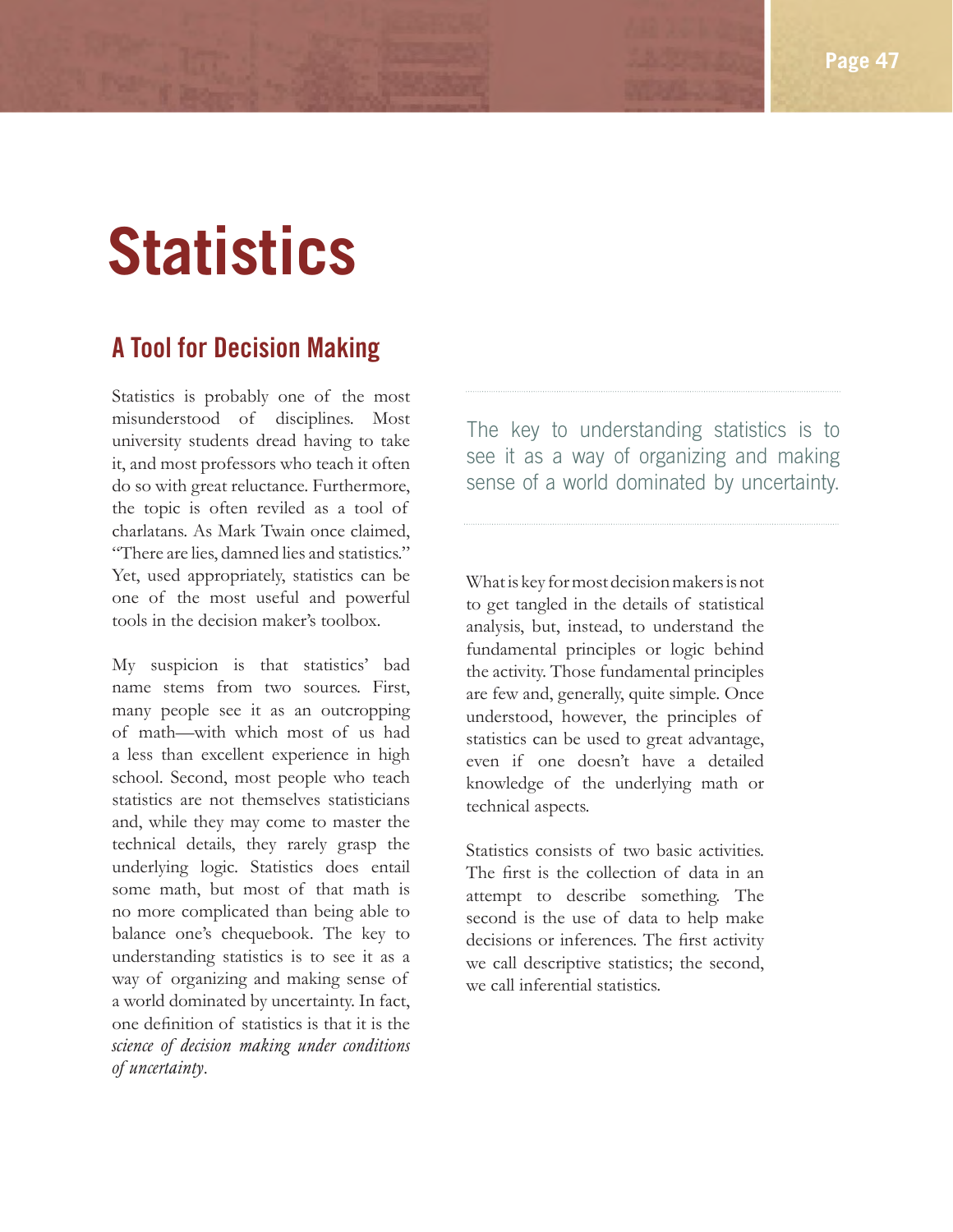# **A Discussion of Measurement**

We often refer to the process of observing and recording data as a measurement. What distinguishes the way statisticians view measurement from most other people is that statisticians assume all measurement contains an element of error. In other words, in the world of statistics, having something measured with one hundred per cent accuracy is more good luck than good management. From a statistical perspective, error in measurement has two basic sources: inherent error or instability, and operational error.

When we speak of inherent error or instability, we are referring to the property of the thing we are measuring. For example, if you were to ask someone to tell you on a 100-point scale how satisfied they were with their job (assuming 0 is total dissatisfaction and 100 represents total satisfaction), they might respond 71. If you asked the person the same question on several different occasions, they would likely give you a range of answers somewhere close to 71.

The reality is, most people have a general idea of their level of job satisfaction but have a hard time giving a precise number. Furthermore, while they may be mostly satisfied with their job, their exact level of satisfaction would vary according to numerous factors ranging from the time of day, to whether they just had an altercation with their superior, to the weather.

Inherent error relates to what we are measuring—e.g. a length of hose, which may be affected by temperature.

Operational error relates to how we are conducting the measurement—e.g., a problem with the measuring device or how we read it.

While relatively stable in a range, most people's actual level of job satisfaction is inherently unstable.

The same applies to physical measurements. Assume one has a metre of hose. If we measure the hose several times, the actual length will vary around one metre as the hose shrinks or contracts due to temperature fluctuations, how tightly we stretch it out, and so on. The measurements may be close to a metre (even within fractions of a millimetre), but it is unlikely that on repeated measures they would turn out to be exactly one metre. Perhaps if we could control the tens or hundreds of factors that influence the fluctuations in the length of the hose we could get an exact measurement. In reality, we can rarely do this.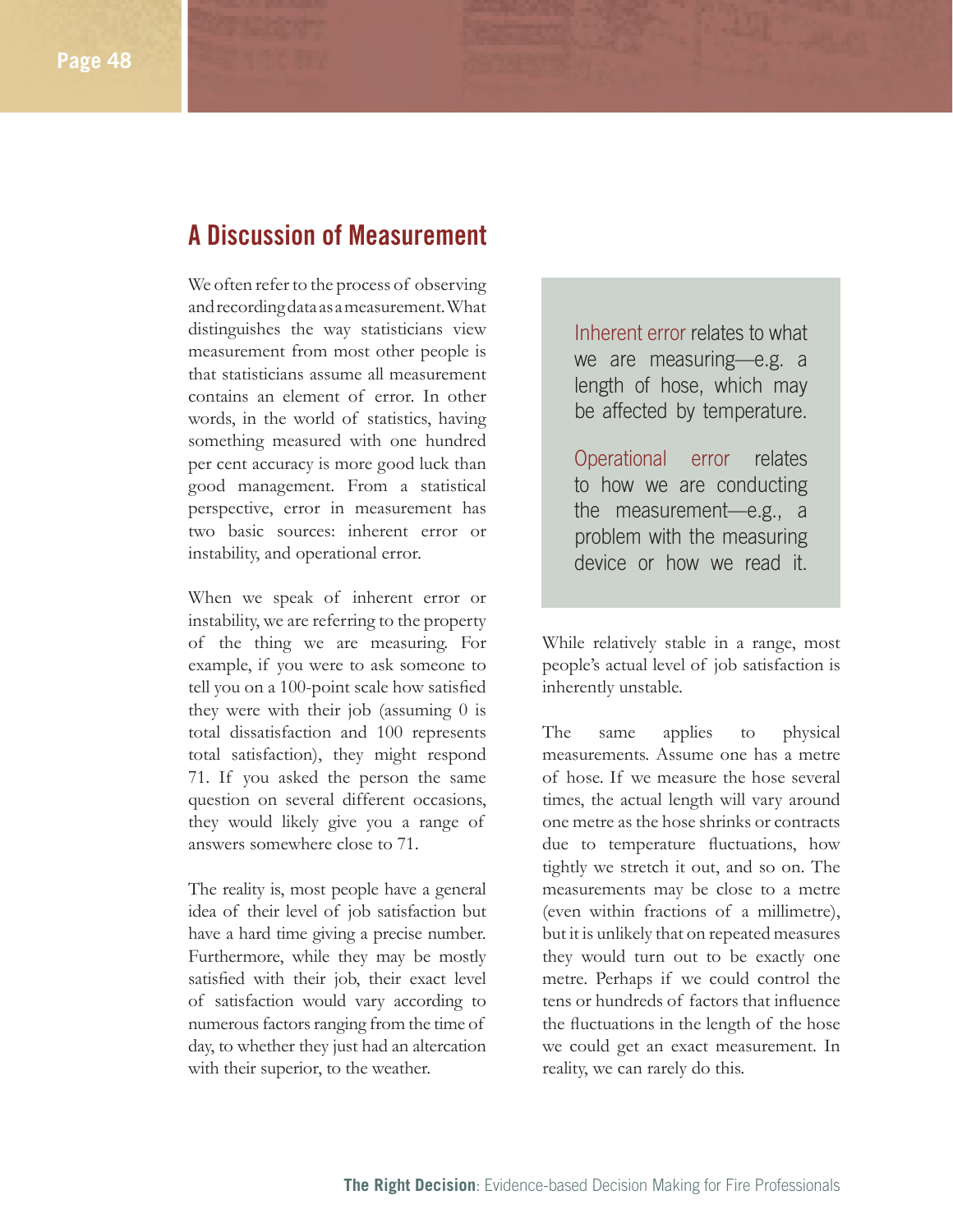Consequently, from a statistical perspective the length of the hose is inherently variable.

To the notion of inherent variability, we can also add operational error. Our device for measuring the hose might be off a little. The ruler may slip. We may make an error in copying down the observation and record one metre and eleven millimetres instead of one metre and one millimetre; or, between making the measurement and recording it, we might forget the actual number. Occasionally, we well get it right on and the measurement error will be zero. Furthermore, unless some bias exists in our measurement process—a tendency to consistently under or overestimate the measure—repeated measures of the same item will average out to the true measure.

The point is that, try as we might, it is generally difficult, if not impossible, to have totally accurate measurement.

Believing we can do so is simply fooling ourselves. Furthermore, for most situations, "close" is good enough. What does it matter if the hose is a millimetre longer or shorter than a metre? One thing that makes statistics powerful is that statistics assumes some error will appear in our measurement.

What is also great about statistics is that, when used appropriately, we can estimate how much error exists in the measurement process.

From the statistician's perspective, people who believe that total accuracy in measurement is possible are like ostriches with their heads in the sand. It is far better to admit that error in measurement is everywhere, so why not admit it and try to get an estimate of the size of that error? How can we do that? The answer is that we need to either take several measurements of the same item, or to measure several items assumed to be the same.



**From the statistician's perspective, people who believe that total accuracy of measurement is possible are like ostriches with their heads in the sand.**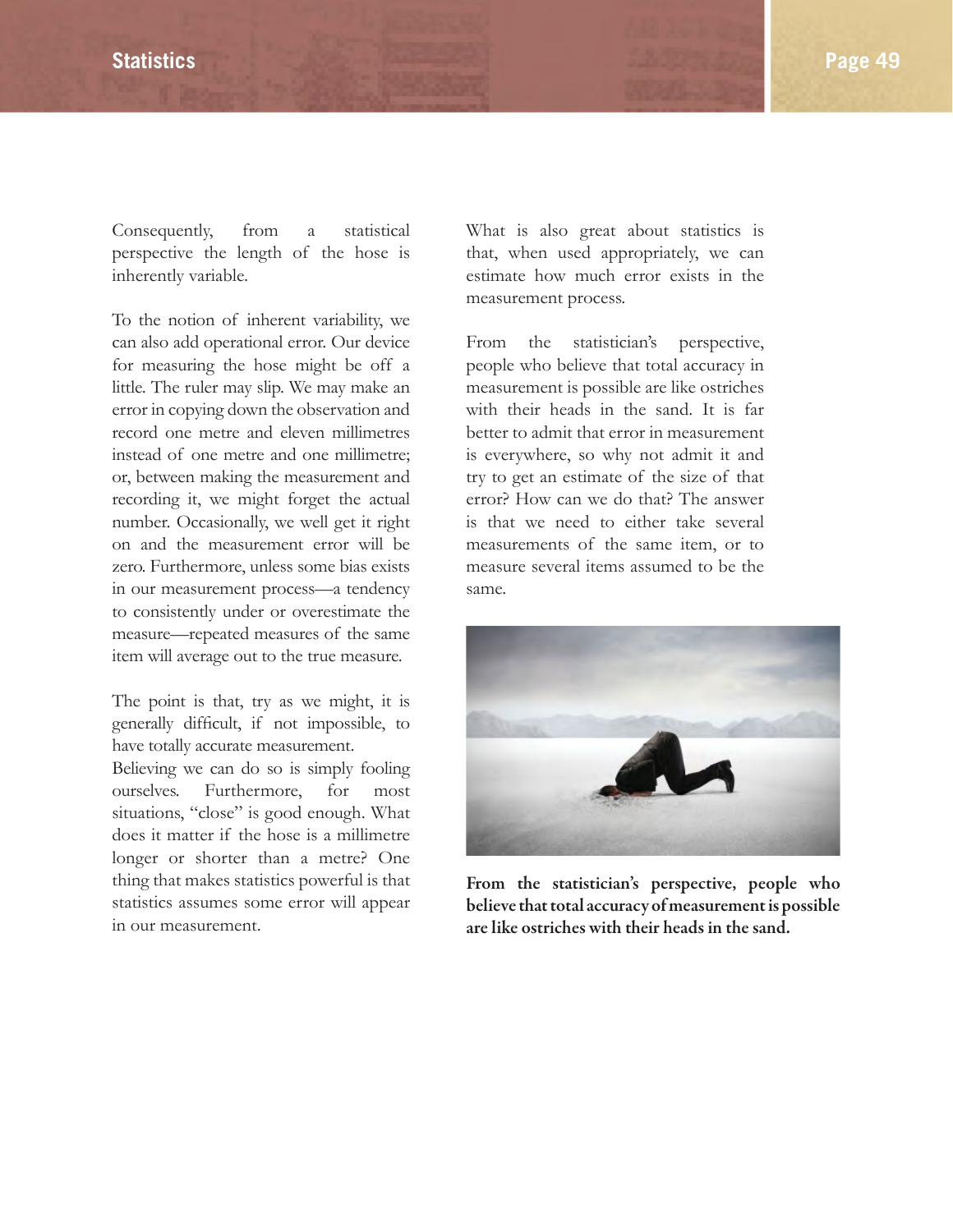# **Descriptive Statistics**

Remembering the characteristics of a single item is relatively easy, whether that item is a person, an event like the eclipse of the moon, or a fire truck. Similarly, most of us can easily recall the characteristics of several items. The larger the number of items becomes, however, the more difficult it is for us to remember the specific individual items that make up the group. For example, we may recall the ages of all of our colleagues in a fire hall. Recalling the age of all firefighters in a region is virtually impossible. If we want to be able to say something about the ages of firefighters in a region, we need to somehow aggregate or summarize the data. This is where descriptive statistics come into play.

What descriptive statistics do is summarize the characteristics of a group so that we can make sense of a mass of information. Even if we could remember them, listing the ages of 600 firefighters is not a very useful exercise. Descriptive statistics allows us to identify certain useful characteristics of the list. Often, the first two things we want to know about a list or bunch of observations are what is typical and how much variability is there?

The most common measure of typicality is the arithmetic average or mean.

Descriptive statistics summarize the characteristics of a group so we can make sense of a mass of information.

We may measure *typicality* by determining the average or median age in the group.

We may measure *variability* by determining the youngest and oldest ages in the group, the spread of ages within the group, or how much the results deviate from the average.

We might find, for example, the average firefighter in our region is 38 years of age. Other measures of typicality include the median and the mode. The median is that point in the age distribution below and above which half of the ages fall. The median age might be 35. In other words, half the firefighters in our region are above age 35 and half are younger. The mode is another term for the most common age. The mean, the median and the mode are the most commonly used measures of typicality. We can also think of those measures as a central anchor point for the list or distribution of ages.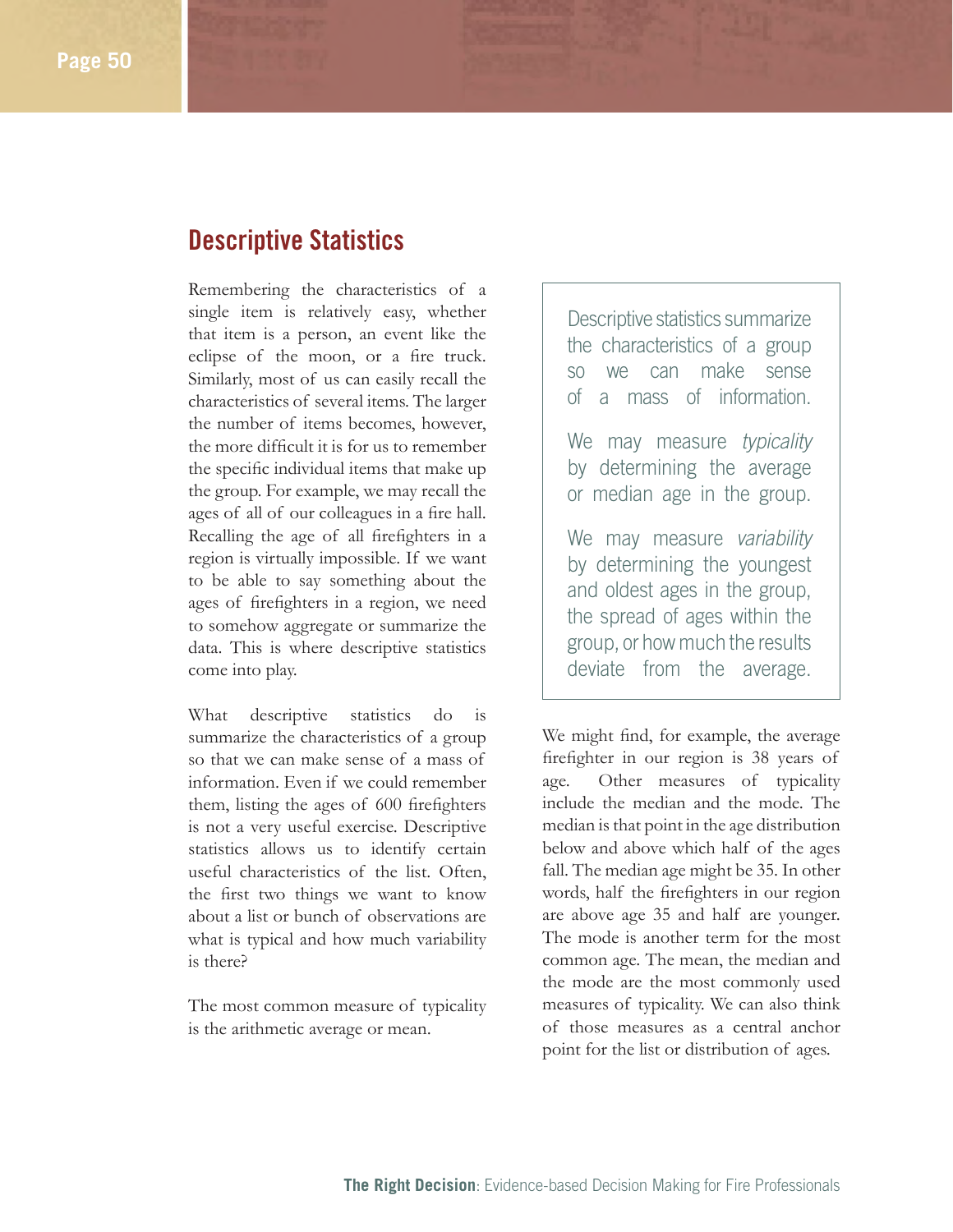Measures of variability give us an idea of how widely a bunch of measures range or vary. It is one thing to know that the average age of a firefighter in our region is 35; it is something else to know that most are between the ages of 30 and 40 as opposed to 25 and 50. The most common measures of variability are what we term *range* statistics and *variance* statistics.

Range statistics are simple measures of the distance between two points. For example, among our firefighters, the youngest may be 24 and the oldest 58. The range would simply be 58-24, or 34 years. This range measurement is based on the difference between the minimum value in the distribution and the maximum value. Min-max ranges are interesting but can sometimes be misleading. For example, the oldest person in a region might be 65 while most of the other "elderly" employees are less than 55. Here, we sometimes call the 65-year-old an outlier.

To deal with distributions that have the odd extreme case, we sometimes use a statistic known as the *interquartile* range. To get the interquartile range, we need to figure out the age of the person who is at the 25th percentile point of the distribution, and the age of the person who is at the 75th percentile. The interquartile range is simply the difference between those two numbers. Again, like the min-max range, the interquartile range gives us an idea of the spread of the ages.

Besides ranges, we often use statistics known as *variability* statistics to give us some notion of how the data are spread or disbursed about the measure of central tendency. The two most commonly used variability statistics are the variance and something called the standard deviation. At first sight, these statistics may appear a little daunting but conceptually, they are quite simple. The key in understanding them is not to focus on the math but to consider the underlying ideas.

See the following pages for examples of typicality and variability.

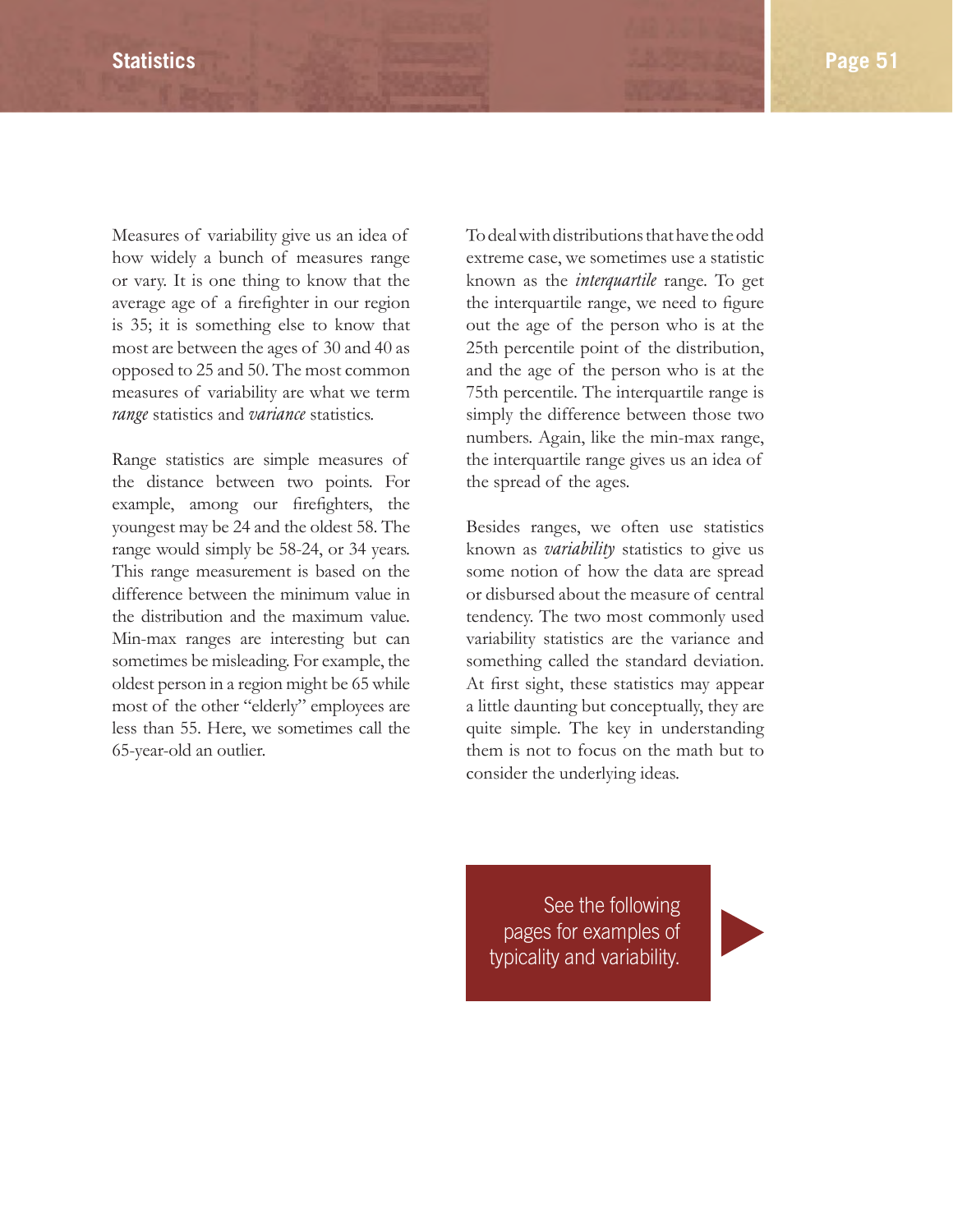## An Example of Typicality

Even simple descriptive statistics can be useful in decision making. Let's examine the case of two fire stations. Each got six calls for service last Monday. The response times for each call is shown in the accompanying table.

For measures of typicality, we can calculate the average or arithmetic mean, the median and the mode. The average or arithmetic mean is simply the sum of the response times divided by the number of calls. The median is that point below and above which 50 per cent of the numbers fall. The mode is the most commonly recorded response time.

|                     |    | Station No. 1 Station No. 2 |
|---------------------|----|-----------------------------|
|                     | 5  | 3                           |
|                     | 6  | 5                           |
|                     | 7  | 5                           |
| <b>Median Point</b> |    |                             |
|                     | 7  | 8                           |
|                     | 8  | 9                           |
|                     | 9  | 12                          |
| Sum                 | 42 | 42                          |
| Mean                | 7  | 7                           |
| Median              | 7  | 6.5                         |
| Mode                | 7  | 5                           |

The data in the boxes represent the actual response times of the calls in minutes. Even from this limited amount of information, there are several points of interest. First, both stations took a total of 42 minutes responding to the call. This resulted in an average or mean response time of 42/6 or 7 minutes.

Examining the numbers, however, it appears that Station No. 2 had one call where the response time was 12 minutes. In statistical language, we call exceptional values such as this outliers. The arithmetic mean is very sensitive to outliers. This is easy to visualize if we replace the 12 with a value of 20. All the other values stay the same but the mean would shoot up to 8.3 minutes.

A measure that is much less sensitive to outliers is the median (or midpoint, as it is sometime called). As we have noted, the median is the value that breaks the distribution into the upper and lower 50th percentile. In the table, the median or midpoint is indicated by a break in the column listing. For Station No. 1, the median or midpoint of the distribution is 7. For Station No. 2, the median is half way between the values of 5 and 8, which is 6.5.

That Station No. 2 has a lower median than mean is a consequence of the fact that, except for the outlier value of 12 minutes, Station No. 2 generally had lower response times than Station No. 1. Because we are only dealing with a small number of values, this is easy to see. It would be less obvious with a large data set. Regardless, the principles hold.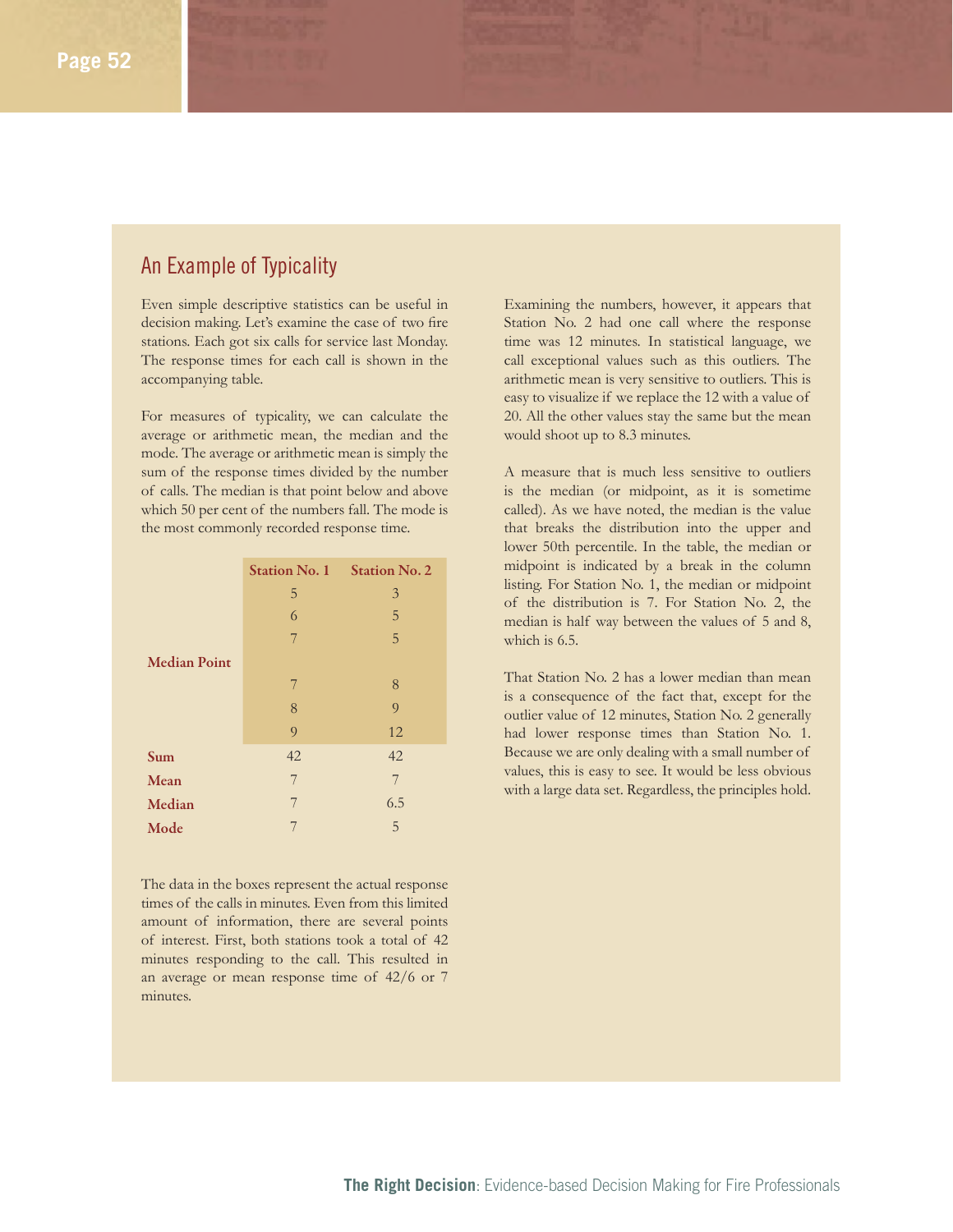## An Example of Variability

In this example, we will use the response time data from the previous box. We have seen that the typical or average response times are about the same for both stations. However, looking at the raw data suggests that there might be more variability in the response times in Station No. 2 as opposed to Station No. 1. The fact that the mean and the median were slightly different provides numerical support for this view.

|      | <b>STATION NO. 1</b> |                               |                             |
|------|----------------------|-------------------------------|-----------------------------|
|      | <b>Time</b>          | <b>Deviation</b><br>from Mean | <b>Deviation</b><br>Squared |
|      | 5                    | $-2$                          | $\overline{4}$              |
|      | 6                    | $-1$                          | $\overline{1}$              |
|      | 7                    | $\overline{0}$                | $\overline{0}$              |
|      | 7                    | $\Omega$                      | $\overline{0}$              |
|      | 8                    | $\mathbf{1}$                  | $\overline{1}$              |
|      | 9                    | $\overline{2}$                | $\overline{4}$              |
| Mean | 7                    | $\overline{0}$                | 1.7                         |
|      |                      |                               |                             |
|      |                      | <b>STATION NO. 2</b>          |                             |
|      | <b>Time</b>          | Deviation<br>from Mean        | <b>Deviation</b><br>Squared |
|      | 3                    | $-4$                          | 16                          |
|      | 5                    | $-2$                          | $\overline{4}$              |
|      | 5                    | $-2$                          | $\overline{4}$              |
|      | 8                    | $\mathbf{1}$                  | $\mathbf{1}$                |

**Mean** 7 0 9

One measure of variability is the range. Station No. 1 response times go from a minimum of five minutes to a maximum of nine, providing a range of four. Station No. 2 response times go from a minimum of three minutes to a maximum of 12 minutes, providing a range of nine. This supports our intuition.

12 5 25

Another two commonly used measures of variation are the variance and the standard deviation. While seemingly complex, these measures are conceptually simple. In the second column of numbers, we have subtracted the mean from each individual response time. For example, in Station No. 1, the first deviation is 5-7=-2. We do that for each of the individual response times.

In column three, we simply square the deviations from the means (that is, multiply the value by itself). When we do this for all of the observations, we discover two things. First, the average of the deviations from the mean is zero. This will always be the case because the mean is in the "middle" of the distribution and the positive deviations will cancel out the negative ones. That is why we calculated the third column: the squared deviations.

The mean or average of the squared deviations is known as the variance. The variance for Station No. 1 is 1.7 and for Station No. 2 it is nine. This suggests that there is much more variation in the response times of Station No. 2 than for Station No. 1. The variance is a statistic that is used a lot in statistics. In slightly more advanced statistics, our goal is to try to explain why there is more variance or variation in one set of numbers than another. Perhaps, across the two stations, the traffic patterns are substantially different. The difference might also be due to variations in the performance of personnel. Those are notions or hypotheses we might want to test.

Since squared values generate big numbers, we often compare the square root of the variances. This brings the values back to the size of the original measurement (raw numbers as opposed to squared ones). The square root of the variance is known as the standard deviation. The standard deviation for Station No. 1 is 1.3 and for Station No. 2 it is three. This suggests that the variation in the response times in Station No. 2 is slightly more than twice that of Station No. 1.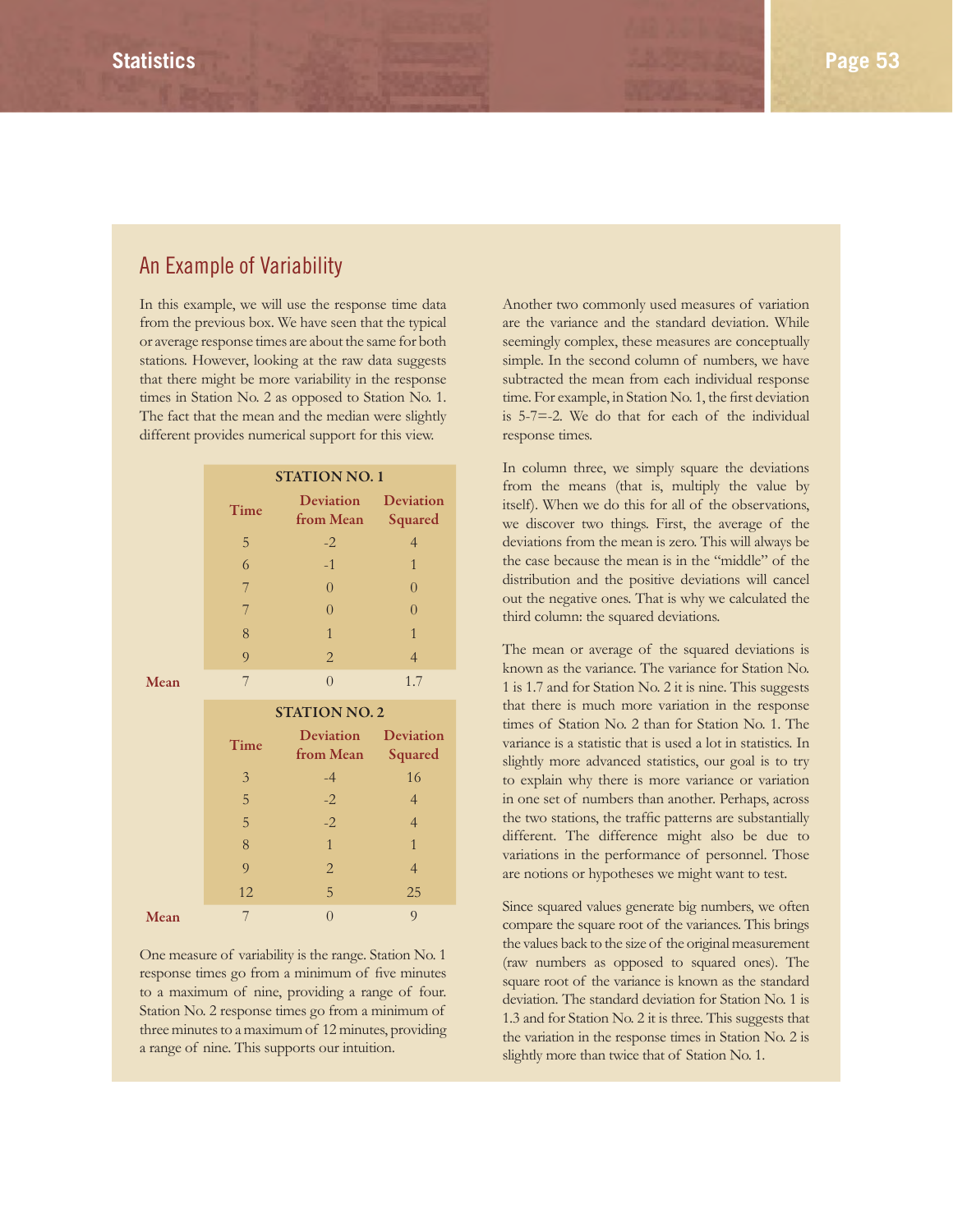## An Aside

We can also use variance statistics as an estimate of how much error in measurement exists. For example, two crews may take 23 minutes on average to complete an activity. The variance for one crew might be eight minutes and for the second crew three minutes. Based on the average both crews appear equal in performance, but the variance measures suggest that the second crew is much more consistent and, in that sense, better. From a management perspective, the interesting question is why one crew is more consistent in its performance than the other.

Subsequent investigation may show that the first crew has to perform the action under a variety of conditions while the second crew faces fewer environmental challenges. It may also be that the first crew lets things "slide" for a while and then turns on the juice to get their numbers back up to an acceptable average.

Regardless, knowing differences in variances can sometime tell us more than simply knowing differences in averages or central tendency.

# **Inferential Statistics**

The second leg on which the discipline of statistics stands is what we term inferential statistics. Inferential statistics help us to draw conclusions and make decisions. Unlike for most descriptive statistics, the math behind inferential statistics can get complicated. Consequently, we will restrict our focus to the logic underlying inferential statistics and examine how they can be used to help us make decisions. Learning inferential statistics by oneself from a book is typically not easy.

For readers who have no background in the area, it might be worthwhile investing is a one-semester course in a local college. Otherwise, understanding the concepts is sufficient; just leave the details to an expert.

Inferential statistics are used for many purposes. However, the two primary ones are to be able to estimate or infer the characteristics of a population from a sample, and to estimate whether significant differences exist between two or more populations or samples.

❖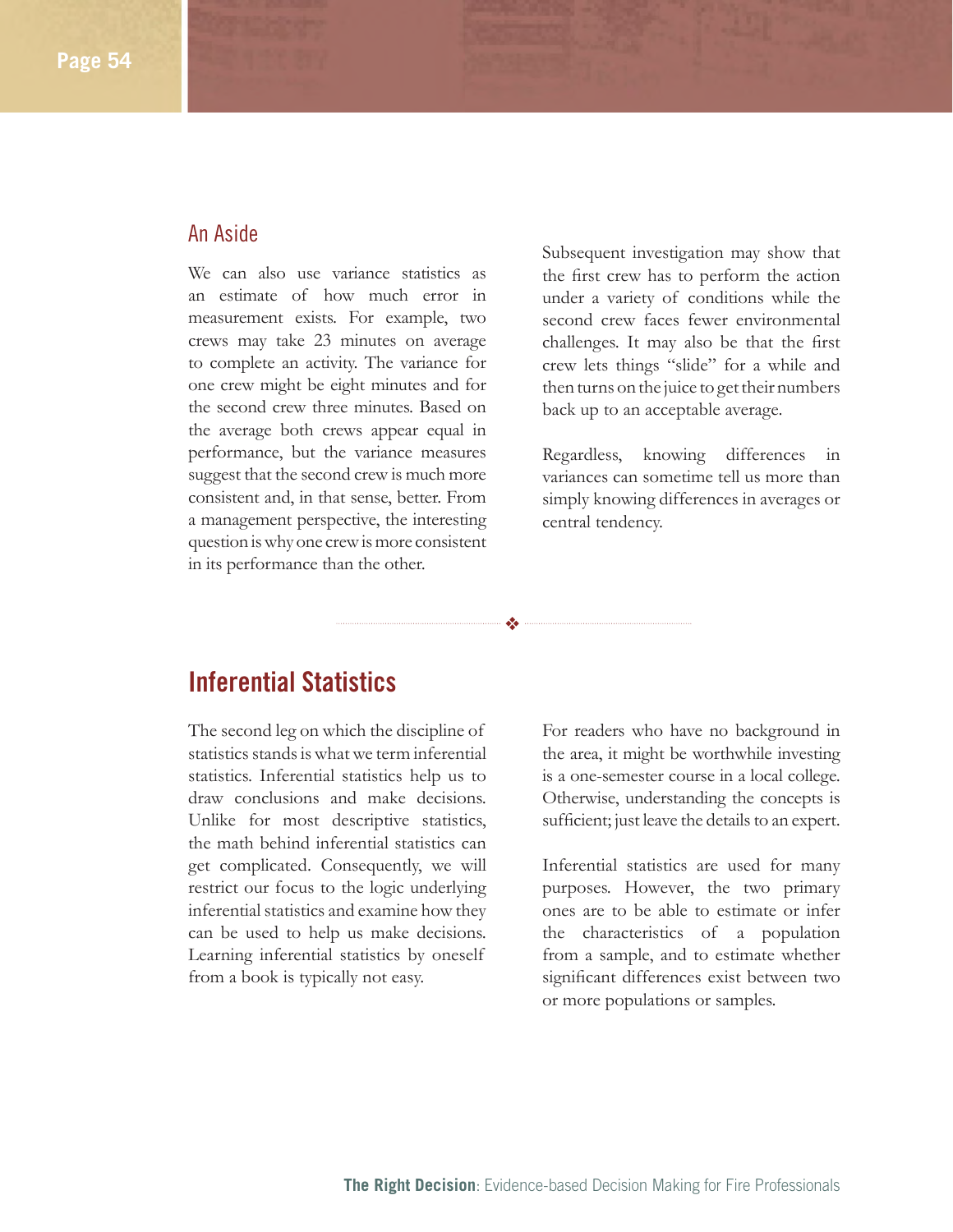## Population Estimates

Let's start with the issue of making inferences from samples of populations. If we wanted to know the proportion of the population of a city that uses space heaters, we could contact each household and pose the question. Collecting information from everyone in a jurisdiction is known as conducting a census. In a city of 300,000 households, that could be an expensive and timeconsuming proposition. That is why censuses are done only rarely and under limited circumstances. Fortunately, early in the twentieth century, statisticians figured out how to estimate the characteristics of the whole (a population) from a sub group or sample.

The key to being able to do this, however, is in the way in which the sample is drawn or collected from the population. Essentially, "any old sample" doesn't cut it. The sample has to be taken from the population in a particular way. There are some variations on the theme, but let us keep this simple and consider the basic case. What we want is something statisticians call a simple random sample. A simple random sample is one where each household in the population has an equal chance of being selected, and that chance of being selected is independent of the other selections. Let us break that down into the constituent parts: random selection, equal chance, and independence.

#### **Random selection**

This implies the households in the sample are chosen using a *chance* mechanism – things like coin tosses and computer random number generators. In other words, someone cannot choose the households based on availability or door colour. Random selection implies that a listing of households (say a city directory) exists where the households are listed or numbered from 1 to 300,000. For a sample of 1,200 households, we would use a random number generator to give a listing of 1,200 numbers between 1 and 300,000. Once we have those numbers, we would then identify the households that hold those positions or numbers on the list.

#### **Equal chance**

This implies that each household has the same chance or likelihood of selection. Lists with duplicate addresses or lists that omit certain a type of household (say, all apartments or all households in a particular neighbourhood) mean some households either have a greater likelihood of selection, or no chance of selection.

#### **Independence**

This implies that the selection of one household does not determine or affect the selection of another. For example, the person selecting the sample might notice two houses on the same block or two houses next to each other appear on the list. Thinking they might be too much alike, s/he drops one household in favour of another selection. That is not acceptable. The selections that appear must be included despite anything else.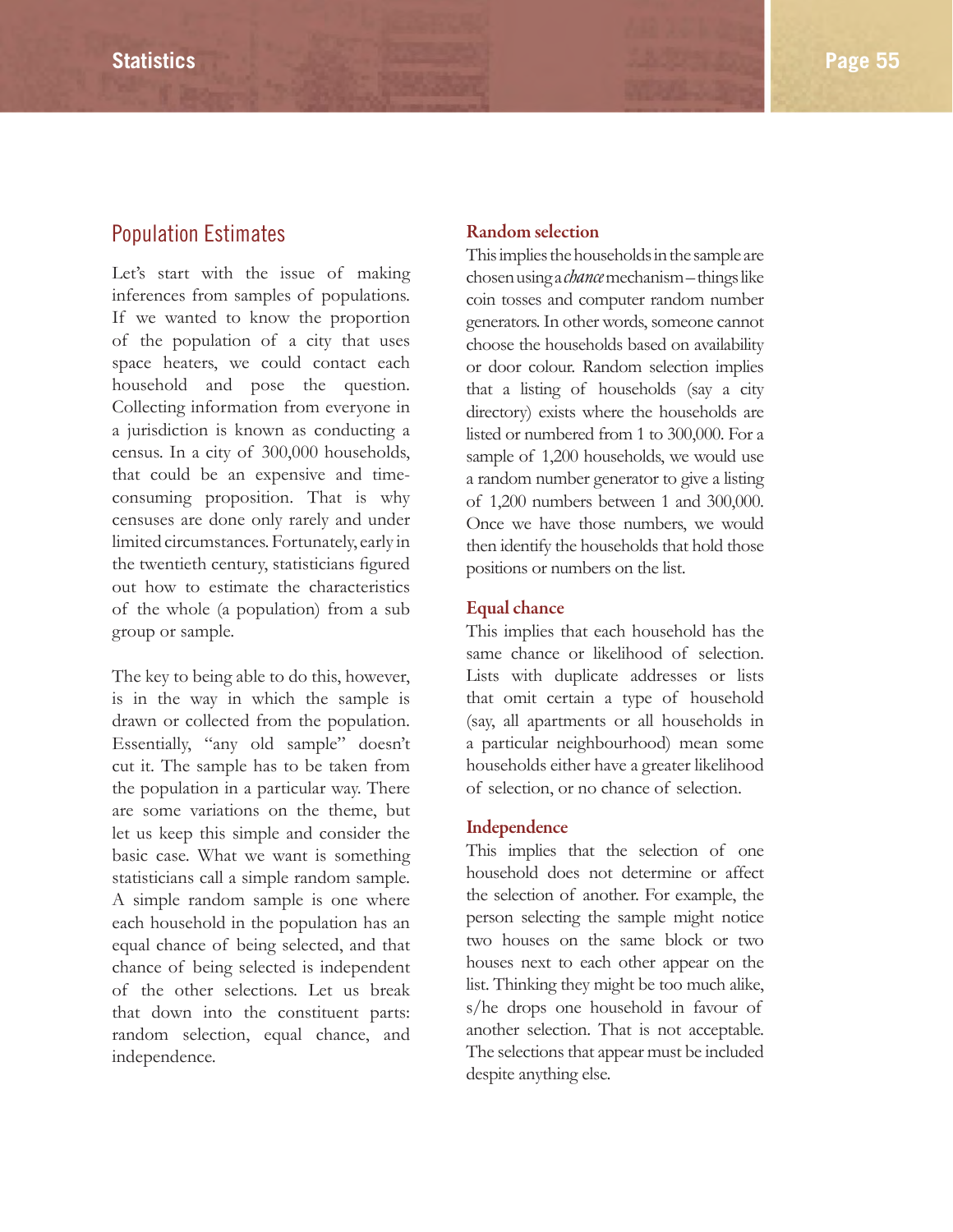If we follow these rules, then estimating the characteristics of the entire population from the sample is possible. Some other things need to be considered, such as the size of the sample, but those are details that are best discussed with a professional. If we follow the basic rules outlined above, we can estimate what proportion of the population of households uses space heaters within a given likely range.

In other words, the sample estimate will be close to what actually exists in the population but will probably not be the exact figure. What differentiates statistical sampling from other procedures, however, is that it is possible to estimate the range within which the population figure will likely fall. Thus, we could conclude that the likely proportion of space-heater-using households we would see is X percent within plus or minus Y percentage points in, say, 19 surveys out of 20.

The uninitiated often disparage statistical estimates for not being able to provide exact values. But, as we discussed earlier, the fundamental assumption in the world of statistics is that all measurement entails error, so the best we can do is come up with a point estimate and a reasonable notion of its level of accuracy. This is something no other procedure can do. With a statistical estimate, you get an idea of whether an estimate is precise enough to be useful or too variable for practical purposes.

Many different ways of generating estimates are available, but you have no way of knowing if they are close to the actual value in the population or somewhere out near the planet Mars.

## Significant Differences

Another primary use of inferential statistics is to be able to estimate whether two samples are similar or different. For example, over a year, a Fire Chief might wish to know whether differences in response times exist across fire halls. Typically, data such as response times are collected though an automated dispatch system. At the end of a period, calculating the mean or average response time is possible. As discussed earlier, the mean value will be an estimate based on errorprone data and there will be a distribution of values around that estimate. Thus, the question is, if the response time of one hall is eight minutes and another one is nine, does that one minute difference reflect a real difference or is it simply within the realm of possible measurement error?

Some differences are big and substantively meaningful and do not require statistics to help us make a decision. For example, if the difference in response time were 10 minutes, then we know a real and important difference exists. However, when we get to one minute, it is not clear that the difference is real or just within the realm of normal variability.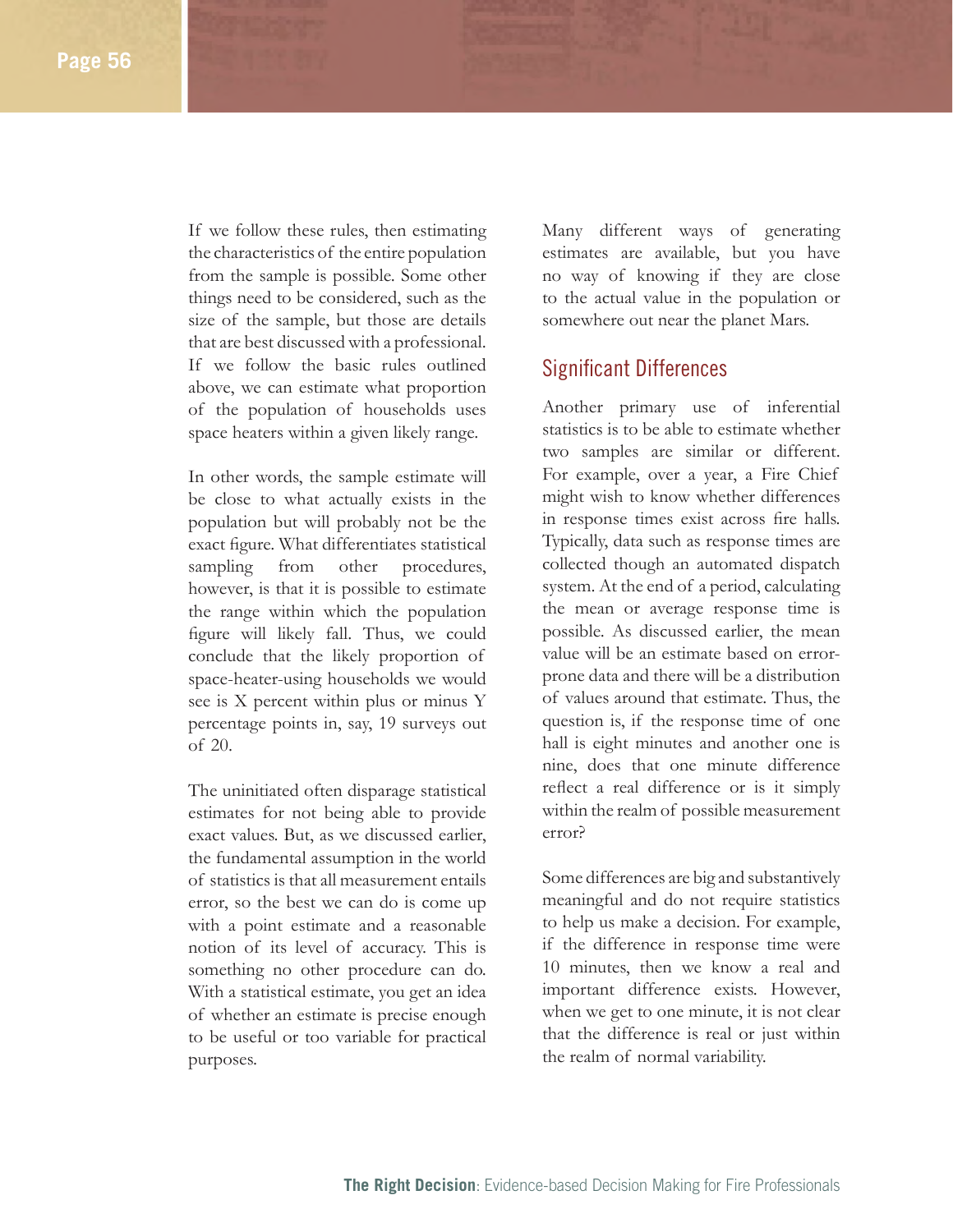What statistics can do is let us know whether that difference is within or outside that range of normal variability. If it is outside, then we say that the difference is *statistically significantly different.*

We should note, however, that just because something is statistically significantly different, it does not necessarily mean that it is substantively different. On the other hand, if something is not statistically significantly different, then we should assess the difference as being within the normal range of variation and,

❖

consequently, not substantively significant either.

Inferential statistics are of even more use when we have multiple comparisons to make. Typically, a city may have 10 or more fire halls. Are the differences across all 10 significantly different? More advanced techniques can help us to figure out what factors might be related to those differences. That brings us to our final topic in this chapter and that is the role of statistical modelling.

# **Statistical Modelling**

For most decision makers, the real power of statistics lies in the ability to model social, natural and mechanical processes. Statistical models allow us to examine complex processes where multiple factors might affect a particular outcome. For example, statistical models have been used to model response times to incidents allowing for traffic and weather patterns. Based on the result of those models, optimal placing of fire halls and response routes can be determined.

Similarly, the physical and sociodemographic characteristics of neighbourhoods can be used to model which neighbourhoods or what types of dwellings are most likely to experience fire incidents.

Models can also be used to find whether changes in the number of personnel dispatched or whether certain mixes of equipment are more effective than others.

Currently, one of the more active and dynamic areas of modelling is in trying to predict the behaviour of forest fires. Forest fires and brush fires have always been particularly unpredictable and dangerous phenomena. With increases in global warming, it is likely that forest fire incidents will increase in frequency and severity. Places where forest fires have been relatively rare events will likely see increases.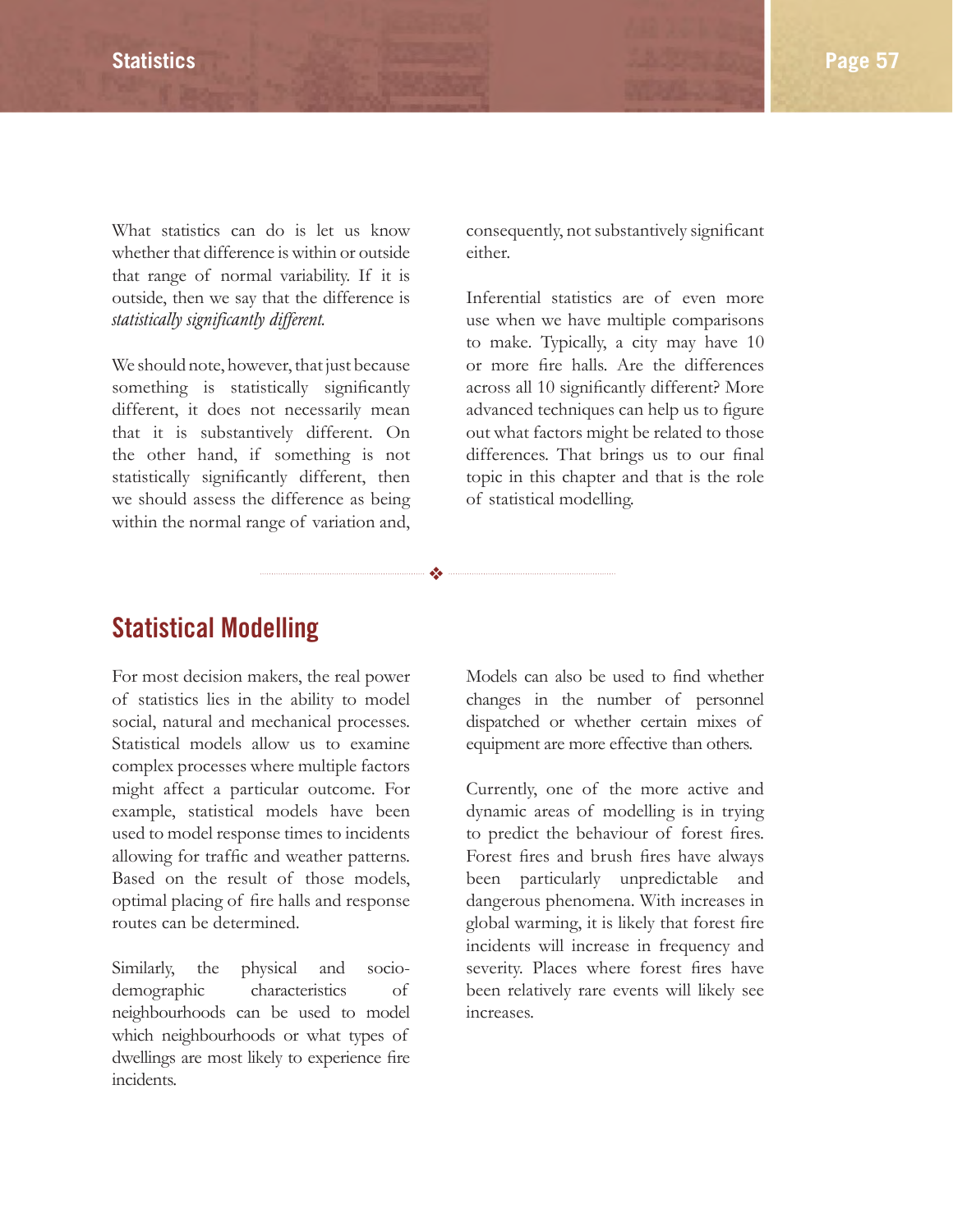Traditional research has focussed on the impact of terrain and weather on the development and evolution of fires. More recent activity involved modelling the impact of volatile organic compounds given off by different plants on the intensity of the fire.

In statistical modelling, most of our focus is on trying to explain variation. Thus, we go back to one of our basic statistical concepts—that of the variance. So, for example, we might wish to ask: What are the factors that likely affect the different variations in response times between Station No. 1 and Station No. 2?

Based on the outcomes of those and other modelling exercises, it is possible to identify what form of intervention works and what doesn't work. Improving the allocation and efficiencies of their resources is also possible for decision makers.

Whatever the complexity of the model or underlying process, statistical analyses enable us to figure out with an estimable level of accuracy, many useful results. Among the key questions that we can answer are the following.

• Does the overall model accurately reflect the process we are trying to describe or emulate? In other words, is it statistically significant?

- How much of the variation in the outcome factor is explained by the model?
- Which elements in the model are statistically significant and which are not?
- What is the relative impact or rank ordering of various components of the model on the outcome factor?
- Are those impacts large enough to be meaningful from a substantive or policy perspective?
- How do the various sub components in the model interact with one another as to their impact on the outcome?

As we indicated, statistics is not the magic bullet for all decision making. Used appropriately, however, statistical techniques can provide a great deal of insight into the questions we are examining.

Decision making is a complex process, and the best processes are those where we use the many tools at our disposal to help come up with an answer. Often, trade-offs have to be made. Something may be statistically significant but not substantively significant. Similarly, just because one choice is more effective than another doesn't mean that it can be justified socially or economically. Regardless, knowing whether something has a "real" impact or not is a good starting point.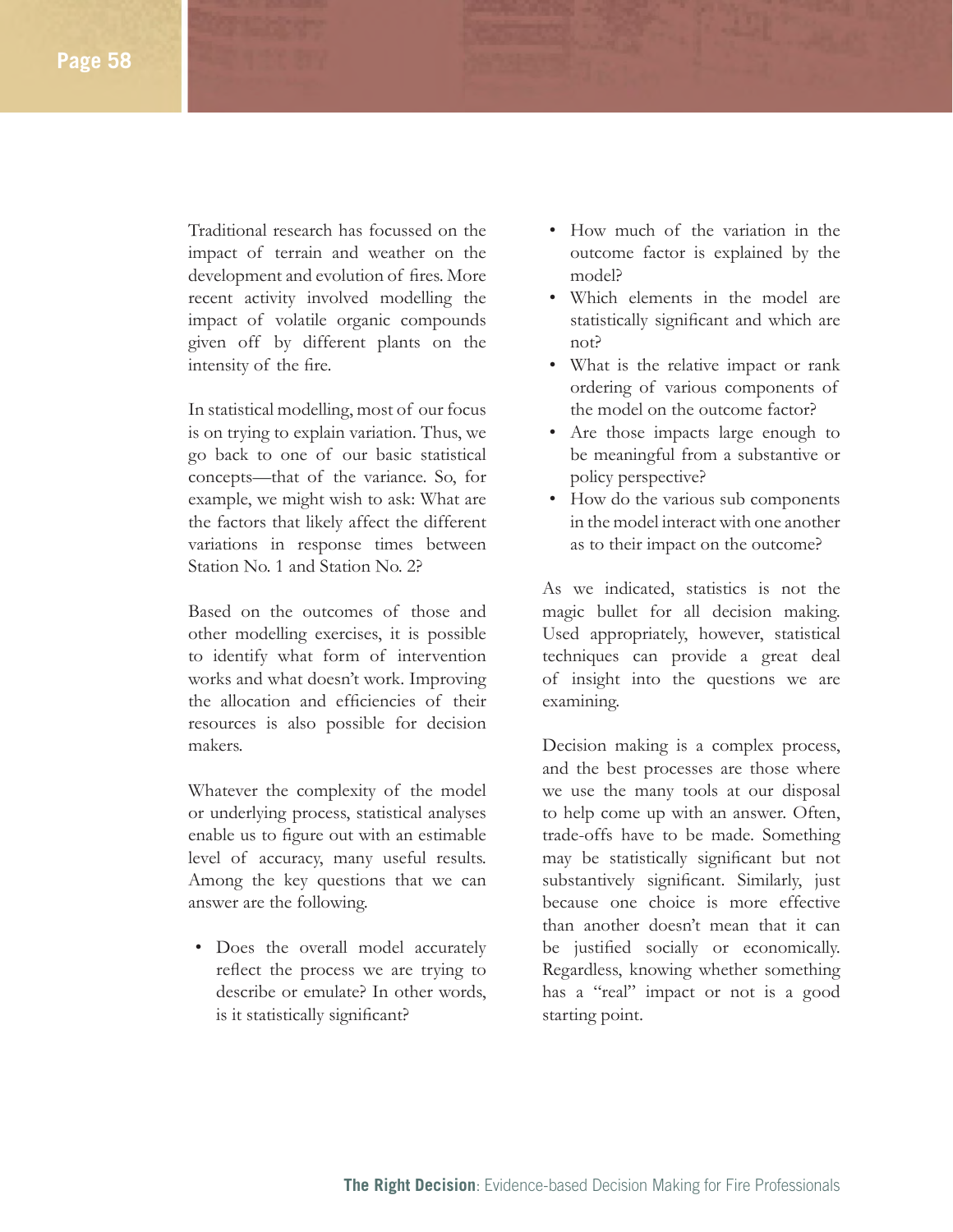# **Experimental Designs**

# **How Do We Know What it Means?**

A basic notion underlying this book is that making decisions based on evidence has advantages over other forms of decision making. By *evidence*, we are referring to observable and measurable "facts" or data. While we argue that it is generally a good thing to have facts, a single fact or bit of data or piece of information is fairly meaningless in itself. The reason for this is that *nothing has meaning except in comparison with something else*.

For example, assume you are on a trip to India and you see a pair of shoes on sale for 2,859 rupees. If you are not familiar with prices in India, you might ask yourself whether this is a good price or not. The "fact" that the shoes are 2,859 rupees is irrelevant to you unless you have something with which to compare it. That comparison might be with another product or with the average hourly wage in India or with the equivalence in another currency. Currently, 2900 rupees is approximately equivalent to \$50 Canadian. It is only by making a comparison that the relative value of the shoes takes on meaning.

To understand the meaning of a fact, we need an appropriate point of comparison.

Similarly, you might discover that a source can supply water at a pressure of 100 psi. Whether that is good or bad, useful or useless depends on a context or point of comparison. For example, one-inch attack hoses generally require 200 psi to be fully operable. By having this point of comparison, we can evaluate the value or meaning of a source at 100 psi. In another context, an appropriate reference point might be that most residential water supplies are in the 60-80 psi range and will only occasionally reach 100 psi. A pressure source of 100 psi may be adequate for watering lawns but typically leaves something to be desired when fighting substantial fires.

The point being made is that to understand the meaning of a fact, we need an appropriate point of comparison.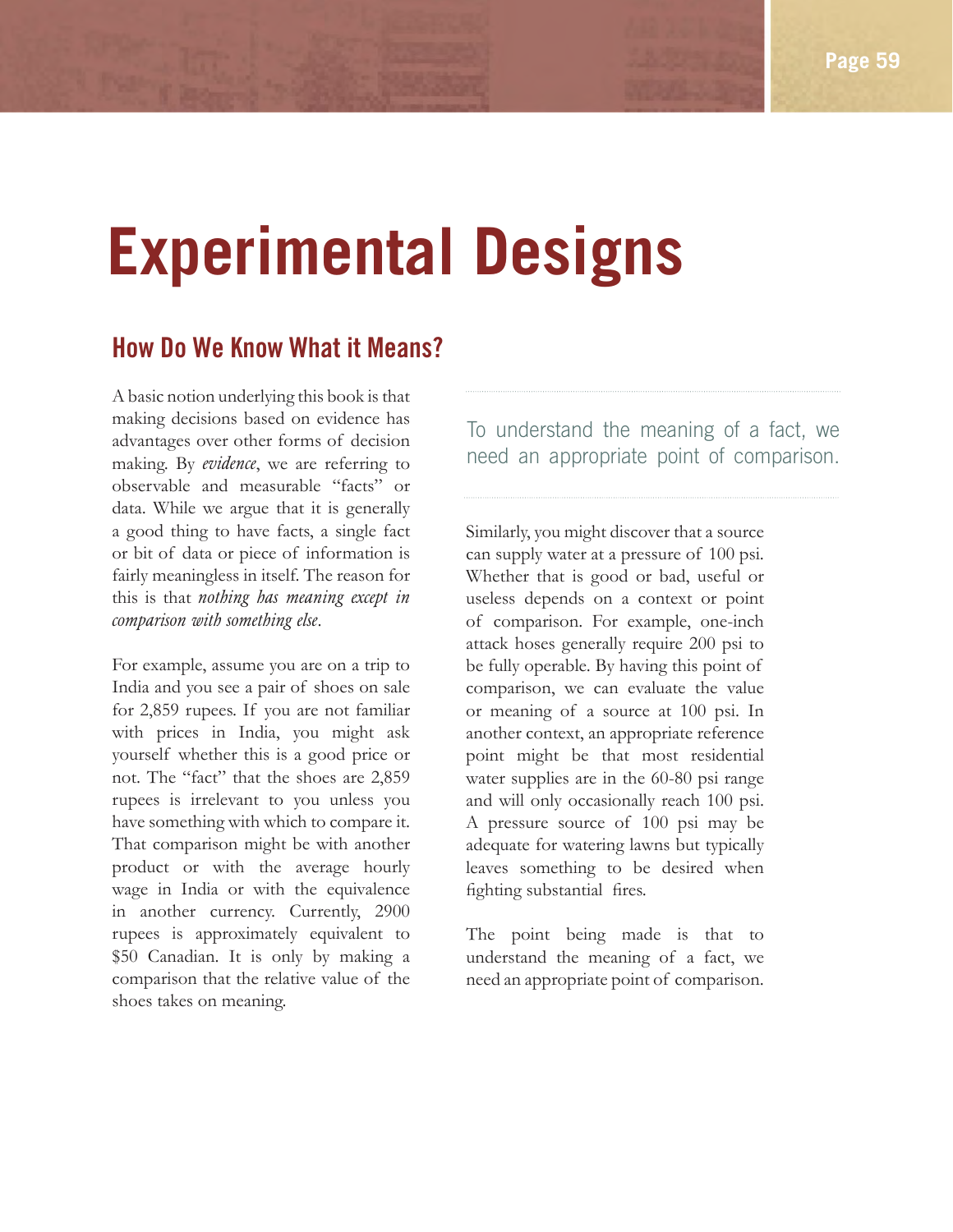Within the framework of evidence-based decision making, a key question we have to ask ourselves is: What is the most appropriate point of comparison? A complementary question might also be: What is the best way in which to make that comparison? The answer is to use a standard framework that program evaluators and applied scientists call experimental designs. Experimental designs are simply different approaches to helping us make an appropriate comparison.

❖

The remainder of this chapter will focus on some basic experimental designs that we use to assess the value of information or data related to a question about which we need to make a decision. In applied research, designs can become very complex. No matter the complexities of the design, however, there are a few fundamental principles that underlie the value or the merits of the design.

# **The "Counterfactual"**

When we do or observe something, the question is: What would have happened if the event had not occurred? What if the Axis powers had won WWII; what if the party in power had not won the last election? What would have happened if insurance companies provided all fire services instead of municipalities? The comparison is with some theoretical model. It cannot give us proof of something, but as a mental exercise, it forces us to identify the important elements of a policy or program. What are the relevant or active components that are making the difference or that we expect to have an impact?

Einstein referred to this mulling of counterfactuals as *thought experiments*.

Thought experiments consist of conducting an analysis in our heads to think through the potential impacts and consequences. What differentiated Einstein's thought experiment from simple fantasizing or theorizing is that he also focussed on how we might test the thought experiment using real situations and observable data.

As an example of a thought experiment, we might consider the issue of putting out a small fire. We know that dousing a rubbish fire with water will put it out. Still, how does water do this? Is it because of its properties as a liquid? In our thought experiment we might consider using other liquids such as gasoline.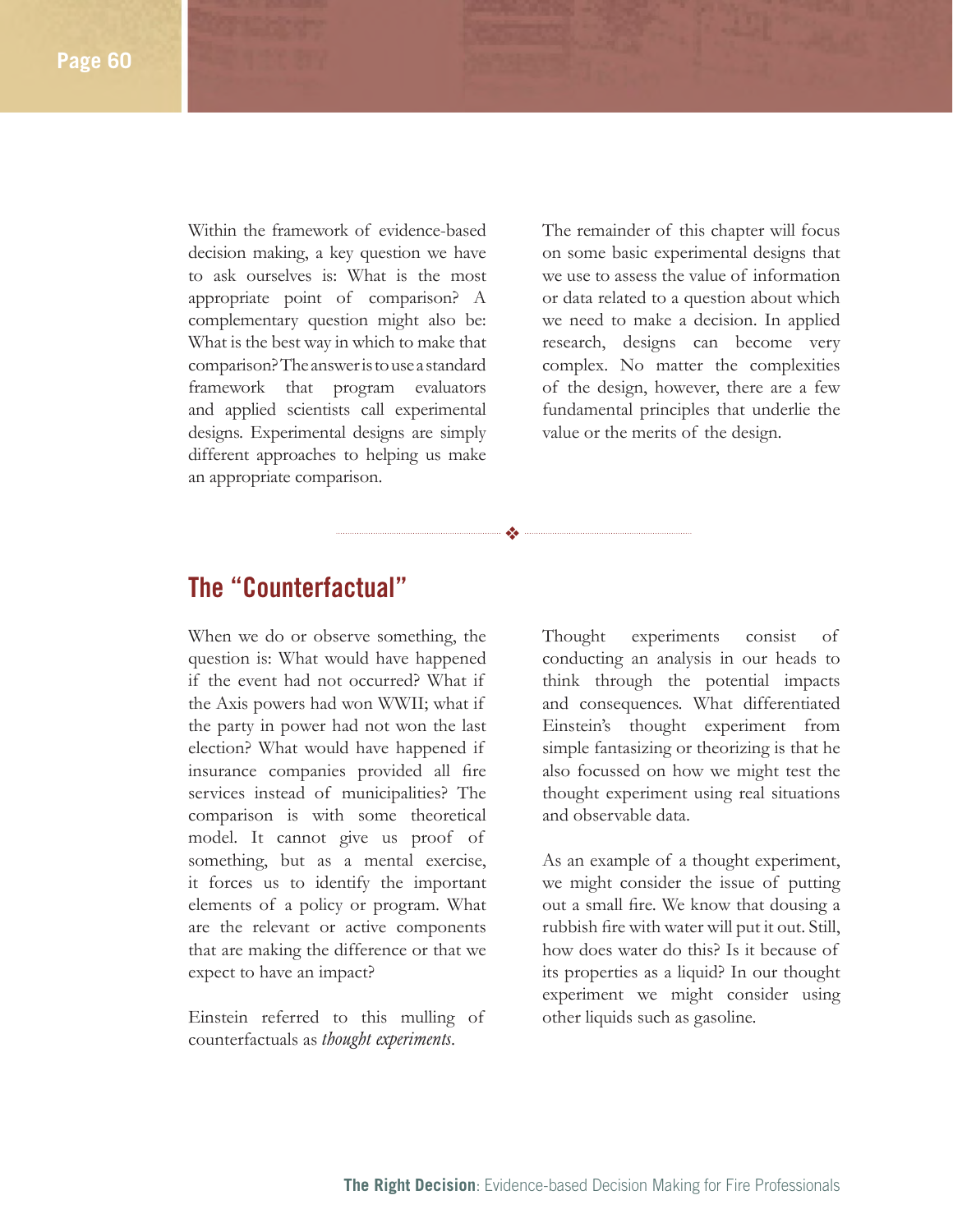Experience tells us that does not work, so clearly it is not the property of being a liquid that is important. Maybe it is the "smothering" effect of water that is important. We consider other elements or situations that smother or exclude oxygen. We recall that putting a lid on a pan of burning oil, or using baking soda on a small fire, works to extinguish the flame. Through this thought experiment we conclude the principle is that we don't need a liquid to prevent further combustion; rather, we need something to cut off the source of oxygen or something that absorbs oxygen.

By thinking it through, we have come to a conclusion that makes sense. In itself, though, what makes sense logically does not always work out in the observable world. What we need is hard evidence based on repeatable observations evidence that lies not just in our heads but evidence that can be seen, shared and evaluated by others.

## What Makes Up Good Evidence?

When we engage in evidence-based decision making, the fundamental question is: What makes up appropriate evidence? If we think of science as a mechanism for finding the "real" explanation of something, then thinking of it within the context of a court case is possible. In the courts, as in science, there are varying amounts of evidence provided.

What makes sense logically does not always work out in the observable world. What we need is hard evidence based on repeatable observations.

Even if it is fundamentally true, we perceive some evidence as more valid, more reliable and more relevant than others. So it is in science. Good evidence stands up to the rigours of a good cross examination. Still, what makes up good evidence?

One characteristic of good evidence is how rigorously people have tested it. Within the framework of science, the basic mechanism for testing an idea is the experimental design. Experimental designs are physical applications of logic, so let us examine the logic underlying experimental designs.

Assume for a moment that we wish to assess the impact of residential smoke alarms on death rates in fire incidents. One approach would be to take a community and install smoke alarms in all residential structures. We could then see if a difference existed between the rates of death before and after the introduction of the alarms. Unfortunately, any difference might be the result of other factors (recall our previous discussion of spuriousness).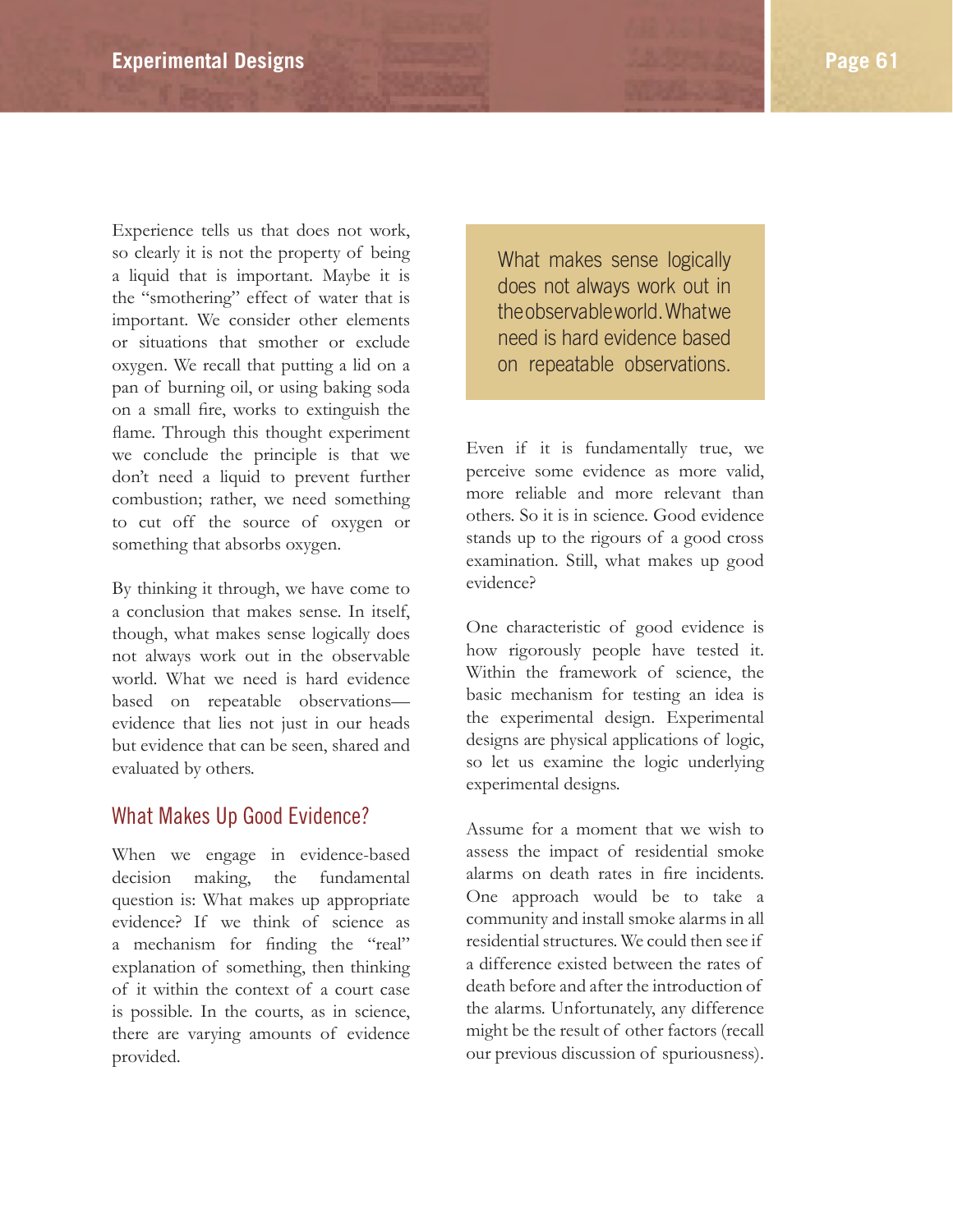For example, by coincidence, rates of smoking in bed might have dropped, or the winters might have been milder so fewer people were using space heaters. We know both factors are related highly to fire incidences.

Ideally, we would like to be able to observe the same community with and without smoke alarms simultaneously. In other words, we would assess the effect of a smoke alarm program based on the difference in outcomes for the same community with and without participation in the program. Nevertheless, we know that this is impossible. Something cannot be in two states at the same time. At any moment the community either participated in the program or did not participate. The inability to observe the same entity in two different situations simultaneously is known in science as "the counterfactual problem." That is, how do we measure what would have happened if the other situation had existed?

If we cannot assess what would have happened if the opposite or counterfactual situation occurred, then how can we decide if smoke alarms have an impact and not something else? The approach scientists and program evaluators take is to find a comparison group that is as close to the treatment group as possible. How close that comparison group is to the treatment or experimental group determines how much credibility we can have in our results.

The inability to observe the same entity in two different situations simultaneously is known as "the counterfactual problem." That is, how do we measure what would have happened if the other situation had existed?

There are many ways of finding or creating comparison groups, some of which are better than others. The adequacy of a comparison group is something that evaluators spend much time and energy considering.

For example, we might find a "sister" community not far from the target community and use that as a comparison. On the other hand, we might decide to hand out smoke alarms to every second residence, or to residences on the south side of the community but not on the north side. We might even consider comparing our target community with all of the other communities in the province or state. All of those approaches and more provide a point of comparison against which we can judge the potential impact of smoke alarms in the target community.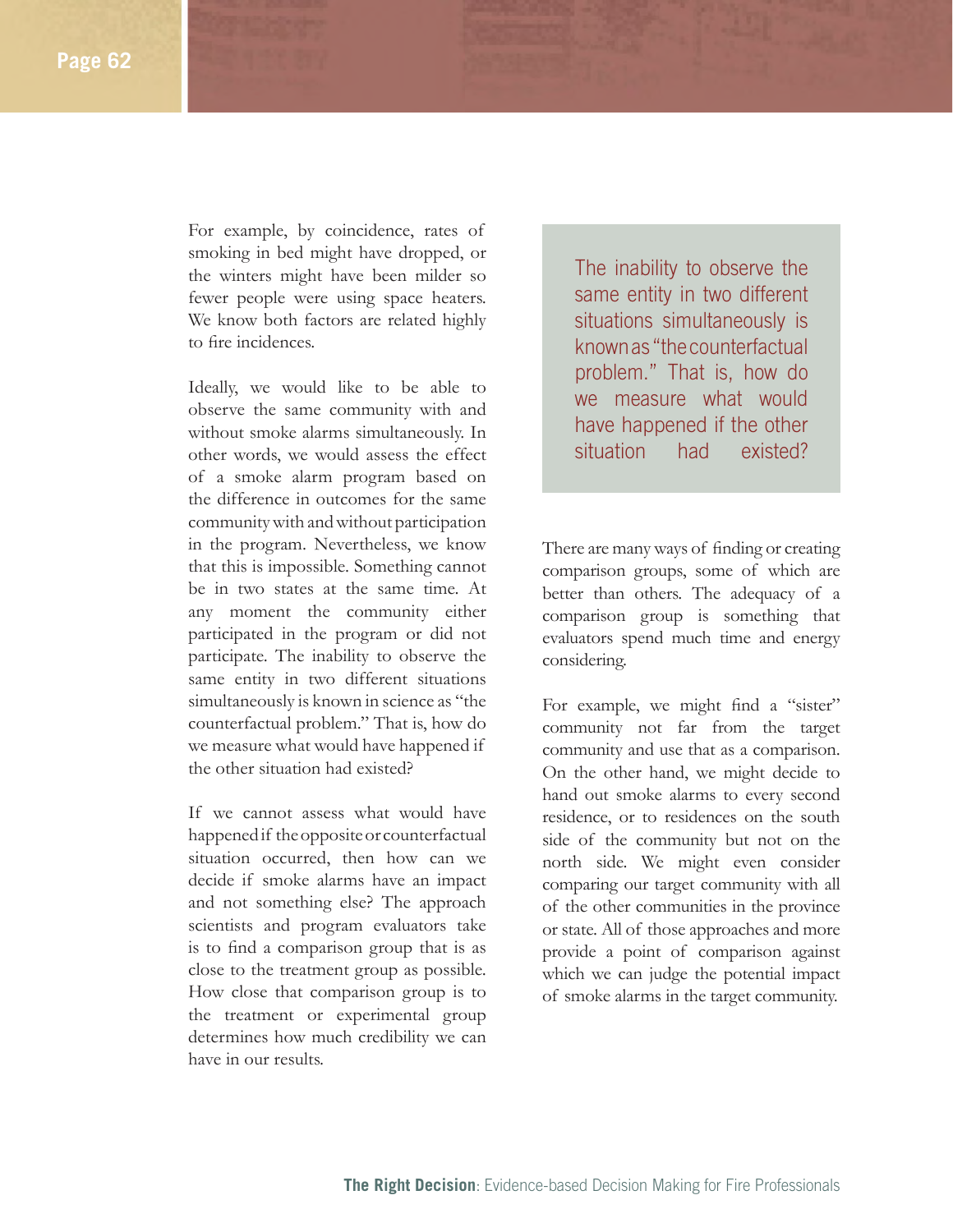The problem, however, is that all of those options have possible limitations. Some conditions or circumstances make the target and the comparison group inherently different. Sometimes we can see those differences. For example, in selecting a "sister" community, it may be that the residences in that town are older and built to different code standards. That might be an obvious difference, even to a casual observer. Often, however, the differences are not obvious.

The remainder of this chapter will focus on the different ways we might identify valid comparison groups to accurately reproduce or mimic the counterfactual. Identifying such comparison groups is the crux of any impact evaluation, no matter what type of program we are evaluating. Simply put, without a valid estimate of the counterfactual, we cannot establish the impact of a program with any degree of certainty.

# **Comparisons With Targets (The One-shot Test)**

❖

One of the simplest designs we have is to compare our population of interest with a particular goal or standard. Often, policy guidelines are based on legislated standards or targets set from studies of best practices. Targets can vary according to the context. For example, a community might target a 25 per cent reduction in incendiary incidents over a five-year period. A truck parts manufacturer may implement a sixsigma regime, where one expects that fewer than 3.4 defective parts per million will be manufactured. Human resource policy may also dictate that organizations should strive to hire a certain percentage of individuals belonging to minority groups.

The key, then, is to compare our population of interest with a target that is theoretically doable or achievable.

Once we implement an action, the question becomes whether we have met the target or goal. If we achieve the target, we have reason to believe that the action (which is generally a policy or program implementation) has been successful. Of course, we will use a statistical procedure to help us determine whether we are close enough to the target to be equal to the target.

The methodological literature sometimes calls this approach the *one-shot test*. That is, an action, policy or program is carried out, compared with a standard and, if it meets the standard, we generally assume the action was successful. The evidence might seem reasonably convincing. Unfortunately, one-shot tests have their limitations. We can see one major limitation in the following example.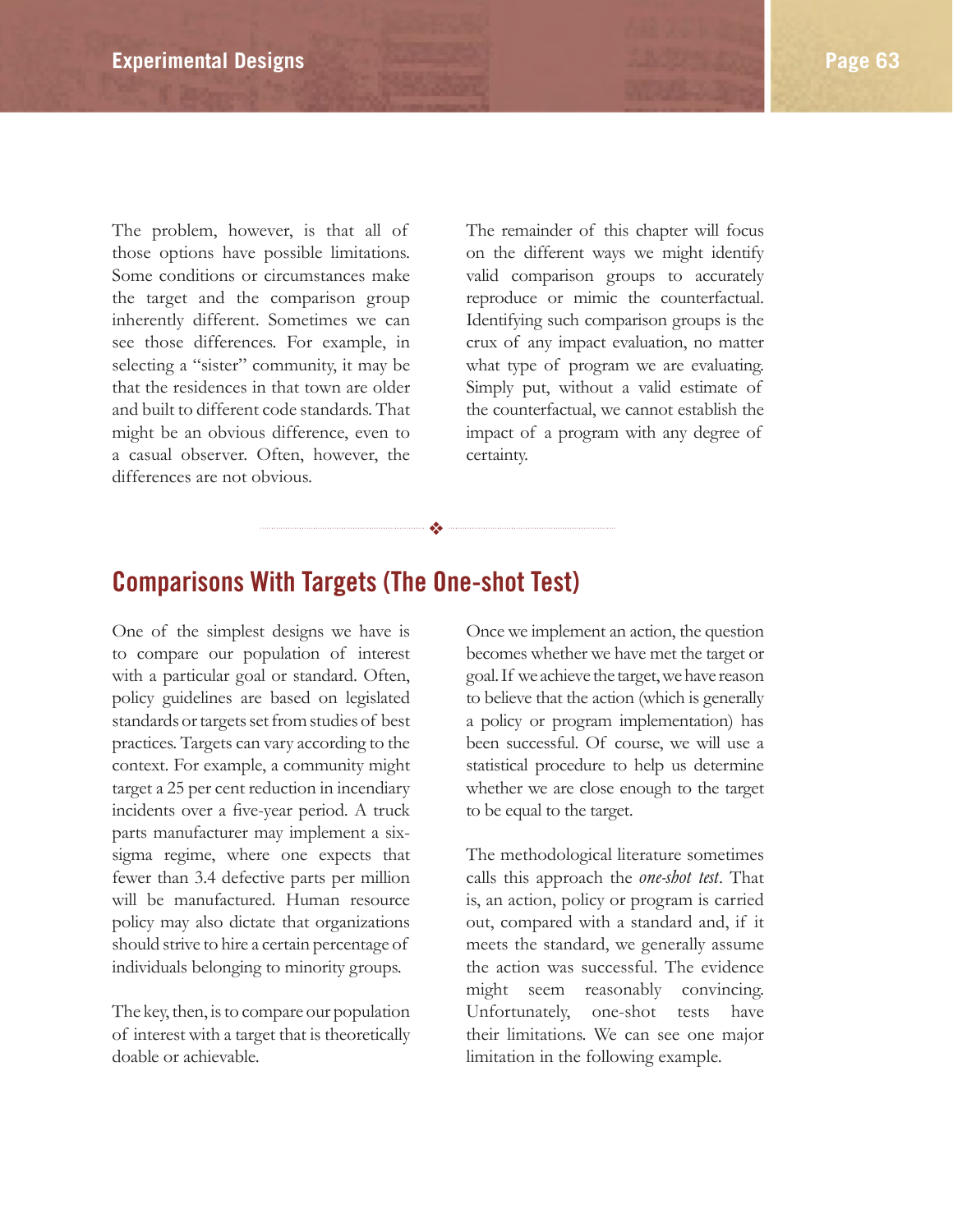The one-shot test does not account for alternate explanations for a result.

## Example: One-shot Test

Suppose a community has a fire death rate of nine per million population and wishes to reduce it to five per million over a threeyear period. The Fire Chief might decide that handing out free smoke alarm is the most cost-efficient way of achieving this goal. He carries out the program and three years later, the death rate is 5.1 per million which, given the size of the community, is statistically equivalent to the target of 5 per million. Can we infer that the smoke alarm program is behind the reduction in fatalities? The evidence seems compelling.

In fact, an alternate explanation for the reduction might exist. The free smoke alarm campaign generated substantial publicity in the local press. Firefighters and volunteers went from door to door distributing the smoke alarms. A notice left at the door asked citizens not at home to pick them up at various retail outlets. Together, the campaign generated substantial awareness of issues relating to residential fire safety. Because of the publicity, people in the community became more aware of the need for fire safety and made other changes in their homes. Some cleared clutter from around furnaces, fewer people used space heaters after going to bed, and more people planned escape routes should fire occur in their houses.

In other words, by heightening awareness of domestic fires, the community members took actions that would have reduced the likelihood of fatalities regardless of whether they had installed the smoke alarms.

The point here is not to argue that smoke alarms do not work in reducing fatalities. The point is that there may be alternate or coincidental explanations why the target was met. How much credibility those alternate explanations might have depends on different factors. First, does it make sense logically that the alternate explanations might hold? If previous publicity campaigns resulted in no noticeable impact then we might wish to stick with the smoke alarms as the effective mechanism. On the other hand, if publicity campaigns in other communities had resulted in substantial drops in death rates, we might be more supportive of the alternative explanation. A further explanation might be that fire death rates were declining overall for a variety of reasons, such as longerterm changes in building code, overall heightened awareness, decreases in smoking rates, and so on. Consequently, the death rate would have declined regardless.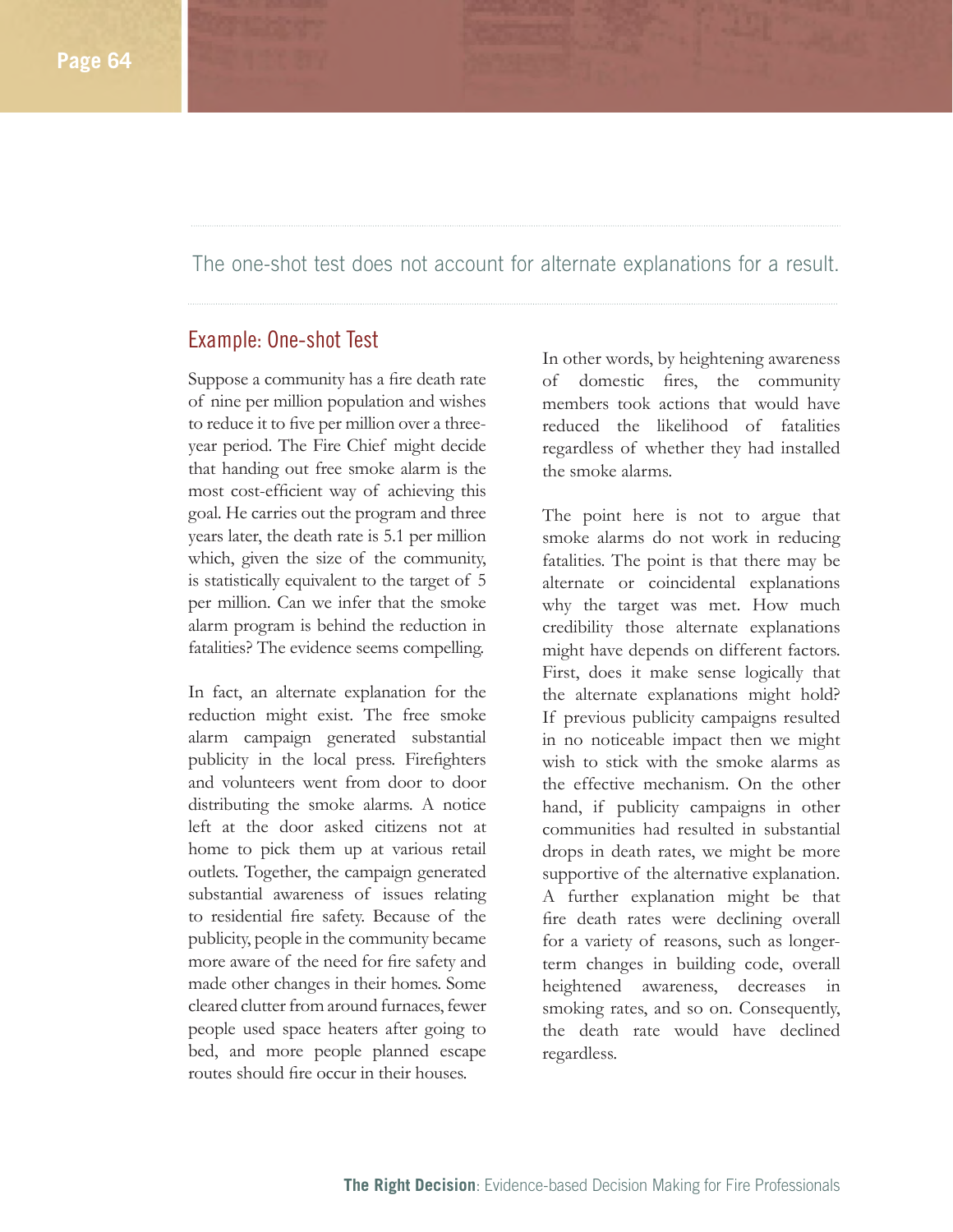# **Before-and-after Designs**

A variation on the one-shot or target design is the *before-and-after design*. Again, we have a group or community of interest where we are looking to make an impact. We measure the situation beforehand, apply some intervention and then look at the outcome later. The assumption here is that any difference between the after and before results is due to the impact of the intervention. Unlike the one-shot design where the comparison is a policy goal or target, the implicit comparison in this design is the after results with the before baseline.

The before-and-after design shares most of the strengths and weaknesses of the one-shot design. Specifically, we can never be sure if it is the intervention that had an impact or simply some coincidental effect. For example, a jurisdiction might want to reduce the automobile accident rate among young drivers. The way they decide to do this is by dropping the legal Blood Alcohol Concentration limit from .08 to .05 for drivers under the age of 25. Examining the data from the three years before the introduction of the legislation with the data from three years after, an evaluator notices that accident rates have indeed dropped for younger drivers.

Again, we might consider the change in legislation to be the precipitating factor. On the other hand, it is possible that rates of drinking and BAC levels among young drivers have not changed.

The difference is simply due to the increased vigilance of the police, who are targeting younger drivers in an attempt to enforce the new legislation. It is likely similar police vigilance without the change in legislation would have produced similar results. That is, the important factor is not the legislation, but simply enhanced surveillance by the police that serves to act as a general deterrent to young drivers.

## Looking Past the Limitations

The limitations of these designs does not mean the evidence collected is irrelevant. We would have good reason to believe the results if we impose these interventions in many communities and under different circumstances with similar outcomes. Also, carrying out an intervention and then revoking it can tell us a lot. If the intervention results in the desired outcome and the revocation results in the original baseline outcome, then we have a more powerful argument that the intervention is the causal factor. What we need to remember is that evidence is rarely absolute. It has varying degrees of reliability or credibility associated with it. Just as in the courts, some forms of evidence are more credible than others.

Given the inherent weaknesses of these designs, we might ask what approaches we can take to address the problem. So far, the gold standard among evaluators and scientists is the *classical experimental design*.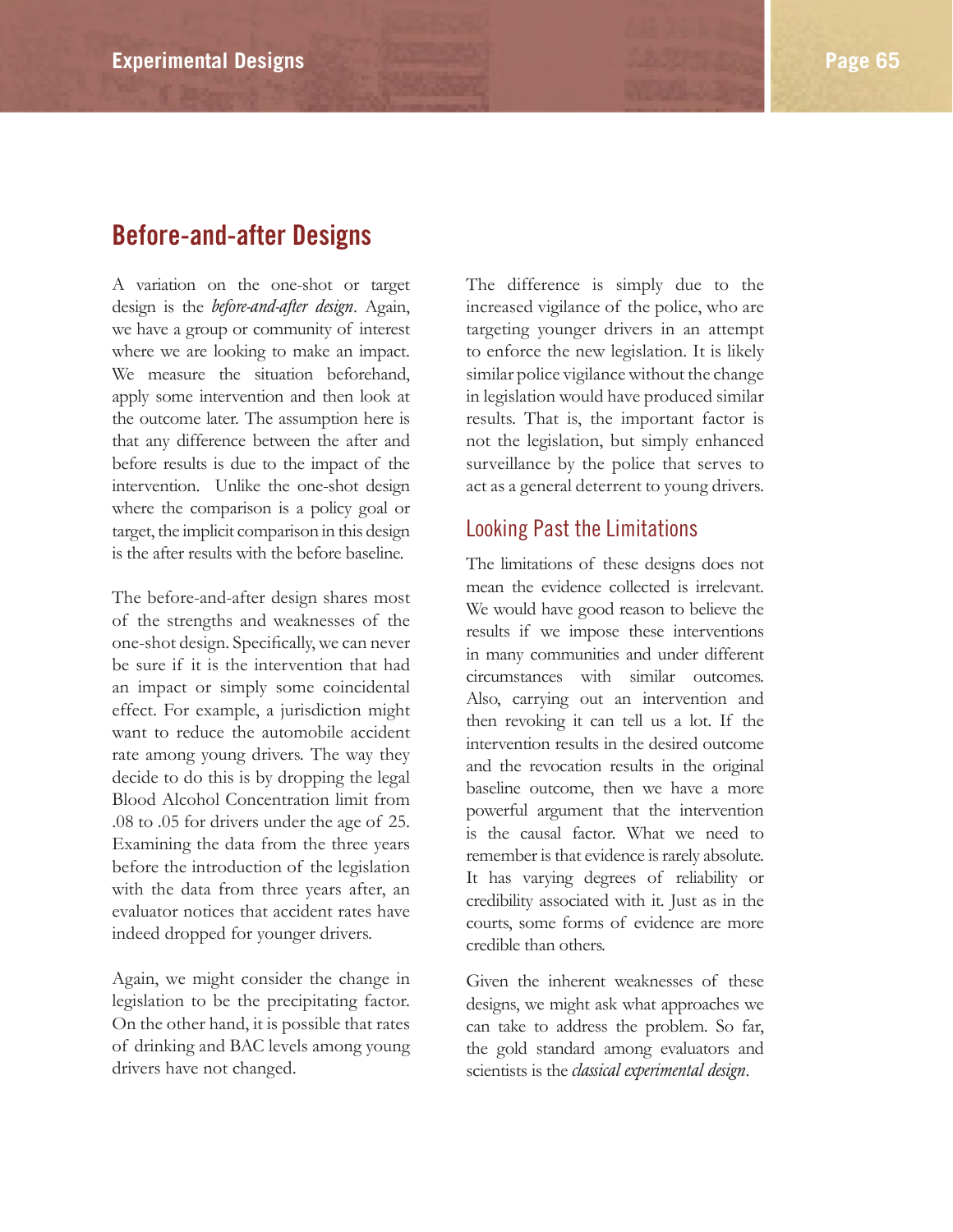# **The Classical Design**

A rule of thumb in science is that nothing is perfect and certainty is an illusive goal. On the other hand, a lack of certainty in one's death is rarely a reason for playing Russian roulette. Similarly, a one per cent risk that one will lose all of one's assets in the stock market generally results in a different form of investment behaviour than if the risk is above 80 per cent. So, if we do not have perfection, what is the current ideal or gold standard for experimental designs?

To date, evaluators and scientists have relied on the two-group, before-and-after design to provide the most valid and the most reliable evidence. We start with the before-and-after design mentioned above. We then complement it with a comparison or control group that serves as the counterfactual. In other words, we have one group exposed to a treatment and one group that is not. If the group exposed to the treatment exhibits a significant change and the comparison group does not, then we have very strong reasons for believing the intervention had an impact.

The key to the strength of classical design experiments is to ensure the comparison (control) group is equivalent to the experimental group.

The key to the strength of this design is to ensure the comparison group is equivalent to the experimental or treatment group. This harkens back to our earlier discussion of the counterfactual where, ideally, we would like to see the same elements exposed to the treatment and not exposed simultaneously. This situation is physically impossible. However, we can ensure that both the treatment and comparison groups are initially as alike as possible. How do we do this?

One way is to take pairs of identical people (or communities or what have you), and divide them into two groups. However, unless the pairs are exact clones, we can never be certain that they are identical on all relevant characteristics. Fortunately, while we can rarely work with clones or identical matches, we can divide subjects into two *statistically* equivalent groups. As we have noted previously, statistically equivalent does not mean truly identical, but it does mean that, on average, no statistically significant difference exists between the two groups. In other words, for all practical purposes, they are close enough to being identical.

The method for ensuring statistical equivalence is to take an initial group and randomly assign them to the treatment and the comparison groups.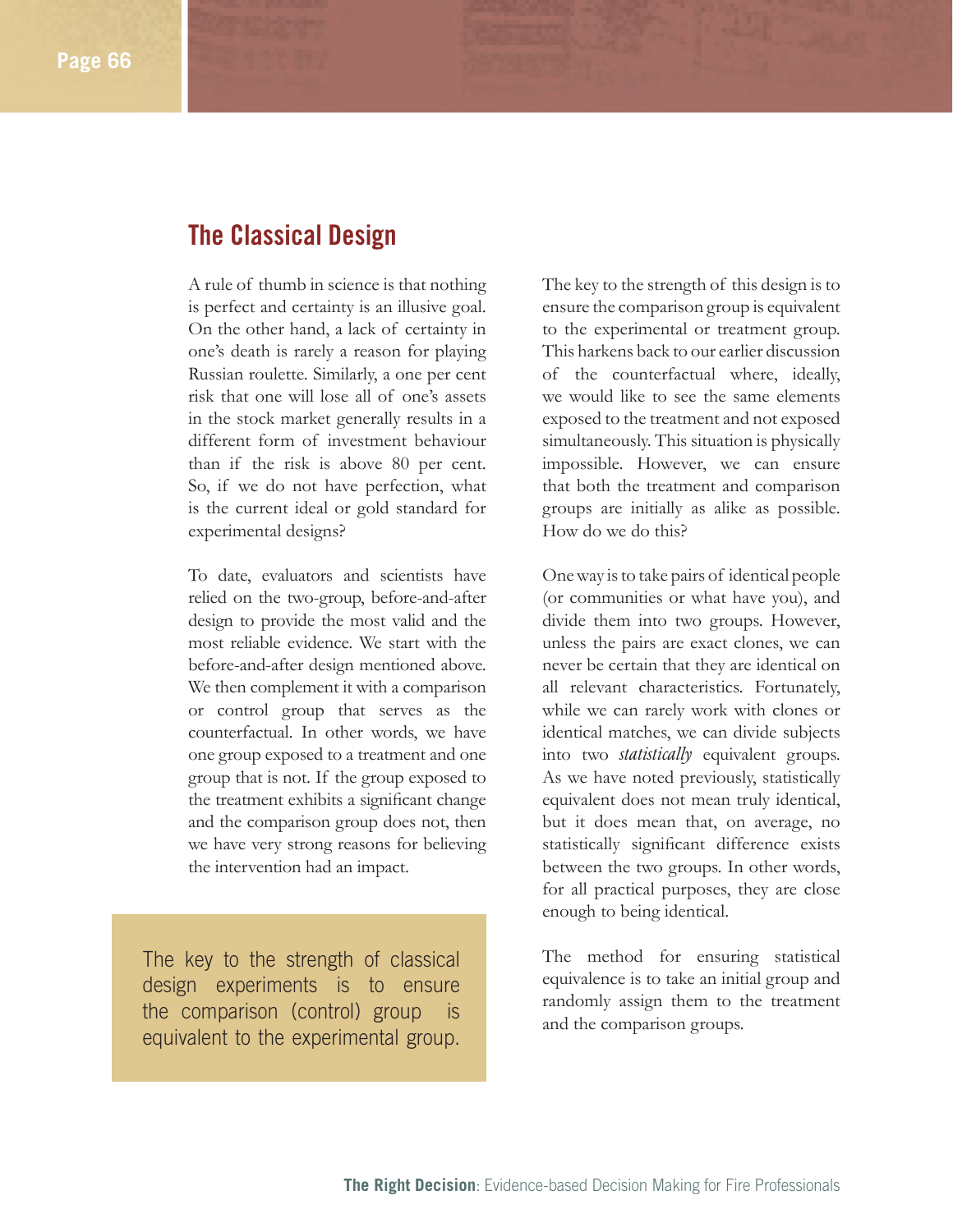By random assignment, we mean using something like a coin flip (with a fair coin) or a random number generator to make the assignment. With a large enough initial group, the resulting two sub groups will be statistically equivalent. That is to say, any significant differences among individuals across the groups will cancel themselves out. To a point, the larger the initial group, the more equivalent the two sub groups will appear.

Any systematic factors that might affect the outcome will be distributed across the two groups. Thus the two sub groups will be the same on all relevant characteristics, except that one is exposed to the intervention or treatment and the other is not.

## Avoiding Sample Selection Bias

Situations where we have not randomly assigned subjects to treatment and comparison groups have the potential for what we call *sample selection bias*. What this means is that the treatment and comparison groups might differ on a relevant factor. For example, we might conduct a study of residences that have smoke alarms with those that do not.

If fatalities are lower in the alarmed residences, it may not be that most or all of the difference in fatality rates is due to the alarms. It is quite possible that people who chose to install alarms are simply more safety conscious than people who chose not to do so. In other words, those who purchase alarms are also the same people who do not smoke in bed, who take care not to overload electrical circuits, who purchase fire extinguishers for their kitchens, and who plan safe escape routes with their children.

Usually, any situation where people or subjects volunteer or select into the treatment group should be considered suspect. Subjects often volunteer for a program because they are more motivated or see the treatment as potentially more beneficial. Sample selection bias can only be addressed if the evaluator or researcher has done a random assignment to the conditions. Having said this, it is imperative that the researcher engages in true random assignment. It is not unknown for some researchers to select those they think will be the most cooperative or most likely to succeed to be in the treatment as opposed to the comparison group.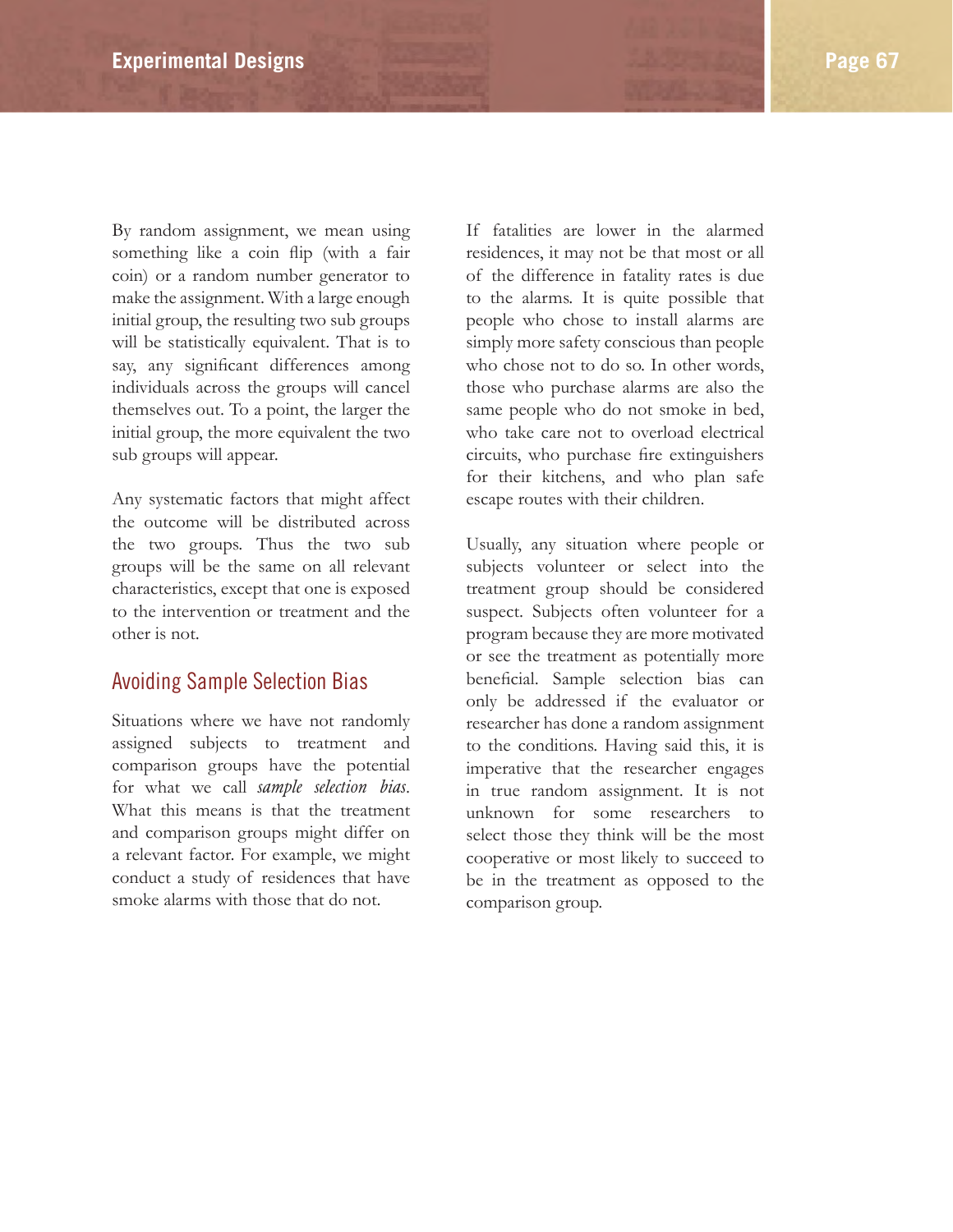# **Less Than Ideal Variations**

Sometimes we cannot randomly assign members of a group to policy or program intervention and others to the control. A situation where this often arises is when governments decide to legislate policy. By their nature, social policies are implemented throughout a jurisdiction and not randomly assigned within particular areas. What happens, for example, if the province of British Columbia wishes to introduce a new set of response standards? Obviously, we can apply the before-and-after model, but we know that has limitations. Are there ways of using the framework of the classical design to overcome those limitations?

## Matched Comparison Designs

The answer is, some approaches are less ideal than the classical model but perhaps more convincing than simply using the before-after approach. Since we have no ability to randomly assign jurisdictions to different response standards, one approach is to find potential clones. That is, jurisdictions with different standards that we know (or, more likely assume) to be similar in all or most relevant aspects. For British Columbia, we might consider choosing Washington and Oregon States and the Province of Alberta as comparators.

The assumption here, of course, is that these jurisdictions have different response standards but have similar geographical and socio-demographic characteristics to British Columbia.

We call this approach the *matched comparisons procedure*. We attempt to find matching jurisdictions that are as similar as possible to the experimental one(s) to provide a relevant control group. Again, the issue of sample selection bias might arise, since there is likely something different about jurisdictions that decide to implement a policy over those that do not. Just as with the simple before-andafter approach, we need to regard these results with greater suspicion than those obtained from the gold standard of the classical design.

Regardless, matched comparison designs have produced convincing evidence that certain practices are effective. Perhaps one of the best examples is the early research into the use of daytime running lights on automobiles for reducing accidents. On the flip side, matched comparison studies have also suggested that some policies do not have the intended impact. A good example here is the research into the relationship between capital punishment and homicide rates.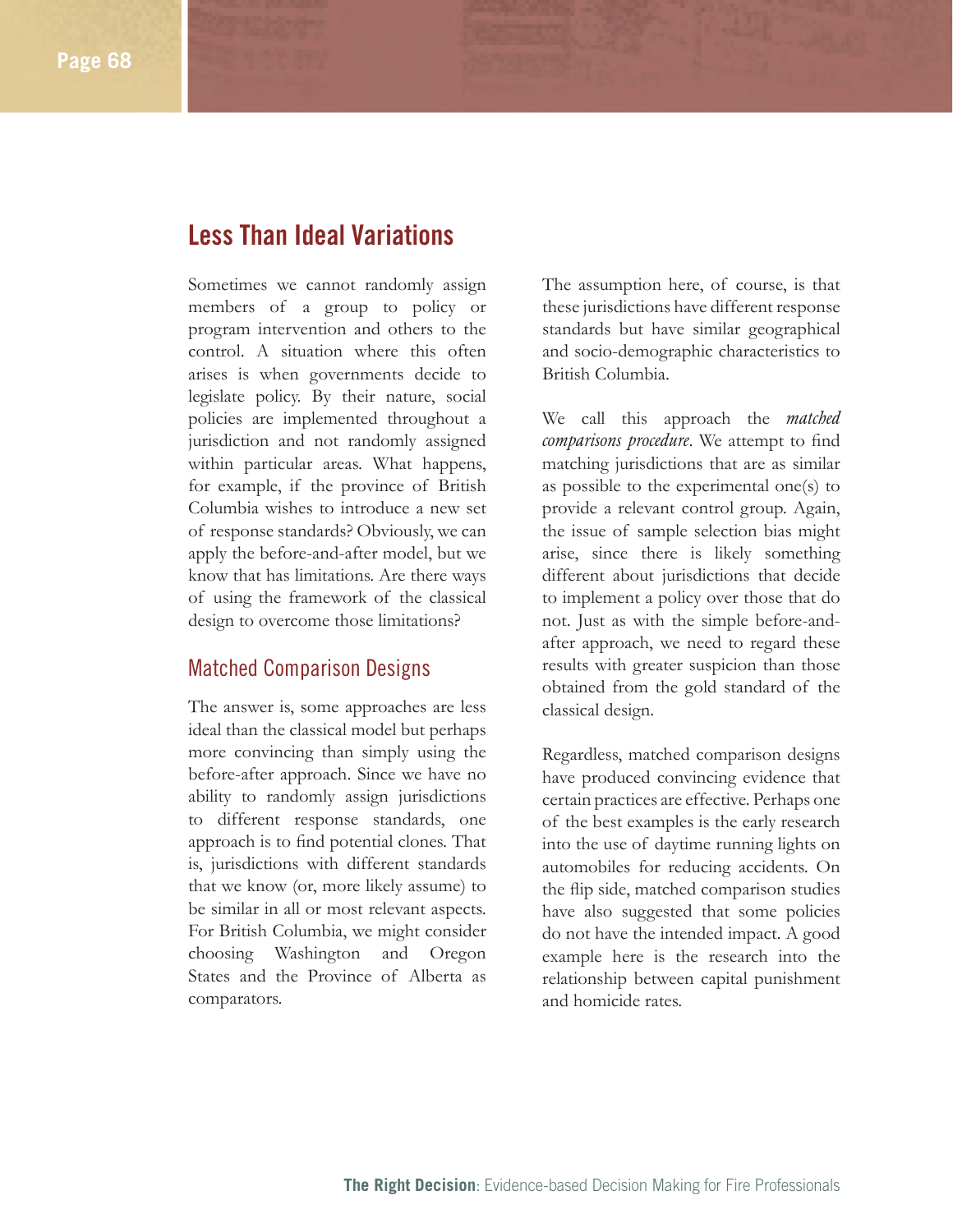The preponderance of the crossjurisdictional evidence suggests that while capital punishment may assuage our feelings for revenge, it does little to reduce actual amounts of homicide.

We need to make a decision and the stronger the evidence, the more likely the decision is the correct one. We could be wrong, but even wrong decisions help us know what doesn't work. Doing the same thing over and over makes no sense if the results do not change. When it becomes obvious that our current practices do not have the desired impact, logic suggests we should try something different. Eventually, we are likely to find something that does work. An important factor is that we must be willing to change our view when faced with contrary evidence.

Too often, we rituatlistically engage in the same behaviour even when the evidence shows it doesn't generate the outcome we wish.

Too often, we ritualistically engage in the same behaviour even when the evidence shows it doesn't generate the outcome we wish. For centuries, physicians engaged in blood letting because, despite the evidence, it seemed to make "common sense" at the time. The fact that many patients were unnecessarily weakened by the practice and subsequently died, was not a consideration.

## **The Essentials**

The important point behind this discussion is that how evidence is collected—the framework or design used to generate the data—is an important element in helping us determine how credible the evidence might be. Among the key factors is the notion that nothing has any meaning unless it is in comparison with something else.

❖

In other words, everything needs a comparator for us to be able to make sense of it. An intervention or an action only makes sense in comparison with another action or a non action (doing nothing). That comparator is known as the counterfactual.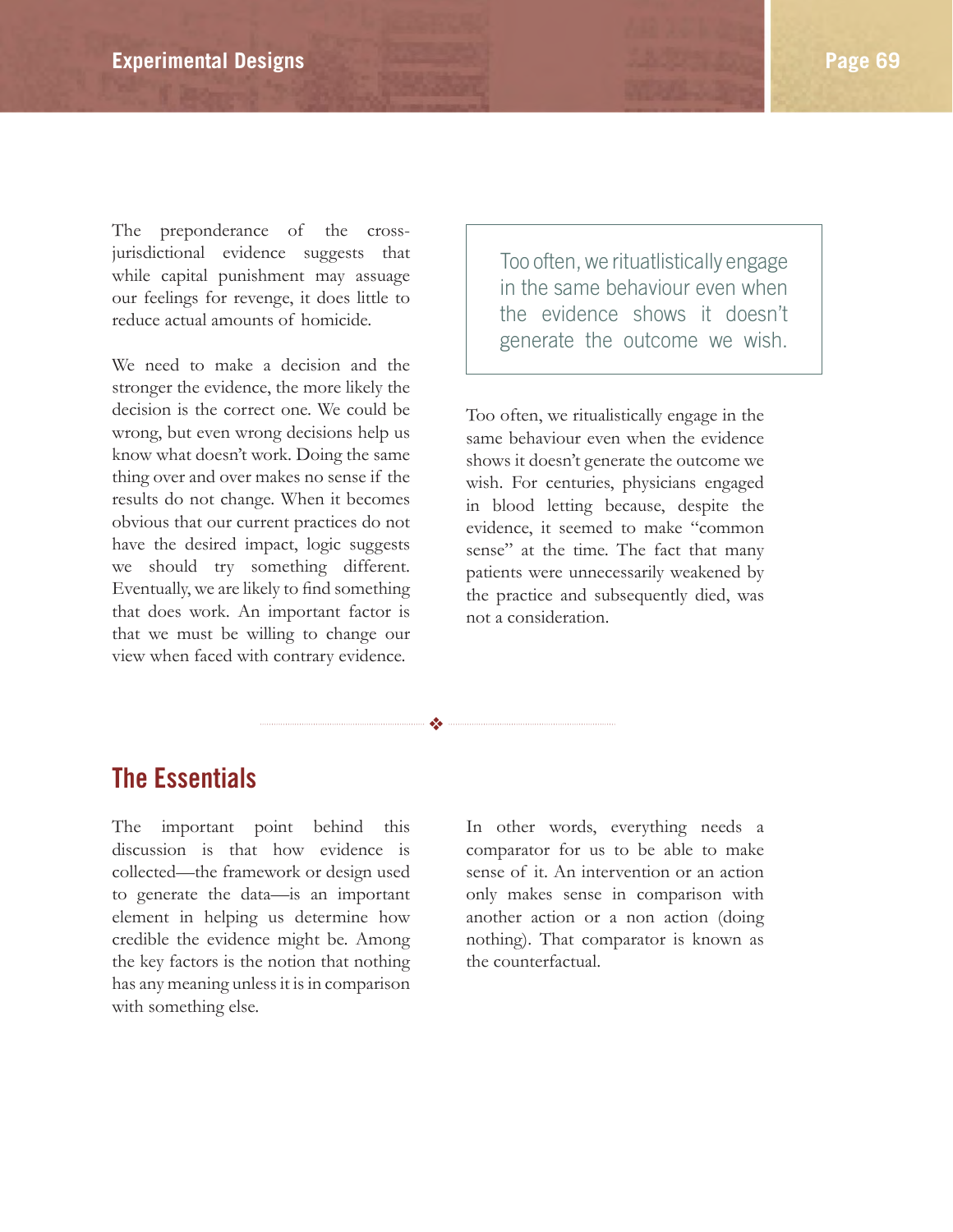Since something cannot be in two different situations at once, we must look for the most appropriate comparison. As we have seen, clones are hard to come by, so the best approach we have devised to date is the randomized experiment where subjects or objects of interest are randomly assigned to a treatment group and an appropriate comparison or control group. The randomization process helps ensure that there will be no systematic sample selection bias.

In some cases, random allocation to treatment and comparison group is not possible, so we try to create situations that come as close to that ideal as possible.

Evidence generated by these approaches should always be considered suspect but, if the approach appears sound and there are few logical alternative explanations for the effect, then we are generally willing to give the evidence reasonable weight until we find something superior.

Even with the best designed experiments, however, the results are not always equally credible. The design is one element we consider; the magnitude of the impact or size of the effect being produced is another factor. Obviously, interventions that produce large effects provide better reasons for using the evidence for a decision than small or marginal effects. But that leads us to other considerations such as cost-benefit or cost-effectiveness analyses—the topics of our next chapter.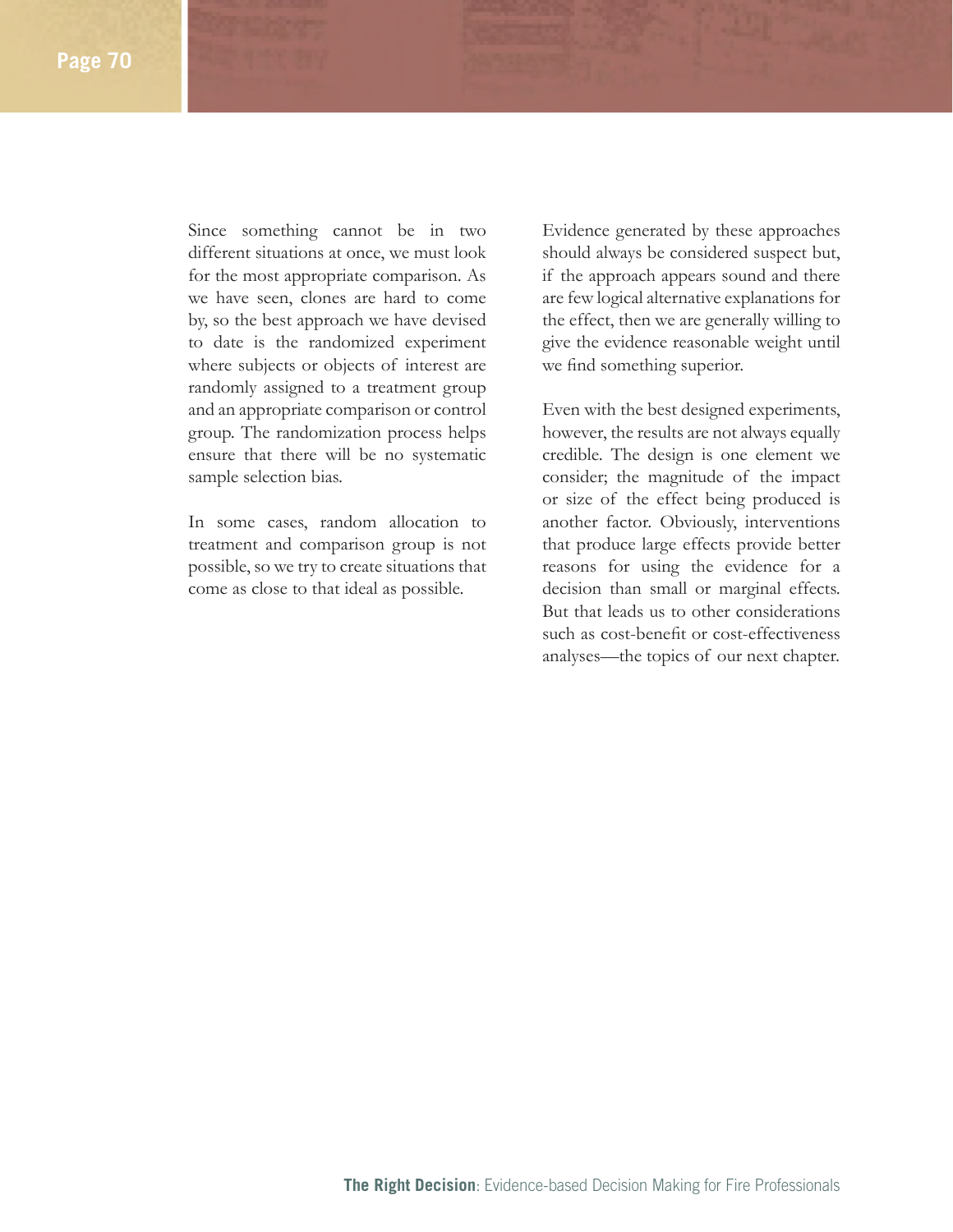# **Program Evaluation**

# **Introduction**

Governments spend most of their annual budgets delivering services—fire services, police services, parks services, maintenance services, and more. Examining the different jobs of government, you will find most are associated with the delivery of services. It is not surprising then, that governments everywhere are trying to determine whether or not they are best meeting the needs of the people they serve. Accordingly, governments and their departments regularly re-examine levels of service to ensure they are adequate and appropriately targeted. They will also assess whether services are structured and operating in the most effective and efficient manner possible. All of this is to ensure taxpayer dollars are well spent.

Assessing the efficiency and effectiveness of service delivery is not simple. Things can get complicated very quickly. One of the primary issues is that governments rarely have sufficient resources to meet service demand. Further, when governments want to make changes to service delivery, they are commonly faced with the constraints of infrastructure shortcomings, labour agreements, jurisdictional concerns, legislative requirements, and many underlying political pressures.

Assessing the efficiency and effectiveness of service delivery is not simple.

This is why cutting, changing, or adding services is always a difficult exercise. The result is that there is a significant difference between what governments wish they could or should do, and what they actually can do. Consequently, evaluating services delivered by government is a sensitive issue and it is little wonder that governments are often wary of evaluations, especially when they are not placed in context.

Evaluating services becomes even more sensitive when one considers that some services may be delivered by external organizations such as businesses, independent contractors or non-profit or not-for-profit service agencies. In reality, many of these agencies do not have the resources or in-house expertise to adequately evaluate the services they provide. Moreover, there is an inherent problem with doing self-evaluations because most organizations have a vested interest in presenting themselves in the most positive light possible.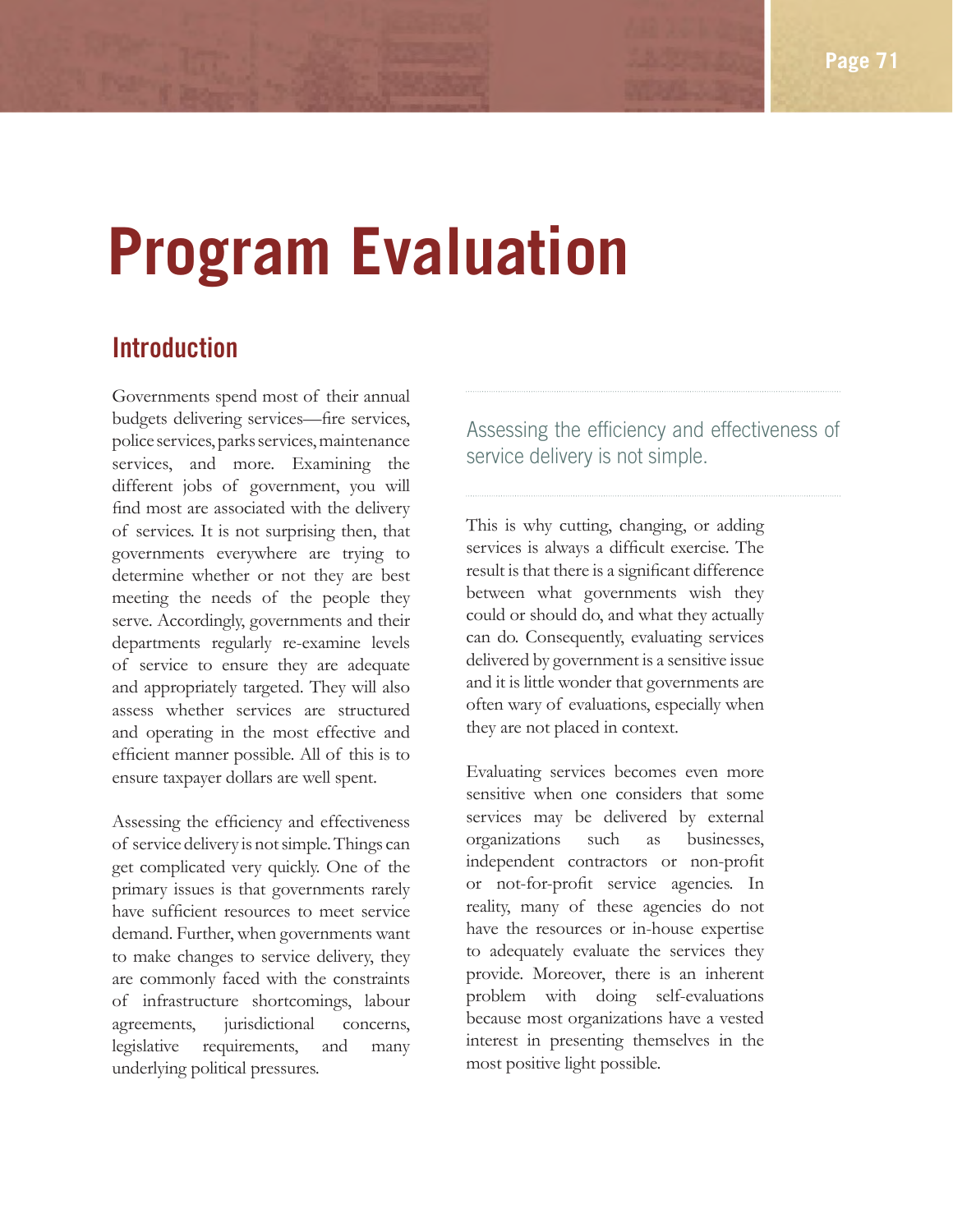On the other hand, governments and their departments cannot afford to do thorough evaluations on the services provided by every external organization they work with. Typically, funding arrangements are for very short periods and the amount awarded is often limited. In short, while governments might wish they could conduct evaluations in such cases, resource constraints inhibit them. Accordingly, they often rely on an individual's or organization's reputation, and take at face value the worth for services provided by those they contract. Fortunately, external contracts tend to be limited and contractors know they have to maintain basic standards in order to have their contracts renewed.

Having said this, room remains for governments and their departments to assess the impact and value of many internally and externally delivered programs. Evaluations do not have to be complicated, expensive or labourious. They can also be done with respect for the sensitivities all government-funded services must consider when they assess the services they provide.

With those constraints in mind, the first thing is to recognize that all services can be thought of as programs of one kind or another. They may be called initiatives, social enterprises, pilot projects, courses, or just plain services, but we can look at all as programs that can be evaluated as selfstanding entities.

All are supposed to deliver a product or service in a way that something is accomplished. Furthermore, those accomplishments are supposed to be implemented in the most efficient way possible. In an ideal world, we could also compare programs of interest against alternatives and determine which are superior. From this perspective, what we are talking about is a single technique called program evaluation. Knowing the basics of program evaluation will help you know what to look for when assessing whether or not a service is effective and gives taxpayers good value.

This chapter will review what questions to ask in assessing a program. Although the methods needed to evaluate large, multifaceted and multi-jurisdictional programs are exceedingly complex, the approaches we will address in this chapter are appropriate for assessing most of the "bread and butter" services that governments and their departments deliver.

At the end of the chapter we will discuss program logic models to help guide you through the evaluation process. First, though, we need to get a handle on the basic questions that should be considered before starting an evaluation.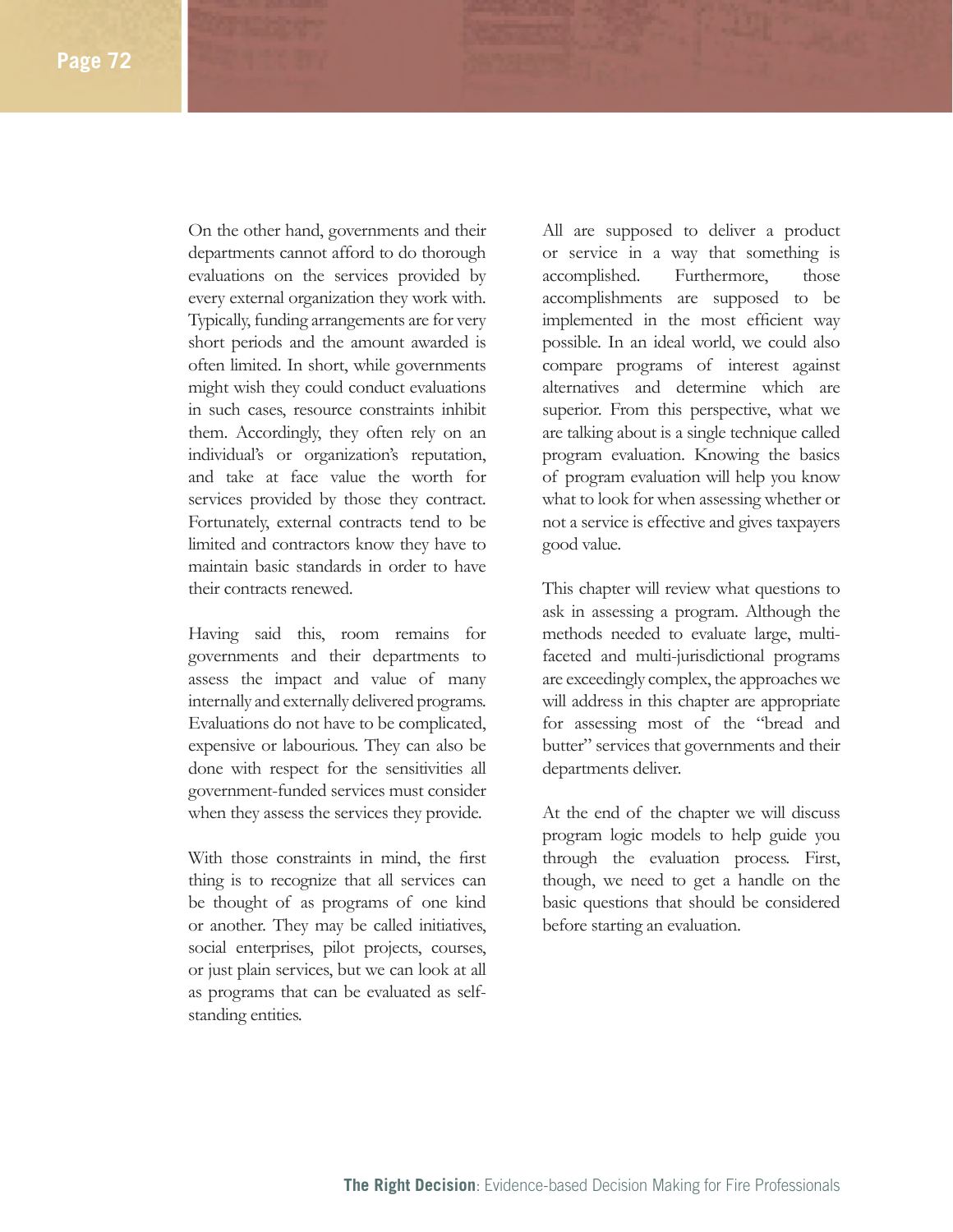# **The First Question: What is the Program** *Exactly***?**

The key word here is "exactly" because unless you know the details of a program being provided, you cannot really measure its full effect, and you certainly cannot determine whether or not it operates in an efficient and effect manner. Moreover, you cannot ensure you are comparing the program to its appropriate alternatives because you may be unwittingly comparing apples with oranges.

Having said that, we find that this first question is rarely asked – people often assume that once a general program description is provided that is sufficient. This is not good enough. You need to know enough details about the components of the program so that there is no mistaking what is being delivered. A fire department might state, for example, that they are offering an emergency preparedness program in a community. This is fine as far as it goes, but there are many different varieties of such programs and the differences among them are such that you would be hard pressed to find two alike once you determine what they actually do.

A program description must always include a clear articulation of what people receiving the program are expected to receive. Often, you will know you have a good description when the components of the program are defined unambiguously and are measurable. A program description must always include a clear articulation of what people receiving the program are expected to receive.

Without this, it is impossible to get a good answer to the next question to be asked in a program evaluation. Regardless, the importance of having a well-articulated description of what a program entails will become clearer as we consider the evaluation process more fully.

Perhaps a good way to consider the point is to think of a weight-loss regimen. You need to describe what that program looks like in a way that allows outsiders to measure what the participants are expected to do and receive. As we all know, weight-loss programs can be of varying lengths and take many forms with many component parts (e.g., diet, exercise, trainers, and supplements), and many look deceptively similar at first glance. Accordingly, a general program description is not enough.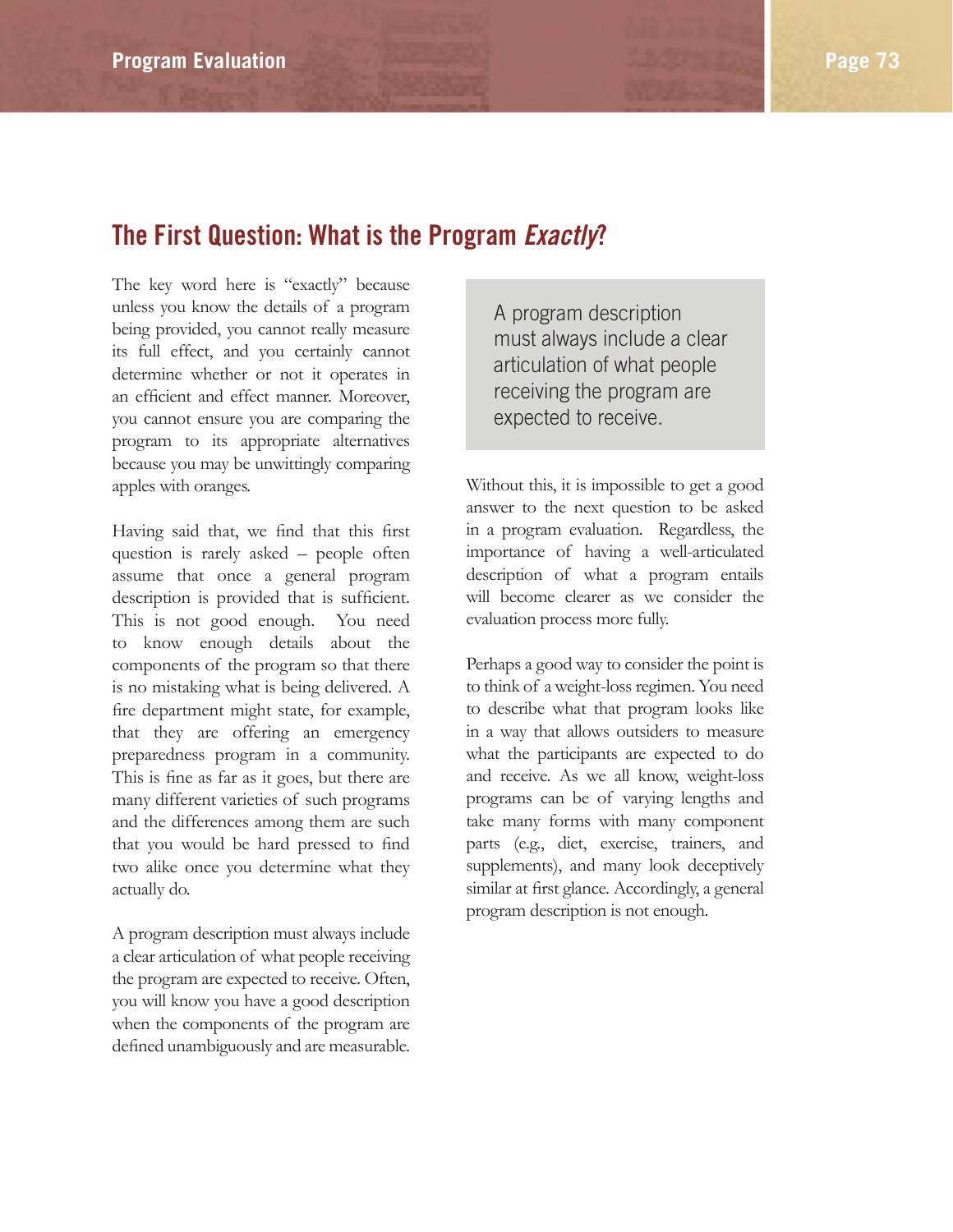# **The Second Question: Did the Program Deliver What it Was Supposed to Deliver?**

Again, this is a question that is rarely asked. Yet, it is typically not one that is difficult to answer if the program is set up initially to document how program delivery takes place. Those receiving the program, for example, can be asked if they actually received each aspect of what it purported to offer. They can be asked how much of each element of the program they received. They can be asked if they were even involved in the program.

To get an appreciation of the point here, you need only think back to your high school or university days when you took a particular course. You will recall that not all courses were as described in the course outline, and just because there was a teacher in the classroom did not mean the course material was covered in a way that students actually learned something. Moreover, even when the material being delivered was as planned, not everyone enrolled actually participated. Some students slept through the course, some were daydreaming, and some were simply absent. Commonly, great differences appear in student evaluations of the same university course taught by different professors.

Some students indicated the course offered less than it should have; for example, a required textbook was never referred to, exam questions had nothing to do with the lectures, lectures had nothing to do with the course outline, or the professor was hard to understand.

If this happens when we are talking about a simple program such as a university course that has been offered for years for a fairly homogeneous group of students in a fairly defined setting, you can imagine how program delivery can vary when a program is offered in a multiplicity of settings, by a multiplicity of service providers to a broader range of recipients. Again, one simply cannot assume that the program was delivered as expected or that it was received as intended. To know what is really going on, you need to audit claims of delivery which will include measures of delivery.

To reiterate, the point is that just because someone was in the program does not mean that they involved themselves as prescribed, or that they got access to component parts as intended. This second question requires that you have a way of confirming the extent to which participants received and completed the program as prescribed.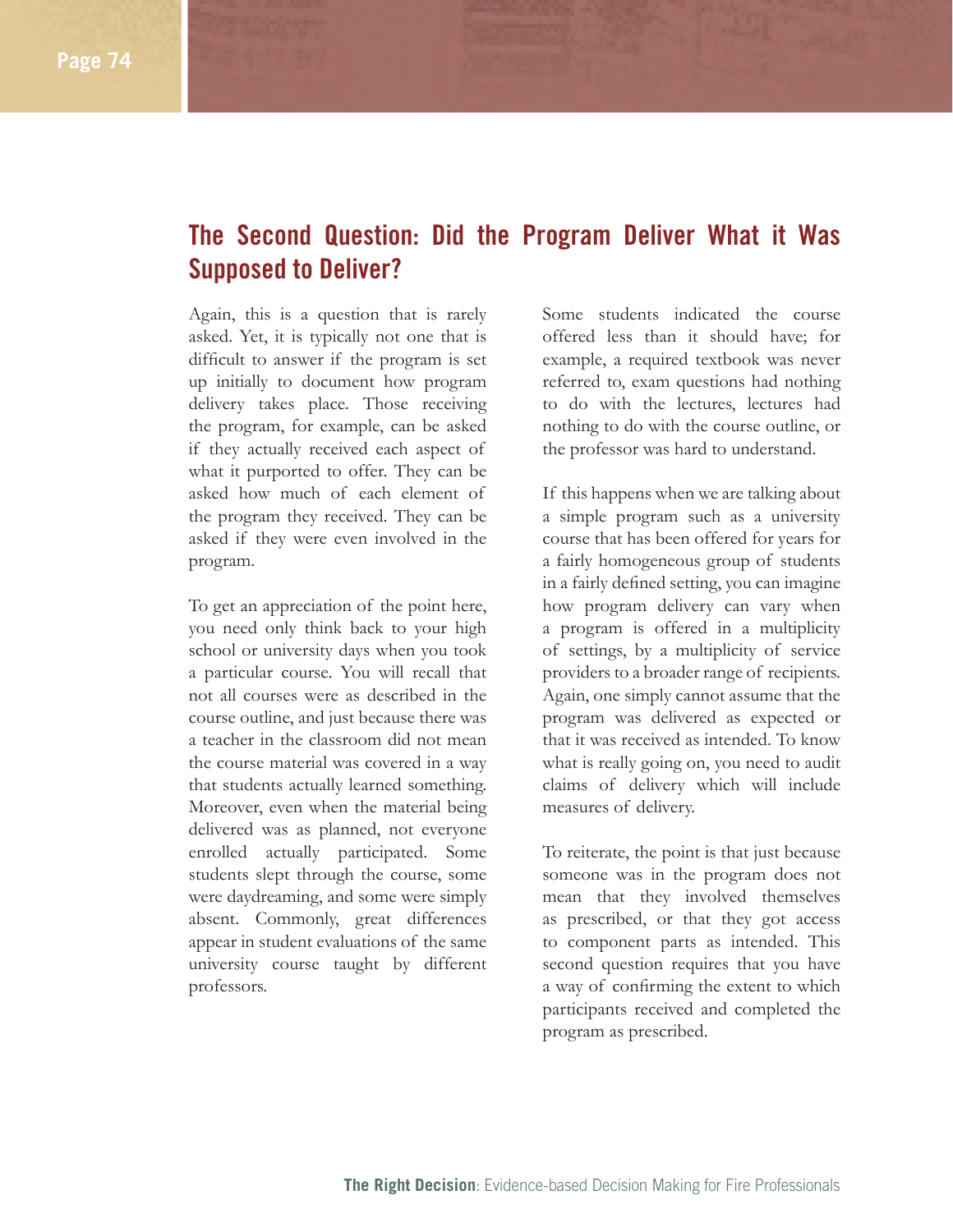Both pre- and post-measures are required to identify the degree to change.

# **The Third Question: Did the Recipients of the Program Actually Benefit from it?**

Having satisfied yourself that you know the exact nature of the program and the extent to which it delivered what it was supposed to have delivered, you should be ready to move to the ultimate issue: outcomes. The key here is establishing pre- and post-measurements to determine the extent to which the recipients of the program (e.g., neighbourhoods, targeted groups or individuals) experienced a change in something (e.g., awareness, attitudes, skills, capacity). That change should relate back to whatever it is that the program was specifically intended to make happen.

Here, pre-measures are extremely important. These provide an indication of where program recipients are starting, thus giving you a base of comparison for whatever influence the program might provide. This also respects the fact that not all recipients are starting at the same level.

Normally, a discussion of pre-measures to be chosen will be a consequence of available data and what indicators are tied directly to the post-measures.

Without these pre- and postmeasurements, you have no way of knowing whether the program had the intended effect. That said, if you choose your pre- and post-measures thoughtfully, you can likely determine what aspects work best for which participants, when and where, and under what conditions.

To help put the matter of pre- and postmeasures in perspective, let us consider a Block Watch crime prevention program which works from the premise that if neighbours know each other better, are attentive to the homes of neighbours, report suspicious activity, and do a number of things to better safeguard their own homes, crime will decrease. But, the first part of the program evaluation should not concern itself with whether or not crime goes down. We first need to confirm that we have answered the first question that we are actually talking about Block Watch with all its components. That is, did the implementation include neighbourhood meetings, the printed materials and a Block Watch Captain to organize neighbours to keep them informed?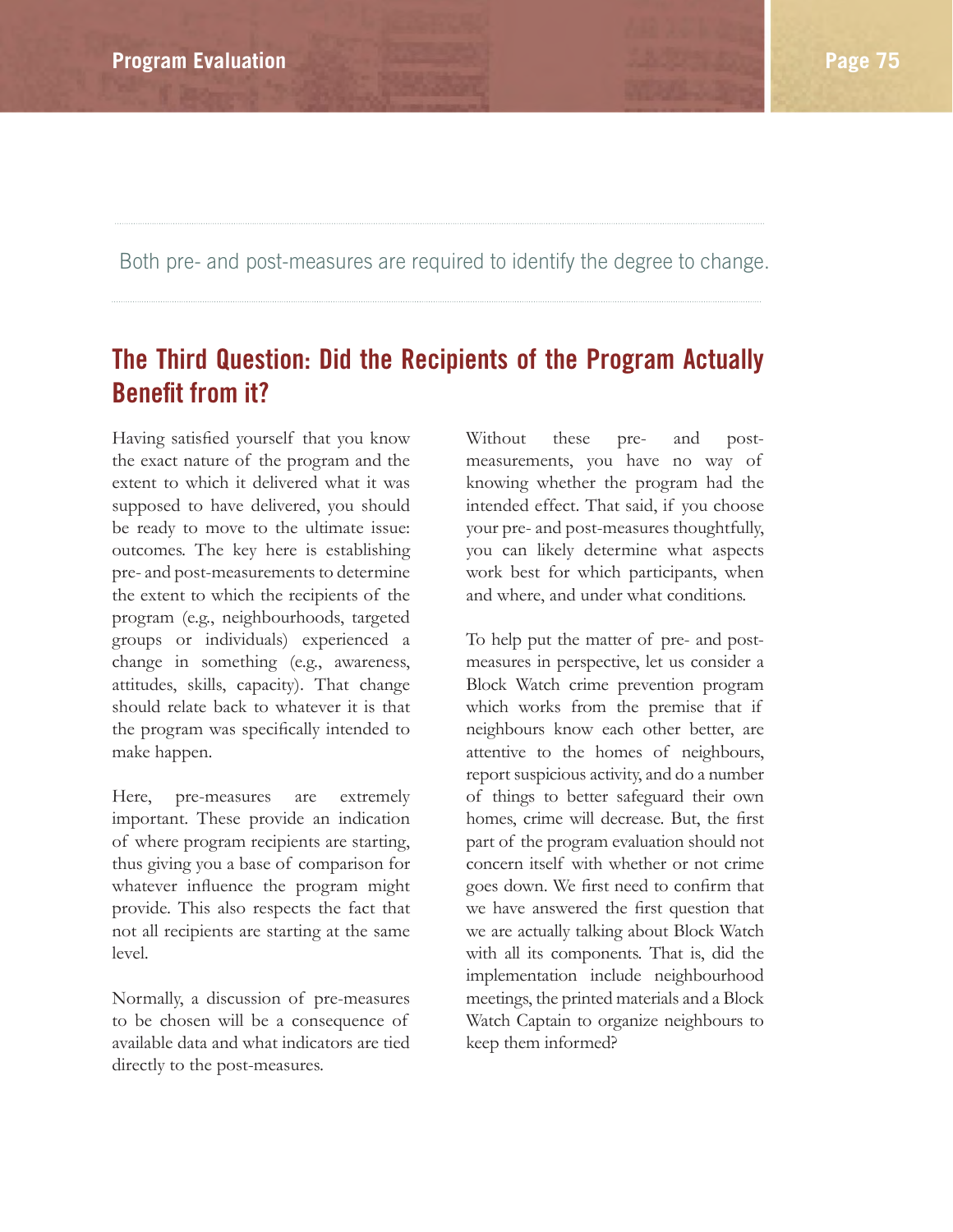Next, as indicated by the second question, we need to know how many of the neighbours participated in each component of the program. That is, did they attend meetings? Did they make a point of getting to know their neighbours? And, did they follow home security recommendations and lock their doors and windows as recommended?

Once we have confirmed that neighbours were invited to participate in the full Block Watch program, and that they actually participated, we need to address the third question to determine whether or not Block Watch caused neighbours to do what they weren't doing before the program, and if they did, to what extent they did those things.

A pre-measure, at the start of the program, might include asking targeted neighbours how many of the neighbours living beside and across from them they have actually talked to. It might also include asking neighbours about what steps they had taken to protect their home and property. If this seems to be going a bit far, we know of one study that looked at the effectiveness of Block Watch and determined that nearly everything that the program was intending to do was already being done by homeowners in surrounding neighbourhoods not involved in Block Watch.

That study didn't include pre-measures, only post-measures. It is a safe bet that if the analysis had included pre- and postmeasures, it would be revealed that the program had not really changed anything with respect to participant behaviour. Meanwhile, the city involved with the program had been paying a staff member full-time to coordinate the program– clearly a waste of tax dollars.

To emphasize the point using the weightloss program, clearly we would want to know the weight of participants both when they entered the program and when they completed it to see how much, if any, weight they had lost. Ideally we would have other background information on participants to indicate for what type of person the program worked best. We would also want to be sure that the program was directed at people who needed to lose weight in the first instance and were not already doing other things to lose weight.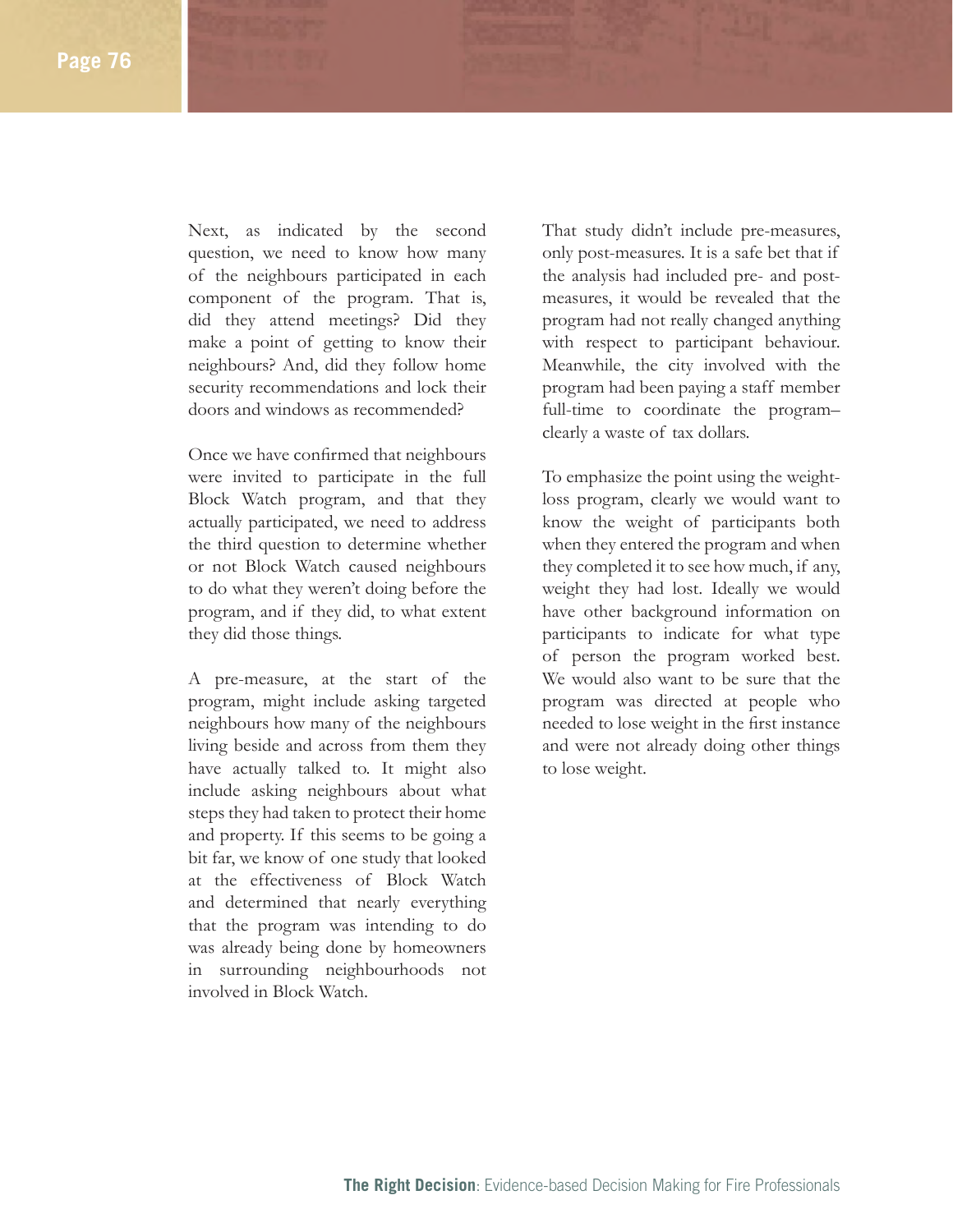# **The Fourth Question: Was an Ultimate Benefit Achieved?**

More often than not, the "ultimate benefit" question gets confused with the third question which asks whether or not participants or their conditions changed because of the program. Again, we can look at the Block Watch program to get a sense of the difference between questions three and four. In the case of question three, we are trying to establish whether or not the participants actually changed their behaviours as a consequence of being part of the program. This would indicate whether the program is working or not as intended. The next question takes us to the overriding purpose of the program, which in the case of Block Watch, is to prevent or reduce crime.

Importantly, this "ultimate benefit" question is not one you can simply jump to without addressing question three because many things could be influencing the ultimate goal. That is, you might never know whether it was the program influencing the ultimate goal or something else. We might, for example, determine that a program is working as intended but, in the end, it does not significantly impact its ultimate goal. In the case of Block Watch, the study also found that the crime rates in Block Watch neighbourhoods were the same as in comparable and surrounding non-Block Watch neighbourhoods. As mentioned, we already know from addressing question three that the Block Watch program, as rolled out in at that particular instance, was not accomplishing what it was supposed to accomplish, so we should not have expected it to make any difference in crime rates.

On this matter of assessing ultimate benefit, it is important to have a comparison group or situation so one can determine what might have happened without the program being in place. Programs sometimes appear to be effective in accomplishing an ultimate benefit when that benefit is occurring elsewhere because of factors that have nothing to do with the program. This is certainly the case with many crime prevention programs that claim to be effective, but have essentially ignored the fact that crime rates have been dropping almost everywhere in the Western world.

In any case, it is one thing to confirm that a program is doing what it is supposed to be doing, as asked by question three, but it is something else to confirm that it is contributing to some ultimate goal. This requires two separate analyses, involving two sets of pre- and post-measures and, ideally, two sets of comparison groups – one relating to each of questions three and four.

To reiterate the point, we can consider the issue of the weight-loss program.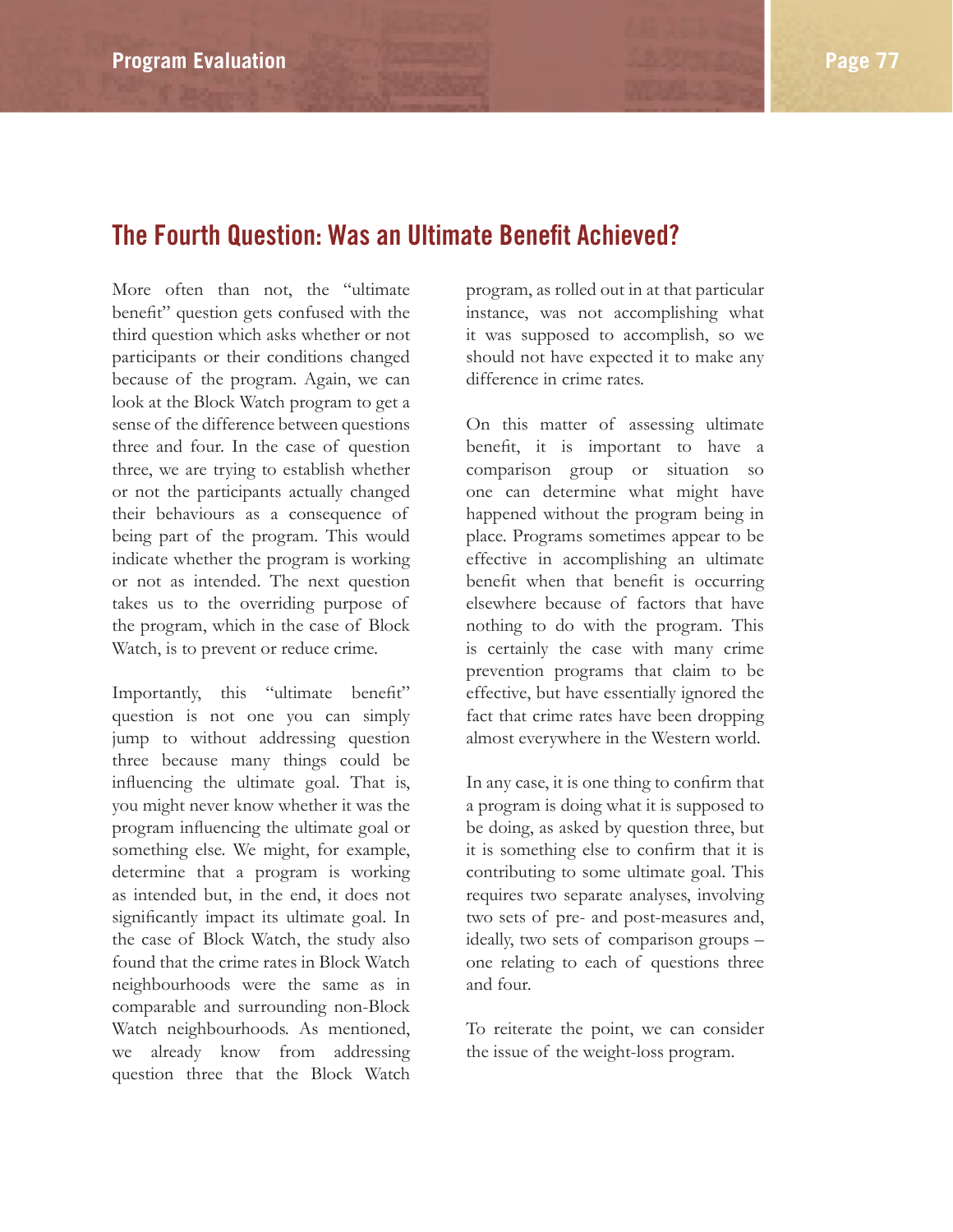Question three requires that we at least measure the extent to which participants were successful in losing weight, while question four requires us to measure the extent to which losing weight contributes to some other overriding programmatic goal such as better health. This latter consideration could be operationalized

in a number of different ways, such as looking for less overall illness, fewer trips to the doctor, fewer sick days taken, or fewer medications dispensed. Another way to look at it is that losing weight is only important if it actually contributes to making something else happen.

## **The Fifth Question: So What?**

❖

Whenever an evaluation is completed, one should ask whether or not there is another program that can do what the evaluated program was intended to do but more effectively. Even if one determines that the evaluated program is meeting expectations, one should still be looking to see if an even better mousetrap exists. But, that is only the first part: you also need to ask if there is another program that would accomplish the ultimate goal more effectively. Accordingly, you need to compare your results with those of other programs.

Making comparisons can be done in a number of ways, but a good start is to review the literature on the subject area relating to the program. The literature is full of reports on evaluations of programs and, with a little effort, you are likely to find information pointing to what has been determined to work and not work elsewhere. With luck, you might even find a meta-analysis which will show you how

a collection of programs like the one you evaluated compare. Care needs to be taken to ensure that you are not comparing apples to oranges. Ideally, you will do a literature search before you start the evaluation, and in the process discover how others have conducted similar evaluations.

With this in mind, the weight-loss program is a good example. It may be that the program helped people lose weight, but there may be other programs that can achieve the results more effectively. Bearing in mind the ultimate goal of broader health outcomes, perhaps other programs can accomplish those goals more effectively, for example, with simple diet changes or some lifestyle alterations. Regardless, the literature is full of examples of both weight loss and other programs designed to improve peoples' health in one way or another. The goal is simply to ensure that the program being evaluated can be determined to be among the best ways of achieving the ultimate goal.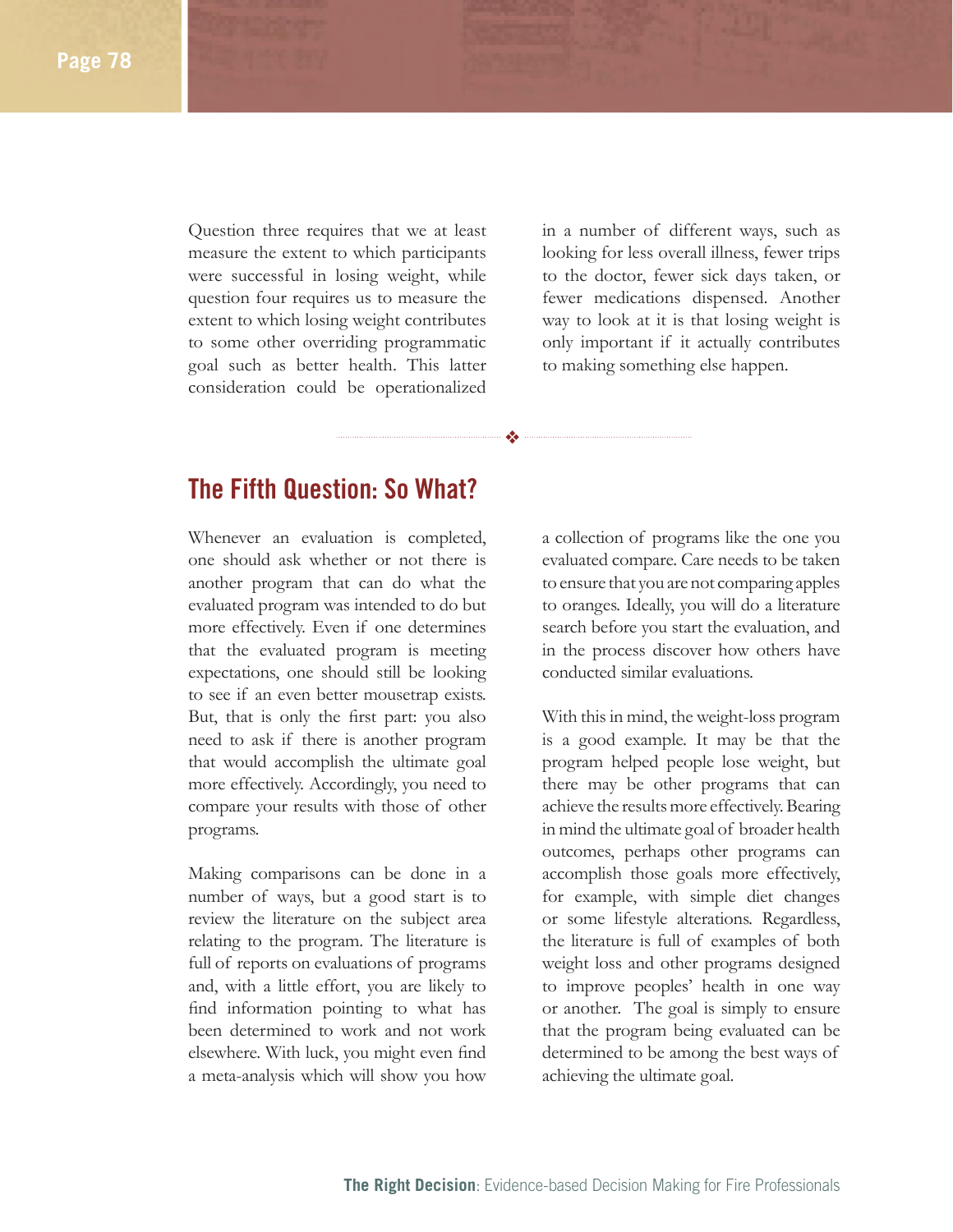# **The Sixth Question: Is The Program Operating as Efficiently as it Could?**

Until now, our focus has been on what can be technically described as "outcome evaluations." That is, we have been focusing on establishing whether or not a program is doing what it is supposed to be doing (the intermediate outcome), and on whether or not it is contributing as expected to a broader goal (the ultimate outcome). An equally important part of program evaluation, however, is what we refer to as "process evaluation." Process evaluation is an exercise in assessing the step-by-step operations and systems associated with a program to examine whether it is implemented in the most efficient manner possible. Accordingly, it involves taking an in-depth look at the resources being used, assessing them in amount, quality, and application, and determining whether or not they are best for what the program needs. Sometimes programs are under-resourced in both human and financial terms. Sometimes they are over-resourced in one way or another. And, sometimes, programs need a re-alignment of resources. It may also be that resources are simply mismanaged.

The content of a program may also need revision. Leadership, intake procedures, referral systems, data systems, technology, accountability mechanisms, communication issues, labour matters, and stakeholder involvement, may also need to be examined.

These need to be done with the goal of ensuring that all of the tasks associated with a program are being carried out in a way that best provides what the program needs to deliver its outcomes.

The importance of doing a process evaluation cannot be emphasized enough. All of us have gone through programs that do not operate as they claim to do. It is easy to be misled about a program's potential because of a hidden weakness in implementation. Every good program also stands a chance of being better if a process evaluation can identify operational improvements. We need to remember that effectiveness is at risk when a program is not running efficiently.

A process evaluation can often seem threatening to those involved in running a program. But, it does not have to be. Not every aspect of the program has to be placed under a research microscope. The evaluation can start in a general fashion with attention to the most relevant tasks and systems or those with issues or concerns.

> Process evaluation assesses the step-by-step operations and systems of a program of examine whether it is implemented in the most efficient manner possible.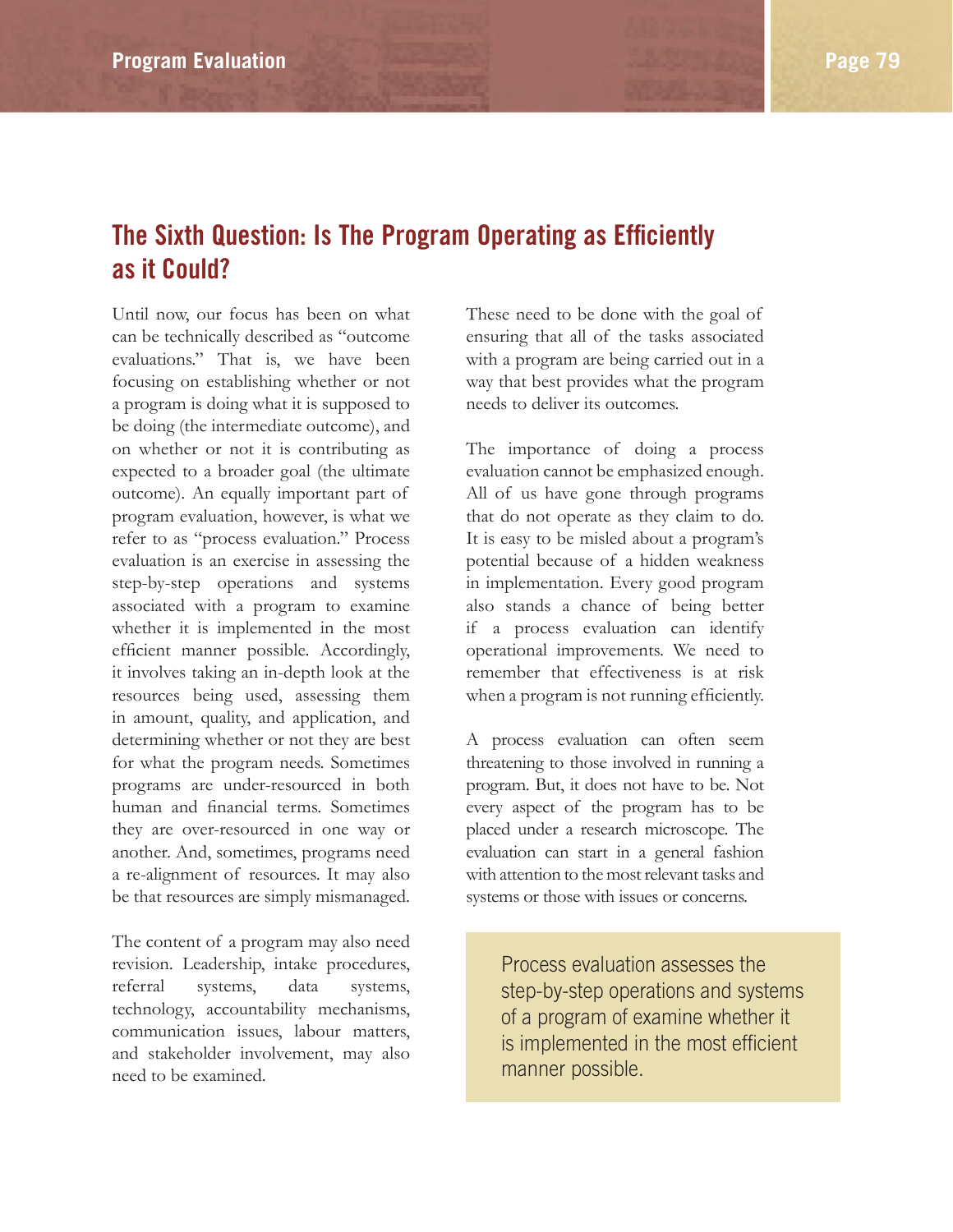You can always look further where concerns exist, assuming time and resources permit. Further, the evaluation can be carried out as a "formative evaluation," where the overriding goal is to come up with recommendations for improving efficiency and effectiveness.

Looking again at the weight-loss program, we can see that rather than focusing on outcomes, a process evaluation would likely examine how the program is being managed and administered. This might include looking at the ways participant involvement is tracked, and the ways in which participants access the diet, exercise, and supplemental program elements. The goal would most likely be to generate recommendations on how to make the program run in a more participant-friendly and efficient manner.

# **The Seventh Question: Does the Program Represent Good Value for Money Spent?**

❖

We have already noted that we should ask if there is a better mechanism to achieve the ultimate goal of the program. We should also be asking whether there is an alternate program that can do the same thing at a lower cost. At a cursory level, this is a straightforward exercise: one establishes the costs of the program and then looks at the cost of competing or alternate choices. At a more detailed level, the exercise commonly requires considerable experience and skill, especially once you start trying to factor in indirect costs, contributions in kind, multiplier effects, and the like. In any case, it all falls under the umbrella of cost-benefit or cost-effectiveness analysis as discussed later in this book.

Costing analysis is not just about comparing the cost of one program to another. It may also involve addressing the question of

whether the program is saving resources as expected. Programs are often put in place with an expectation that they represent a less expensive way of doing something. That is, they are intended to represent a cost savings in the first instance.

Giving attention to cost analysis in the weight-loss program scenario, we might want to know, for example, whether or not the program is less costly than similar programs. We also want to know whether the overall health benefits gained through any weight loss actually represent a cost saving over the investment in the program. We might even go so far as to look at whether there are other, more cost-effective ways to achieve whatever health benefits are accrued through the program. Again, the goal is to ensure that the program represents good value for the resources invested.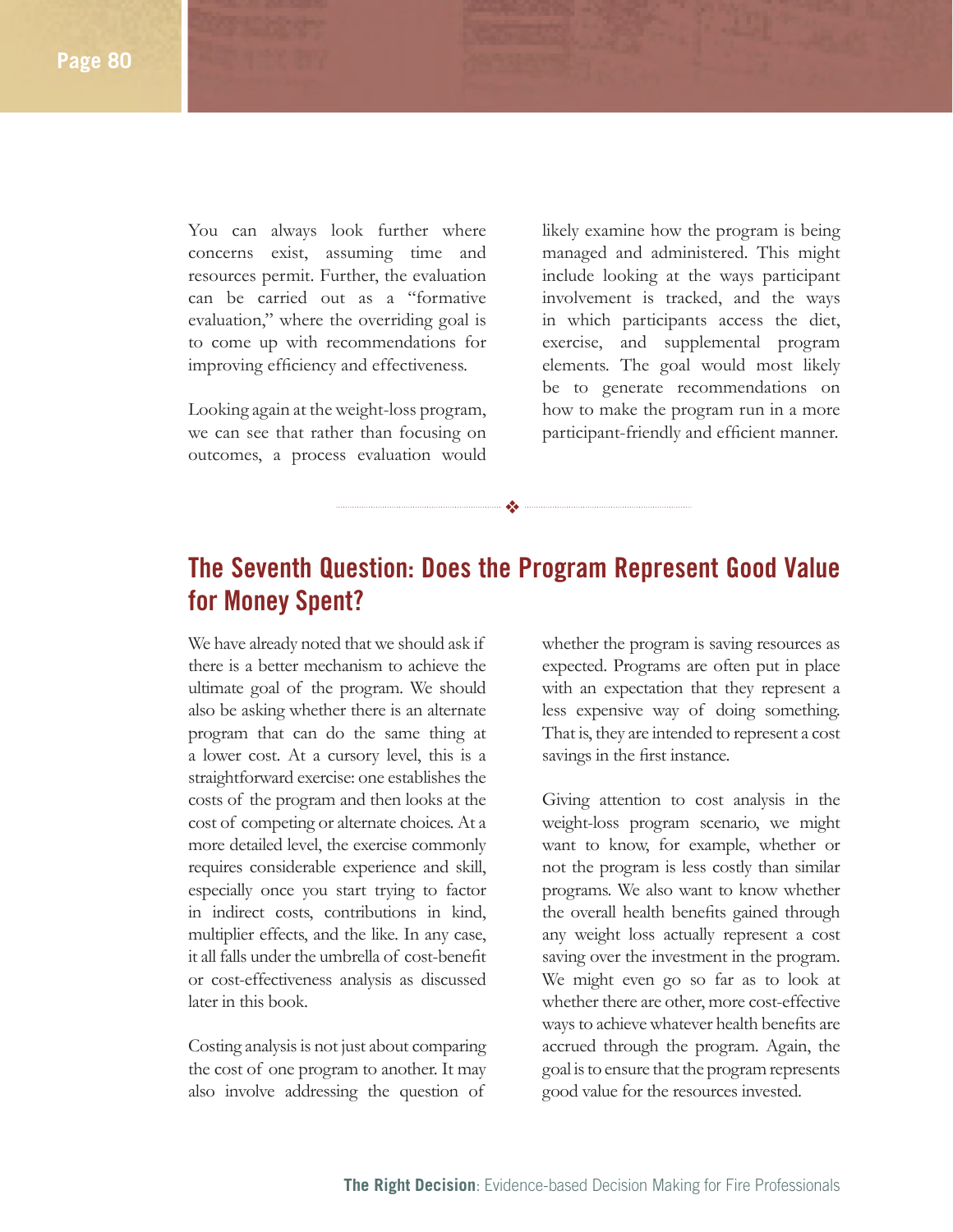# **A Way to Organize Your Evaluation: Using a Logic Model**

Thus far, we have discussed evaluations in terms of some fundamental questions. At the same time, however, those questions can be used as the basis for a "logic model" – a framework to help guide the assessor through the evaluation process. Logic models can have different levels of complexity. You can get a sense of what might be involved by considering the following.

**1. Program Activities** – Here, as in the first question, the specific activities designed to generate each of the program's intended direct outputs or results need to be identified. Accordingly, you should consider the techniques applied, the products and technology used, and the strategies of how the program functions to produce each expected output. For example, if the program being evaluated was an emergency preparedness seminar, you would need to know such things as what curriculum was being used; the method of delivery; how many hours of instruction were involved; the qualifications of the facilitator or instructors; the delivery format; the delivery schedule; and, what materials were being used.

Typically, you will know you have a good description when an informed outsider is able to understand the program without having seen it. An informed outsider should also have a good appreciation of how and why the activities are related to the intended outputs or results.

**2. Outputs** – Consistent with the second question, the point here is to confirm that the program delivered what it was supposed to, in the amounts and quality described. In the case of the emergency prreparedness seminar, for example, you would want confirmation of the extent to which the format was followed, which materials were used, which aspects of the curriculum were delivered, and the extent to which participants had an opportunity to receive the knowledge and skills presented in the course. Another way to look at this, is that while *program activities* is about auditing the intended components of a program, *outputs* is about measuring and auditing whether the program was delivered as intended.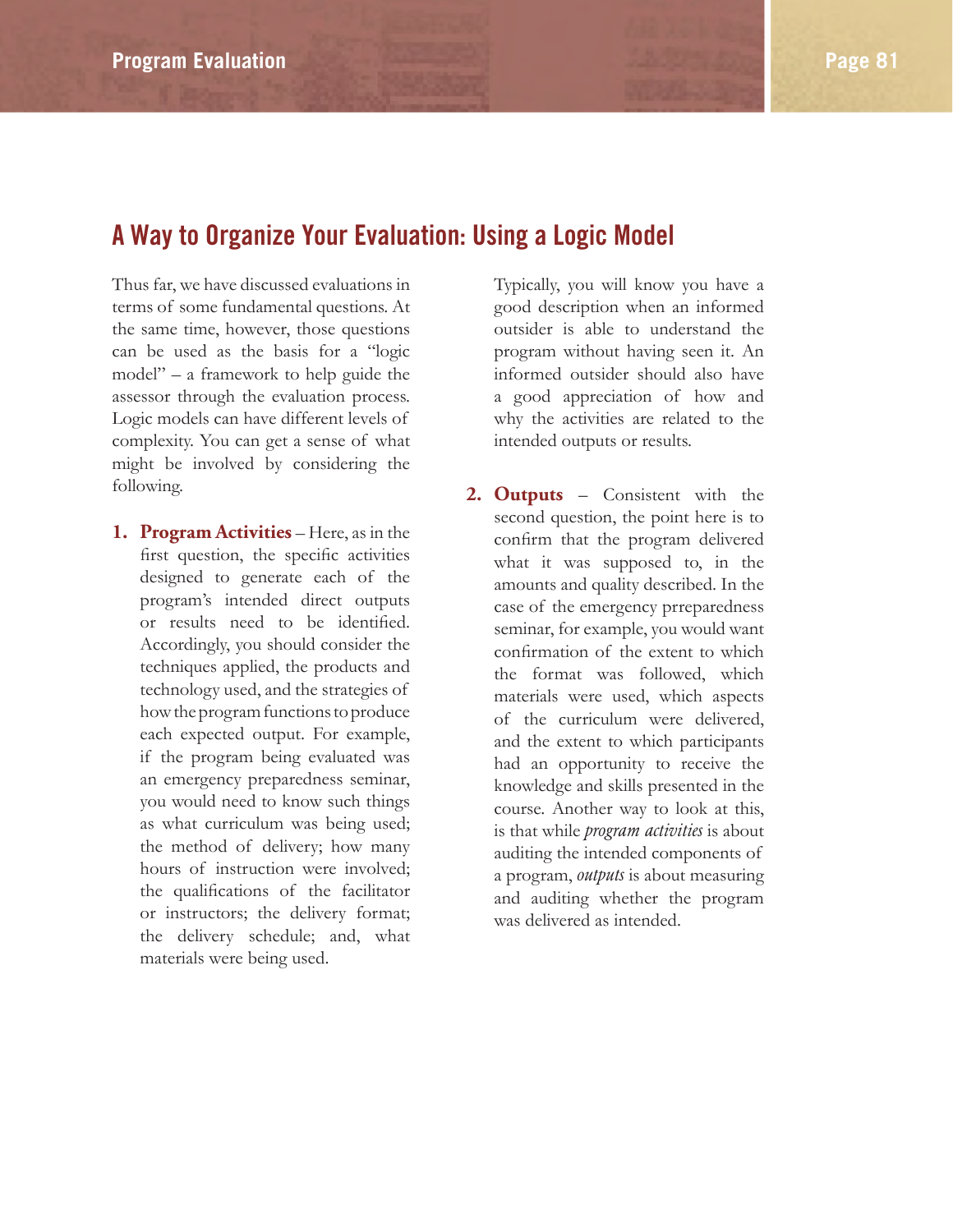- **3. Immediate outcomes**  Here we focus on question three and look for confirmation that the program produced a benefit for its recipients. Basically, this is an exercise in measuring any change that might have occurred for recipients because of their participation. In the case of the emergency preparedness seminar, for example, this would involve measuring by way of preand post-testing whether or not the participants acquired skills and knowledge that they did not have going into the program. A more sophisticated assessment might include how much they retained from the program at later dates, or put the information to use. Further, if the participants' background information was collected (e.g. age, gender), it would be possible to relate that information to participant learning.
- **4. Ultimate outcomes**  As indicated by question four, a key assessment goal is to confirm that the program resulted in some intended ultimate benefit. Again, immediate outcomes are not in and of themselves the reason programs are put in place – they commonly have some broader intended goal. This involves measuring the extent to which the program influenced that goal. Doing so requires a comparison of recipients of the program to non-participants.

For the emergency preparedness seminar, for example, the ultimate goal might be to ensure residents would be self-sufficient in the aftermath of a major emergency. The task then would be to measure whether or not, over some follow-up period, those participating in the seminar had done more to prepare themselves – e.g., by procuring supplies or preparing an emergency plan for their home – than had residents who had not participated in the seminar.

**5. Comparison outcomes** – Here, as in question five, the task is to determine whether or not there is a better alternative out there. In this regard, there may be versions of the program implemented elsewhere that could serve as good comparisons, or published results on alternative programs may be available in the literature. Regardless, one needs to be mindful of the results of alternatives to assess whether the program under evaluation is truly a best option. It is not sufficient for the program to meet its ultimate goal if an alternative can meet those goals more effectively. Using the example of the emergency preparedness seminar, the task with respect to comparing outcomes would be to do a literature scan of the results and impact of other emergency preparedness seminars.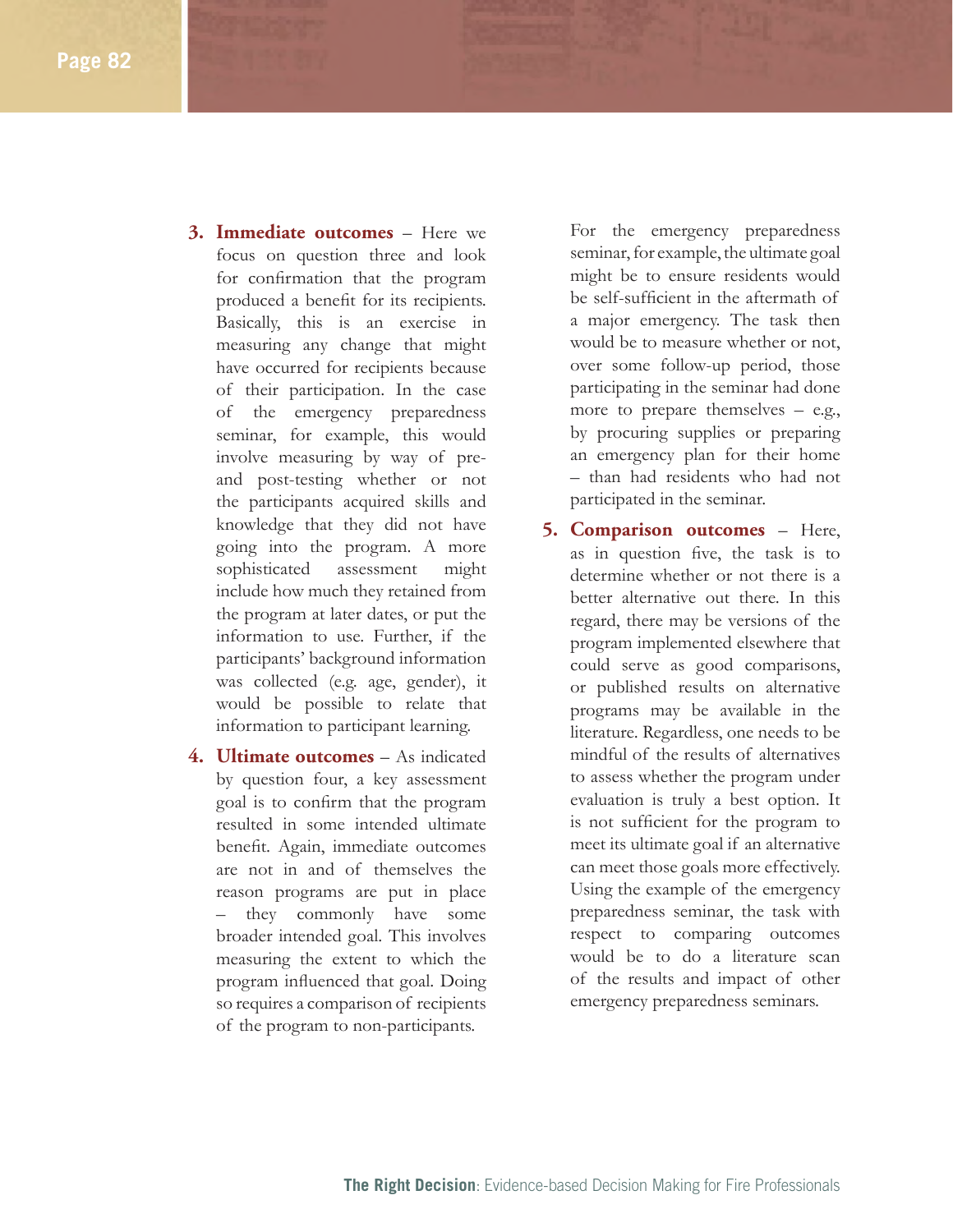- **6. Activity efficiency Question six** raised the matter of whether the program is operating as efficiently as it could be. Consequently, one would do a review of the resources used and operational procedures with a view to determining whether the stated outputs could be achieved in a more efficient manner. With the emergency preparedness seminar, one would likely be looking for whether it needed to be as long as prescribed, whether or not materials and class time were fully used, and whether or not course size could be increased without hurting program effectiveness.
- **7. Cost-benefit comparison** Question seven points to completing a cost-benefit analysis to address two issues. First, is there an alternative program or path to the ultimate goal that represents better value for dollars invested? Second, what is the cost of the program relative to the cost associated with not having it in place? In the instance of the emergency preparedness program, for example, this would involve establishing its costs and then comparing those to an alternative approach or the cost of not having a program at all. In other words, is the cost of running the program more or less than the costs (or potential costs) associated with residents not being prepared?

The process is outlined in the accompanying chart.

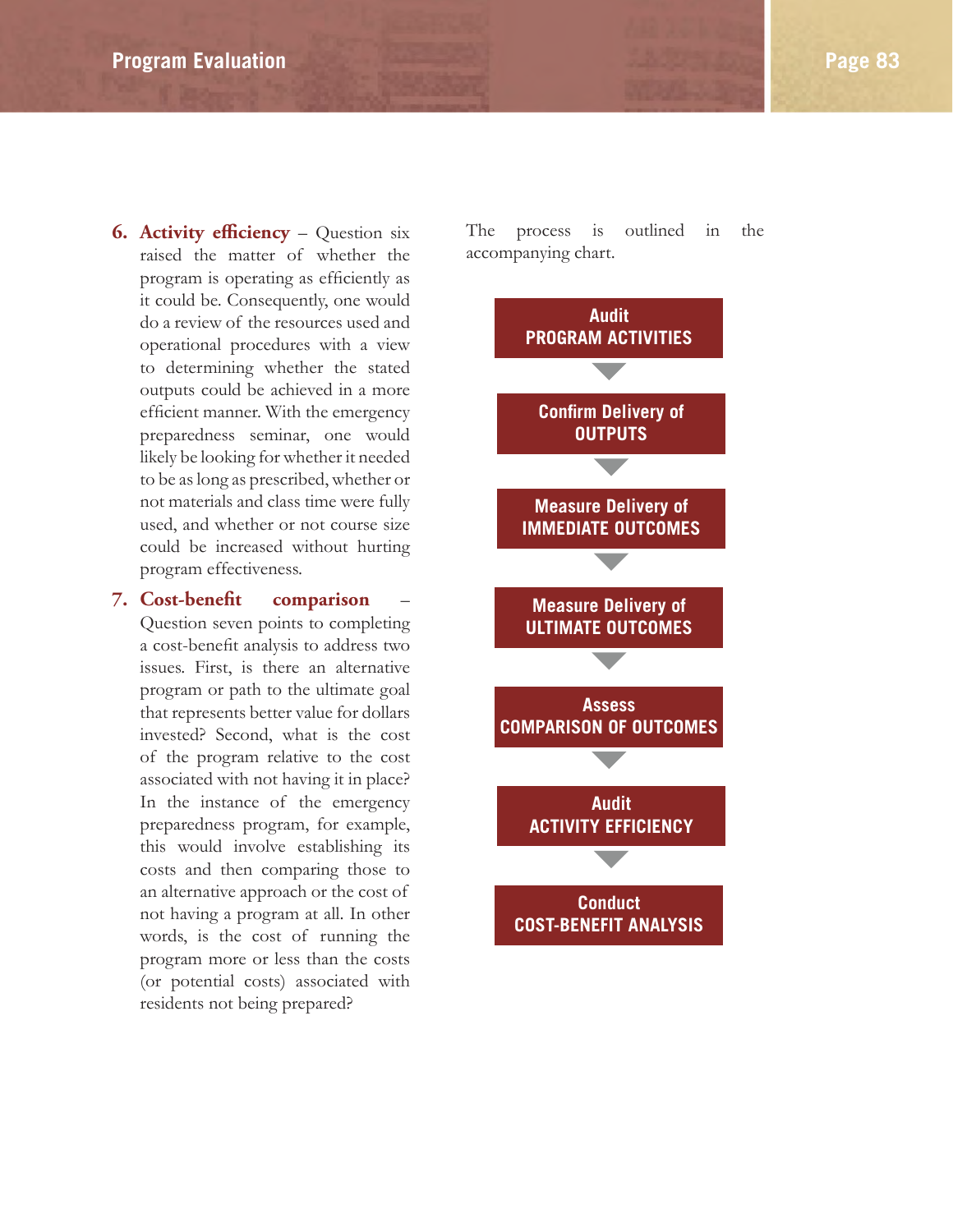## Example: Public Service Commission Logic Model

The logic model<sup>1</sup> below is a visual representation of the inputs, activities, outputs and outcomes of an initiative. This one in particular was done by the Public Service Commission of Canada (PSC) to analyze and identify strengths and weaknesses of PSC-led pools based on the projected goals. PSC-led pools are a new and innovative way for the PSC to fulfill its role as a common service

provider and to complement other PSC services, namely staffing, assessment and other pools of pre-tested candidates, such as the Post-Secondary Recruitment Program.2

They are listed by activity stream. As PSC-led pools are fairly new and still evolving, the operational team is learning while doing and trying to minimize the gaps between how PSC-led pools should operate and how they actually function.



Public Service Commission, Corporate Management Branch

In the Logic Model, colours signify the Preliminary Gaps Analysis: element done, element partially done and element not done now.

Evaluation Division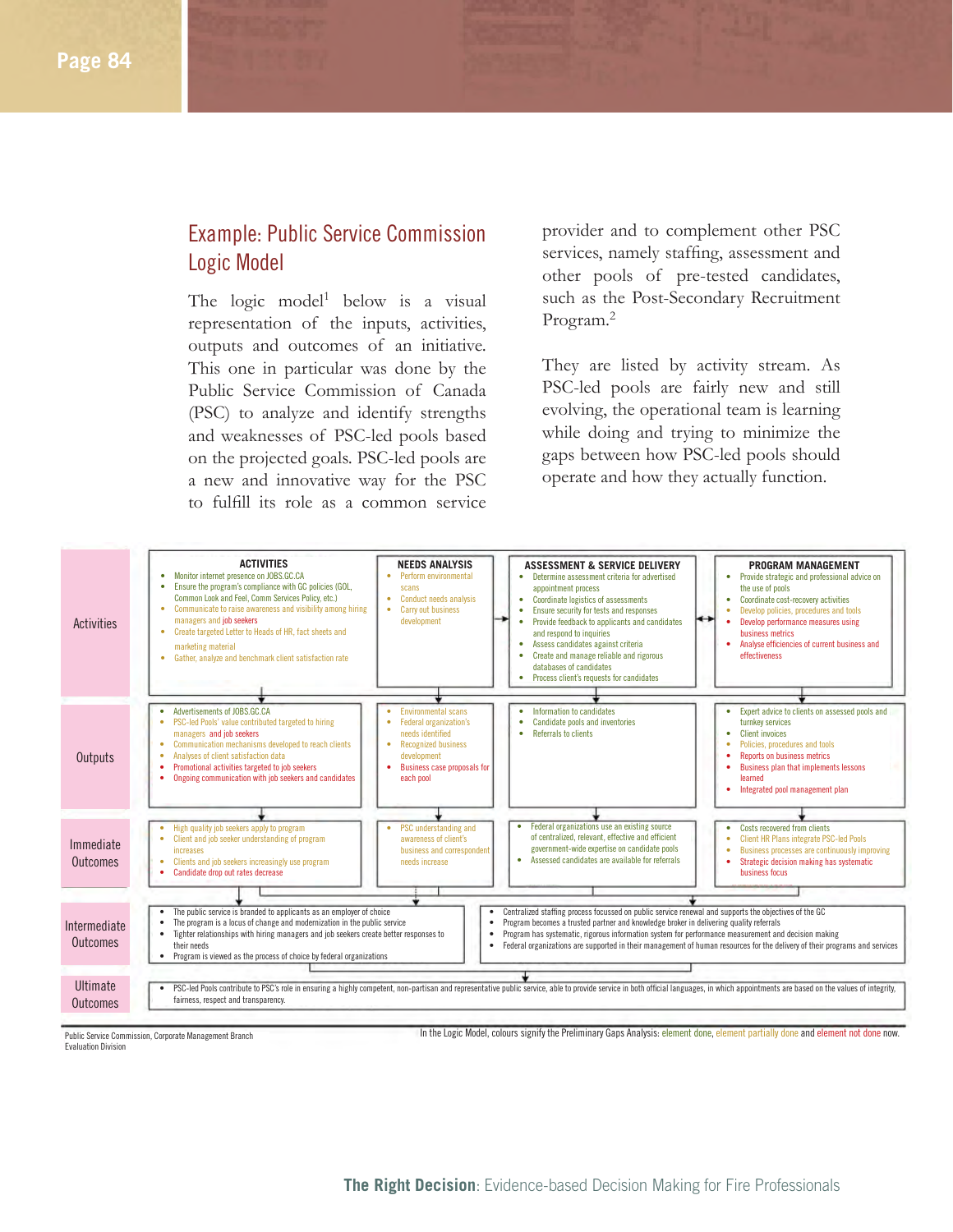Based on the exercise on the previous page, the following gaps were identified: $3$ 

#### **Communications and outreach**

The biggest gap found in this stream is in the relationship between job seekers and PSC-led pools. Survey results suggest that job seekers have limited awareness and understanding of the procedures for PSC-led pools. Candidates surveyed felt that the PSC did not keep them well informed of their status in a PSC-led pool (66 per cent).

#### **Needs analysis**

Environmental scans, needs analysis and recognition of business development opportunities must be started in some regions and formalized in others. Business case proposals for each pool have to be developed systematically. At the moment, these activities are conducted in an ad hoc fashion.

#### **Assessment and service delivery**

Since service delivery is core to PSC-led pools, the operational team has focused most of its efforts and resources in that area. However, there are still some gaps in how activities are carried out, particularly in providing feedback to job seekers and candidates. These activities seem to be the strongest area of PSC-led pools.

#### **Management of the initiative**

Business metrics and other data sources, such as management information processes, are key tools for assessing and measuring performance and results. As of November 2009, performance measurement data range from limited to inadequate, and standardized national procedures do not exist. This situation creates complexity in assessing success.

The framework we have outlined is not the only one you can use. A quick search of the literature will lead you to a number of others. The key, however, is to have a systematic framework for examining what a program is designed to do. Also, there may be reasons why a program evaluation does not refer to each component discussed here. What we have presented is only a guide.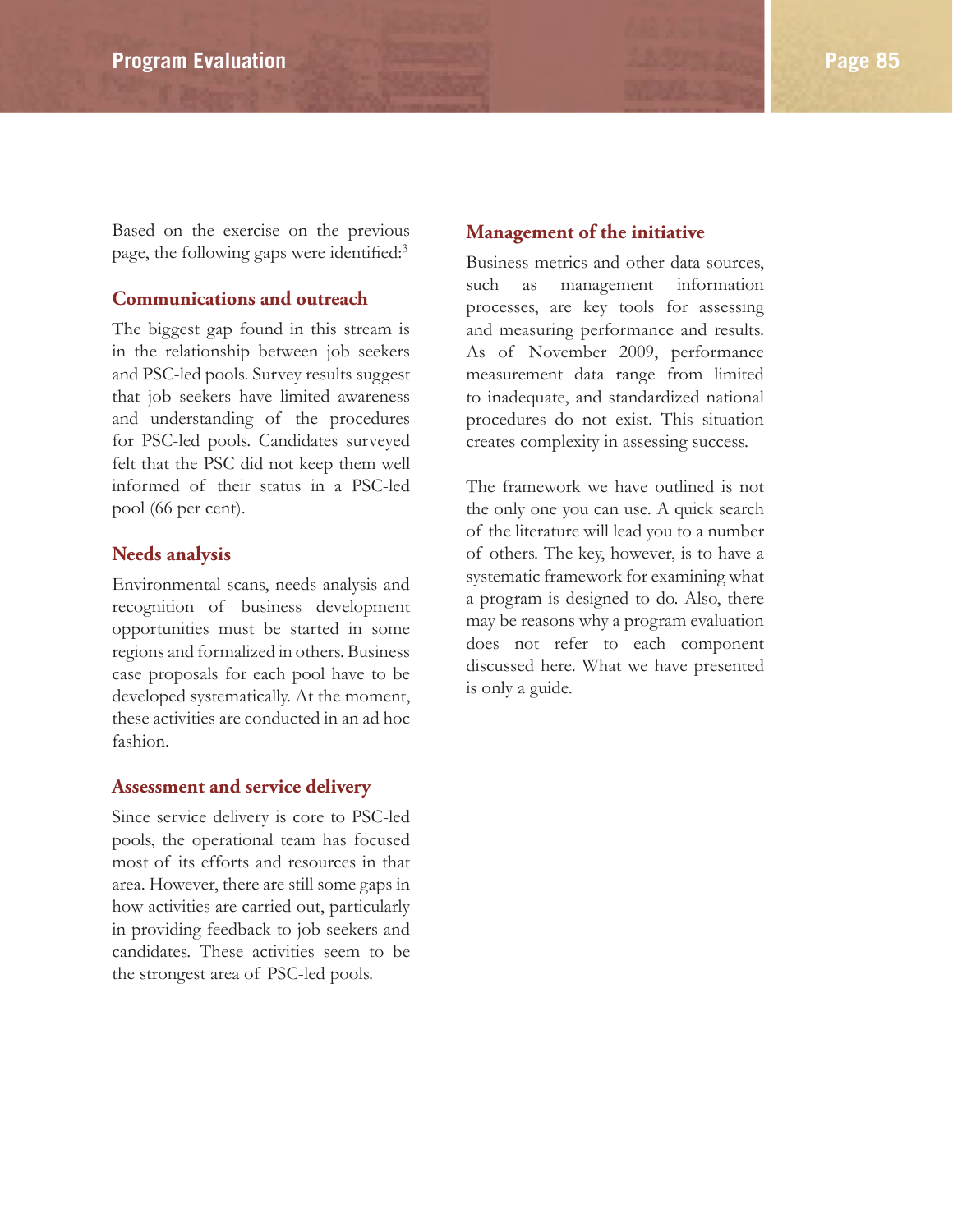## **Summary**

As stated at the beginning of this chapter, evaluating the services of governments and their departments can be complicated. But it helps when you view them as programs to be evaluated. In fact, we would argue that most services can be seen in this way, and assessed under the umbrella of program evaluation. Further, we see the exercise of program evaluation as one where the evaluator begins with a set of foundational questions in mind as we have posed here. This is not to say that every evaluation will involve addressing each question. Still, if the goal is to assess whether or not a service being delivered actually works as intended, that it is working efficiently, and that it represent a good financial investment, each question needs to be considered.

The questions we have presented here are only the beginning. For each of them the real work is in developing a research design that enables you to get an answer that is evidence-based and with which you can be confident. Accordingly, that involves a consideration of the other issues that we cover in this book. As any experienced researcher will tell you, one rarely gets to do an evaluation as comprehensively as one might want. Many things typically get in the way such as a lack of data, inaccessibility to detailed program information, time and budget constraints, and other factors you cannot control. The goal, though, is to be as rigorous as circumstances allow, carefully calling attention to whatever limits and cautions need reference in the description and presentation of the results.

# **Notes**

- 1. Public Service Commission of Canada
- http://www.psc-cfp.gc.ca/abt-aps/inev-evin/2010/pools-bassins/img/figure4-eng.jpg
- 2. http://www.psc-cfp.gc.ca/abt-aps/inev-evin/2010/pools-bassins/index-eng.htm#ex-sum

❖

3. http://www.psc-cfp.gc.ca/abt-aps/inev-evin/2010/pools-bassins/index-eng.htm#appC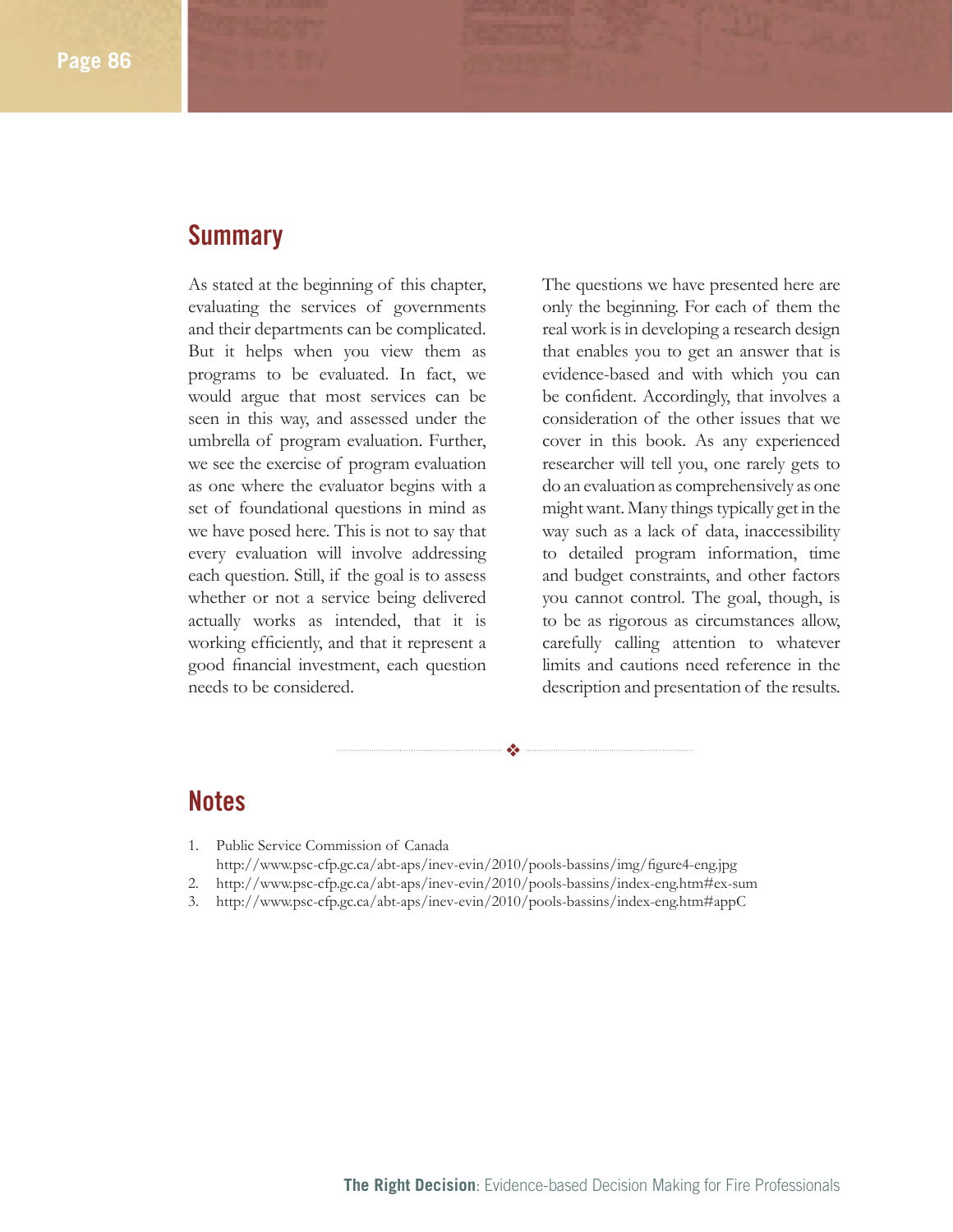# **Costing Analysis**

## **Basic Concepts**

Costing analysis comes in one of two variations. The first instance deals with the costs associated with doing something. For example, the decision to purchase a vehicle involves not only the capital cost of that vehicle, but also maintenance such as the cost of repairs, consumables such as gasoline, and support costs such as insurance. Depending on the circumstances, additional support costs may arise, such as those associated with having to build a new garage or rent a parking space. If we are looking at the true cost of ownership, we should also factor the depreciation of the vehicles (hopefully, we will recuperate some capital cost when we sell it in a few years) plus the interest of the funds used to purchase the vehicle.

The other form of costing analysis is what we term a *cost-benefit* or *cost-effectiveness analysis*. In this instance, we weigh the costs associated with the decision with the value of the expected benefits. For example, a station might choose to invest in further training. The question then arises: What is the return on that investment? If the training relates to how to fight fires in high rise buildings in a community where none exist, the return on investment might be considered zero.

Costing studies allow us to identify the total cost of a decision and the associated benefits.

In fact, it is a straightforward cost situation. On the other hand, if the training relates to health and safety matters, the returns may appear in lower accident and injury rates, fewer sick days, lower insurance rates, more efficient or productive employees and higher employee morale. We can weigh the relative value of those benefits against the cost associated with the training sessions to estimate the relative return on investment.

A fundamental idea of economics is the notion of *opportunity cost*. Assuming you have a limited budget, deciding to do one thing necessarily precludes another. For example, given a department's capital budget, the decision is made to purchase a pick-up truck. By making that choice, the alternatives—an SUV, a sedan, a motorcycle, and so on—are foregone. That is to say, the opportunity to select an alternative is no longer available. Not only is the physical choice of the next best alternative not available, we give up the benefits associated with that choice.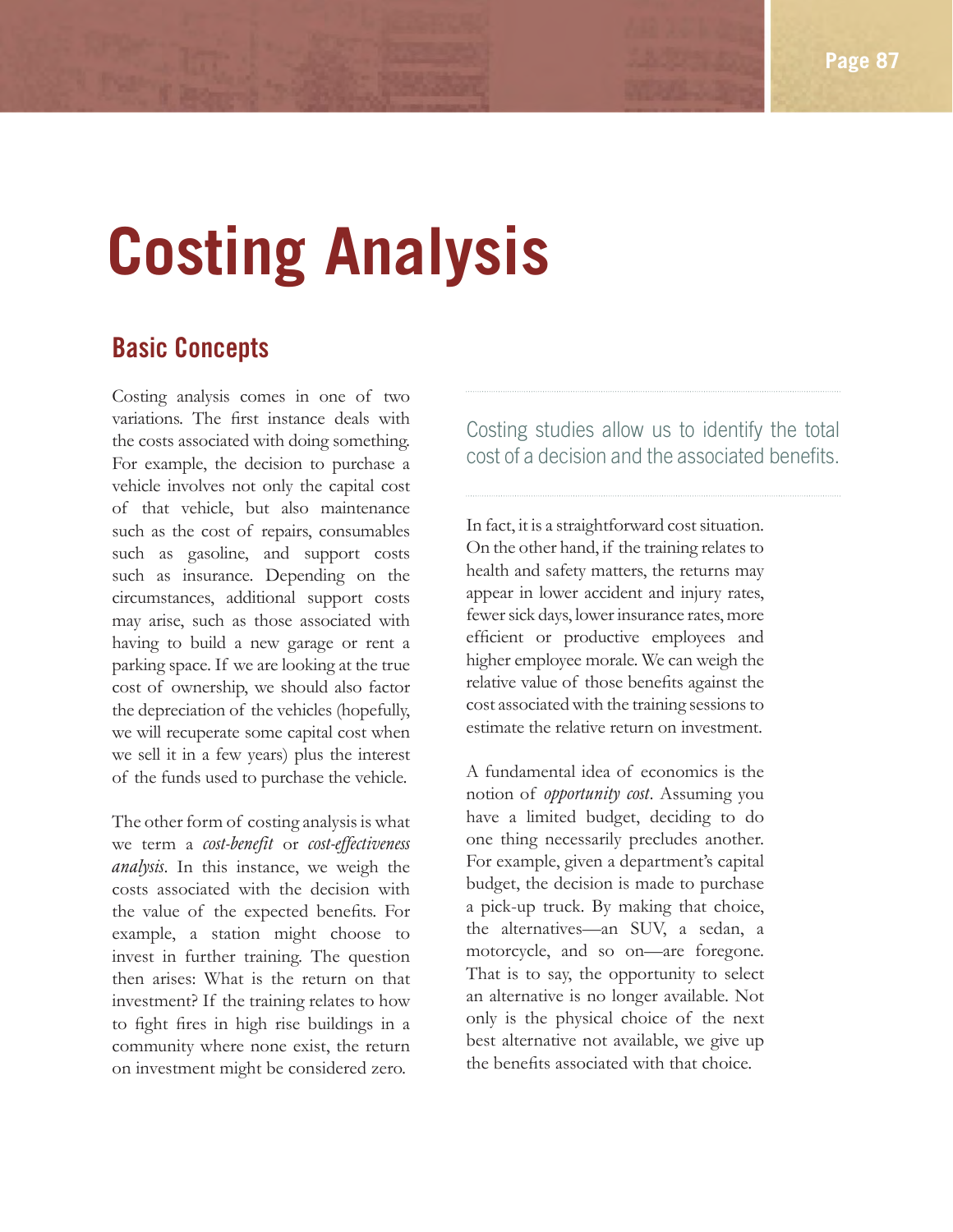Costing analysis comes in one of two variations. The first instance deals with the costs associated with doing something. For example, the decision to purchase a vehicle involves not only the capital cost of that vehicle, but also maintenance such as the cost of repairs, consumables such as gasoline, and support costs such as insurance. Depending on the circumstances, additional support costs may arise, such as those associated with having to build a new garage or rent a parking space. If we are looking at the true cost of ownership, we should also factor the depreciation of the vehicles (hopefully, we will recuperate some capital cost when we sell it in a few years) plus the interest of the funds used to purchase the vehicle.

The other form of costing analysis is what we term a *cost-benefit* or *cost-effectiveness analysis*. In this instance, we weigh the costs associated with the decision with the value of the expected benefits. For example, a station might choose to invest in further training. The question then arises: What is the return on that investment? If the training relates to how to fight fires in high rise buildings in a community where none exist, the return on investment might be considered zero. In fact, it is a straightforward cost situation. On the other hand, if the training relates to health and safety matters, the returns may appear in lower accident and injury rates,

fewer sick days, lower insurance rates, more efficient or productive employees and higher employee morale. We can weigh the relative value of those benefits against the cost associated with the training sessions to estimate the relative return on investment.

A fundamental idea of economics is the notion of *opportunity cost*. Assuming you have a limited budget, deciding to do one thing necessarily precludes another. For example, given a department's capital budget, the decision is made to purchase a pick-up truck. By making that choice, the alternatives—an SUV, a sedan, a motorcycle, and so on—are foregone. That is to say, the opportunity to select an alternative is no longer available. Not only is the physical choice of the next best alternative not available, we give up the benefits associated with that choice. Costing studies allow us to identify the total cost of a decision and what the returns or benefits associated with that decision might be. Furthermore, we can also examine what we consider the expected cost and returns associated with the second or third best choices, and compare those to our preferred decision. Sometimes this exercise results in our seeing a "lesser" alternative as superior to our initial preference.

Monetary costs are not, nor should they be, the only factors that we consider when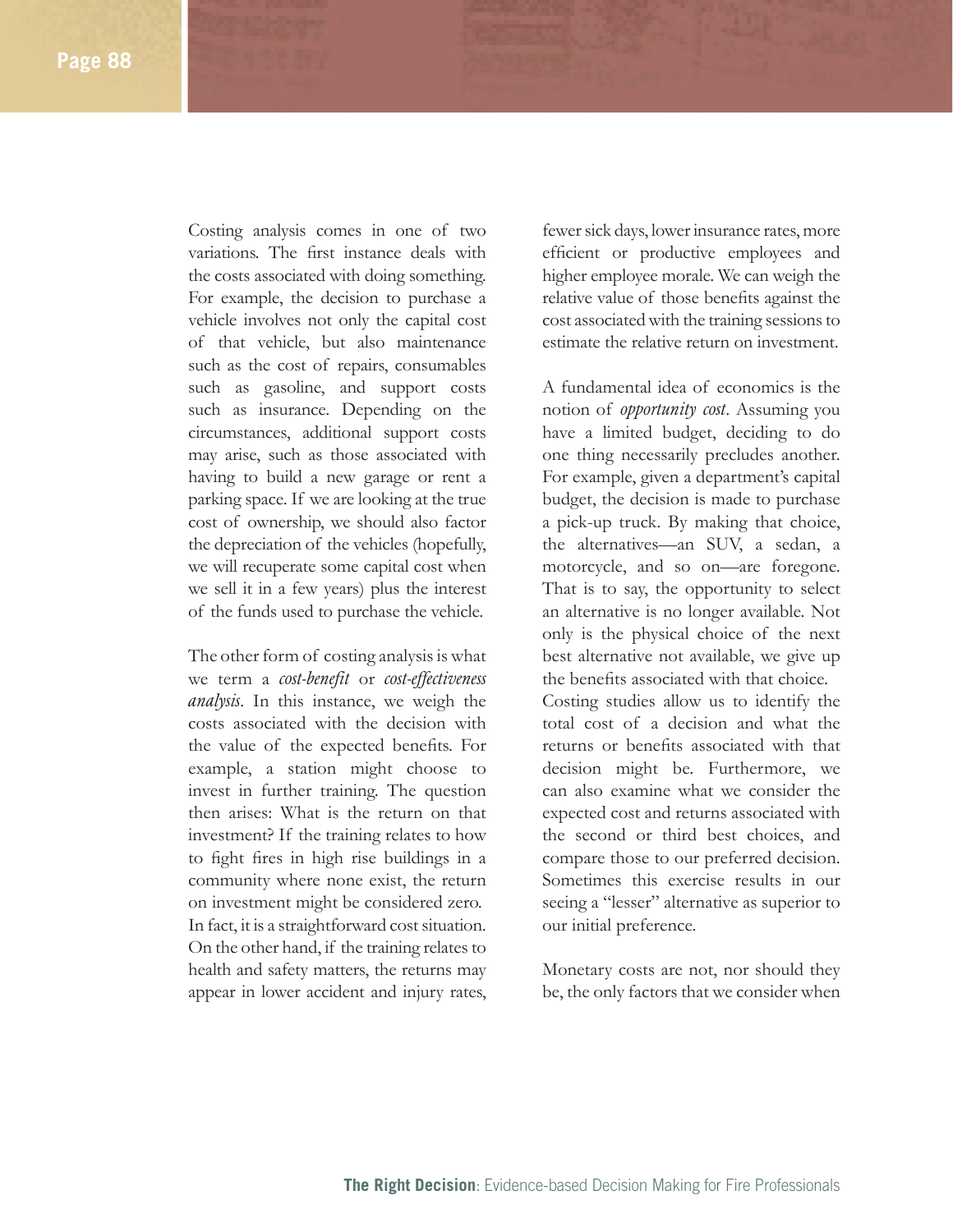## **Cost Analysis**

we make a choice. Political and other social considerations influence how we make choices. However, monetary costs are important and are typically easy to quantify. Most products and services have a monetary or market cost associated with them. Also, social and political costs are often closely linked to economic decisions. As with formally assessing monetary costs, using the general costing framework to assess the impacts of non monetary decisions is also possible. The only difference is that in those situations, the costs and returns are often more difficult to quantify. Regardless, decision makers can and do use qualitative data to weigh the impact of those types of decisions.

No matter whether we do a straight costing analysis, cost-effectiveness or cost-benefit analysis, there are five overall steps to consider.

#### **Steps to Consider**

- 1. Identifying the component in the unit's operating or strategic plan to which the question or analysis relates.
- 2. Setting out the objectives that we intend the decision to achieve.
- 3. Identifying the options or choices that are available.
- 4. Conducting a financial (cost-benefit) or cost-effectiveness) analysis of the option selected or the options under

The key to conducting accurate cost analyses is to ensure that we include all of the appropriate costs.

consideration.

5. Preparing an accounting statement summarizing the results.

These steps may appear to be a restatement of what we have mentioned previously. This is the case. However, we need to see effective evidence-based decision making as part of a broad framework that starts with a consideration of what we are doing and why, what are the alternatives, and what evidence can we bring to bear to help us make a decision. Unless we know what we are doing and why, it is almost impossible to identify the appropriate information. Without knowing that, we may collect much data but we likely won't be collecting much evidence.

Straight costing studies involve estimating the total *life cycle* cost of a particular piece of equipment or service. By life cycle, we are referring to the period during which we use the product or service. For example, a motor vehicle might have an actual average life expectancy of about 12 years before it is ready for the scrapyard. A person or a business might decide to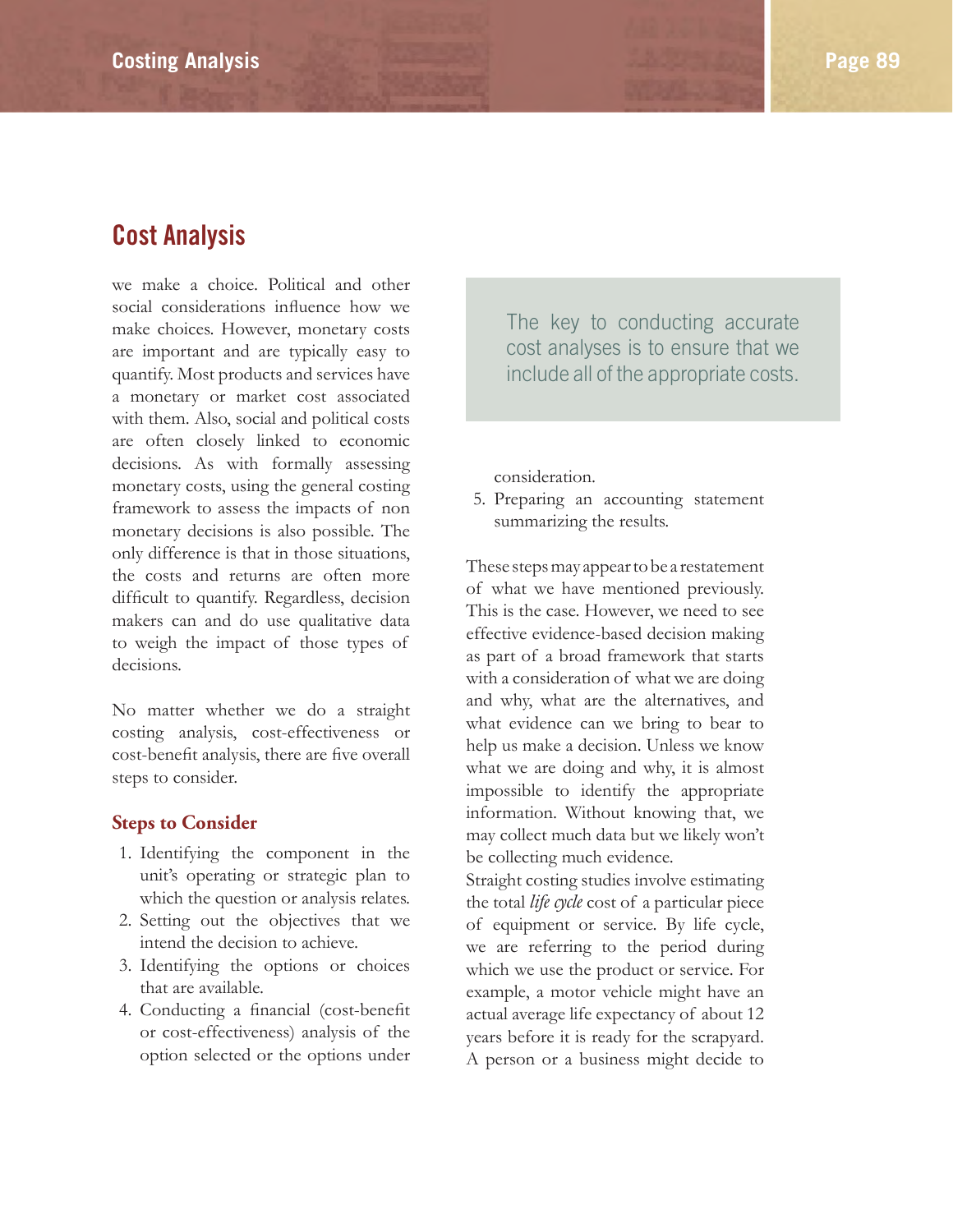buy a vehicle, keep it for five years and then sell it. In that instance, the product's life cycle is five years.

The key to conducting accurate cost analyses is to ensure that we include all of the appropriate costs. Generally, for equipment or capital goods, these fall into the following categories:

- depreciation,
- interest on capital,
- maintenance fees (consumables and repairs),
- licensing or regulatory costs, and
- operator costs.

While analysts will often exclude operator costs from the analysis, those need to be considered, even if the final decision is to exclude them. If the equipment is meant as a replacement component, then the operator costs would carry over from the previous piece of equipment. However, suppose a fire department has decided to purchase an additional ladder truck or to include an Emergency Medical Services vehicle in its inventory.

That additional vehicle may require extra personnel, the cost of whom we need to factor into the analysis.

Some of you may wonder why we have just included depreciation in our list of items instead of the initial capital cost. Here the assumption is that the piece of equipment will be sold at the end of the life cycle. Consequently, the capital cost component here is the difference between the purchase price and the selling price. This is what we call depreciation.

Different pieces of equipment depreciate at different rates, but it is common for that to be about 20-30 per cent per year. We calculate depreciation on the outstanding value, so a \$10,000 piece of equipment that depreciates at a rate of 20 per cent would be worth \$8,000 after the first year. The second year's depreciation would be \$8,000 x .2, or \$1,600. Thus, the total depreciation after two years would be \$2,000 + \$1,600, or \$3,600, and the residual value of the equipment would be \$10,000-\$3,600, or \$6,400.

One item often forgotten in costing studies is the interest on the purchase. Interest rates are sometimes called discount rates in the literature. The need to consider interest is generally easy when one borrows the money to make the purchase, since the bank or financing company will include that charge. However, even where the equipment is purchased outright, we should include the "rental" value of the capital. The reason for this is that if we had not made the purchase, we could have invested the money for a given return or used it for some other purpose. This, in effect, is another form of opportunity cost.

## Obtaining Reliable Cost Estimates

Whether it is the total cost of hiring someone or purchasing a piece of equipment, the key to good costing studies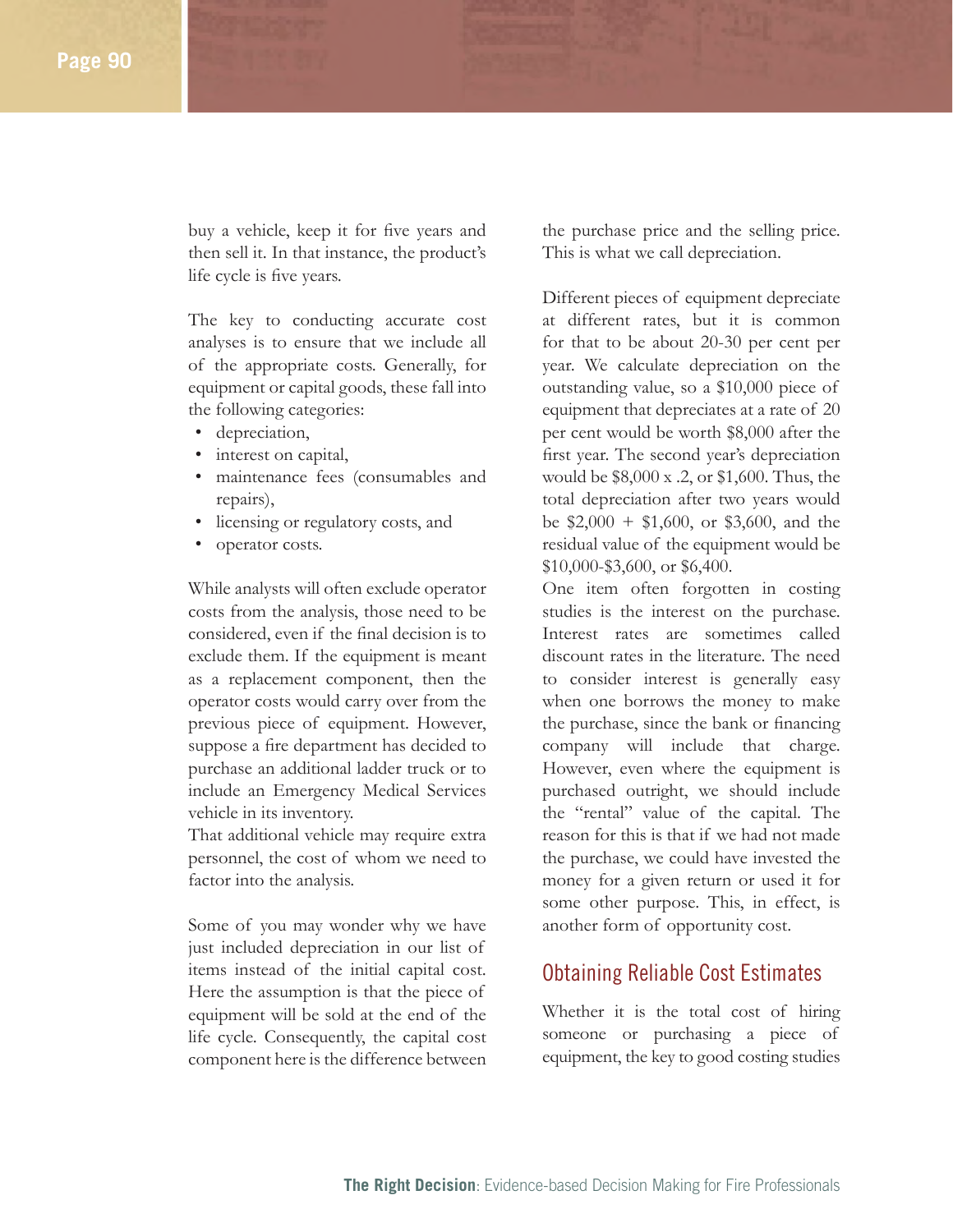## The Cost of Purchasing a Truck

Five-year cost of purchasing and operating a pickup truck:

| Item              | Cost(S) |  |  |  |
|-------------------|---------|--|--|--|
| Purchase price    | 27,500  |  |  |  |
| Selling price     | 9,349   |  |  |  |
| Depreciation      | 18,151  |  |  |  |
| Financing         | 1,737   |  |  |  |
| Fuel              | 15,855  |  |  |  |
| Insurance         | 4,075   |  |  |  |
| Taxes and         | 3,650   |  |  |  |
| licensing fees    |         |  |  |  |
| Maintenance       | 3,085   |  |  |  |
| Repairs           | 2,343   |  |  |  |
| <b>Total cost</b> | 48,896  |  |  |  |
| Cost per          | 0.49    |  |  |  |
| kilometre         |         |  |  |  |

#### **Assumptions:**

- 20,000 km driven per year
- 2.7 per cent APR financing cost with \$2,750.30 down payment
- gas  $$1.25/l$ .
- mileage at 12.66 l/100 km.

is to ensure we include all items, and obtain the most accurate and reliable cost estimates of those items. Because all organizations work in different environments, typically we gain the best information from experience. Looking back over your unit's financial records can be revealing. Because they reflect actual experiences, it is easy to see where unexpected costs (and savings) arose. Do not write those off as unique or one-time occurrences; put those in as line items in your analysis.

Where drawing on institutional experience is not possible, one can often obtain information from other sources.

Often, suppliers will give cost comparisons with competitors' products. Beware, however, that those analyses often selectively include or exclude "inconvenient" line items. Make sure that you are comparing the proverbial apples with apples. Where you find missing items, make sure to ask for supplemental information.

Many independent agencies also conduct costing analyses of various items. Look especially to professional or trade associations. Similarly, governments and public organizations will often make their budgets and costing studies available. Much of that can be found online or in a local library. Sometimes a simple phone call can result in a gold mine of data.

An example of a straight costing study is presented in the box on the next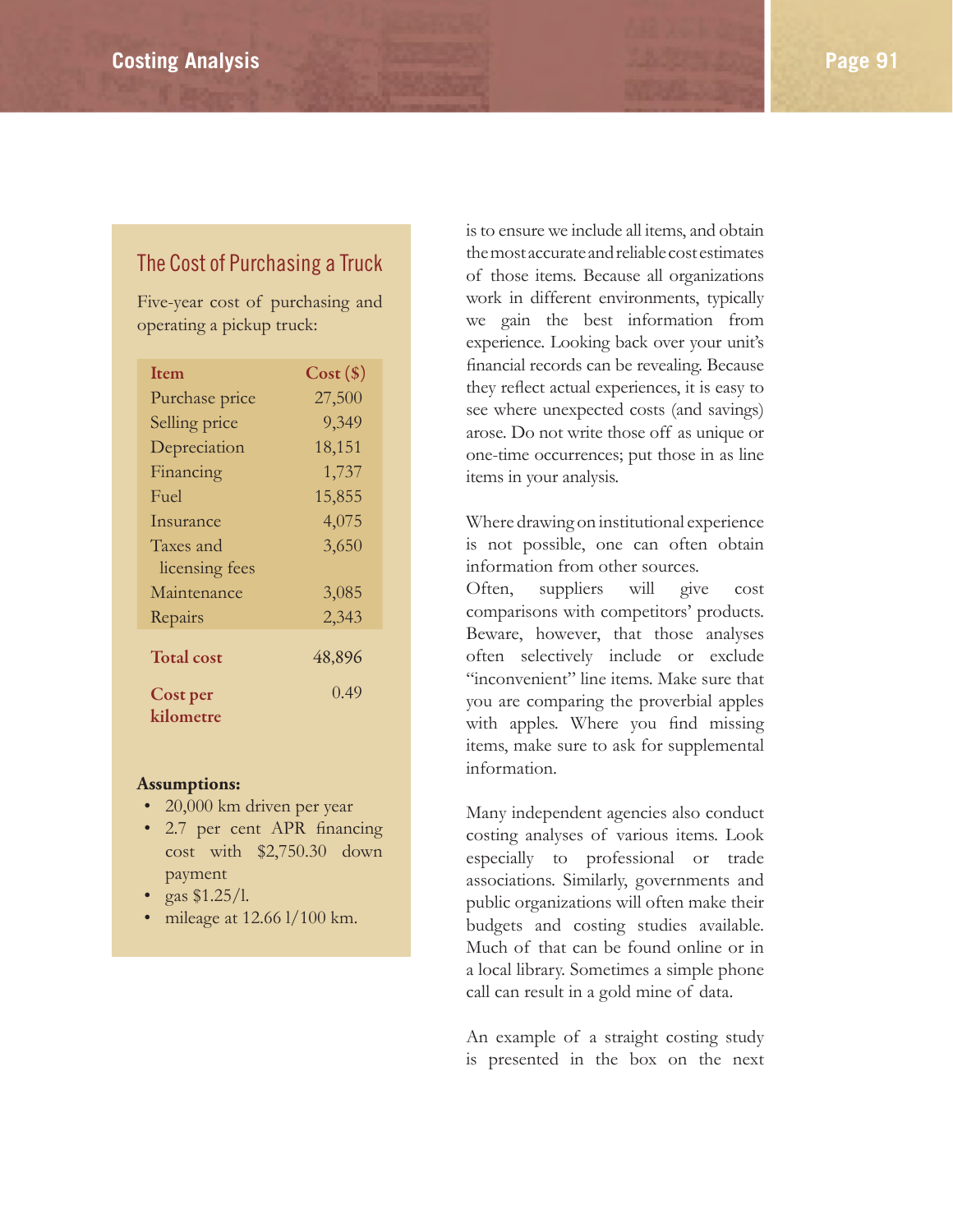## **A Note on Cost-effectiveness**

page. Here, we are looking at the cost of owning and operating a typical, full-size pick-up truck over a five-year period. The cost of the operator is not included in this example.

Straight costing studies are done to estimate life cycle costs to decide the affordability of a purchase. They are also useful in comparing different products. For example, one brand of pick-up might have a higher capital cost but lower maintenance costs than another. The question then becomes: Which is the better choice?

Similar analyses can be used to decide whether it is less costly overall to purchase a used vehicle as opposed to new, or to lease as opposed to purchasing outright. Obviously, for these different scenarios, we must make different assumptions regarding expected life cycle, operating costs and depreciation. It might also be worth repeating that the values used in costing studies are generally estimates. As we discuss in the chapter on statistics, all values are estimates. The key, with a little research and experience, is to minimize the error. However, many expected items, such as the selling price of the vehicle and the actual cost of operation, are based on assumptions that are out of one's control.

We have considered the cost of capital

A key element in costeffectiveness analyses is being able to identify the appropriate output measures and being able to measure them appropriately.

goods but we can conduct similar analyses for personnel. The same general principles apply. Typically, we focus on a person's salary when deciding to hire someone, but ancillary costs can be substantial. When pensions, taxes, insurance, benefits and other compensation-related issues are considered, it is common for those to add an additional 15-30 per cent to the total salary cost. This is above the cost of training and maintaining the person. Maintenance costs include the person's working space and any equipment and supplies they may need to do their job. In the previous example, we noted that equipment typically needs an operator. So, too, do people often need equipment to do their jobs.

In the previous analysis, our attention was on the total cost of owning and operating a vehicle over its life cycle. Knowing the total cost of something is an important consideration in decision making. Often, however, knowing the total cost does not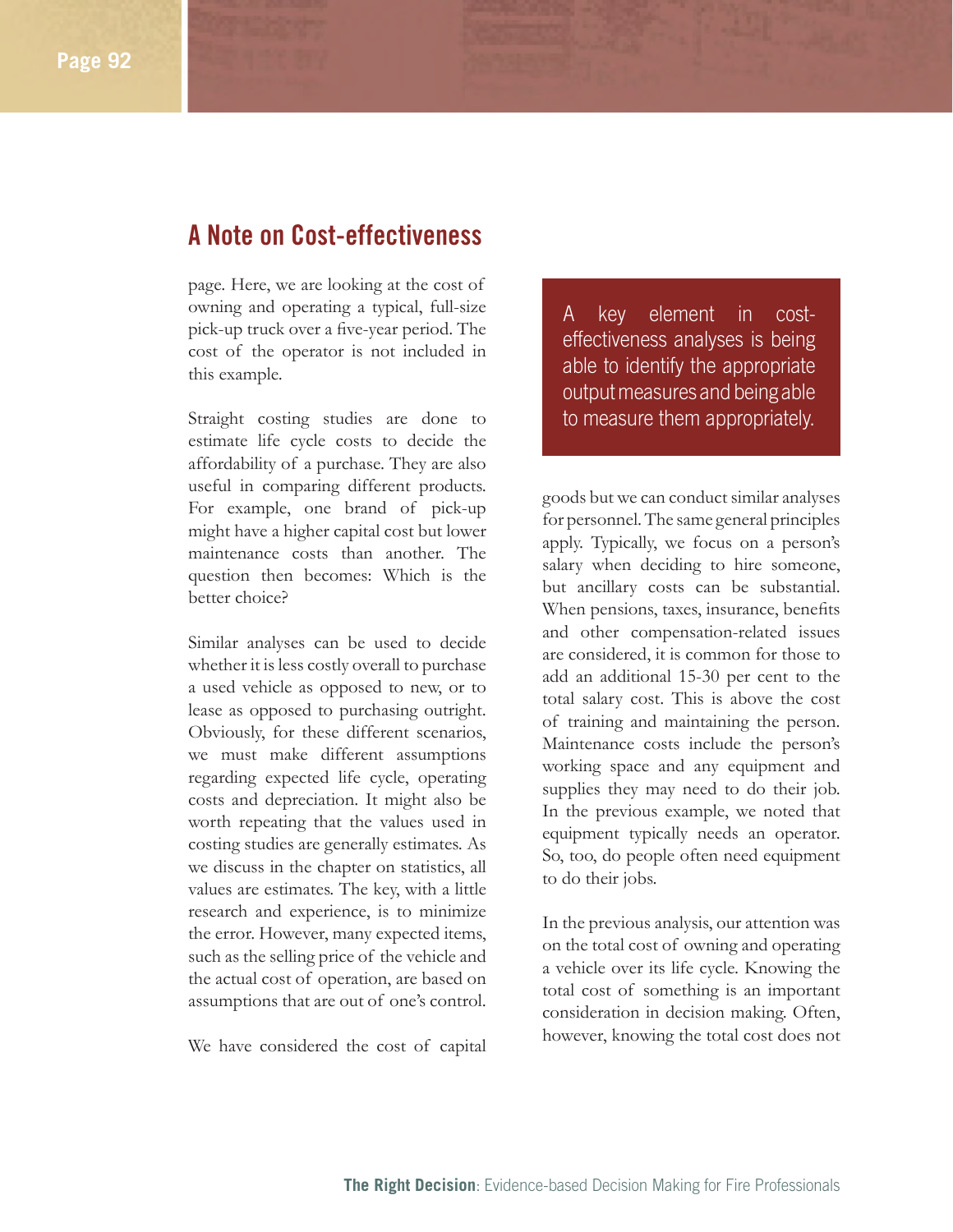# **Cost-benefit Analysis**

tell us the whole story. Most equipment or other items generate some form of output or product. For a truck, the output is transportation. In that instance, knowing the cost per kilometre is often a more valuable piece of information than the total cost.

In the example provided in accompanying box, the expected cost of the pick-up per kilometre is about \$0.49. We term the price or cost of something per unit of output as its cost-effectiveness. While cost-effectiveness is clearly related to total cost, we should treat it as an independent issue for decision making. Often, differences in total costs might be irrelevant. It is the per-unit cost that is important. One reason unit costs differ from total costs is the fact that total costs consist of two components: fixed or sunk costs, and variable costs. Fixed costs are associated with the one-time cost of purchase. Variable costs generally relate to operating and maintenance costs. A piece of equipment may have a higher fixed cost but, if it is more efficient than a lower priced piece, it will generally have lower unit costs.

The same applies to personnel costs. Higher salaries to people who are more productive, who are less likely to miss work and who provide a better quality of service can outweigh "savings" accrued by outsourcing to lower-cost jurisdictions.

What is important is how many items are produced, how many people are served, and the quality of that output or service.

A key element in cost-effectiveness analyses, however, is being able to identify the appropriate output measures and being able to measure them appropriately. Again, this is where examining the organization's operating or strategic plans becomes important. It is in those documents that the organization's objectives and operational purpose should be outlined. Either directly or indirectly, an organization's effectiveness is related to the product or service it is meant to deliver.

Cost-benefit analyses are generally extensions of simple cost-effectiveness studies. A primary difference is that costbenefit analyses look at a broader range of returns on the investment. Most costbenefit analyses include effects (benefits) that are not easily quantifiable or outcomes that have a broader social impact.

Cost-benefit analysis is grounded in welfare economics. It differs from most branches of economics since the focus in not just on decisions of consumers and firms, but on public decisions that affect the economic interests of a broader community. Consequently, costbenefit analyses often focus on issues such as quality of life or quality of the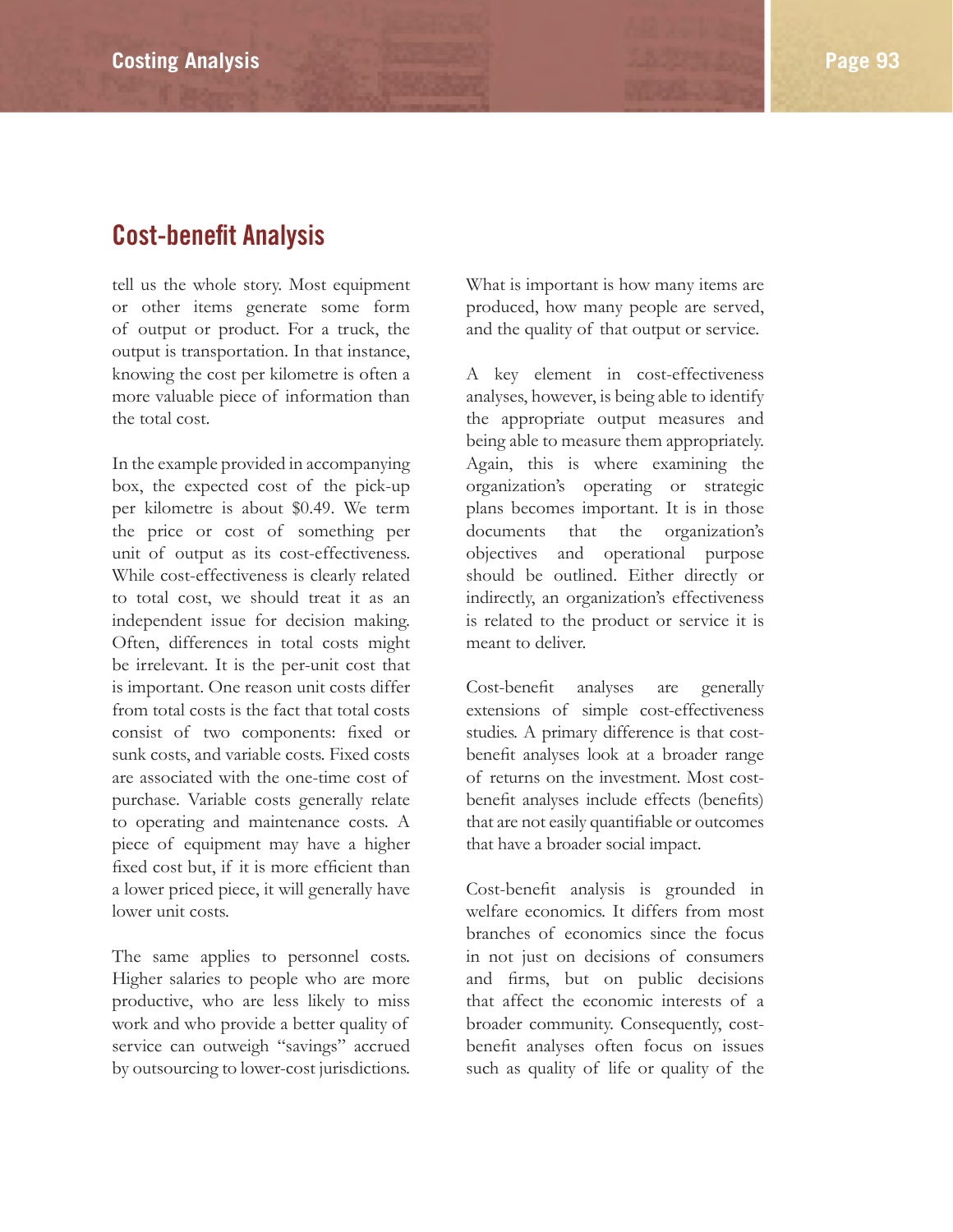environment. A fundamental challenge for those doing cost-benefit analyses is how to measure the benefits so they are comparable across issues. Among commodities, apples are not electrical transformers. However, a market for both exists and it is possible to place a monetary value on both. Currency is a common exchange unit that allows the producers of apples to purchase transformers even when the producers of transformers have no interest in exchanging their product for apples.

The difficulty with many public goods and services is that there is no open marketplace in which the monetary value of those items is established.

Moreover, for ideological reasons, many people refuse to assume a monetary value on public goods. A common refrain, for example, is that "You can't put a price on the environment" or "You can't put a price on a human life." The fact is, we do both. The problem is that no independent or *indifferent* market exists to set those prices. Regardless, this is an essential weakness of cost-benefit as opposed to straight costing analyses.

### Revealed and Stated Preferences

While the philosophical issue of whether you can truly value a human life may not be answerable, welfare economists have two broad tools at their disposal. They term one approach the *revealed preference* method. Revealed preferences relate

We can use cost-benefit analysis to:

- decide whether a proposed project should be undertaken
- decide whether an existing project should be continued
- choose between alternative projects

to how people actually behave when confronted by a qualitative phenomenon. For example, comparing a particular property with similar ones could reveal the "eyesore value" of having a fire hydrant on a front lawn. How much parents value education for their children might be suggested by what proportion of their income they are willing to spend on a child's tuition.

The second tool in the economist's repertoire is what we call *stated preferences.* Stated preferences are just that: what someone is willing to tell you they would pay for something.

We may judge people's value of environmental elements, for example, by how much of a tax increase they are willing to support for clean air or nature conservatory initiatives. Typically, stated preferences are determined through surveys and similar procedures.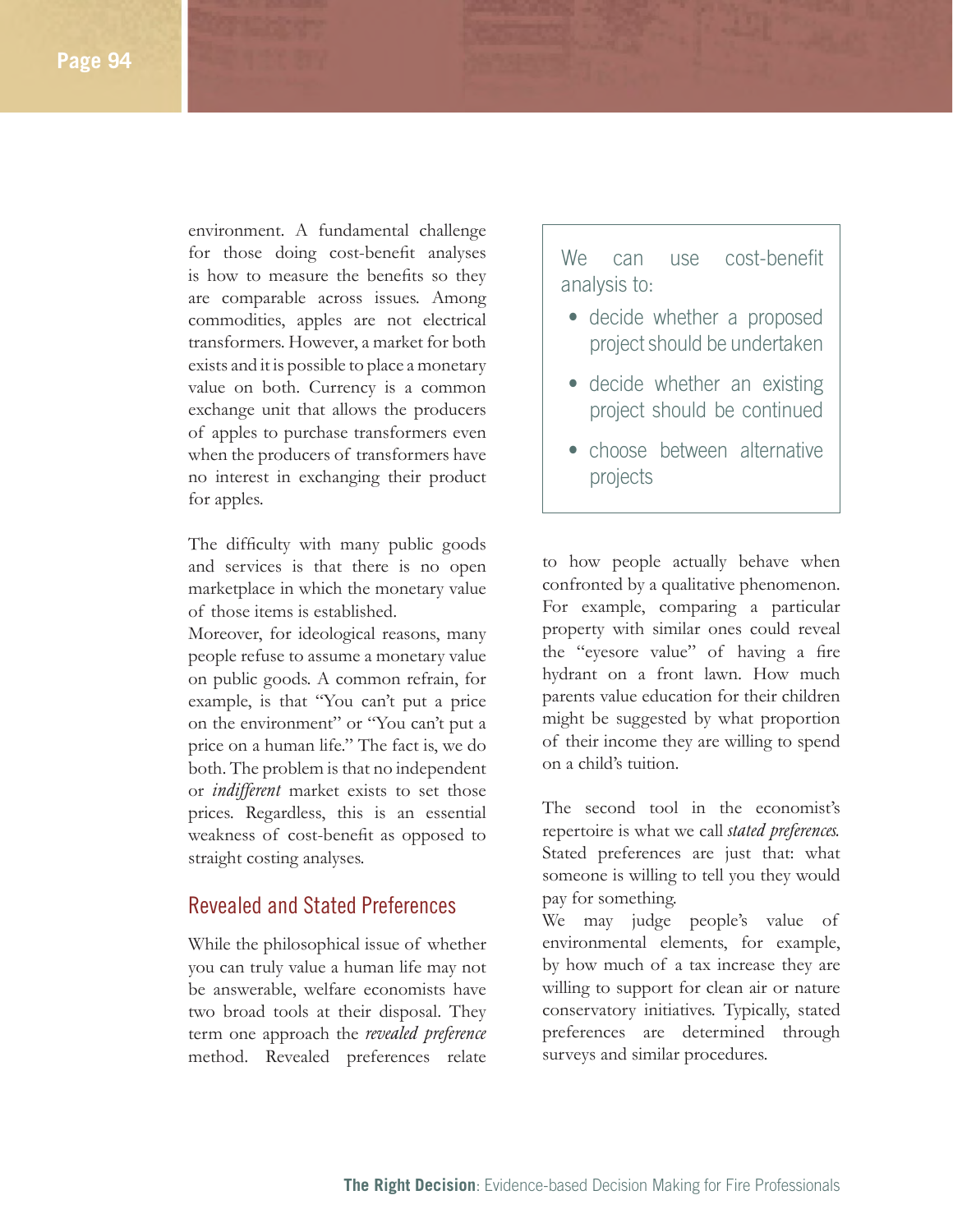# **Components of a Cost-benefit Analysis**

While both stated and revealed preferences have their merits, both have their limitations. Using how much life insurance a person has to assess how much they value their lives might appear like an excellent revealed preference. However, how much they can buy is limited by how much insurance they can afford. Furthermore, a person may value their life highly but not be willing to see relatives "benefit" from their death since life insurance goes to the beneficiary and not the insured. Stated preferences on various aspects have been studied extensively by sociologists for the past century. Their overwhelming conclusion is that what people say and what they do varies considerably.

Still, cost-benefit analysis is one of the few techniques we have to assess the broader impact of various policies and programs. For its limitations, it helps us to clarify the issues, identify the constituent components, and bring some evidence to bear on the issue. It has gained general acceptance in the public sector and is mandatory in many government shops. For example, the Treasury Board of Canada has mandated that any regulatory framework put in place by the federal government must be based on a cost-benefit analysis.

The purpose of this is for "departments and agencies [to] assess regulatory and non regulatory options to maximize net benefits to society as a whole. Hence, all regulatory departments and agencies are expected to show that the recommended option maximizes the net economic, environmental, and social benefits to Canadians, business, and government over time more than any other type of regulatory or non regulatory action."<sup>1</sup>

In summary, we can use cost-benefit analysis in various ways. For example, to:

- decide whether a proposed project or programme should be undertaken;
- decide whether an existing project or programme should be continued; or,
- choose between alternative projects or programmes.

In setting up and executing a cost-benefit analysis, several steps need to be followed. These include:

#### 1. Define the problem.

Again, this is a statement of the issue with a link back to your operational or strategic plan.

### **2. Identify any constraints or limiting factors.**

This is a discussion of what administrative requirements and other challenges you might face. These include a listing of financial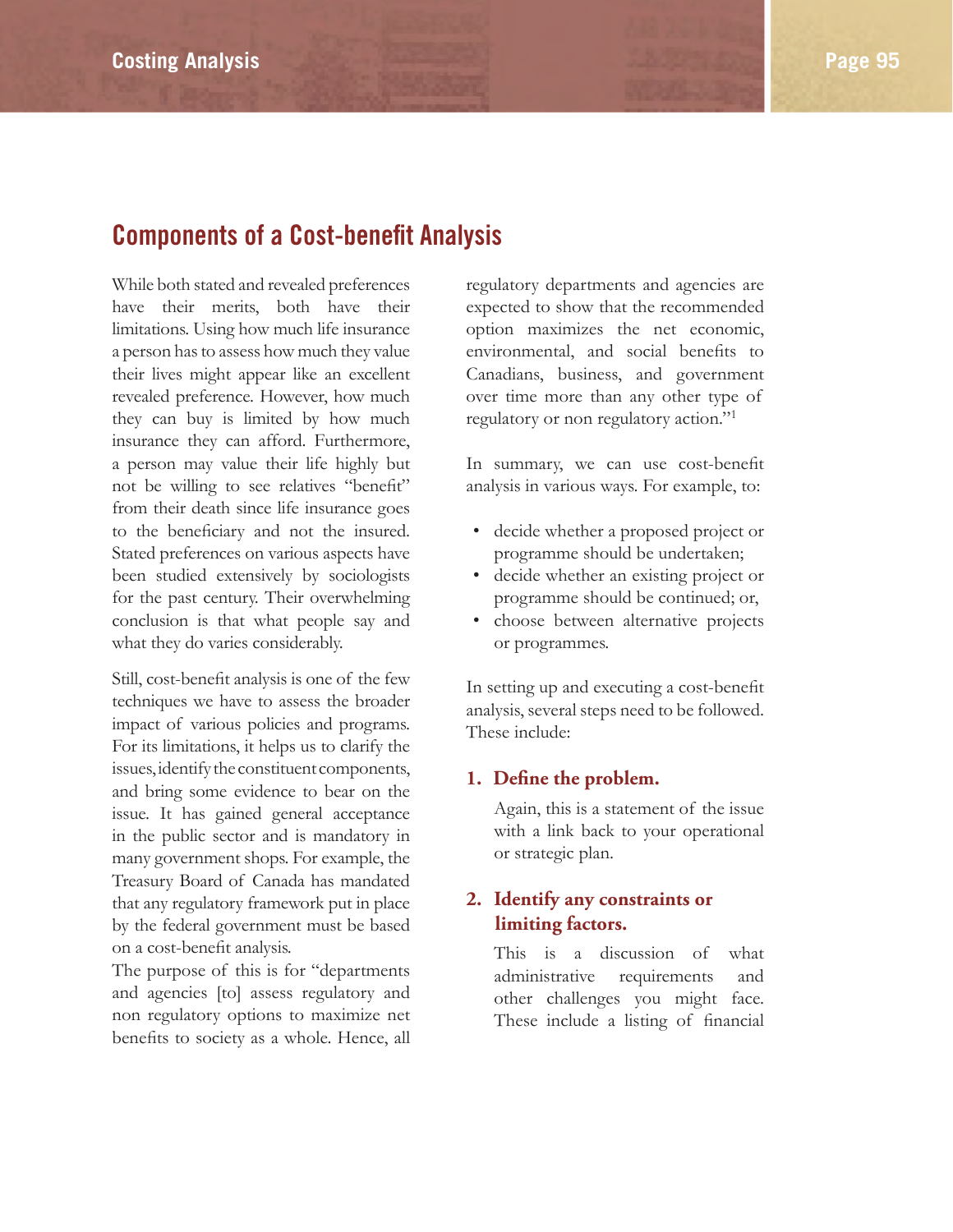limitations, managerial or personnel challenges, environmental and other regulations, and any other factors or "hurdles" you might need to address.

#### **3. List the alternatives.**

Every initiative has alternatives, including doing nothing or staying the same. For example, if the issue is whether to close a particular fire hall or not, it may be informative to looking at amalgamating with another unit, integrating other services such as community policing or ambulance services, or expanding the operation to incorporate other halls.

#### 4. List the benefits.

For the alternatives outlined, what is the return on investment? Is there a monetary return or an increase in productivity or effectiveness? Perhaps, the matter is not one of generating further revenues, but one of reducing or avoiding costs. Are there health, safety or environmental benefits to be gained? The issue might be related to overall quality of life. Are there savings to be had in equipment, time or personnel?

#### **5.** How are the costs and benefits to **be quantified?**

Clearly, market or monetary values of goods and services are the easiest with which to work. We have already

outlined the challenge of providing market values. Still, finding a shadow or proxy price for a given cost or benefit may be possible. Social scientists have developed ways to estimate the value of a human life. The cost associated with noise levels or high traffic volume in a community, for example, can be estimated by differences in housing values between noisy and quiet communities or between those with high and low traffic volumes.

Often, we can find ways of assessing the value of tough-to-monetize issues by searching the appropriate literature. We have already discussed techniques for conducting more focussed online searches. Using the expertise of economists and other social scientists in local colleges and universities might also be possible.

Once we have conducted these steps, we can put a report together summarizing these elements and presenting the relative costs and benefits.

### Net Present Value

As the saying goes, "A bird in the hand is worth two in the bush." So it is with money. One reason we charge interest on borrowed money is that by giving capital to a borrower, the lender faces an opportunity cost. That money cannot be used for anything else. To compensate the lender for the opportunity cost, borrowers must pay interest. For example, when you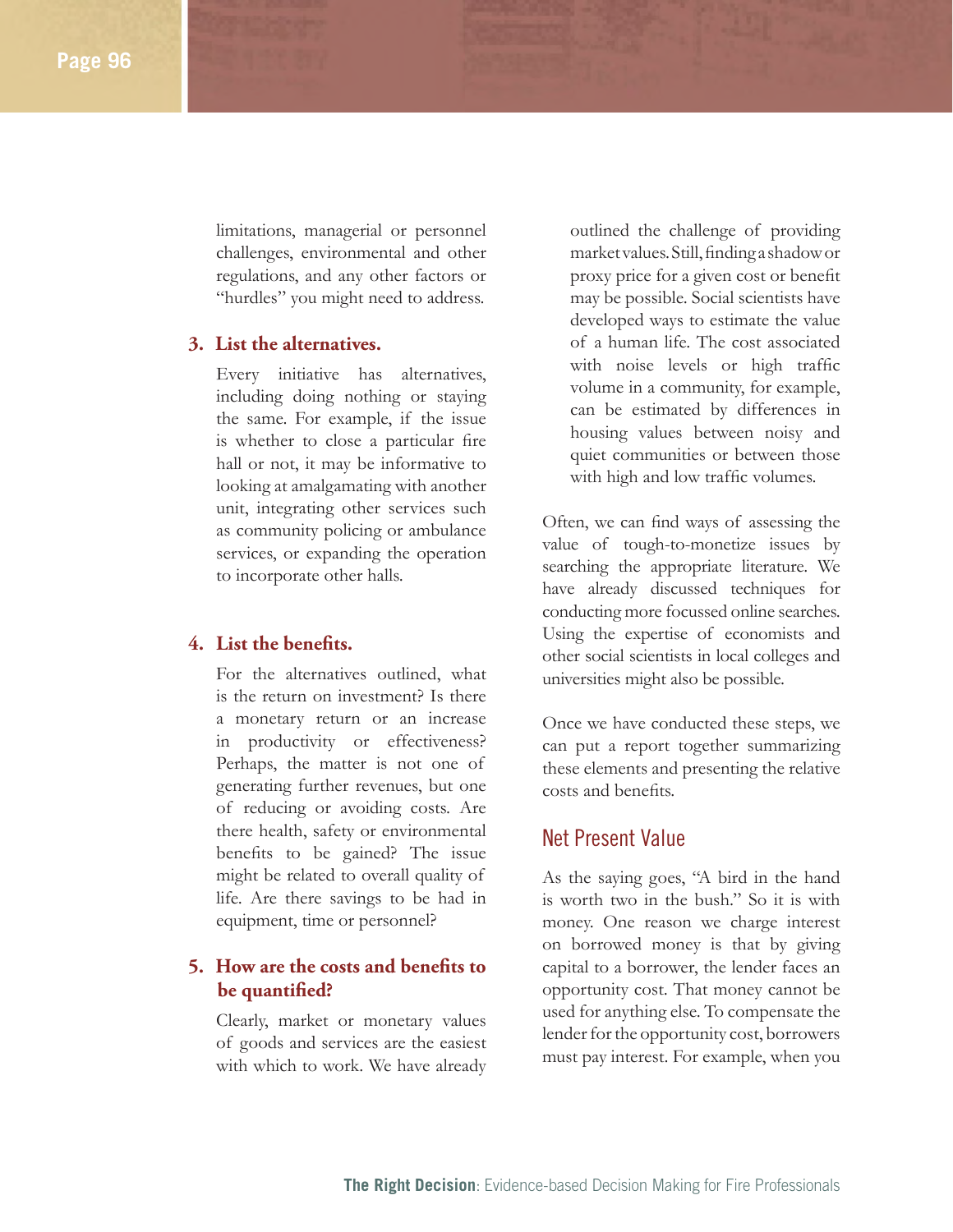buy a locked-in savings certificate with a five-year redemption, you get back more than you invested. A  $$1,000$  certificate invested at 3 per cent would be worth \$1,000 x 1.03 x 1.03 x 1.03 x 1.03 x 1.03  $=$  \$1,000 x 1.03<sup>5</sup>  $=$  \$1,159.

We can also consider the opposite. What would an endowment of \$2,000 that you are to receive in five years be worth to you today? In other words, what would you be willing to pay for the benefit of having the cash right now?

This is the principle behind reverse mortgages. A bank or financial institution will give you a fraction of your home's value today if you allow them to sell it at market value and keep the proceeds several years hence. This is the opposite of the previous problem. In these instances, we call the interest rate the *discount rate*. At a three per cent discount rate, that future \$2,000 endowment would be worth  $2,000 \times 1/1.03^5 = 2000 \times 0.863$  $= $1,725 \text{ today.}$ 

We term this current value on a future amount its *net present value* or NPV. The NPV is the opposite of the future value. Since programs and capital goods have an expected life cycle, it is common to standardize costs to today's value, that is, the NPV. Another way of thinking about NPVs is to consider them as equivalent to constant as opposed to real dollars when we are trying to control prices for inflation.

In these examples, we have discussed what economists call the *private time preference rate*, since the focus is on an individual. Within the public sphere, the choice to invest public funds in a particular program often precludes investments in other programs of benefit to the public. Within the public or welfare sphere, economists generally call the deferred value the social opportunity cost. While the terminology differs, the underlying principles are similar.

## Benefit-Cost Ratios

For programs extended over time, we need to amortize both cost and benefits. Occasionally, the duration of the costs may be different from the duration or life expectancy of the benefits. Consequently, to make things comparable, analysts will calculate the NPV of both costs and benefits

We term the ratio of the benefits to costs as the *benefit-cost ratio* or BCR. Assuming the NPV of the benefits of a program is \$13.5 million and the net present value of the costs is \$10 million, the BCR would be:

$$
BCR = {NPV\,Benefits} \over (NPV\,Costs)} = \frac{13.5}{10.0} = 1.35
$$

Ideally, the BCR should be greater than one. Anything less assumes that the costs outweigh the benefits and, all other things being equal, the option should not be chosen. If we chose to evaluate several alternatives, the one with the highest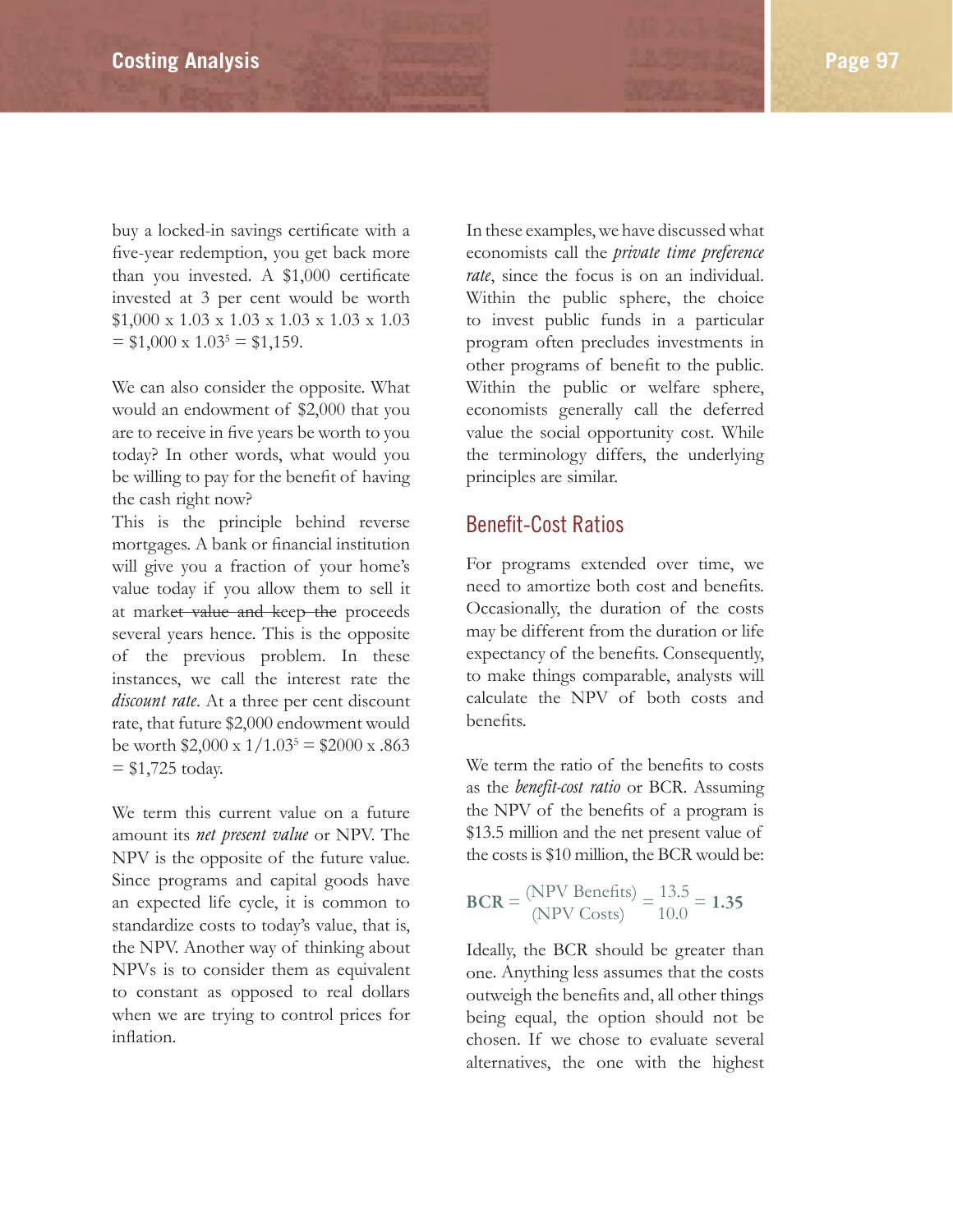## NIST Residential Sprinkler Cost Analysis Considerations

| <b>Sprinkler System Cost</b>                                                                                                      |                |              | <b>Bare</b><br><b>Material</b> | <b>Total Bare</b><br><b>Material</b> | Labour   | Combined<br>Material & |  |  |
|-----------------------------------------------------------------------------------------------------------------------------------|----------------|--------------|--------------------------------|--------------------------------------|----------|------------------------|--|--|
| Component                                                                                                                         | Quantity       | <b>Units</b> | Cost/Unit                      | Cost                                 | Cost     | <b>Labour Cost</b>     |  |  |
| Material                                                                                                                          |                |              |                                |                                      |          |                        |  |  |
| <b>Fire Sprinklers</b>                                                                                                            |                |              |                                |                                      |          |                        |  |  |
| F1/Res 49 (155 °F) (68.3 °C)<br>Recessed Pendent Assembly, White                                                                  | 22             | each         | \$25.03                        | \$550.55                             |          |                        |  |  |
| <b>Pipe and Fittings</b>                                                                                                          |                |              |                                |                                      |          |                        |  |  |
| $\frac{1}{2}$ in (12.7 mm) PEX - white,<br>1000 ft (304.8 m) coil                                                                 | $\mathbf{1}$   | 1000 ft.     | 270.00                         | 270.00                               |          |                        |  |  |
| $\frac{1}{2}$ in (12.7 mm) PEX - white,<br>100 ft (30.48 m) coil                                                                  | $\mathbf{1}$   | 100 ft.      | 27.00                          | 27.00                                |          |                        |  |  |
| 1 in (25.4 mm) Copper Branch<br>Manifold, 12 outlets                                                                              | $\mathbf{1}$   | each         | 32.23                          | 32.23                                |          |                        |  |  |
| PEX Ring $\frac{1}{2}$ in (12.7 mm) (blue                                                                                         | 150            | each         | 0.06                           | 8.25                                 |          |                        |  |  |
| PEX Brass Tees, 1/2 in (12.7 mm)<br>$PEX x \frac{1}{2}$ in (12.7 mm) PEX                                                          | 10             | each         | 1.45                           | 14.50                                |          |                        |  |  |
| Accessories                                                                                                                       |                |              |                                |                                      |          |                        |  |  |
| Hangers $(\frac{1}{2} \text{ in } [12.7 \text{ mm}], 5/8 \text{ in }$<br>$[15.875$ mm], $\frac{3}{4}$ in (19.05 mm)<br><b>PEX</b> | $\mathfrak{Z}$ | each         | 5.95                           | 17.85                                |          |                        |  |  |
| <b>Total Bare Material Cost</b>                                                                                                   |                |              |                                | 920.38                               |          |                        |  |  |
| Labour                                                                                                                            |                |              |                                |                                      |          |                        |  |  |
| Design Cost $(4 h at $40.00/h)$                                                                                                   |                |              |                                |                                      | \$160.00 |                        |  |  |
| Labour Cost $(12 h at $50.31/h)$                                                                                                  |                |              |                                |                                      | 603.72   |                        |  |  |
| <b>Total Labour Cost</b>                                                                                                          |                |              |                                |                                      | 763.72   |                        |  |  |
| <b>Totals</b>                                                                                                                     |                |              |                                |                                      |          |                        |  |  |
| <b>Total Material and Labour Cost</b>                                                                                             |                |              |                                |                                      |          | \$1684.10              |  |  |
| <b>Total Material and Labour Cost</b><br>without cold water system                                                                |                |              |                                | (99.00)                              | (100.62) | 1484.48                |  |  |

*Where possible, generic product descriptions have been substituted for product trade names. Material prices do not include any markup to cover overhead and profit. Labour cost is based on manufacturer's estimation that it would take a 2 person crew 12 h total to install the system. The sprinkler fitter and plumber trades are estimated at \$50.31/h (2007 National Construction Estimator, accessed at www.get-a-quote.net). Design cost of \$40/h is provided by manufacturer. Extra sprinkler heads and cabinet exceeding the minimum requirements of NFPA 13D were removed from original estimate. For the estimates without the cold water system, one-third of the combined pipe and 2 h of installation labor are subtracted.*

*Source: This table is based on NISTIR 7277, Economic Analysis of Residential Fire Sprinkler Systems (Brown 2005, page 12); however, the labor cost has been changed to \$50.31.*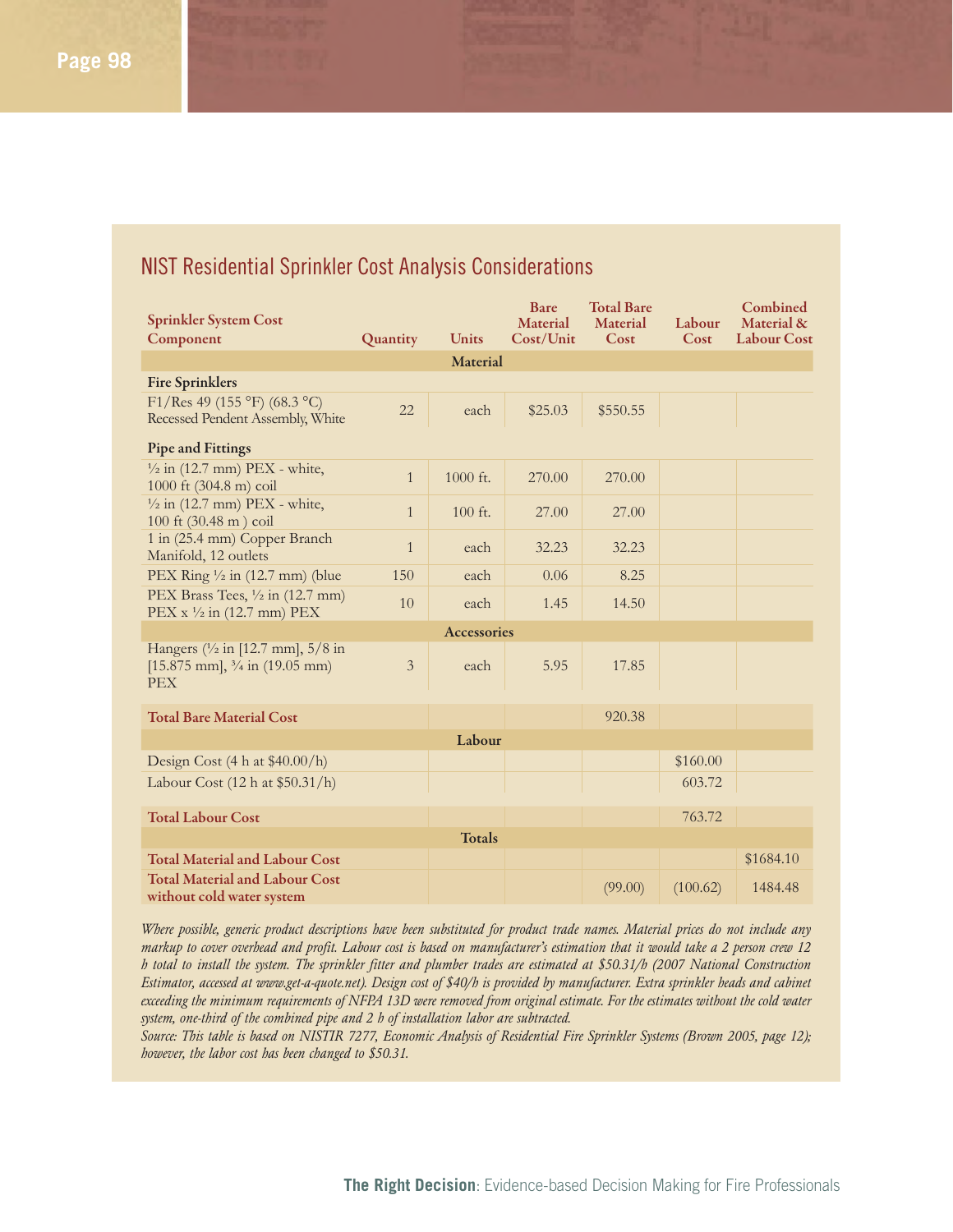BCR would normally be our choice. If a program with a lesser BCR is selected, then it is likely that we should have included the reason for that selection on the benefit side of the ledger.

Example: Home Sprinkler Systems<sup>2</sup>

In 2007, the US National Institute of Standards and Technology (NIST) conducted a cost-benefit analysis on the installation of sprinkler systems in newlyconstructed single-family housing.

The report put out by NIST noted that a previous study conducted in 1984

## **Colonial Townhouse Ranch Benefits** Fatalities Averted \$3725.57 \$3725.57 \$3725.57 Injuries Averted 224.74 224.74 224.74 Direct Uninsured Property Pricet Chinsuled 1 roperty 79.64 79.64 79.64 79.64 Indirect Costs Averted 15.93 15.93 15.93 Insurance Credit 948.41 948.41 948.41 Benefit Subtotal 1994.29 4994.29 4994.29 4994.29 4994.29 **Costs** Installation (50 % Markup) 2075.08 1895.17 828.66 *Costs Subtotal 2075.08 1895.17 828.66* **Net Present Value** \$2919.20 \$3099.11 \$4165.62

## NIST Residential Sprinkler Costs, Benefits and Net Benefits

# **Summary**

concluded that, at the time, sprinkler systems in single-family dwellings were not cost-effective. They backed this assertion by noting that residential sprinkler installations were rare. Sprinkler technologies had changed over the past

two decades and had become less costly and more viable as options within private homes.

The primary costs were associated with the purchase and installation of the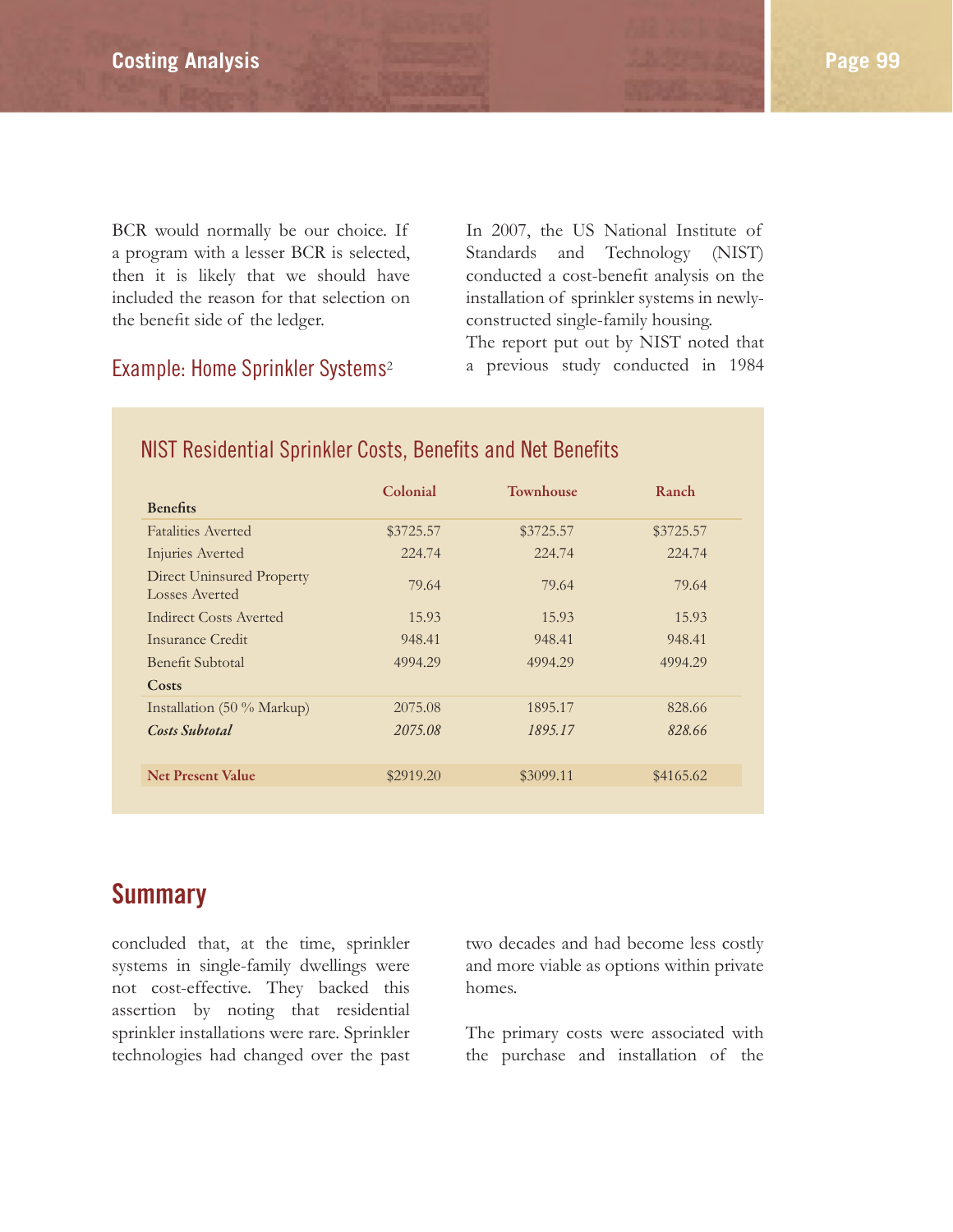sprinkler system. The expected benefits for residents included "reductions in the following: the risk of civilian fatalities and injuries, homeowner insurance premiums, uninsured direct property losses, and uninsured indirect costs."

The analysis was fairly sophisticated. The fact that sprinkler systems had a long life cycle was considered, with the costs and benefits being amortized and discounted to a reference period. Three different house types were considered, including a two-storey colonial with a basement, a three-storey townhouse, and a singlestorey ranch house. They estimated the present value costs of installing a multipurpose network sprinkler system at \$2,075 for the colonial, \$1,895 for the townhouse, and \$829 for the ranch-style. An example of the items considered in the sprinkler systems is outlined on the next page.

The researchers summed the expected benefits (costs) across fatalities averted, injuries averted, direct uninsured property losses averted, indirect costs averted and insurance credits accrued. They estimated that the expected difference in present value was \$2,919 for the colonial-style house, \$3,099 for the townhouse, and \$4,166 for the ranch-style house. In other words, those were the net benefits after costs. All three components, the costs, benefits and net benefits are outlined below.

While costing studies are but one way of generating data for evidence-based decision making, they are often one of the more commonly used tools. Essentially, costing studies do three things for us. First, when done properly, they link the outcomes we wish to measure with the goals and objectives of our operational and strategic plans. They essentially help us focus on the question about whether the activity is within the organization's mandate.

Second, costing studies help us focus on the many line items that make up actual costs. Often, "back of the envelope" or convention-based costs omit many ancillary costs associated with our activities. For example, it is common for costing studies to omit interest payments or costs associated with the need for extra personnel. By focussing on a detailed analysis, we are more likely to ensure that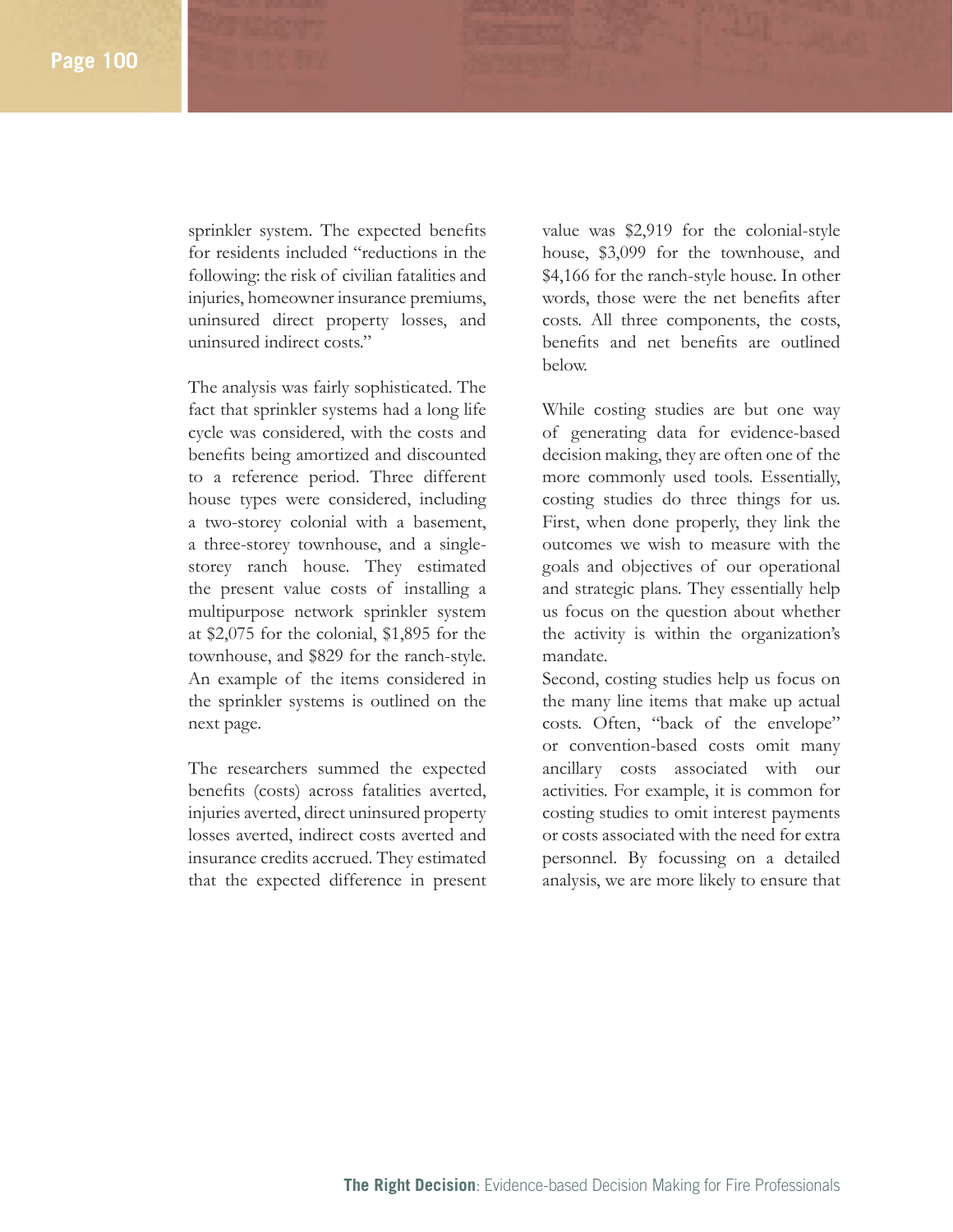# **Making Decisions**

## **Using Evidence**

We make decisions all the time in our private and in professional lives. Mostly, those decisions are based on what we learned in our training, on conventional wisdom, or on traditional practices. Often, questioning common practice only leads to rediscovering the wheel. Yet, there are many circumstances where traditional practice and common knowledge doesn't work. We may not achieve the results we want, or our practices lead to less-thanefficient outcomes. For some reason, however, humans are reluctant to change. We are a conservative species. We become comfortable doing the same thing repeatedly, even when we are not happy with the outcome. As the Alcoholics Anonymous Handbook states, however, "Insanity is doing the same thing, over and over again, but expecting different results."

Historically, we can forgive decision makers for pursuing timeworn rituals. After all, as rainmakers knew, if you danced often enough, it would eventually rain. Modern weather forecasting has become sufficiently accurate, however, that rainmaking is no longer a viable profession.

Evidence-based decision making makes the process transparent—it is no longer a closed, magical process, but one where observers can follow the logic and follow the evidence.

The reason for that is meteorology has accumulated sufficient systematic knowledge that it is possible to predict local temperatures, precipitation and other phenomena with a high degree of certainty. Meteorologists have accomplished this by turning to scientific research and other forms of systematic study.

The reliance on systematic study and data collection, which is what underlies science, has made inconsistent inroads in most other disciplines. This is unfortunate since, today, there is a large amount of empirical evidence to help us make better decisions. Furthermore, where existing analyses do not exist, conducting a local analysis to improve our own decision making is often not that difficult. This doesn't mean that one needs to become a scientist—far from it. All we need to do is to use empirical results to be able to build a reliable body of evidence.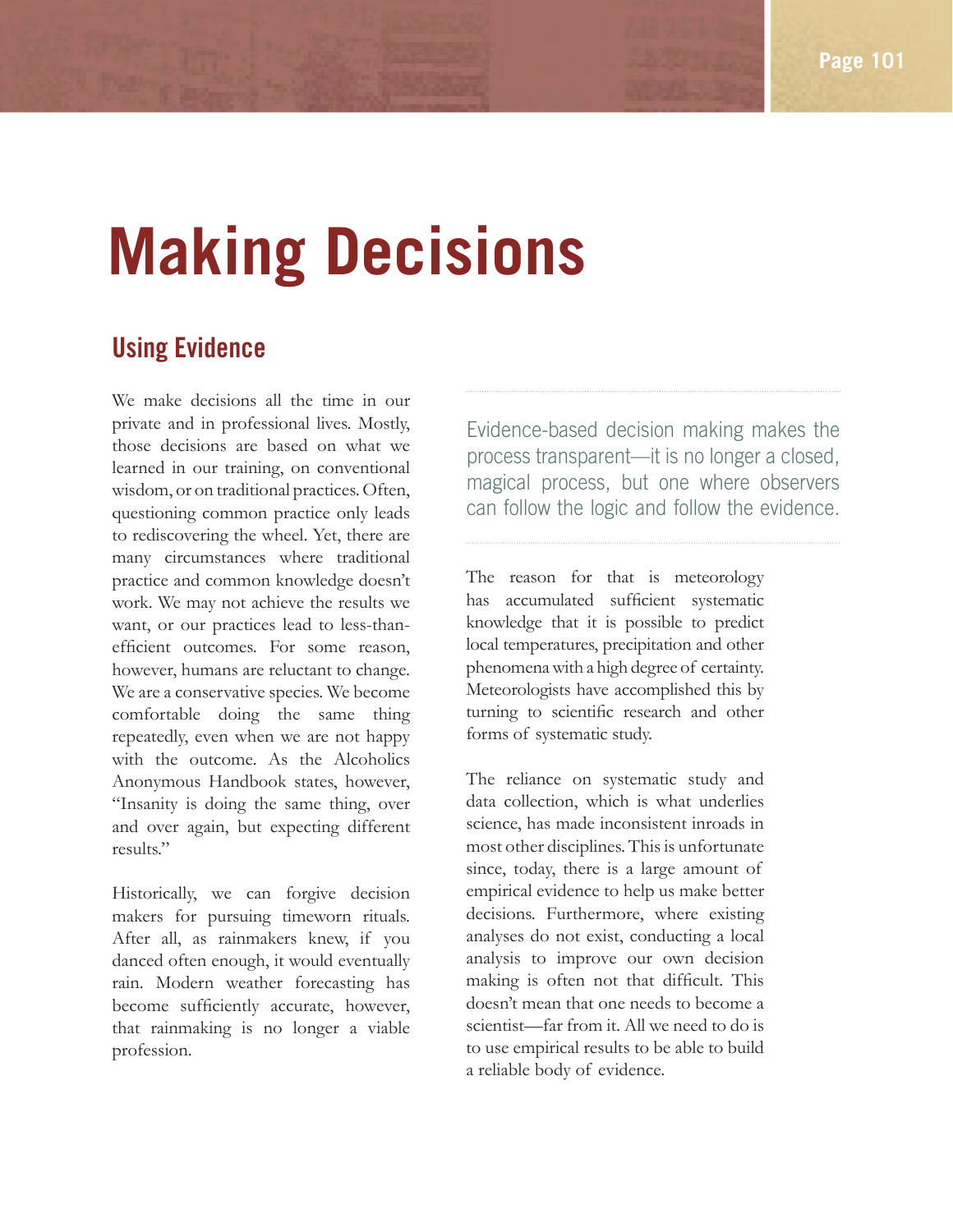Decision making based on evidence will generally allow you to make better decisions. Evidence-based decision making has the advantage of making the process transparent. Outsiders can become privy to the foundations of the decision. It is no longer a closed, magical process but one where observers can follow the logic and follow the evidence.

Evidence-based decision making is using the best available research and information on the outcomes of fire work to carry out guidelines and evaluate agencies, units, and personnel.

We are not suggesting that you can always find an optimal solution to your problem. However, evidence-based decision making helps us to identify options and practices that do not work. In those instances, you are likely no worse off trying something new. Most often, however, a review of the existing evidence or the collection of your own data will help provide a more fruitful direction.

In summary, how can we put the lessons of this book together to formulate a good evidence-based strategy for decision making? Essentially, there are four main steps.

## **Identify and Frame the Question**

❖

The first three chapters of this book are focussed on identifying appropriate questions. Without the right question, no amount of data will help provide an answer. We have stressed repeatedly that good questions need to be put into an appropriate framework. Ideally, you should draw these from your organizational plan or your strategic plan. This helps to focus the issue on the key purpose and objective of your unit. One main reason many organizations fail is that they lose sight of their mandate. They try to be all things to all people. This is simply not doable.

If you lack an organizational or strategic plan, the next best thing is to drill into the issue. Ask several fundamental questions:

- Why are we proposing to do this?
- What are the likely outcomes?
- How does this action relate to the organization's mission?
- What benefits will this action bring to my unit or the people we serve?
- Are there more cost-effective or costefficient alternatives?
- Does this action have long-term or short-term consequences?
- What other resources am I likely to need if we pursue this action?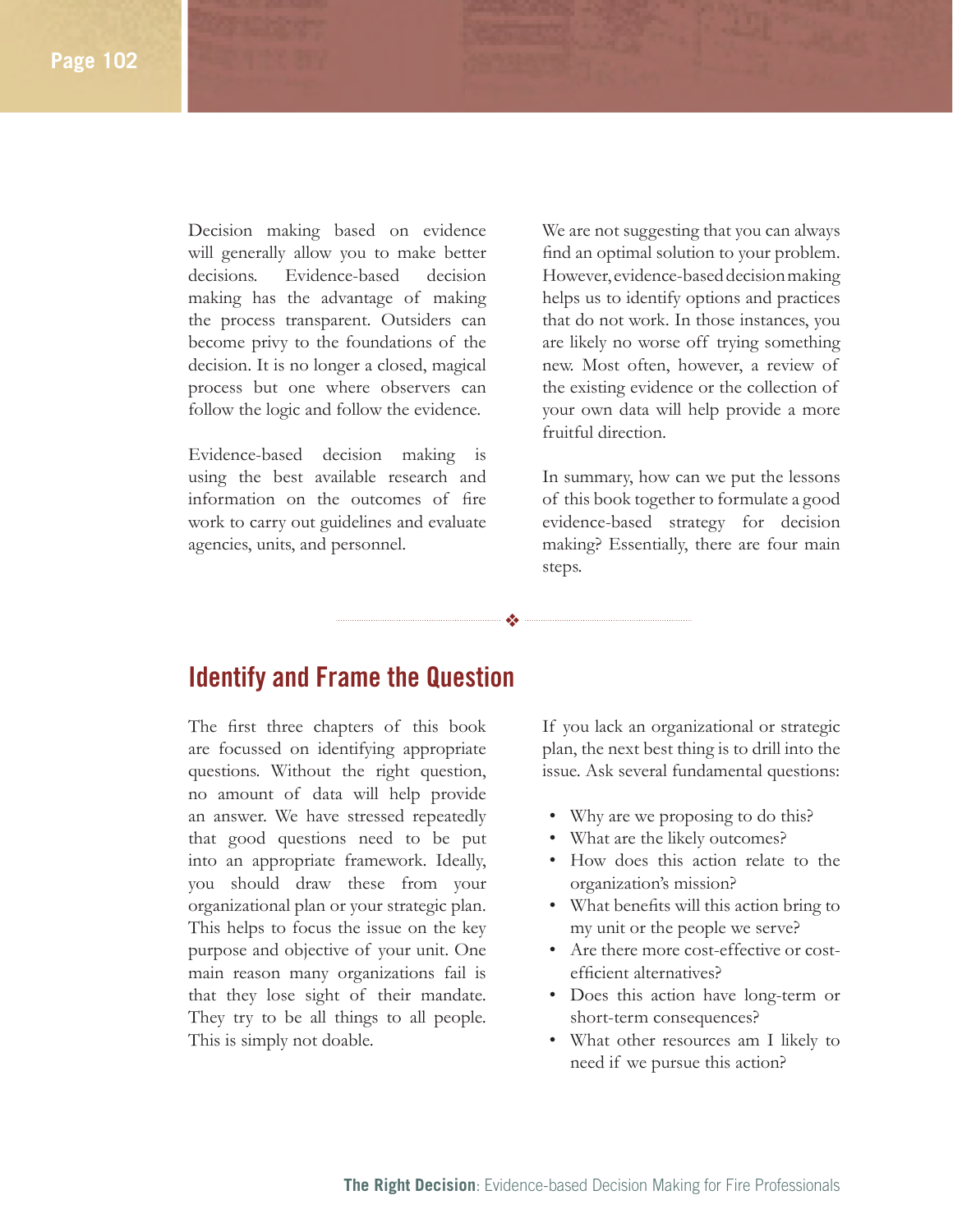If what you are proposing to do is new or outside the traditional scope of your organization's traditional mandate, consider putting together a focussed business plan to support or justify the activity.

Once you have identified and justified the appropriate question, outline the

❖

options. Commonly, two or three viable alternatives are available. In other situations, the range of options and their relative merits is not necessarily obvious. In those situations, consider performing an environmental scan or SWOT analysis. If the issue is crucial, consulting an outside facilitator may be worthwhile.

## **Gather the Evidence**

Often the best source of evidence is your own organization. You keep records of calls for service and your financial accounts. Those and other resources can give you valuable insights. Usually, internal data will provide a good base line or a measure of the status quo.

Outside your organization, other sources of information are available. Professional and trade organizations are a good place to start. Suppliers will also give you information on comparative options and estimates of lifetime service costs. Do an online search. Despite all of the trash on the internet, there are also nuggets to be had. Learn how to use your favourite search engine to eliminate as much of the irrelevant material as possible. Do not be afraid to check organizations in outside jurisdictions. In the UK, the Department for Communities and Local Government is responsible for keeping information

Remember, a librarian can be your best friend.

on fire incidents. It also produces many annual reports and studies. Similarly, the US Fire Administration is a gold mine of information, as is the National Institute of Standards and Technology.

Other excellent sources of information are libraries and your local college or university. Libraries have access to online databases that can search academic articles and other specialized material. Some of this can be intimidating to us if we are not used to using the facilities. *Remember, a librarian can be your best friend.* Contact your municipal librarian or visit a local college to seek expert advice.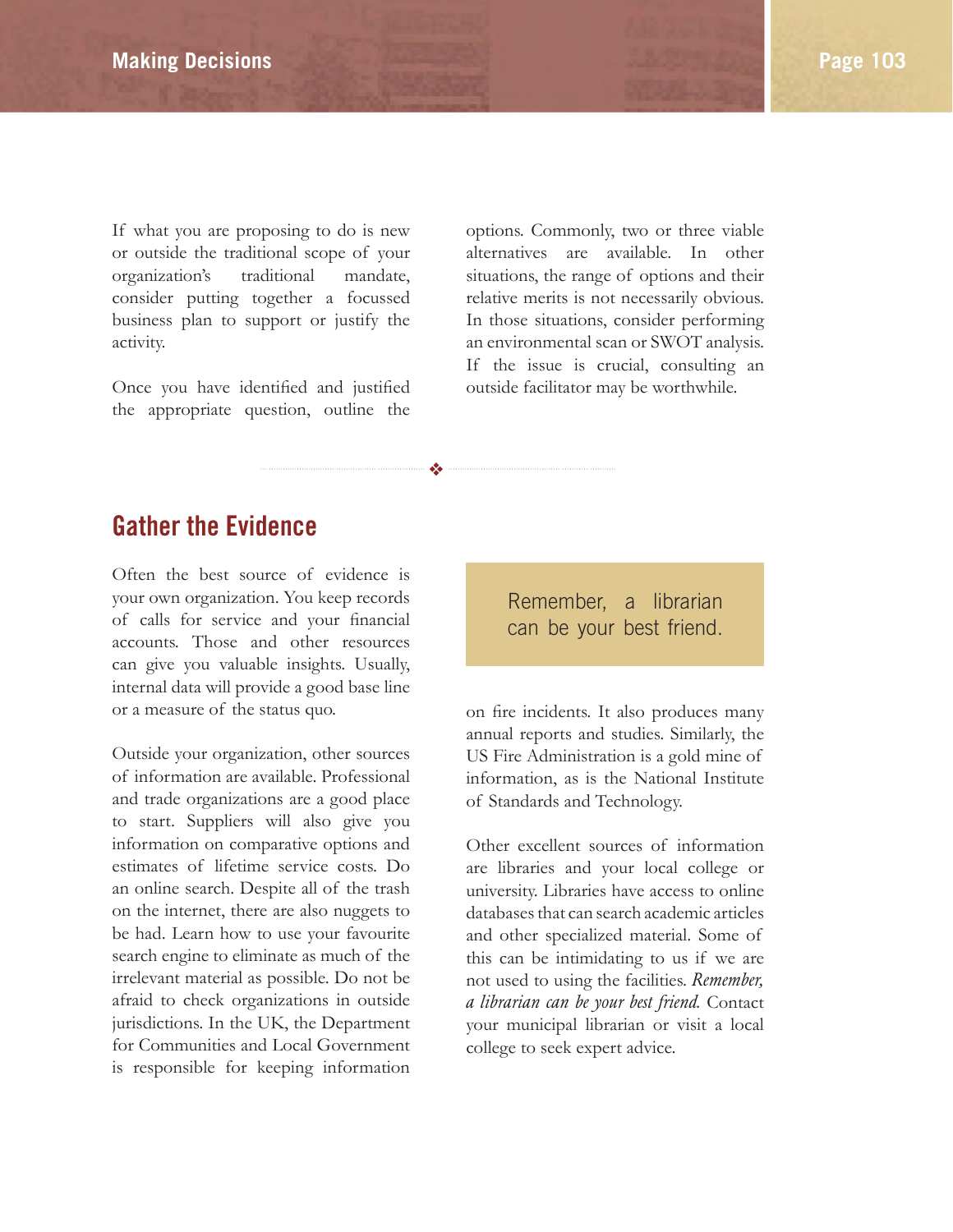Librarians can also help you navigate statistical databases. Most provinces and provincial agencies collect and make available regional data. While most data are available to the public, some is limited to authorized agencies. If you work for a public service agency, it is likely that yours is one of those authorized agencies. The Statistics Canada website is also a valuable source of information.

Some colleges and universities have laboratories and research groups or institutes that focus on fire-related matters. Again, these can often be found through an internet search or by asking a local librarian for help.

Do keep in mind, however, that not all evidence is of equal value. Do not be afraid to be critical, especially if claims are at odds with your department's or your colleagues' experience. While not always the case, if something is too good to be true, it generally is. Ask yourself if the source is trustworthy. Is the agency presenting the data operating impartially or at arms length, or does it have a selfserving agenda? Has the research or the publication gone through an external review process?

## **Organize the Evidence**

Once you gather it, put your evidence together in an organized manner. Costing studies are easily presented in a spreadsheet. Other material can be presented in a table. Be sure to label your information and keep track of where you found it. That way, if someone questions its veracity, you can refer them to the source.

A key element in presenting data is putting it in context. Remember, nothing means anything unless it is relationship to something else.

Is a six-minute average response time adequate for an urban fire department?

A key element in presenting data is putting it into context.

Is a million dollars an appropriate price for a fire truck? Is our level of training adequate? These questions can only be answered by making reference to a comparable benchmark. What is the price range for goods and services in the marketplace? What are industry norms or standards for performance? Are there best practices against which you can compare your unit or department?

❖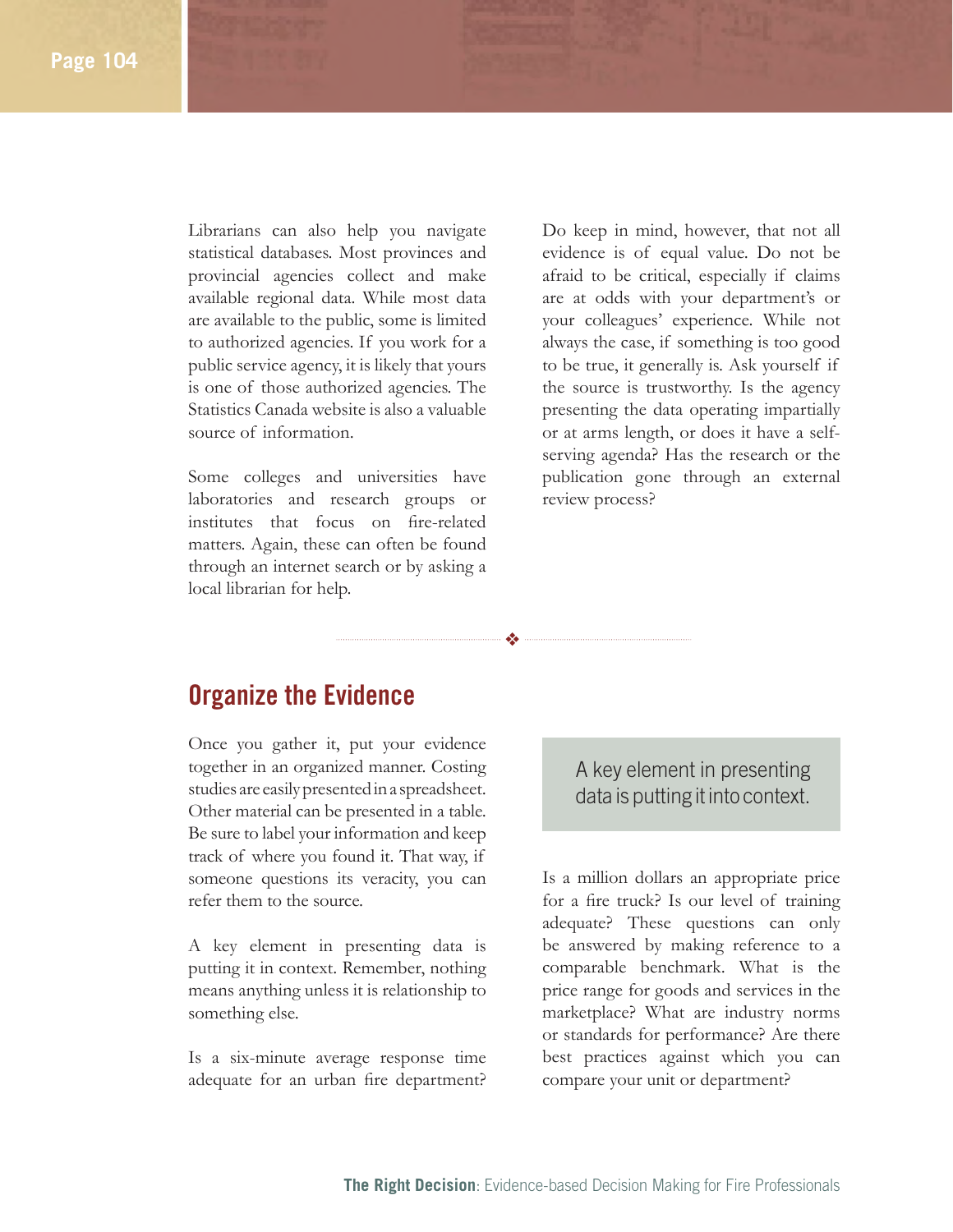## **Review the Decision-making Process**

Once you have done your analysis, it is good practice to review the entire decision-making process. What have you learned? How could the process be streamlined or made more efficient? The more you engage in evidencebased decision making, the easier it will become. Knowledge is cumulative. You will soon determine the best sources of information. You will discover how to make the process more efficient and how to minimize the likelihood of getting sidetracked.

While evidence-based decision making generally takes longer than other approaches, it has its benefits. Decisions based on hard evidence are more resilient in the face of scrutiny.

The more you engage in evidencebased decision making, the easier it will become. Knowledge is cumulative.

Taking a request to city council with strong external evidence is more likely to result in a positive decision. Presentations that show prior examples of success or that have reliable estimates of returns on investment are powerful. Finally, if someone challenges you, it is fair play to say that you have provided evidence to support your request. If they disagree, then ask them to show you the numbers.